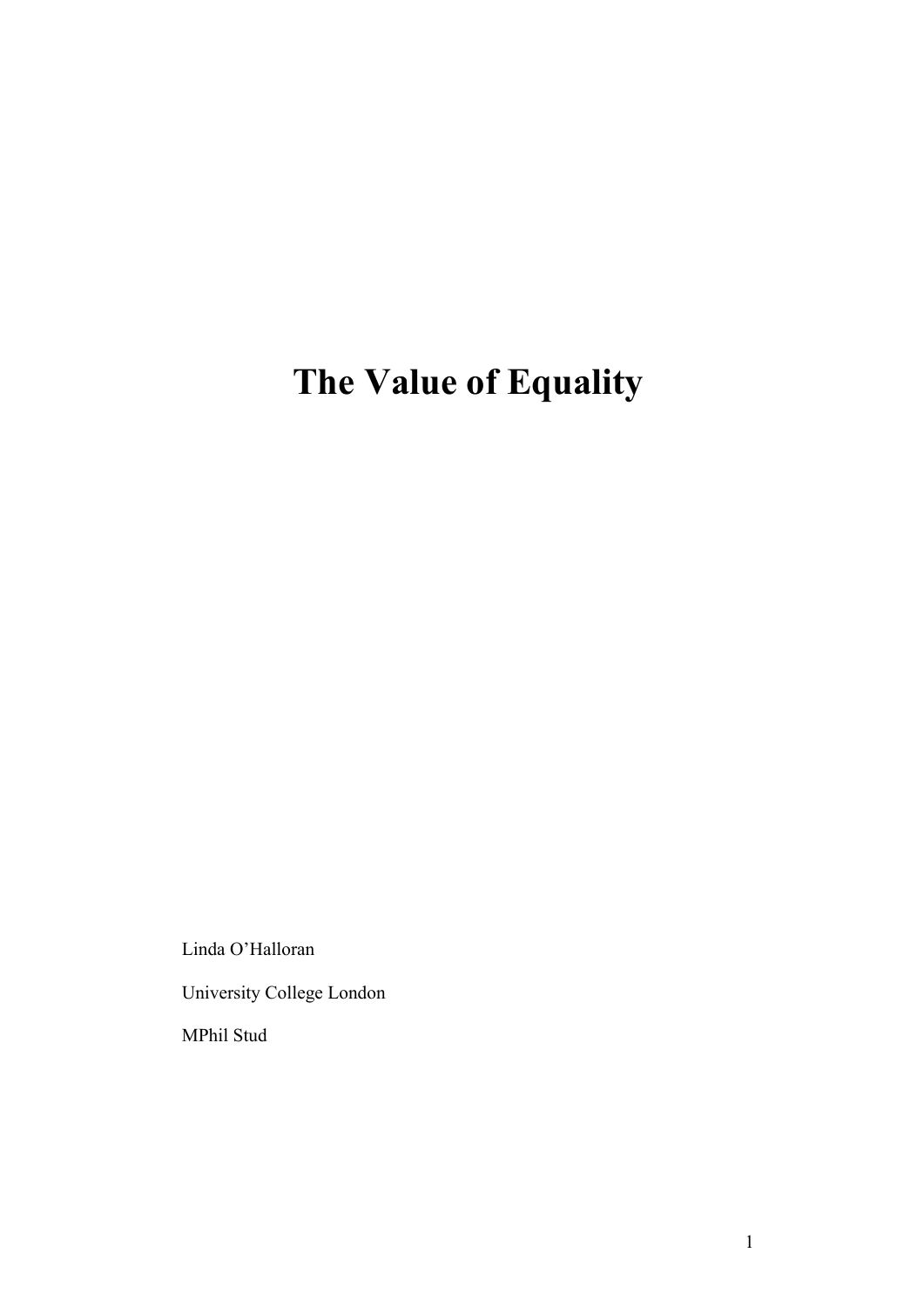I hereby declare that the work presented in this thesis is my own and the work of other persons is appropriately acknowledged.

Signed: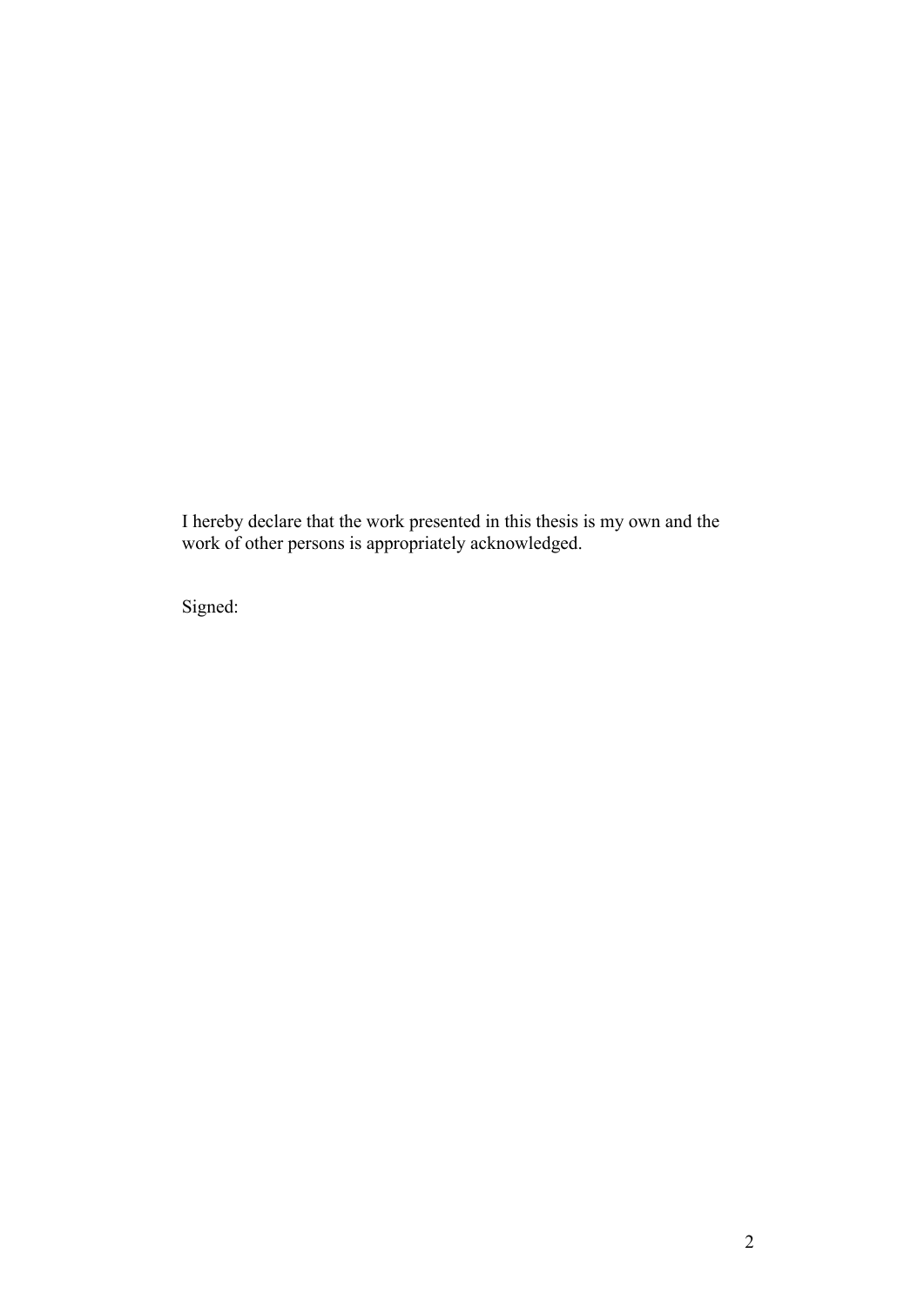# **Abstract**

This thesis undertakes to explain the appeal of the ideal of equality and the role of the intrinsic value of equality therein. Following John Rawls, it ultimately argues that justice requires the equal distribution of fundamental resources and privileges, and that equality may only be deviated from to the extent that these deviations better the lot of the worst-off. Thus justice requires equality. However, I argue that Rawls's difference principle (DP) is a way of respecting what is politically pragmatic without ensuring true justice. A proper conclusion of Rawls's reasoning in support of the difference principle would permit inequalities only to the extent that they reflect unequal burdens, as suggested by G. A. Cohen. Despite this egalitarian conclusion, however, I argue that Rawls need not rely on the intrinsic value of equality.

To this end, I begin by examining the value of equality as it appears in egalitarian theories of distributive justice, noting the difficulty in proving that equality is of underived or intrinsic worth. I then scrutinize two challenges to Rawls's DP which, however opposed in direction, share the assumption that the DP relies on the intrinsic value of equality. Both challenges reveal weaknesses in Rawls's principle as it is typically formulated, leading us to doubt its very appeal – let alone its ability to prove the value of equality.

On a proper reading of Rawls, however, what politically matters about equality doesn't presuppose that equality itself is a value. Thus we can see Rawls's difference principle as intending to do justice to what is owed to each citizen, without having to be axiologically creative in the way that Cohen is. Conversely, arguments for the difference principle go beyond the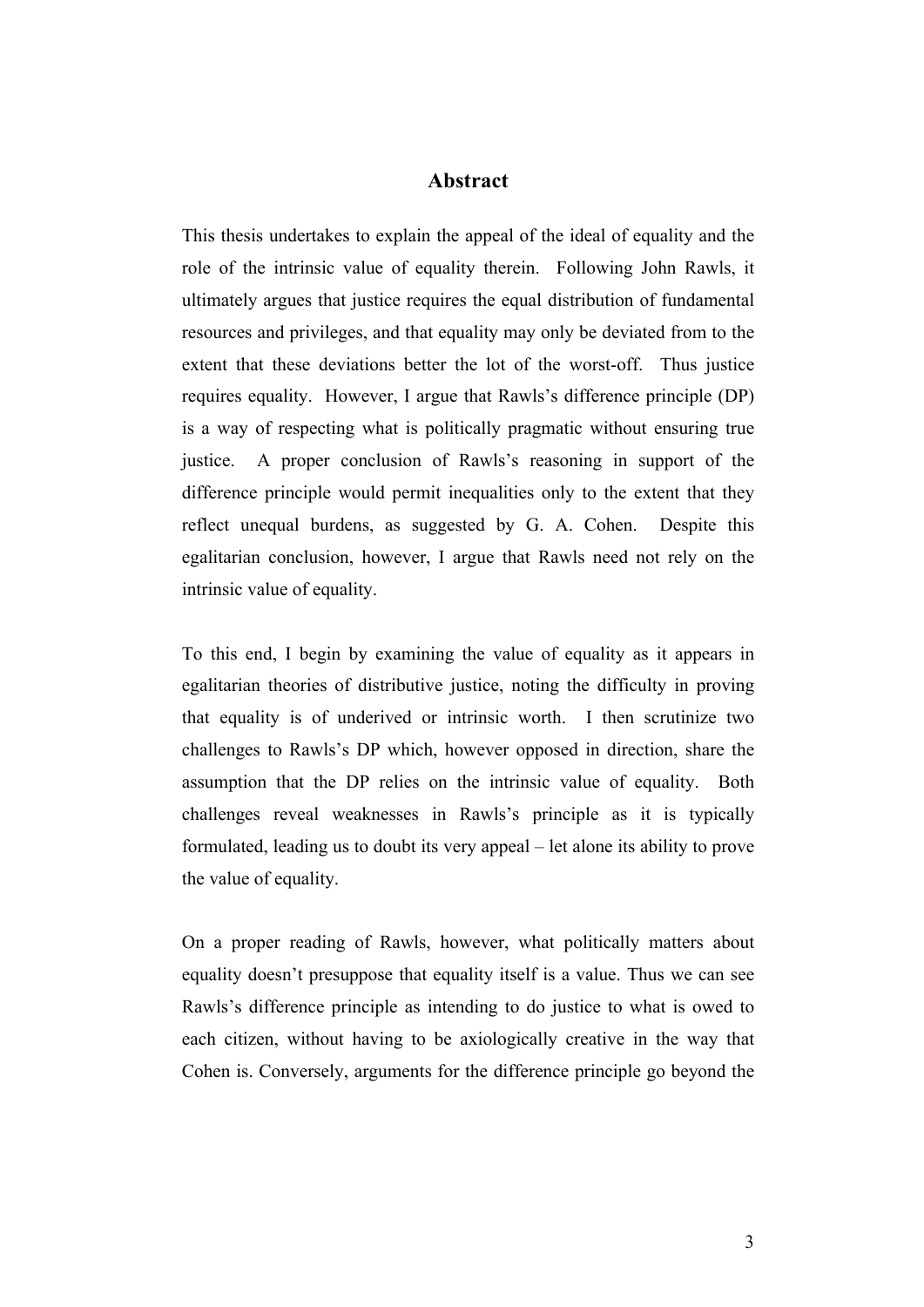mere sufficiency Frankfurt allows for. So, again, Rawls better reflects the political attraction of equality than Frankfurt's appeal to sufficiency can recognize.

In closing, therefore, I argue that an alternative reading of Rawls's argument for the DP offers a compelling explanation for the appeal of the ideal of equality, an explanation that warrants a more egalitarian conclusion than Rawls himself concedes. Thus, justice requires equality, but not necessarily because equality is intrinsically valuable.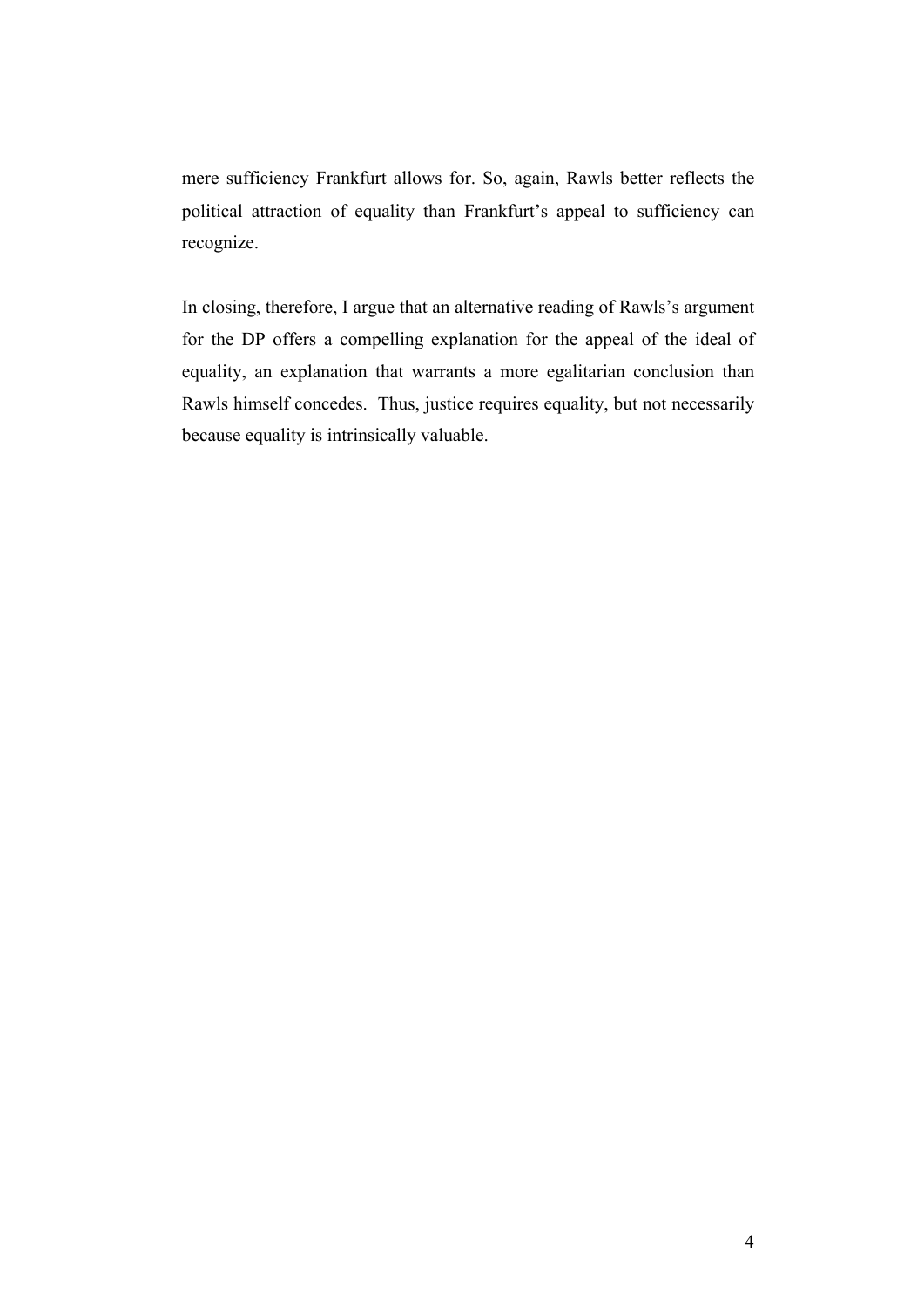*For Ava*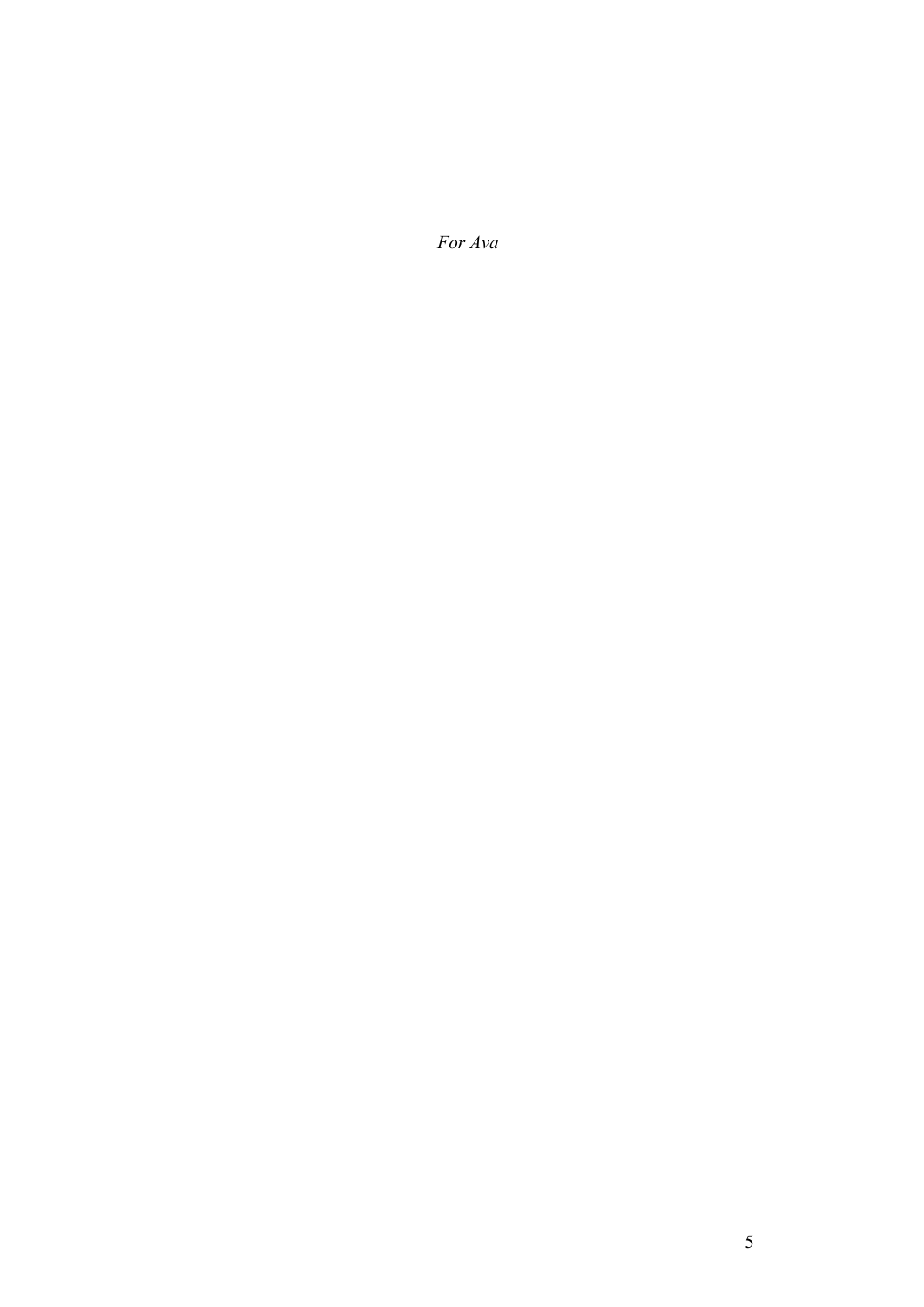# **Table of Contents**

|                                               | 42                                                                                                                                                                                                                                        |
|-----------------------------------------------|-------------------------------------------------------------------------------------------------------------------------------------------------------------------------------------------------------------------------------------------|
|                                               | 49                                                                                                                                                                                                                                        |
|                                               |                                                                                                                                                                                                                                           |
|                                               |                                                                                                                                                                                                                                           |
|                                               | 61                                                                                                                                                                                                                                        |
|                                               | 61                                                                                                                                                                                                                                        |
|                                               | 65                                                                                                                                                                                                                                        |
|                                               | 70                                                                                                                                                                                                                                        |
|                                               | 71                                                                                                                                                                                                                                        |
| Comparisons with Other Conceptions of Justice | 89                                                                                                                                                                                                                                        |
|                                               | 96                                                                                                                                                                                                                                        |
|                                               | 99                                                                                                                                                                                                                                        |
|                                               | What Do we Mean by the Value of Equality? 10<br>Why Might we Uphold the Value of Equality? 19<br>An Egalitarian Principle of Distributive Justice 32<br>An Alternative Justification for Egalitarian<br>Reasoning to the Standard Reading |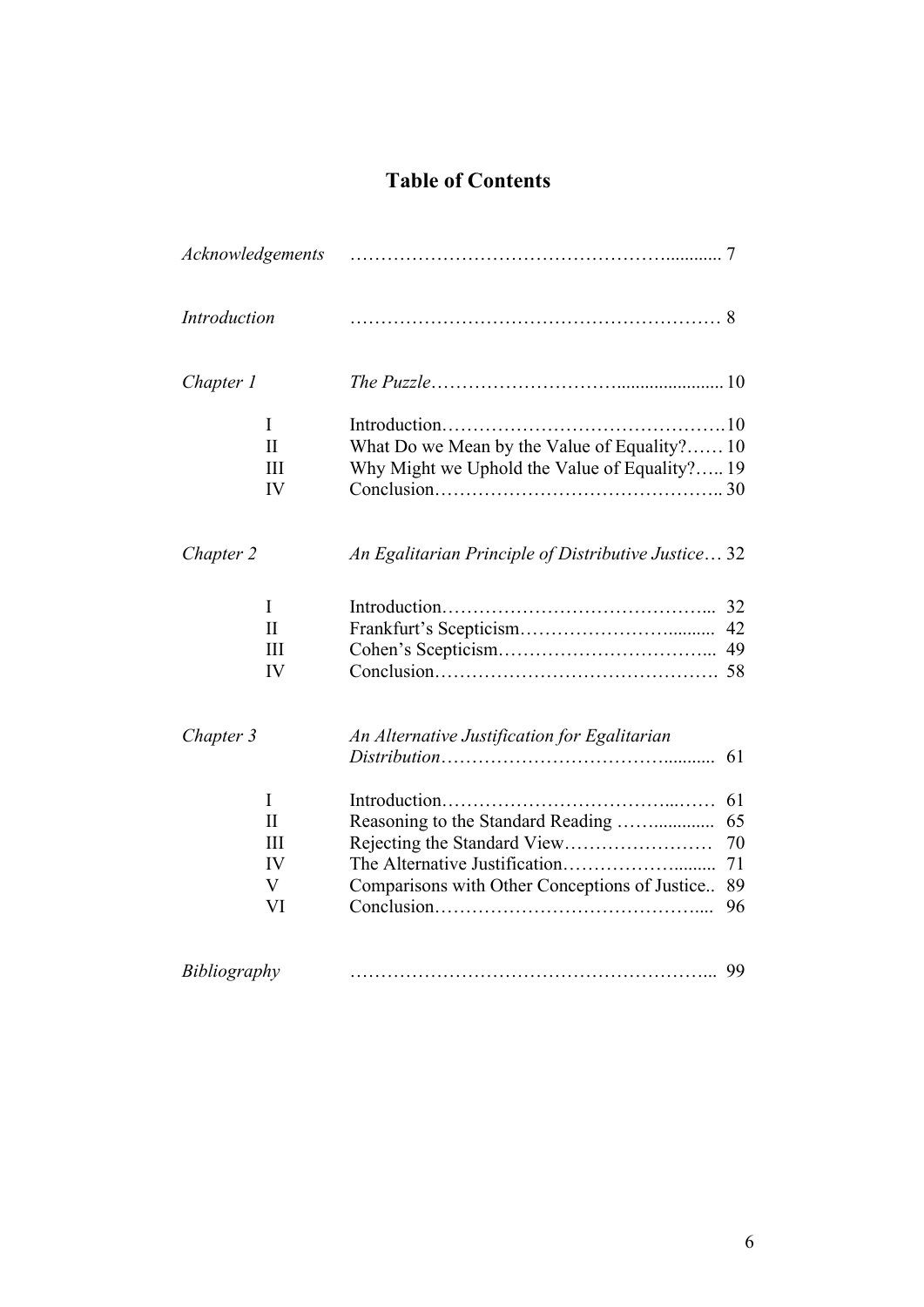## **Acknowledgements**

I can never sufficiently thank my family, who have repeatedly gone far beyond the call of duty to ensure me great inequality of opportunity and support. My supervisor, Prof. Véronique Munoz-Dardé, has been an outstanding academic guide and moral support without whom this thesis could not have happened and to whom I apologise for its deficiencies! Thanks to UCL – in particular everyone at the philosophy department. It has been an enormous privilege to learn there, from staff and students alike. I am especially grateful to Dr. Fiona Leigh and Profs. Sebastian Gardner, Mark Eli Kalderon, Mike Martin, Mike Otsuka, and Jo Wolff. Thank you to the friends, too numerous to name, for putting up with me throughout this busy period. Special thanks to Solveig Aasen and Sophie Archer for being wonderful housemates and invaluable colleagues. Further thanks to Solveig, housemate and classmate, for her solidarity, inspiration and comfort at all the crucial junctures throughout the year. Thanks to all those I met this year on the DPU BUDD program and through the Thinking Development project for making this year a truly excellent adventure. And, last, but never least, a loving thanks to Avril Jo Brady, for always being at the other end of the phone.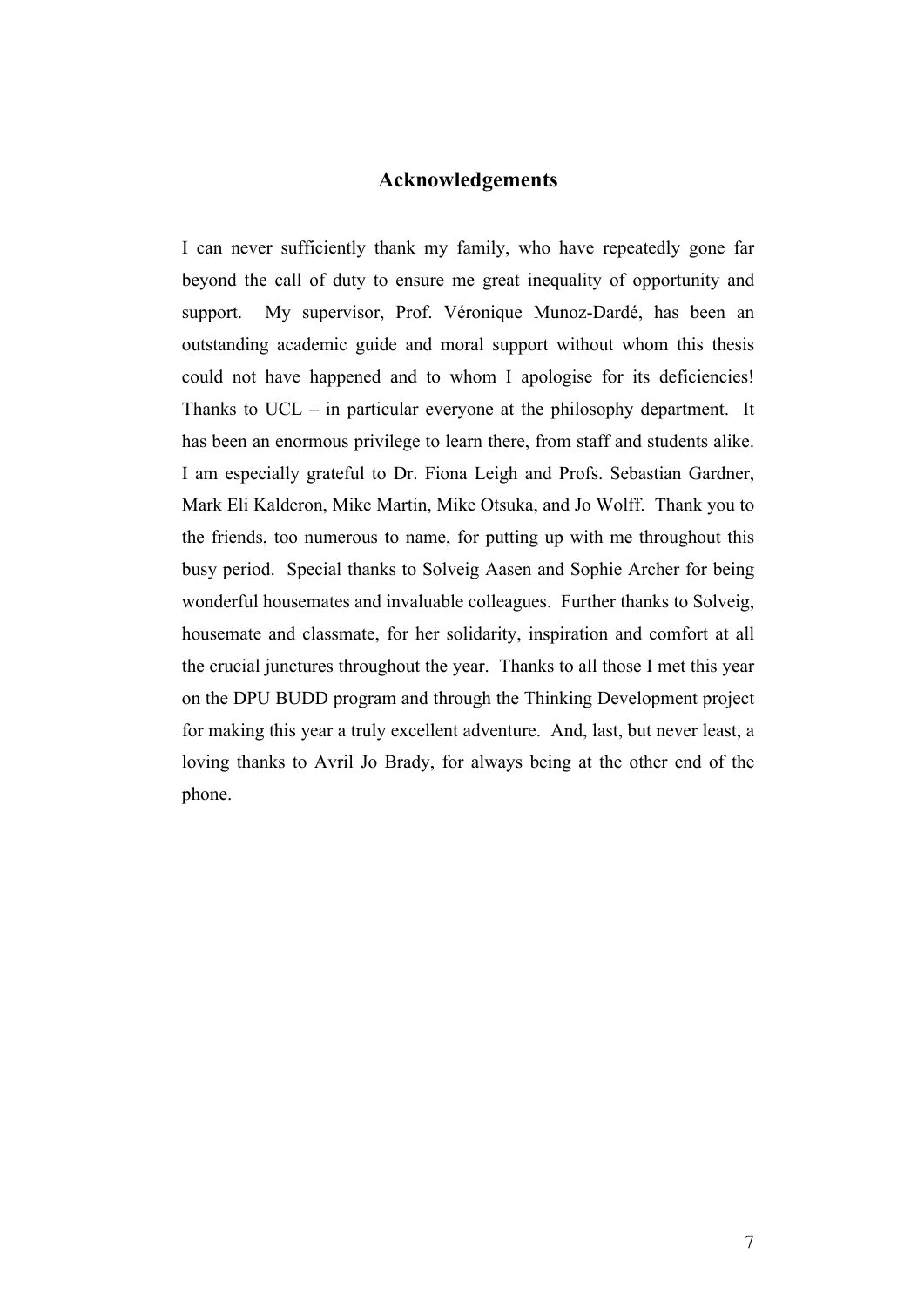# **Introduction**

My task in this dissertation is to examine two questions through a Rawlsian lens: does justice require equality, and, if so, why? For the egalitarian, justice demands the equal distribution of certain resources. She promotes an ideal of equality, and designs theories of distributive justice that are supposed to bring us closer to this ideal social order. Yet, determining why the ideal of equality is attractive, whether it is because it reflects an intrinsically valuable value of equality (hereafter IE), or because it reflects other non-intrinsically egalitarian values, proves difficult. It is common, on the one hand, to suppose that there is something especially important about the value of equality that distinguishes egalitarianism from other ideals of human coexistence, such as humanism or feminism. Yet, on the other hand, at least as common is the view that non-egalitarian values can explain the egalitarian promotion of equality, and that appealing to an intrinsic value of equality is dangerous and misguided.

After accepting the appeal of the ideal of equality, in an effort to shed light on the above controversy, and to support a thoroughly egalitarian theory of distributive justice, this thesis will examine what is arguably the best developed and most attractive principle of egalitarian distribution, Rawls's Difference Principle (hereafter DP). This principle, it will argue, does not uphold  $IE$  – despite the fact that many read Rawls to advocate it. As the best principle of egalitarian distributive justice that we have, therefore, perhaps this should mean that IE is a redundant value; perhaps Rawls's theory manages to capture what is appealing about the ideal of equality without requiring that equality is intrinsically valuable.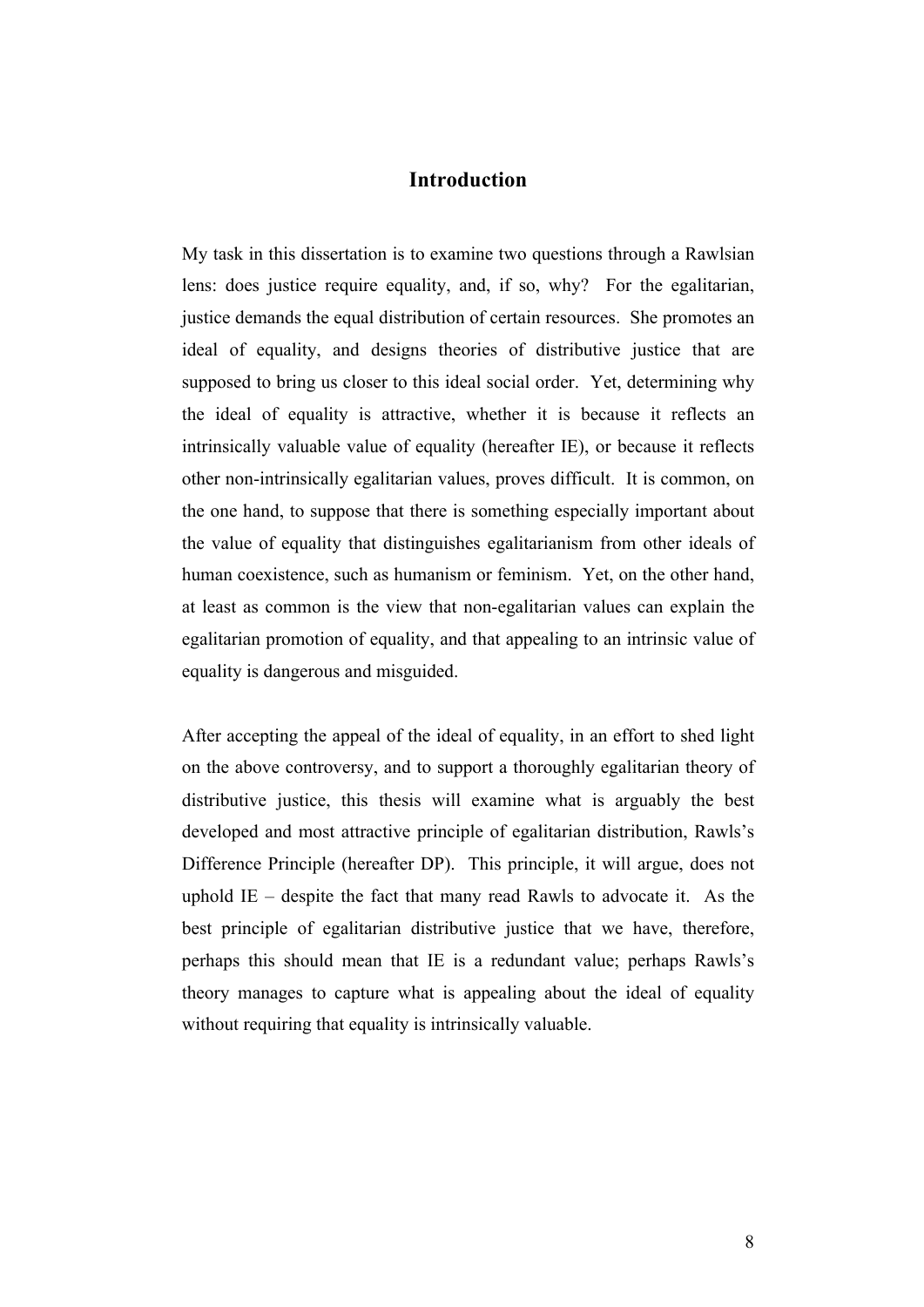After examining the common reading of Rawls' DP, and showing how it fails both to uphold IE, and to capture what is appealing about the ideal of equality, I will highlight an alternative reading of the DP which, I suggest, can capture what is appealing about the ideal of equality. While this reading redeems Rawls's defence of egalitarian distributions, I will argue that he fails to accept the implications of his reasoning by not clarifying that the DP must be interpreted strictly, meaning that justice requires greater equality that he concedes – though the less strict (lax) DP may nonetheless be the closest principle of justice that we can hope to implement successfully, given human history and psychology.

This conclusion, in parallel with the likes of G. A. Cohen, will accommodate the stronger egalitarian intuitions I will allude to in the first chapter, but will not rely on an intrinsic value of equality. It thus offers a Rawlsian explanation for the appeal of the ideal of equality, one with a more egalitarian conclusion than Rawls draws, without appealing to the intrinsic value of equality. Thus, justice shall require equality, but not necessarily because equality is intrinsically valuable.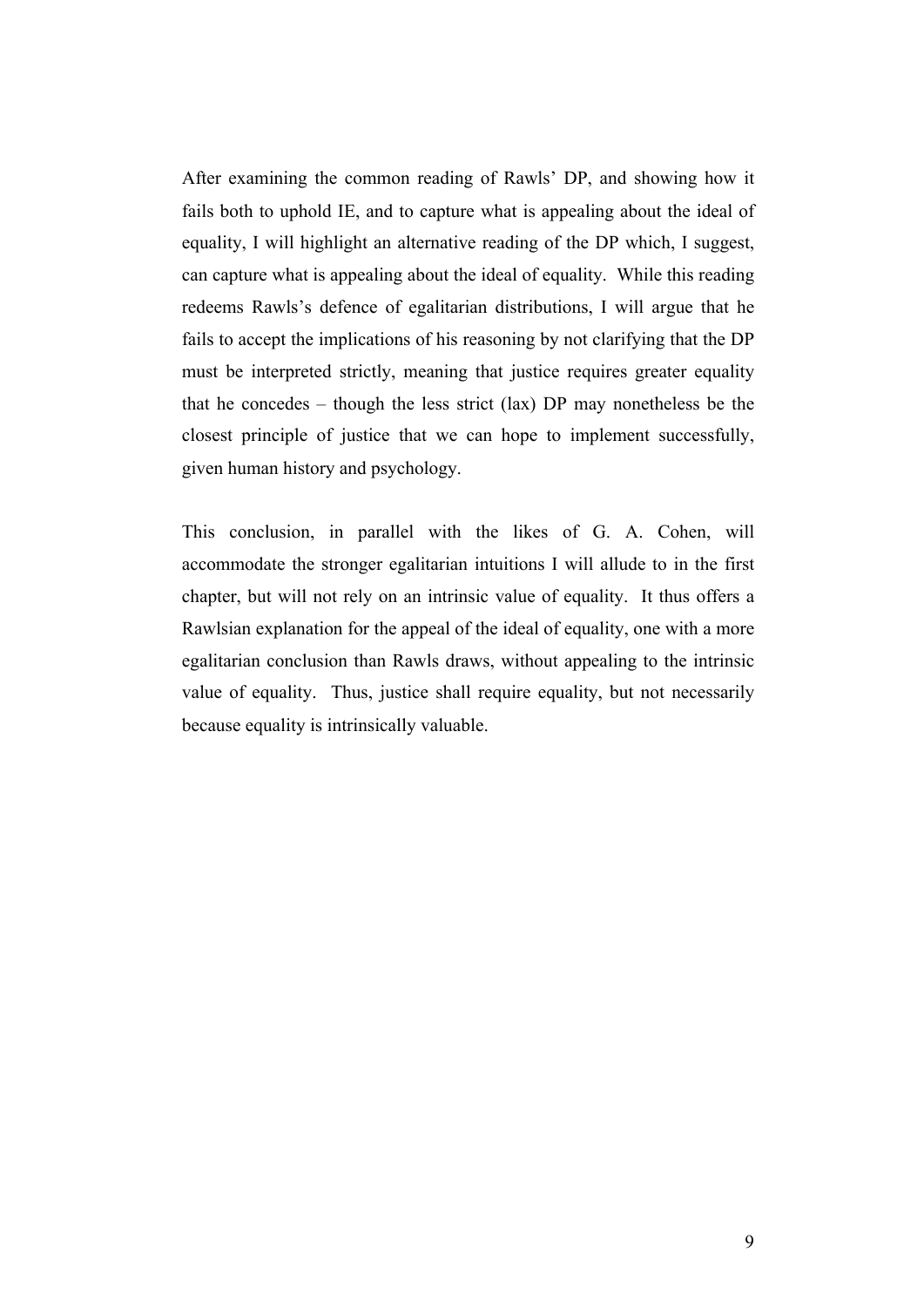# **Chapter 1**

# *The Puzzle*

#### **I - INTRODUCTION**

To set the scene for Rawls, I will dedicate this first chapter to an examination of what exactly is meant by the value of equality, to an exploration of the reasons we might have for considering it valuable, and to an examination of whether these reasons can explain the appeal of the ideal of equality without relying on an intrinsic value of equality. In so doing, I will attempt to show that, while there are good, non-intrinsically egalitarian reasons to adopt the ideal of equality, attempts to disprove the intrinsic value of equality, puzzlingly, remain unsatisfactory.

#### **II - WHAT DO WE MEAN BY THE VALUE OF EQUALITY?**

Most basically, 'equality', 'equal' and 'equally' signify a qualitative relationship. To use Gosepath's definition, they denote "correspondence between a group of different objects, persons, processes or circumstances that have the same qualities in at least one respect, but not all respects, i.e., regarding one specific feature, with differences in other features."<sup>1</sup> This is to distinguish equality from identicality and similarity, the former signifying equality in all respects including space and time, and the latter signifying likeness in one or many respects, but not necessarily equality in any respect. This identification of equality as an "incomplete predicate" therefore leads us to ask: in what respect or respects might equality be desirable?<sup>2</sup> Different people have answered this question in different ways, making the concept as

 $<sup>1</sup>$  Gosepath, 2008, Section 1.</sup>

 $2$  Ibid.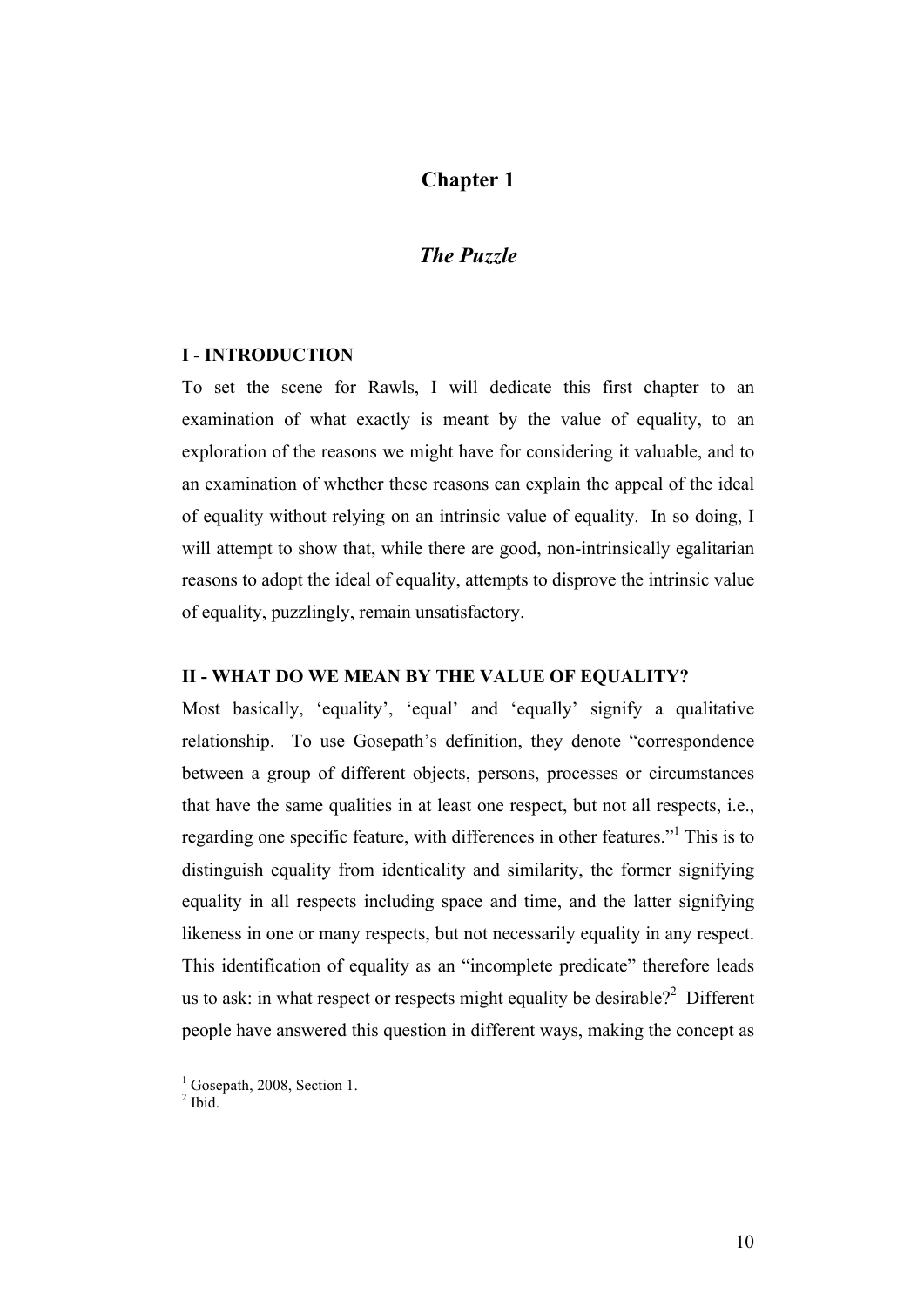used in moral and political philosophy difficult to represent and evaluate. As Dworkin writes, "People who praise it or disparage it disagree about what they are praising or disparaging".<sup>3</sup>

To evaluate the value of equality, therefore, we must turn to the question of currency: with equality of what is the value of equality concerned? At its most elementary level, the consensus points away from the conventional metrics of goods and access to services and towards the realm of social relations. As Scheffler writes, "Equality, as it is more commonly understood, is not, in the first instance, a distributive ideal, and its aim is not to compensate for misfortune. It is, instead, a moral ideal governing the relations in which people stand to one another.<sup>"4</sup> He later adds: "I have argued that equality is most compelling when it is understood as a social and political ideal that includes but goes beyond the proposition that all people have equal moral worth. It is this ideal that we invoke when we say that our society should be organized as a society of equals.<sup>55</sup> To value equality in this most basic sense, therefore, is to believe that each person, by virtue of her very humanity, is entitled to be treated as somebody of equal human value to everybody else, regardless of her social background or natural abilities. In other words, because each person is equally human and therefore of equal moral worth, she should be treated with the respect that this status demands – a point from which certain institutional structures and distributive practices follow, though one that does not necessarily require the equal distributions of resources.

Gosepath traces this idea back to Aristotle's *Nicomachean Ethics*, writing: "When two persons have equal status in at least one normatively relevant

 <sup>3</sup> Dworkin, 2000, p. 2.

<sup>4</sup> Scheffler, 2003, p. 21. <sup>5</sup>

 $<sup>5</sup>$  Ibid, p. 33.</sup>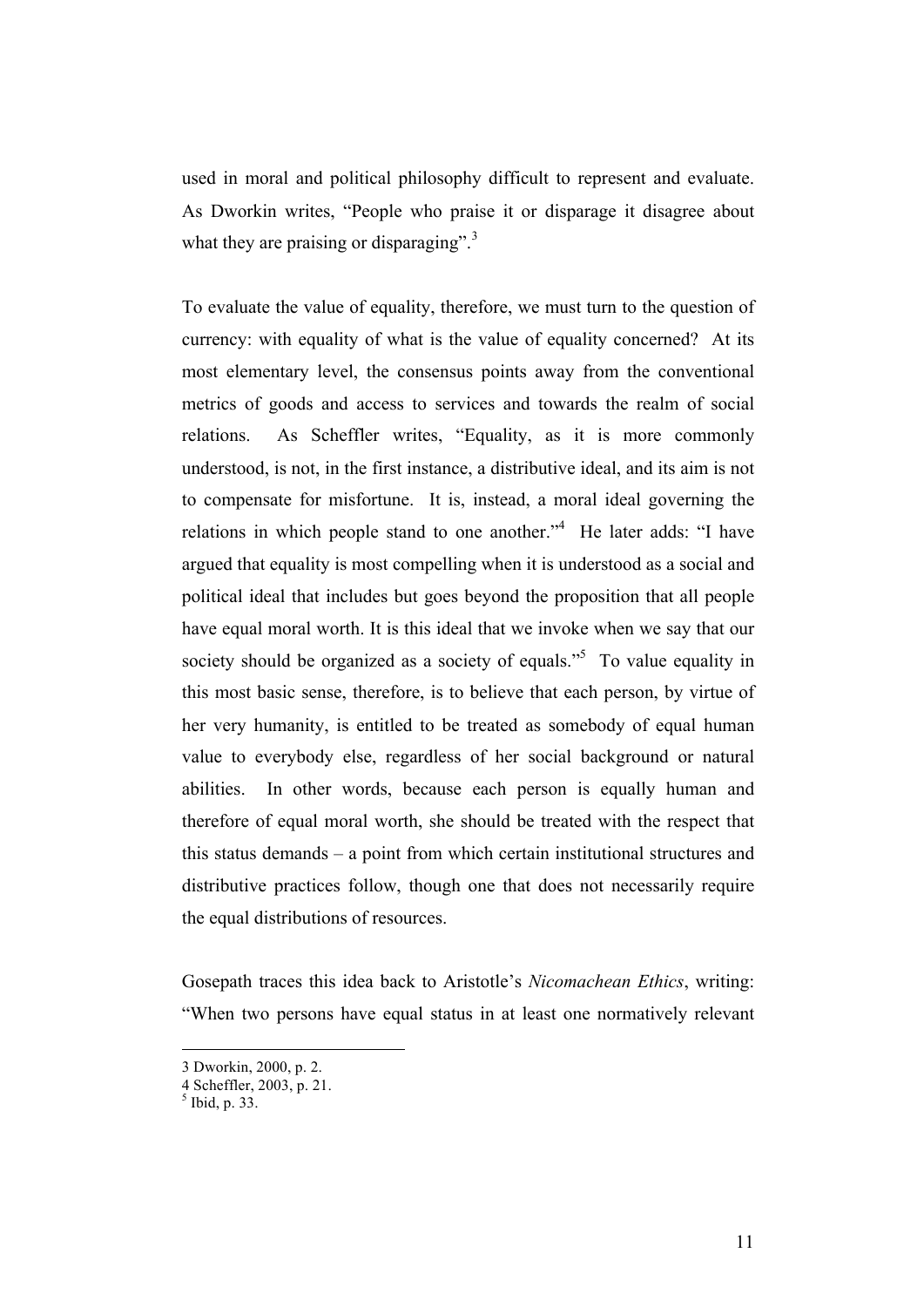respect, they must be treated equally with regard to this respect. This is the generally accepted *formal* equality principle that Aristotle formulated in reference to Plato: 'treat like cases as like'."<sup>6</sup> Before approaching the question of what kind of treatment each human being is equally entitled to in virtue of this understanding of value of equality, therefore, it is worth looking briefly at what aspects of common humanity might inform proper egalitarian treatment, i.e. which equal features of our humanity entitle us to certain kinds of equal treatment?

Bernard Williams provides us with an excellent platform from which to answer this question by investigating the implications of common humanity in his essay, *The Idea of Equality*. Beginning from the "apparent platitude" that we are all human, he searches for undisputed commonalities that each human being is morally entitled to have respected – respect being the overriding acknowledgement of a given commonality, such that no reason allows it to be ignored.<sup>7</sup> The first commonalities he identifies are "the capacity to feel pain", physical and in thought, "and the capacity to feel affection for others".<sup>8</sup> These are no trivial truths, as critics of arguments from common humanity might argue, "For it is certain that there are political and social arrangements that systematically neglect these characteristics in the case of some groups of men, while being fully aware of them in the case of others."<sup>9</sup> In so far as the social programmes we promote

 $\frac{1}{6}$  Gosepath, referencing Aristotle's *Nicomachean Ethics*, V.3. 1131 a10-b15 and his *Politics*, III.9.1280 a8-15, III. 12. 1282b18-23 in Gosepath, 2008, Section 2.1. <sup>7</sup>

 $^7$  Williams, 1962, p. 114.

<sup>8</sup> Ibid, p. 112.

<sup>&</sup>lt;sup>9</sup> Ibid. In these cases, Williams continues, common humanity is generally acknowledged and unequal treatment justified by appeal to extra reasons that override the moral claim of the person discriminated against. A racist person, for example, might appeal to the inferior degree of certain human capacities that a given race has to justify discriminating against them, such as "insensitivity to treatment, brute stupidity, ineducable irresponsibility" (p. 113). However, this kind of rationalisation, Williams argues, is morally unacceptable since, apart from the falseness of the reasons offered, it ignores the indisputable commonality that everyone feels pain, which is to overlook a moral concern (p. 114).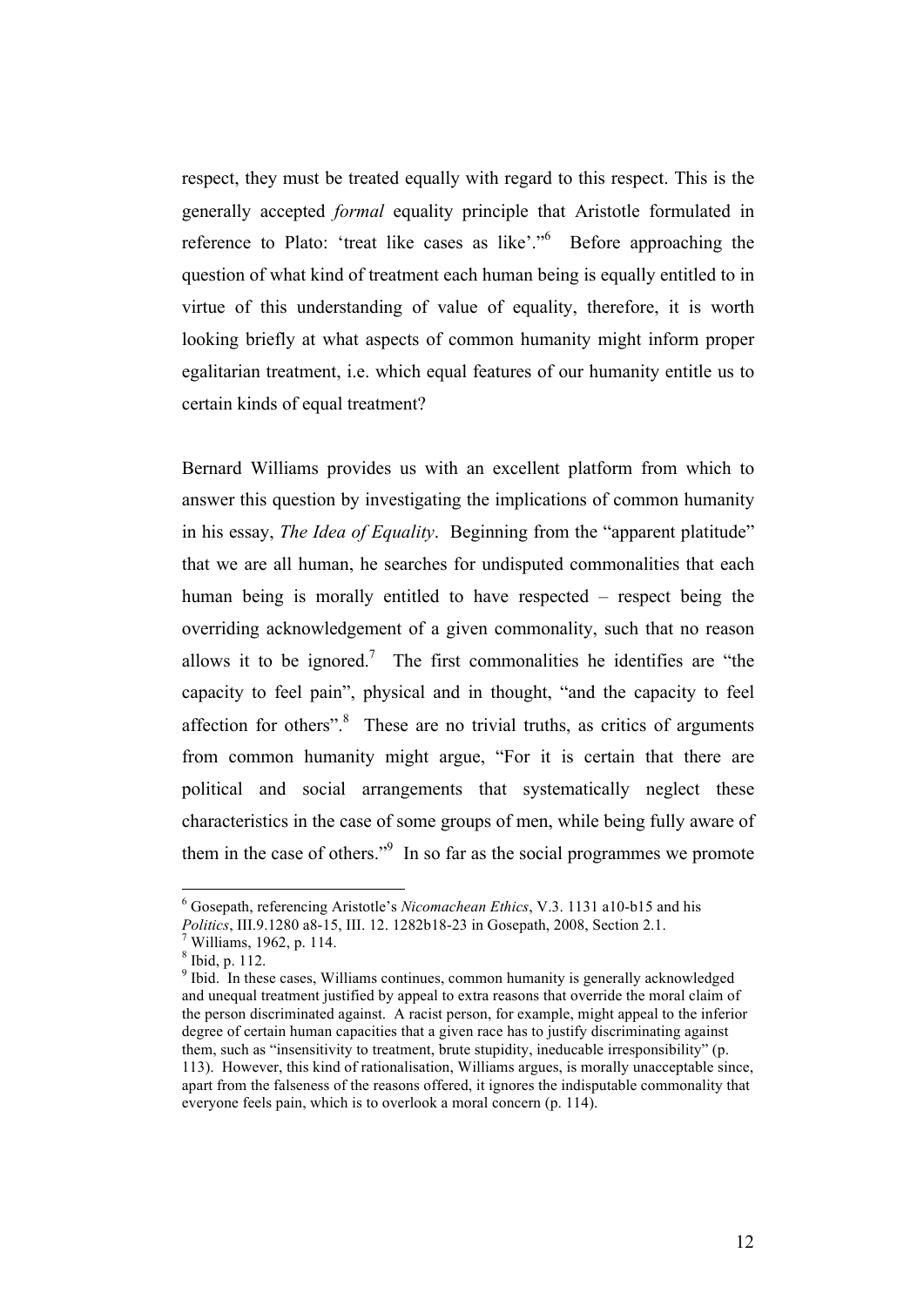seek to rectify these 'neglects' by attending more equally to the humanity of all people and groups, therefore, the notion of common humanity can play a central role in our reasoning supporting these programmes.

Of course, merely recognising someone's capacities for pain and affection leaves us a long way off the ideal of a society "organized as a society of equals", to which Scheffler appeals. Indeed, a great deal of unequal treatment, such as inequality of status, opportunity, wealth and welfare is compatible with recognising only these features of common humanity. For this reason, Williams further fleshes out common humanity to include certain desires, particularly the desire for self-respect. Distinguishing it from the "culturally-limited, bourgeois value", he characterises this notion as the "human desire to be identified with what one is doing, to be able to realise purposes of one's own, and not to be the instrument of another's will unless one has willingly accepted such a role".<sup>10</sup> The desire for self-respect so-construed is fundamental to what it is to be human and, accepting that everyone is entitled to her humanity unless her self-respect-establishing projects themselves disrespect the same humanity in others,<sup>11</sup> each human being has a *moral* claim to realise this aspect of herself. Acknowledging people's equal claim to self-respect so construed, therefore, has a crucial role to play in any morally sound social and political ideal; and it is central to the egalitarian ideal of equality. To this ideal, it adds the specification that to treat someone with equal moral value (in that she is equally entitled to her humanity) is to allow her an equal chance at achieving the self-respect fundamental to her humanity.<sup>12</sup>

<sup>&</sup>lt;sup>10</sup> Williams, 1962, p. 114.<br><sup>11</sup> I make this qualification despite the fact that it seems contradictory that a person could make a claim based on common humanity which demands that another person be deprived of such a claim.

 $12$  This feature of common humanity will be of particular relevance to the defence of Rawls's egalitarianism, as we shall see in Chapter Three. As he writes, "self-respect and a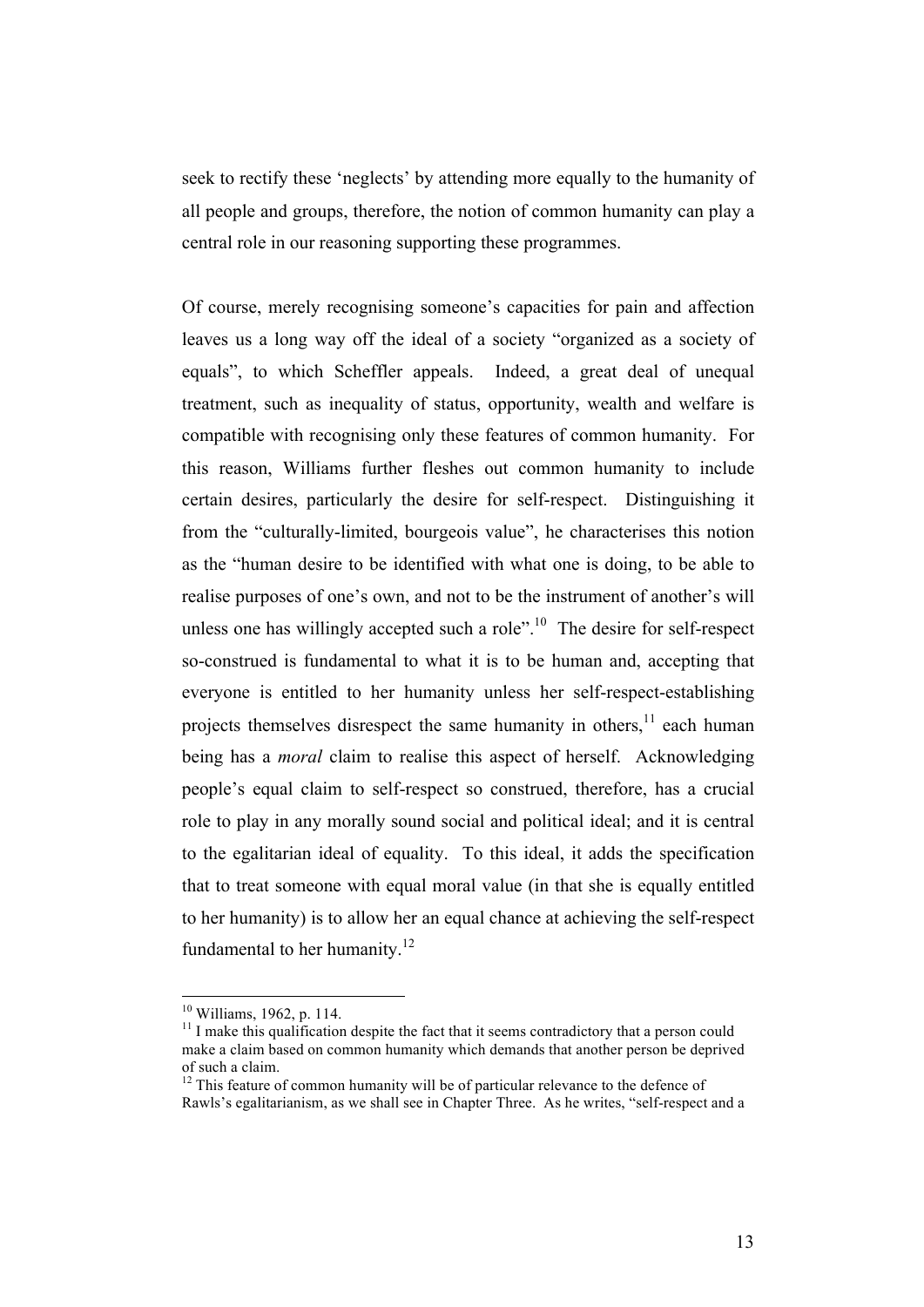Equal moral worth, to the degree described thus far, is relatively uncontroversial – though consensus on a more exact account of individual rights to pursue private projects proves far more difficult. Moreover, Williams' list of morally significant features of humanity, as he admits, is undoubtedly incomplete, and completing it, if such a task is possible, is beyond the scope of this thesis and, indeed, philosophy alone.<sup>13</sup> As such, the implications of common humanity that we are in a position to draw are perhaps rather limited. Furthermore, we have left unexamined the possibility that there exist commonalities that are morally irrelevant, ones that we have no moral claim to realise, and this is an issue that I must here bracket. Nonetheless, Williams does show that there is more to the notion of equal moral worth than the 'apparent platitude' that we are all human. In addition to assuming the equal moral worth of each human being (perhaps leaving aside the problem cases of foetuses), we can also identify at least some legitimate claims to equal treatment that these individuals can make by virtue of their humanity alone. There is, therefore, a value for the treatment of people as equals and, as Gosepath notes, "any political theory abandoning this notion of equality will not be found plausible today."<sup>14</sup>

The controversy begins when determining *how* to treat people as moral equals; or, in the Williams vocabulary, how to give people an equal chance at achieving the self-respect fundamental to their humanity. This is a concern for private moral deliberation, in which individuals must identify justifiable codes of conduct towards others in their personal lives, and for

sure sense of one's own worth is perhaps the most important primary good. And this suggestion has been used in the argument for the two principles of justice" which, for him, demand equality (Rawls, 1999, p. 348). See Chapter Three, §IV.<br><sup>13</sup> "This is a very inadequate and in some ways rather empty specification of a human

desire; to a better specification, both philosophical reflection and the evidences of psychology and anthropology would be relevant." (Williams, 1962, p. 114.) <sup>14</sup> Gosepath, 2008, Section 2.3.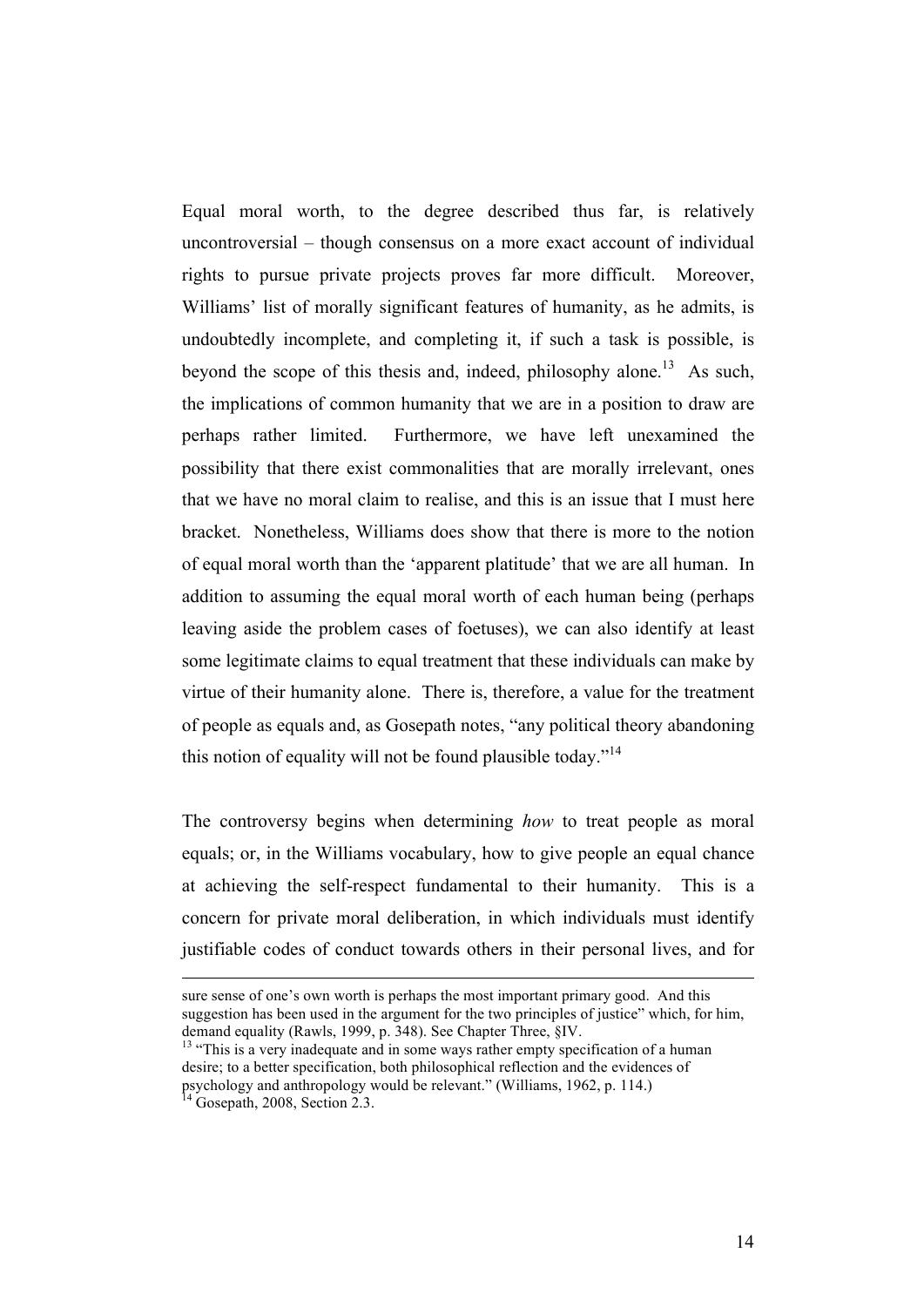public deliberation, in which people must decide how to organise and regulate their social institutions in a manner that reflects this value, i.e. in a manner that does not allow social institutions to ignore the important, respect-worthy human features of some individuals or groups. Practically all contemporary political theories, be they utilitarian, prioritarian, or egalitarian, purport to best apply this value of equality (i.e. construed as a value for 'treating as morally equal') – though different theories may weight it more heavily against other political values, such as utility. What, therefore, distinguishes egalitarianism from all the other social and political theories that claim to uphold this value of treatment as moral equals?

The answer common to all versions of egalitarianism is that they all demand that some currency of equality, some type of good or goods, should be equally distributed among all members of the community – sideconstraining values, such as need and desert, aside.<sup>15</sup> In other words, egalitarians maintain that the equal distribution of certain goods is, in some way, valuable  $16$ 

Before trying to determine the modality and soundness of this specifically egalitarian value of equality (hereafter 'the value of equality'), I will make more explicit the difficulties with which such a pursuit is faced by briefly reflecting on the point raised by Williams, the importance of recognising and treating people as equally human. On the face of it, as mentioned above, this objective need not render equality valuable in itself. It might only

<sup>&</sup>lt;sup>15</sup> As Scanlon puts it, "Genuinely egalitarian objections to inequality are *comparative*…They are also *unspecific* in not being concerned with the absolute levels of…<br>benefits [that individuals enjoy]." (Scanlon, 2009, p. 4.)

 $16$  This kind of 'substantive egalitarianism' (equality of some kind of resource or opportunity) need not be a moral implication of the common humanity described by Williams; however, in many instances substantive equality will seem to be instrumentally required by the respect for common humanity. In such cases, there need be no intrinsic value for equal distributions, a fact that could render the value of equality redundant.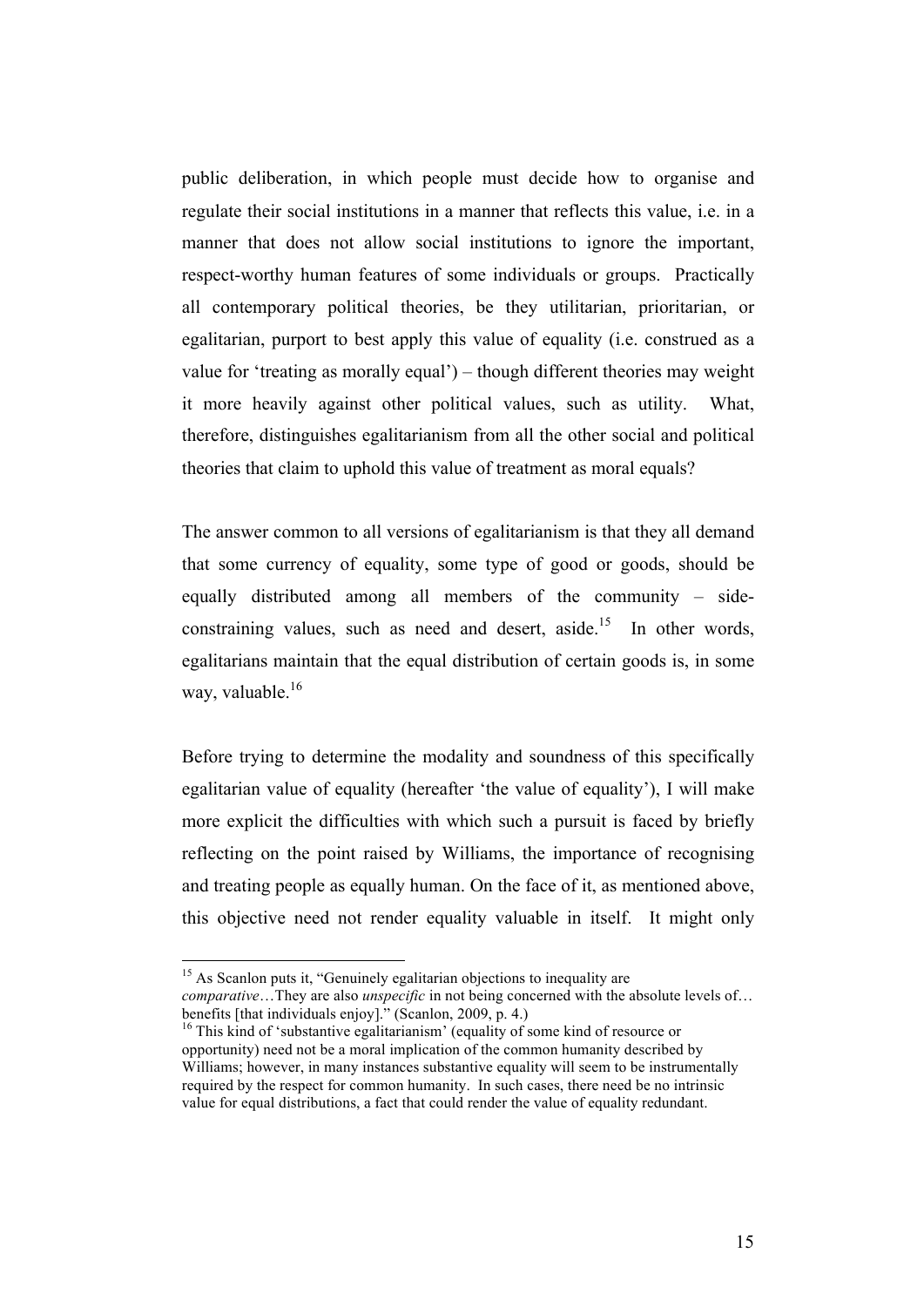render equal distributions of some currency valuable to the extent that they advance the more fundamental objective of ensuring that everyone is reasonably satisfied that her humanity is respected, that she has adequate "respect-standing", to use Wolff's terminology.<sup>17</sup> While this may seem to follow from the reasons I will soon discuss, there is a common intuition that inegalitarian distributions which do not reflect unequal valuing of individuals as human beings remain, at least in one way, bad.

Take the case of Laila, a multi-billionaire who earned her money fairly according to the rules of her economic environment and whose business disrespects the humanity of no one, exploits no one, whose employees are well-treated by generally accepted standards, and who herself interacts with others as an exceedingly respectful, well-intentioned and generous individual. She is, perhaps, a great inventor whose revolutionary work improves the lives of the least well off, and only the buzz of earning such vast wealth can motivate her to be of such benefit to people. Moreover, the economic order according to which she secured this wealth is one that was designed to secure maximum benefit for the least well-off members of society and is therefore supposed not to be unjust by disrespecting anyone's humanity.<sup>18</sup> In other words, the economic order to which Laila's business conforms, the 'superstructure' or 'basic structure' of society, is supposed to be designed in a manner that nurtures the self-respect of all its members by trying to maximise the level of benefit of its most disadvantaged members. Despite the fact that Laila's unequal wealth is not apparently related to the improper attention to anyone's humanity and does not affect anyone's respect-standing, for many, the intuition remains that it is somehow unfair

<sup>&</sup>lt;sup>17</sup> 'Respect-standing' is Wolff's term for the degree of respect people have for each other.

<sup>&</sup>quot;If I am treated with contempt this will lead me to believe that I have low respect-standing;<br>if treated decently I will believe that my respect standing is high." (Wolff, 1998, p. 107.)

 $18$  This is the kind of economic order will be outlined in more detail in the following chapters' discussion of Rawls's Difference Principle.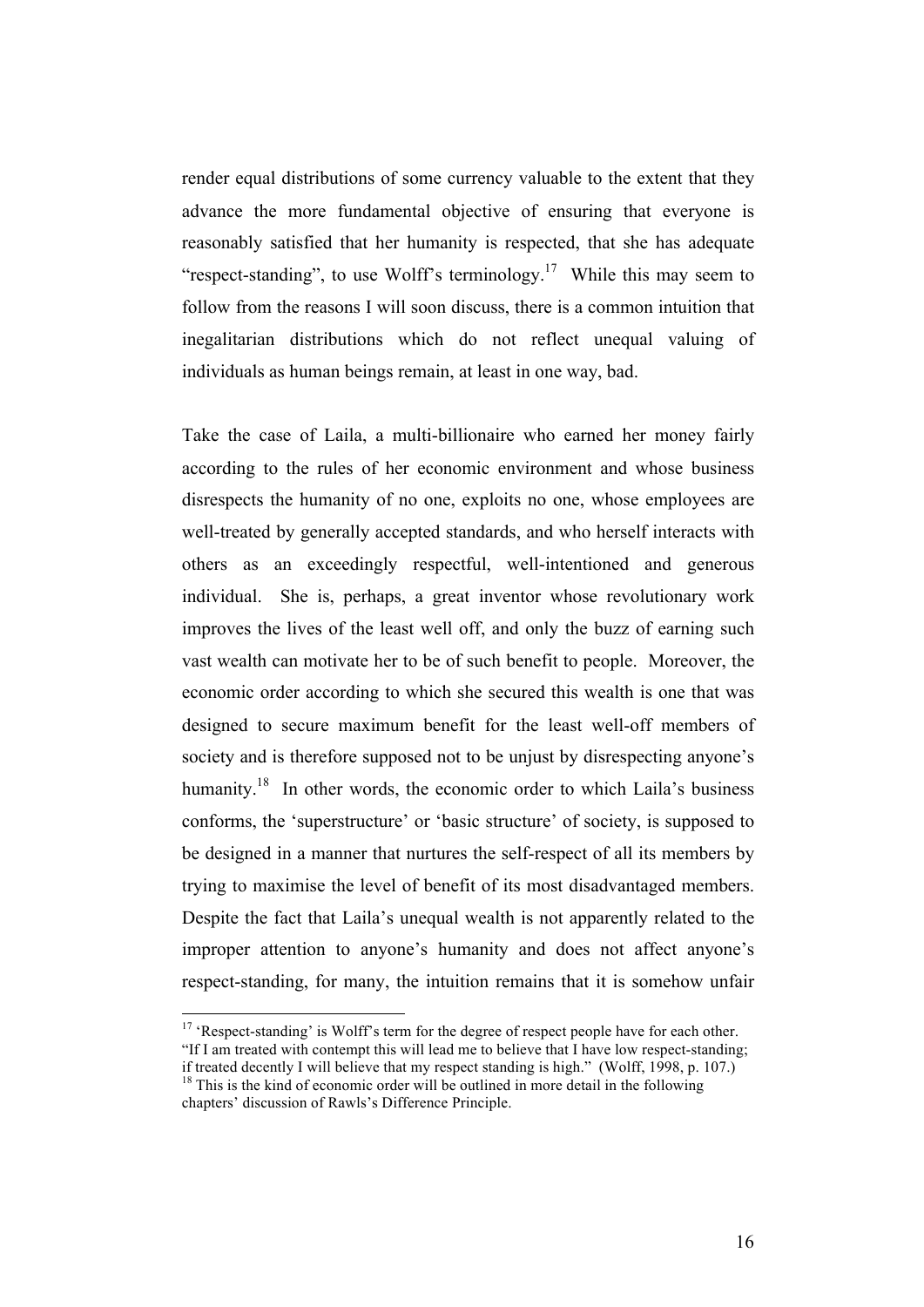that she is able to have so much more than others. Even if everyone appreciates and respects Laila, the wealth disparity systemically permitted between her and her contemporaries nonetheless strikes many as a moral defect of the state of affairs in question, and one that a proper theory of distributive justice should not allow.

Larry Temkin is one philosopher who would argue this way. There is, he advocates, something important about equality beyond its attributable relation to respect-standing or wellbeing. "Even if there is no one for whom it is good" – i.e. even if an equal distribution of Laila's money wouldn't actually benefit anyone's wellbeing or respect-standing, least of all Laila's – Temkin argues, equality remains valuable in itself.<sup>19</sup> Conflicting values, such as certain freedoms for example, may prevent the redistribution of Laila's wealth; however should other values trump that of equality, there is at least one way the re-distribution of Laila's wealth would be better than the prevailing unequal distribution. Temkin goes as far as to argue that there is a sense in which 'levelling down'<sup>20</sup> is better than the alternative in which everyone is better off, though less equal. $^{21}$ 

Bearing in mind Temkin's rejection of levelling down, and the common intuition of unfairness illustrated by the case of Laila, I shall return to the examination of equality as a value, and, based on this examination, end the chapter by asking if the reasons explored sufficiently explain the appeal of equality without positing a value of equality, as does Temkin.

<sup>&</sup>lt;sup>19</sup> Temkin, 1998, pp. 154-5.<br><sup>20</sup> Levelling down denotes the distribution that achieves equality by taking from those with more to achieve a more equal distribution, particularly when it is no longer possible to better the lot of the worst off.

 $^{21}$  Temkin, 1998, p. 1545.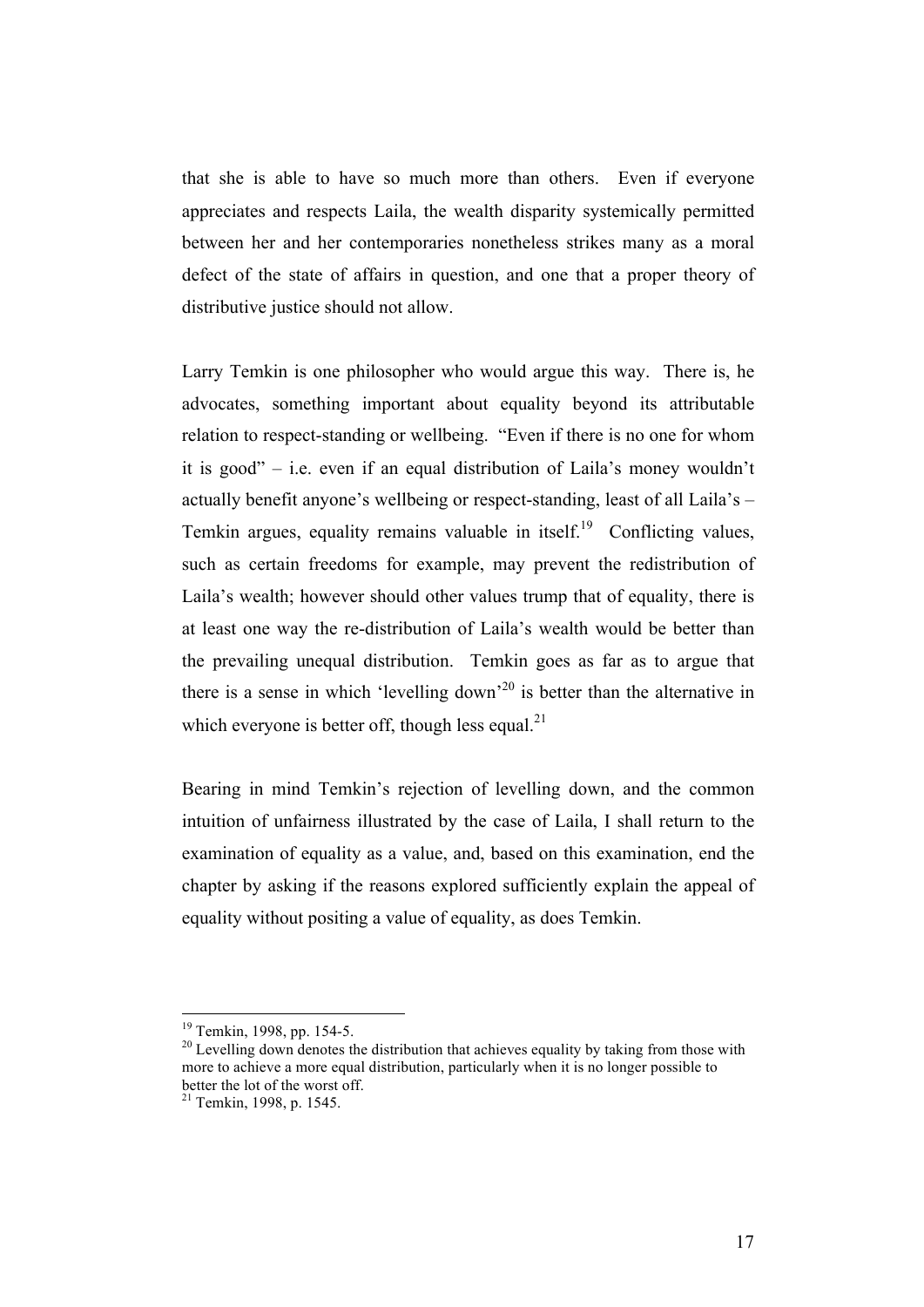To begin, therefore, I shall briefly introduce some common egalitarian metrics (or currencies), and, in Section III, continue by examining the reasons we might value distributive equality according to any of these currencies. This exercise will ready us for the final task of the chapter: to determine whether equality can be reasonably established, either as a value of "inherent or underived moral value",<sup>22</sup> as doubted by Frankfurt, or something of mere instrumental value, as queried by Temkin above, given the considerations discussed in Section III.

Among the most commonly proposed metrics of equality are resources, welfare, opportunities for welfare or advantage, and freedoms or capabilities. Supporters of the popularly touted metric of opportunity, for example, think it best because "it holds individuals responsible for their decisions and actions", but considers circumstances beyond their control, such as "race, sex, and skin-color" irrelevant to distribution.<sup>23</sup> Resourcist egalitarians like Rawls and Dworkin, on the contrary, think their metric superior, as, in addition to the exclusion of morally arbitrary factors, such as race and sex, from distributive decisions, it also forbids inequalities that result from natural inequalities, such as intelligence and innate aptitudes or disabilities.<sup>24</sup> Resourcists therefore typically support equality of income and wealth (income being a flow, wealth a stock) in the belief that it will allow people the resources to enjoy their purchases to the same extent and the freedom to do with their income what they please, regardless of whether they are exceptionally intelligent, male, handicapped, well-bodied, and so on $^{25}$ 

 $^{22}$  Frankfurt, 1999, p. 146.<br> $^{23}$  Gosenath 2008 Section 3.5

 $\frac{^{24}}{^{25}}$  Hoid.  $\frac{^{25}}{^{25}}$  Arneson, 2009, Section 3.3.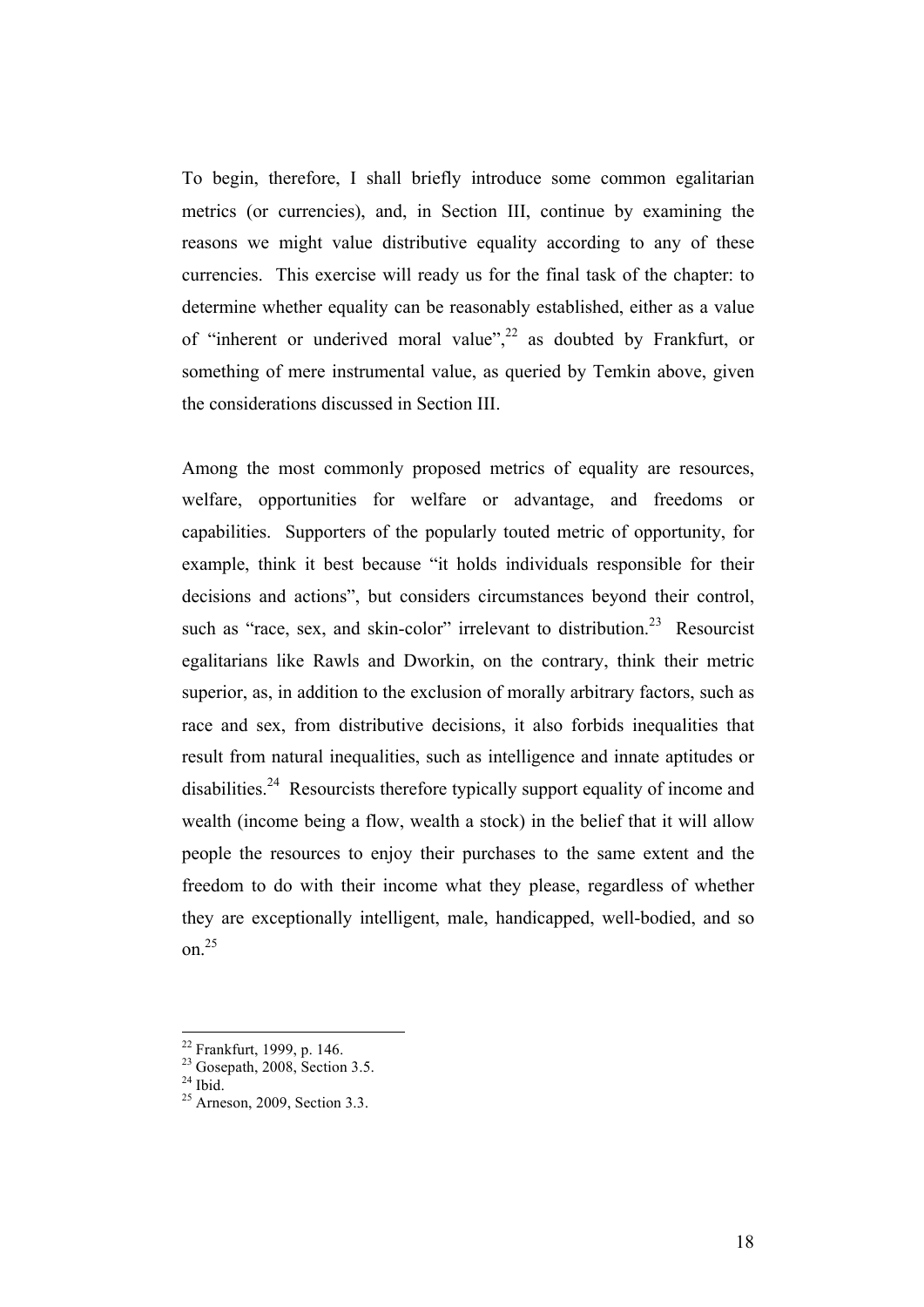#### **III - WHY MIGHT WE UPHOLD THE VALUE OF EQUALITY?**

While vast amounts could be said in favour of and against these various versions of egalitarianism, it is first important to clarify the reasoning behind their popularity. Why, we must ask, might we value any kind of distributive equality? As Scanlon highlights, there are a number of reasons and not all are egalitarian. (In other words, not all of these reasons are primarily concerned with distributive equality; rather distributive equality according to some metric is a means to other ends). The first reason he highlights is the humanitarian value for basic wellbeing, which seeks to decrease or abolish human suffering. Distributive equality helps to realise this by redirecting resources from those who do not need them to those who  $\mu$ <sup>26</sup> While preventing suffering is certainly a component of the original, humanitarian value of equality by acknowledging every human being's capacity to suffer, it is not, as Scanlon, among others, points out, an egalitarian reason; i.e. it is not primarily concerned with the fact that some have more resources or opportunities than others. Rather, it is concerned with meeting the needs of individuals. In so far as the value of equality is motivated by the aim of decreasing suffering, therefore, it is only instrumentally valuable.

The second reason offered by Scanlon, the value of good social status or a sense of self-worth, harks back to Williams and looks slightly more egalitarian. "One consequence of extreme inequality in income and wealth", Scanlon writes, "can be that it forces the poor to live in a way that is reasonably seen as humiliating."<sup>27</sup> Unlike the suffering abhorred by the first reason, this second reason is clearly relational; it is concerned with how people fare relative to each other and, as such, might account for the

 $\frac{26}{27}$  Scanlon, 2009, p. 11.<br><sup>27</sup> Ibid, p. 5.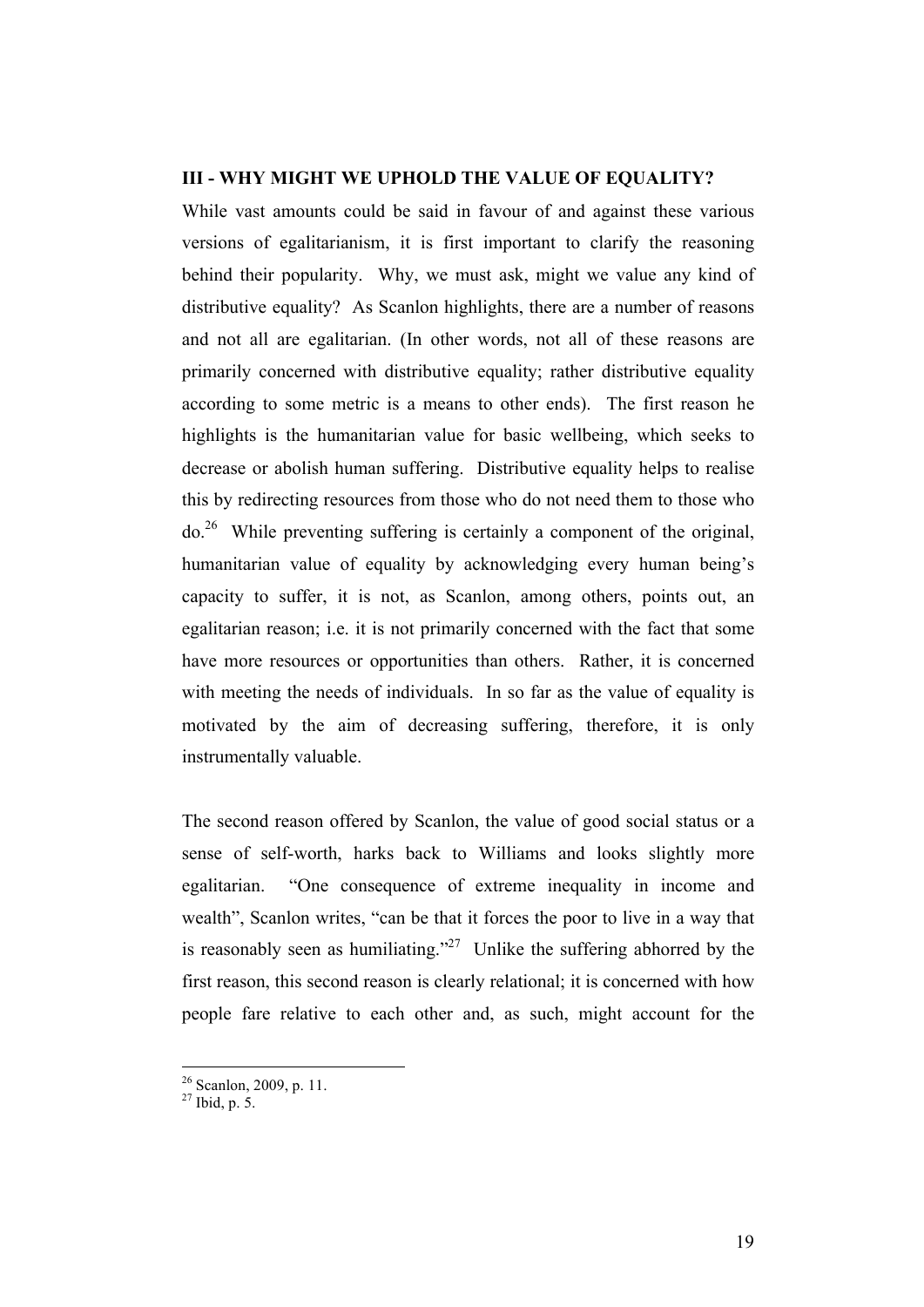inherent value of equality. Economic and political inequalities allow attitudes of superiority to be cultivated by setting a standard of lifestyle beyond the means of many and this stratified culture can cause the suffering of humiliation. We might therefore value equality because we think it wrong for people to be made to feel inferior to others – just as we think it wrong to hold attitudes of superiority, such as racism, "even when they are not expressed in or taken to justify economic advantage or special social privilege".<sup>28</sup> As a relational reason, it could contribute to a case for the independent, "underived" value of equality. However, more work must be done before such a step can be taken.

For one, although redistributing economic and political resources to eradicate what could be called 'status anxiety' is to value some kind of relation of equality among people, it is not to value distributive equality for its own sake. Material equality (or equality of any of the above-listed metrics) is only the instrument for eradicating the stratification of status or respect-standing. This raises two further complications: the first being that material inequalities do not necessarily even produce inequalities of status, and the second being that unequal status is not always negatively experienced or "suffered". On the latter point, Williams notes that the dominant culture might be such that people see the world as necessarily stratified according to race, religion, ethnic group, sex, and so on – certain groups being more entitled to status and power than others. People might therefore plan goals and identities in accordance with this worldview. As such, it is possible that people born into a social class of lower status, without the means to have superior, or even average status, could be, to a certain degree, content with how they are treated by political institutions and their superiors. As Williams writes, "it is precisely a mark of extreme

 $28$  Scanlon, 2003, p. 204.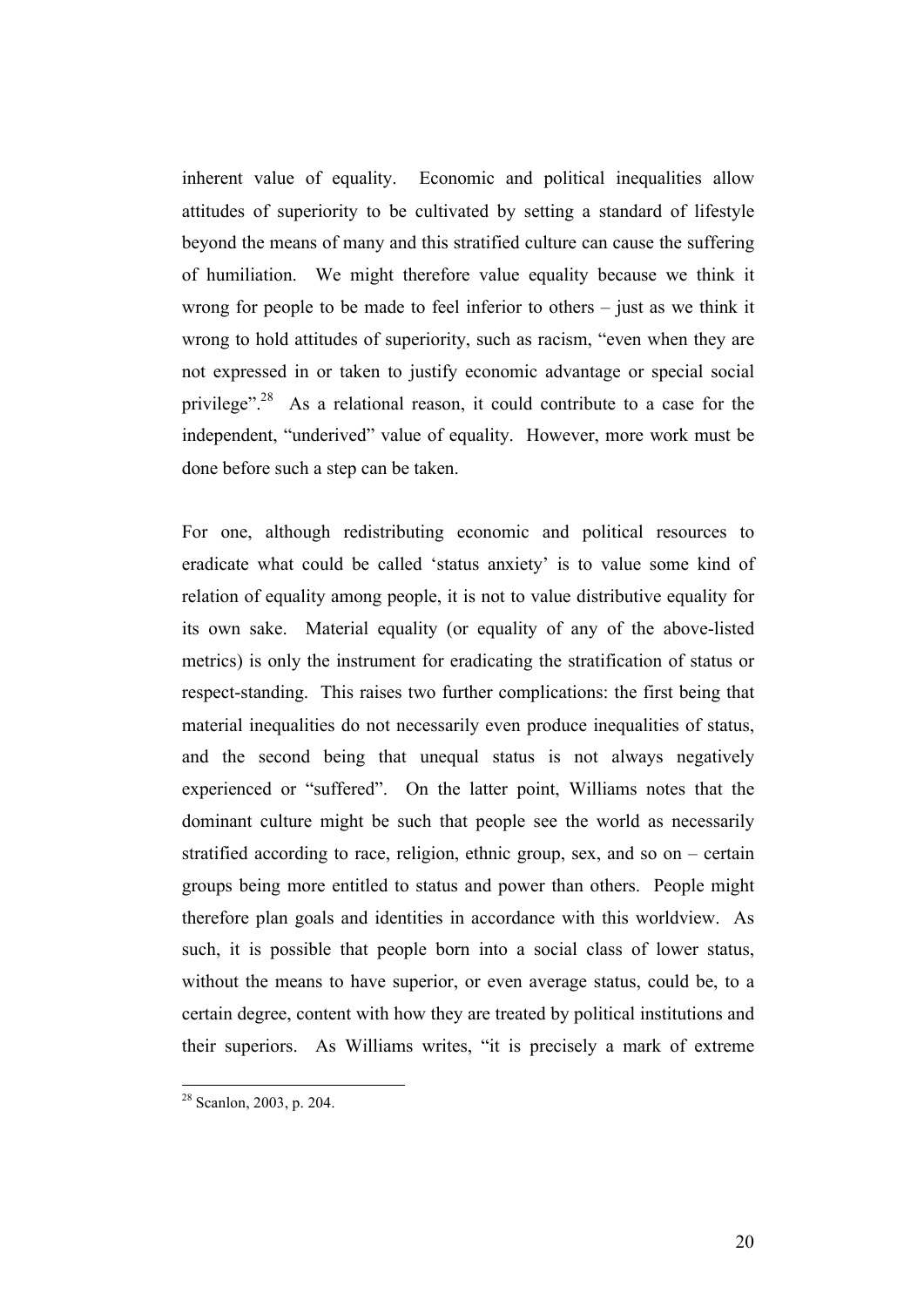exploitation or degradation that those who suffer it do *not* see themselves differently from the way they are seen by the exploiters."<sup>29</sup>

This fact of adaptive preference might steer us away from valuing equality at all, or at least inspire us only to uphold it where there is a proven connection between material wealth and 'status anxiety'. However, it seems highly counter-intuitive in today's Western moral culture to accept this kind of adaptation as morally permissible. It strikes many of us as inadequate to accept unequal status, particularly in the most extreme cases of exploitation, even when those at the lower end of the social status spectrum have no apparent urge to raise their own social status. To understand this apparent contradiction, Williams' analysis of common humanity can again provide insight. In addition to the claim to self-respect that each individual is equally able to derive from her equal moral worth, she should also have the claim not to be encouraged to be under-ambitious in her respect-establishing projects. In light of the cultural conditioning of the exploited, Williams thus suggests that not only need we attend to everyone's claims to self-respect by trying to see the world through her eyes, understanding her motivations, her circumstances and her goals, but we must also abstain from suppressing or destroying her consciousness of her respectability in order to create or perpetuate a stratified class consciousness.<sup>30</sup> Material equality may be the best way to achieve this. The link, however, remains unclear.

Perhaps, then, an investigation of the former, related problem will help us to clarify the role of status concerns in the egalitarian valuing of equality. As mentioned above, in addition to cases in which people accept inferior social status without any kind of explicit coercion, it seems that there could also be

 $^{29}$  Williams, 1962, pp. 117-8.<br> $^{30}$  Ibid.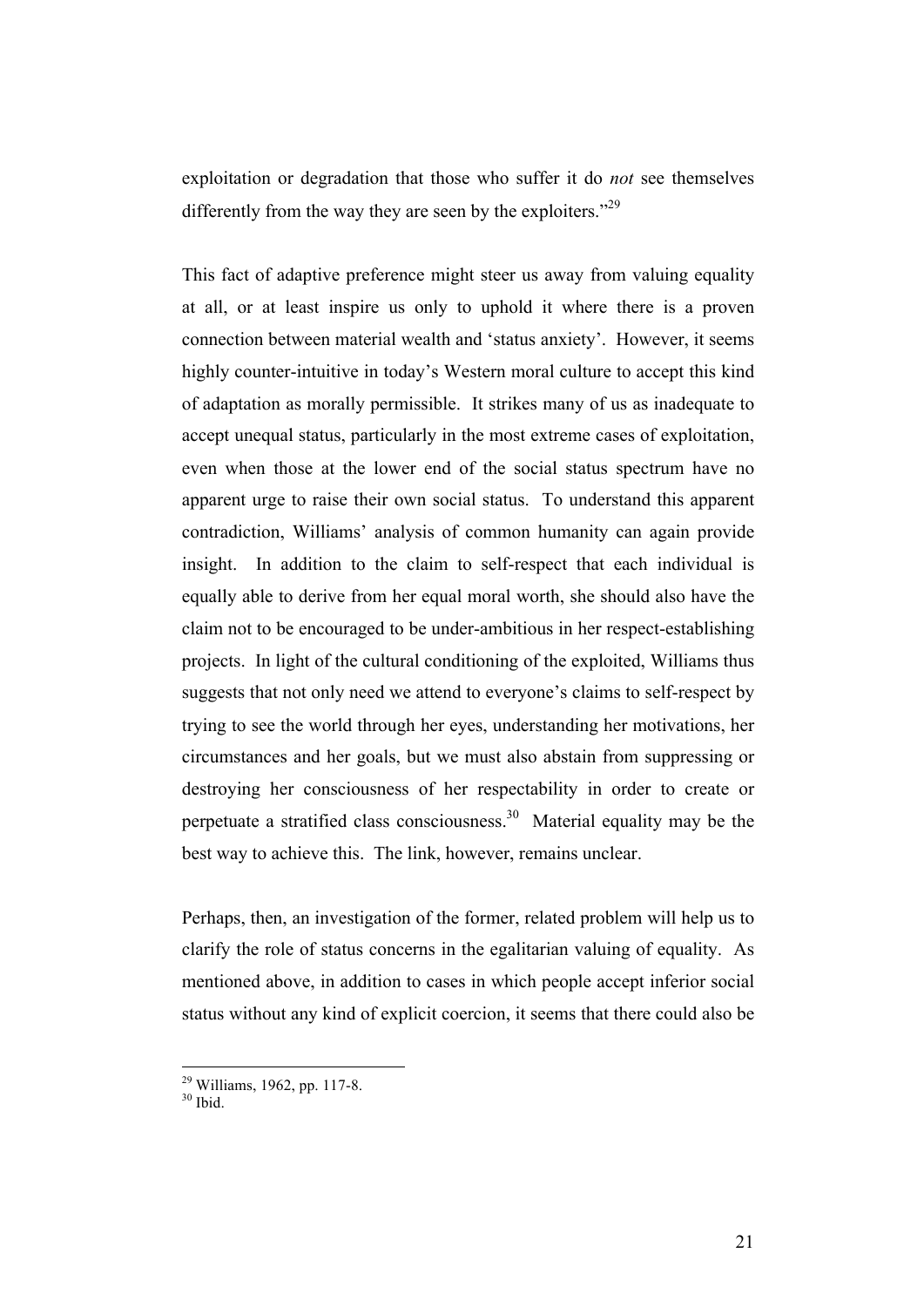cases in which material inequalities do not map on to inequalities in status in the morally relevant sense. In other words, it is quite conceivable that a stratified society could function, and maintain itself without compulsion, without anyone feeling less valued as a human being. This is to mark a potential distinction between the notion of respect-standing and social status, since one may feel sufficiently respected as a human (at least according to one's understanding of one's humanity) while knowingly occupying a lower social status than others. As Williams writes, "In such a society, each man would indeed have a very conspicuous title which related him to the social structure; but it might be that most people were aware of the human beings behind the titles, and found each other for the most part content, or even proud, to have the titles that they had."<sup>31</sup> In this scenario, everyone would be able to clearly detach people's socialised titles and values, such as their social-status-giving ability to invent machinery, or their adequate cleaning skills, from their moral value. In such a culture, human equality and political equality would indeed be unrelated, and concern for status-anxiety would thus be irrelevant to the evaluation of egalitarianism. Theoretically possible though it may be, however, it seems that Williams is justified in his suggestion that the true acknowledgement of equal moral worth must spark the end of a stable hierarchy. The recognition that one's social role, be it as cleaner or engineer, "is itself in some part the product of social arrangements<sup>32</sup> would, without some kind of compulsory Huxleyan conditioning, $33$  surely end any sense of satisfaction with the existing hierarchy. As Williams writes, "what keeps stable hierarchies together is the idea of necessity, that it is somehow foreordained or inevitable that there

 $31$  Ibid, p. 119.

 $32$  To initiate this kind of conditioning, as Williams highlights, one would need to be no longer "immersed in the system" and begin "to think in terms of compulsion, the deliberate *prevention* of the growth of consciousness, which is a poisonous element absent from the original ideal". (Williams, 1962, p. 120.)<br><sup>33</sup> Aldous Huxley's *Brave New World* offers a thought experiment demonstrative of the

repugnance of this approach.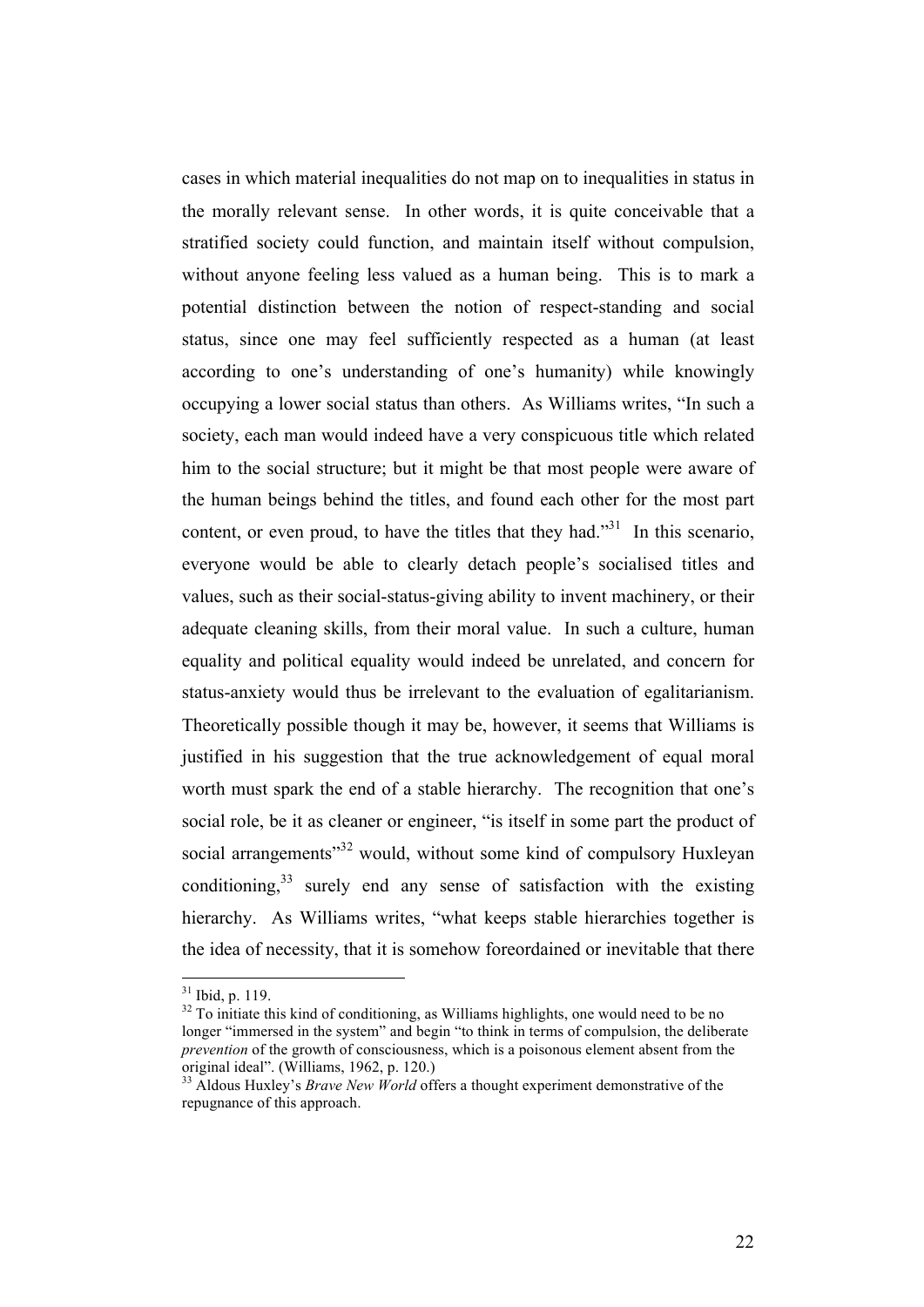should be these orders".<sup>34</sup> It therefore seems that greater material equality – be it measured according to opportunity, resources, or another such metric – goes hand in hand with greater equality of moral status. This result could therefore point towards a morally necessary "built-in bias towards equality",<sup>35</sup> though the need to appeal further to an intrinsic value of equality is not necessarily implied. Before taking a position on the modality of the value of equality, however, there are other reasons in its favour that remain to be evaluated.

Yet another reason for valuing equality can be derived from a value for selfdetermination. Inequality can give some unacceptable control over the lives of others, forcing those with less resources and opportunities to accept worse trade terms, for example. As Scanlon writes, "Those who have vastly greater resources than anyone else not only enjoy greater leisure and higher levels of consumption but also can often determine what gets produced, what kinds of employment are offered, what the environment of a town or state is like", and so on. $36$  Moreover, resources also translate into political power, as is apparent from election campaigns worldwide. The objection to material inequalities on the basis of power differentials is thus justified and can, it seems, be derived from our original value of equality. If each person, by virtue of her humanity, is entitled to self-respect in the sense sketched by Williams above, her equal right to make a life plan, and to pursue a freely chosen identity, demands that she should start on an equal footing as everyone else where possible. Again, however, this is not to value the equal distribution of resources or opportunities in themselves; rather, equality is valued because it prevents the economic and status imbalances that lead to

 <sup>34</sup> Ibid, p. 119.

<sup>&</sup>lt;sup>35</sup> Parfit, 1995, p. 106. This result, Parfit calls 'non-relational egalitarianism' in an effort to distinguish it from intrinsic egalitarianism, which holds that the relational egalitarian value of equality is valuable in itself.

 $36$  Scanlon, 2003, p. 205.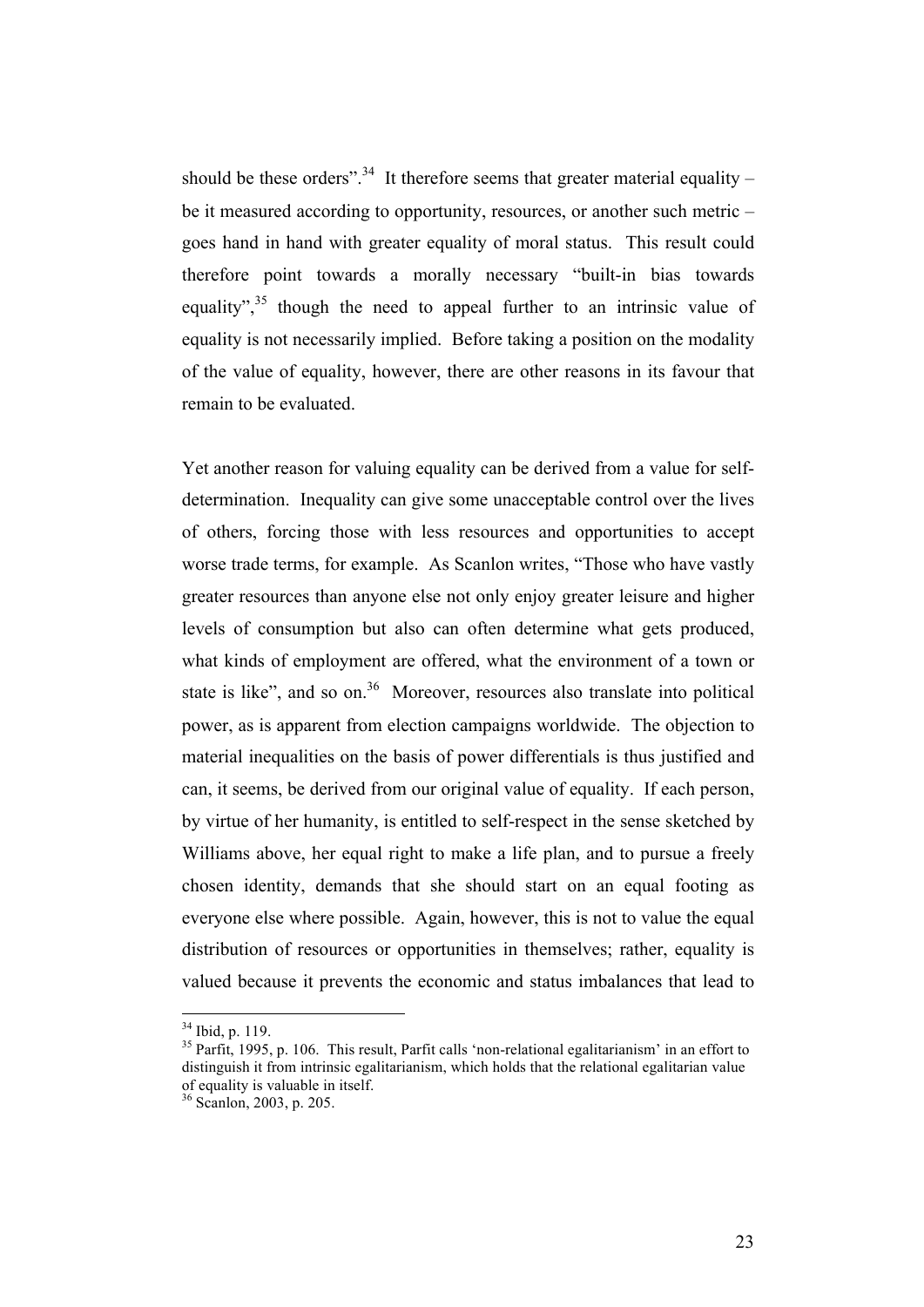the domination of some over others. In this regard, equality again seems to be instrumentally valuable. Perhaps, however, an examination of appeals to fairness might yet sway the argument in favour of an underived value of equality.

Fairness is perhaps the most common justification for the underived value of equality. This concern subdivides into two slightly different categories, concern for procedural fairness, and the more egalitarian concern for what Scanlon calls 'fairness of procedural outcome'. The former of the two, the concern for procedural fairness, might look a lot like the previous argument for equality, i.e. the importance of fair opportunity to determine one's life path; however, it warrants independent statement because it covers further cases in which unfair processes do not yield power imbalances. In such cases, people with morally arbitrary advantages, such as greater capital to invest, finer education, or a more secure developmental environment are unfairly more likely to benefit from a given distributive procedure than those without such advantages. This is clearly unfair even if it does not render the disadvantaged less able to determine their life path than they otherwise would have been. Distributive procedures are thus unfair if they discriminate against certain members of a group who are otherwise of equal innate talent, ambition and dedication, and we might therefore value the reduction of certain inequalities, as Scanlon suggests, because "this is necessary to preserve the fairness of both economic and political institutions."37 Indeed, many egalitarians would also count natural inequalities of talent or ability as factors to be included in the calculation of fair procedure, so that those who are naturally more able to advance in economic, political and perhaps social life are not allowed to benefit more

 <sup>37</sup> Scanlon, 2009, p. 7.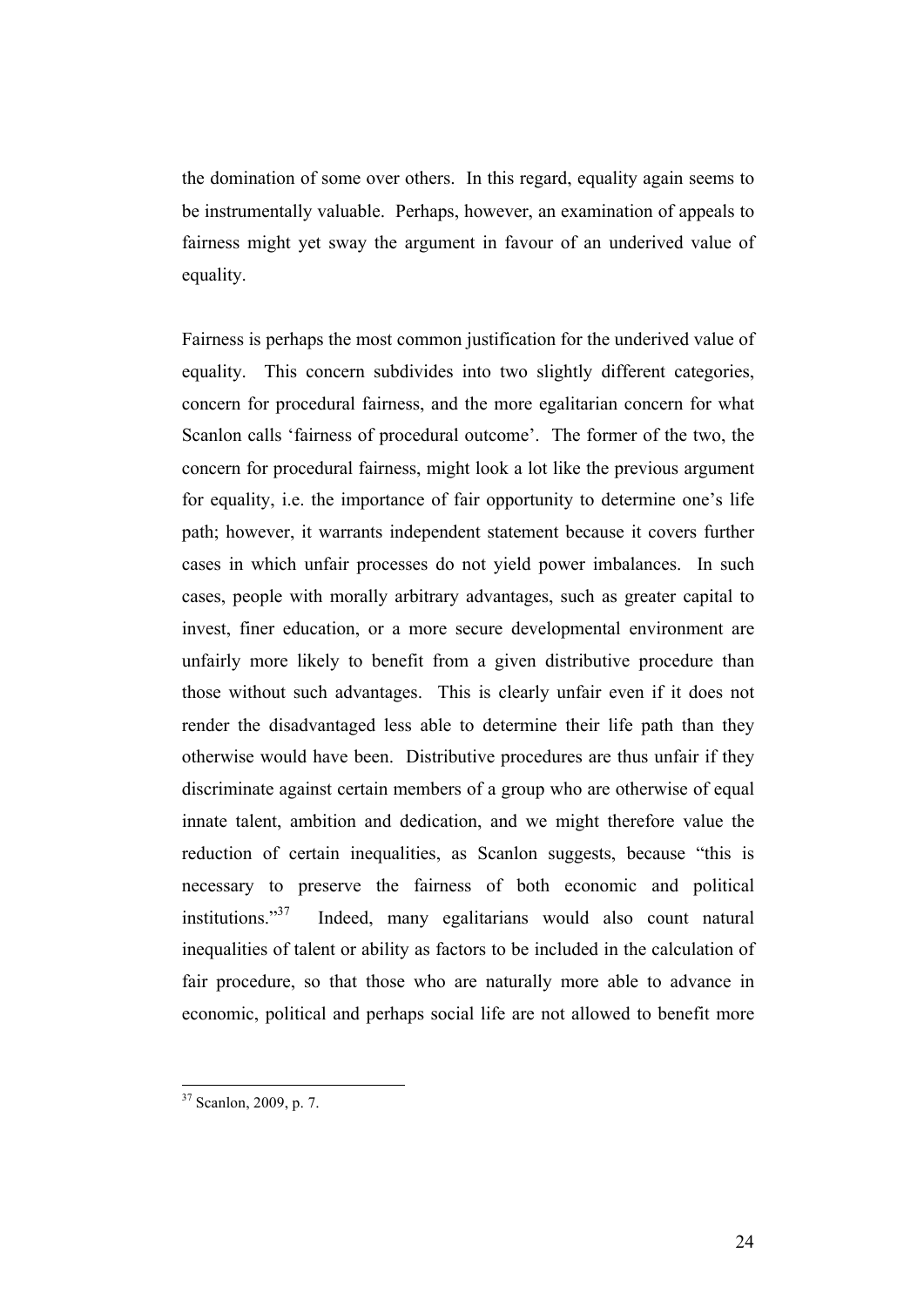than others due to the morally arbitrary advantages they possess.<sup>38</sup> To the extent that we are motivated by the value of procedural fairness, again, equality appears to be merely instrumentally valuable. Indeed, fair procedures can yield very unequal results. (A simple example is that of the lottery winner.)

The value of fair procedural outcome, however, is a more egalitarian reason than the value of procedural fairness, and as such, it might explain the special, underived value of equality to which so many appeal. To those, like Temkin, who advocate fair procedural outcome, distributive equality is not only a means; it is also an end. While this reason can, in certain value systems overlap with the above opportunity conception of fairness, (depending on the degree to which one believes that people are responsible for their successes and failures,) it deserves separate statement so that the arguments specific to it can be properly examined. Equality of procedural outcome can go beyond the value of fair chances before an institution or within a procedure, since fair chances can still yield unequal results. Take the example of two farmers, both of whom invest the same amount of resources in sewing the same crop, in the same type of land and both aware of the best weather forecasts which predict the same weather on both farms. One gets extremely lucky, her investment yielding an unpredictably massive profit, and the other, equally unpredictably, makes a loss, due to the weather, or other unpredicted events outside of her control.

<sup>&</sup>lt;sup>38</sup> Cohen is one advocate of this more comprehensive principle of procedural fairness. He calls this view 'socialist equality of opportunity' and claims that, when it prevails, "differences of outcome reflect nothing but difference of taste and choice, not differences in natural and social capacities and powers." (Cohen, 2009, p. 18). Chapter 3, §IV of this thesis will outline Rawls's formulation of a similar take on how to treat people of varying abilities and talents.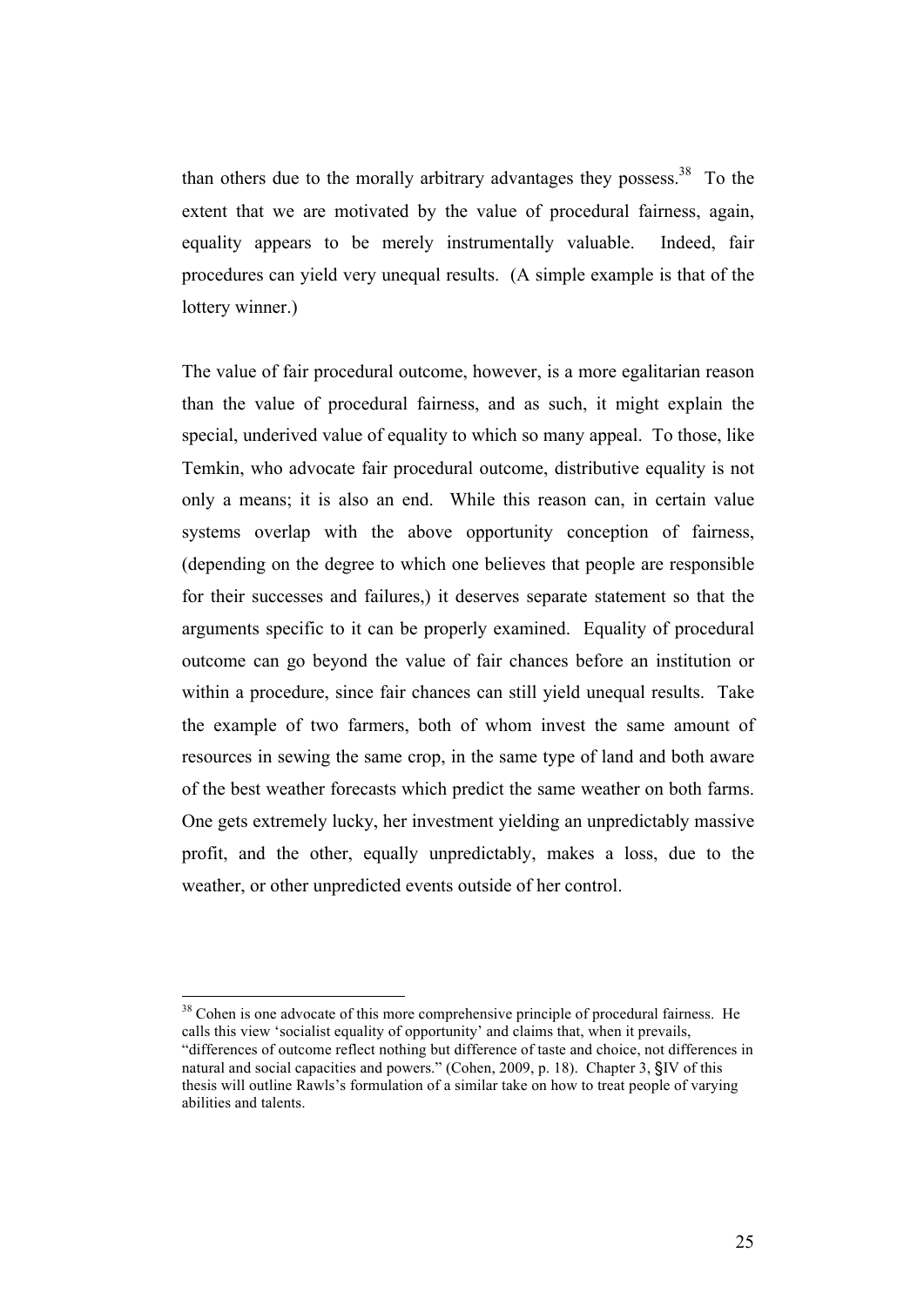There are at least two different ways of stating an objection to this kind of 'undeserved' unfairness of outcome. The most far-reaching version of the two is that put forth by Cohen. He writes, "an unequal distribution whose inequality cannot be vindicated by some choice or fault or desert on the part of (some of) the relevant affected agents is unfair, and therefore, *pro tanto*, unjust, and... nothing can remove that particular injustice.<sup>39</sup> For Cohen, fairness demands equality regardless of whether or not there are institutions to enforce it and regardless of whether or not those who received less in the distribution could be said to need any more than they received. (Therefore, even if the unlucky farmer would not go hungry or find herself no longer able to enjoy the standard of living deemed to be decent by her community, her unequal receipt of resources relative to the other farmer would be both unfair and unjust). If Cohen's invocation of the reason of fair outcomes is sound, it would thus appear that the sense in which equality is itself valuable has been discovered, since only in a state of equality can justice prevail.

Yet, Cohen's equation of bad luck and injustice in this case is highly controversial. Many think that inequalities brought about by sheer luck, ones that occur after those who deserve more get more, and those who need more get more, are perfectly acceptable. And it is hard to substantiate a disagreement with them. Is it really inherently bad if Matt plays and wins the lotto and I don't, even if his win does not change the nature of our friendship, does not allow him unfair control over the lives of others, nor permit him an elevated social status? Put this way, harping on about equality seems irrelevant. For this reason, Scanlon's account of the value of fair procedural outcome might be more appealing, though it does not bode well for the independence of the value of equality.

 <sup>39</sup> Cohen, 2008, p. 7.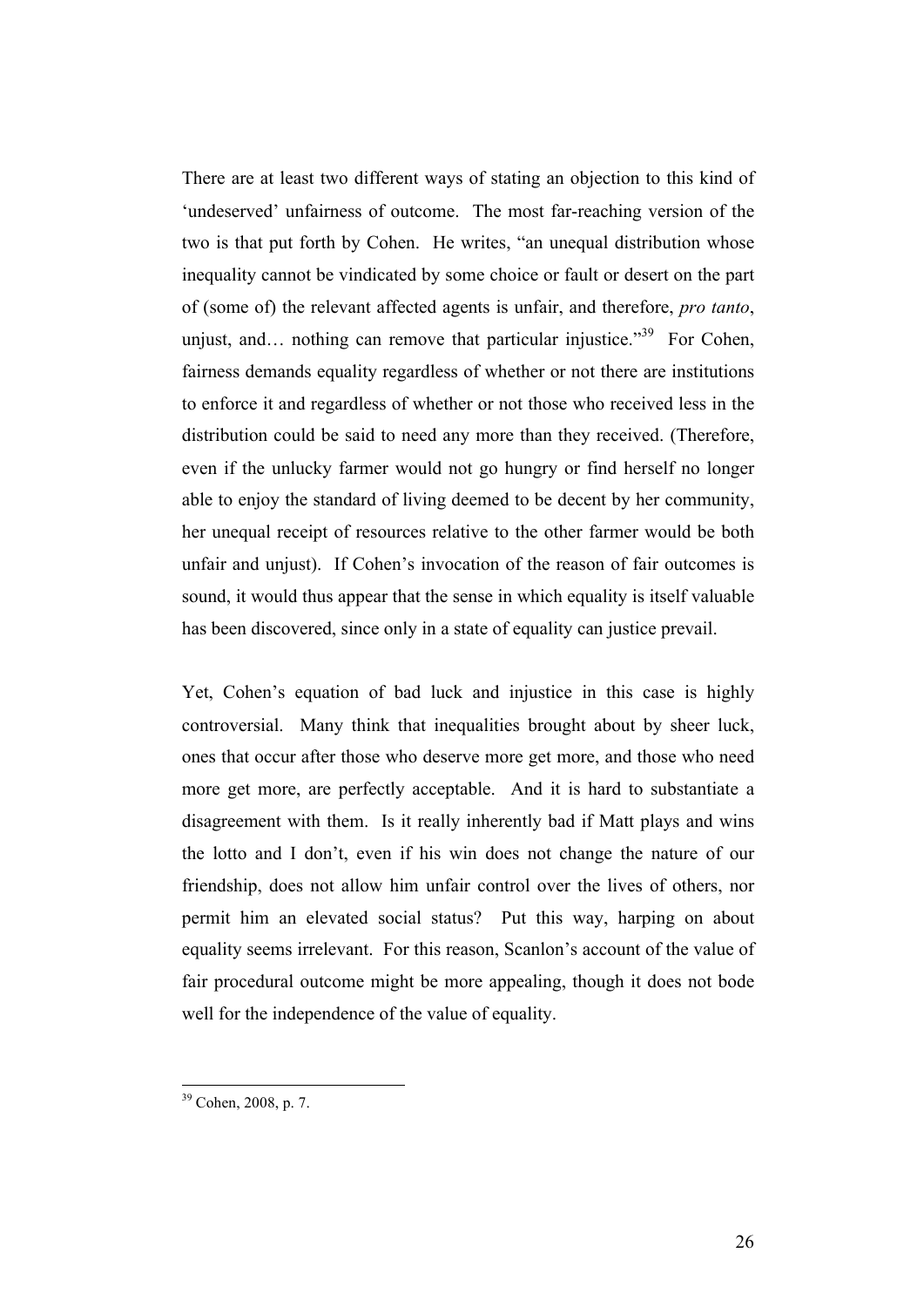While Scanlon maintains that unlucky outcomes should be of concern, they are only relevant when they result in unacceptable and rectifiable levels of welfare, power differentials, or the other above-discussed ills that can be redressed by equality. He therefore denies the unfairness of distributions of 'non-contractual' benefits, noting that: "It does not seem that in general we are under even a 'prima face' duty to promote the equal welfare of all".<sup>40</sup> Cohen would agree to the extent that individuals should be allowed to pursue their own private interests. As he writes, "we are not nothing but slaves to social justice",  $41$  and, "Each person has a right to pursue her own self-interest to some reasonable extent". $42$  The difference between both thinkers lies in the boundaries they set between this right to pursue private interests, unbound by concerns for maintaining equality, and the value of fair outcome. Fairness, for Scanlon, is only an issue when there is a dutybound person or some institution (or perhaps some tacit agreement according to which various parties agree to cooperate for mutual benefit) from which to claim recompense for one's unequal profit or burden. When no such contractual obligation exists, however, there is no room for the value of fairness and, consequentially, the value of equality. He writes: "If each member of a group has the same claim that some individual or institutional agent provide [her] with a certain benefit, and if that agent is obligated to respond to all of these claims, then that agent must, absent special justification, provide each member of the group with the same level of benefit." 43

Scanlon upholds the contractualist formulation of this reason in support of equality to account for the cases in which the benefit distributor is not duty-

<sup>&</sup>lt;sup>40</sup> Scanlon, 2003, p. 206.ee<br><sup>41</sup> Cohen, 2008, p. 10.<br><sup>42</sup> Ibid, p. 119 (footnote 8).

<sup>43</sup> Scanlon, 2009, p. 8.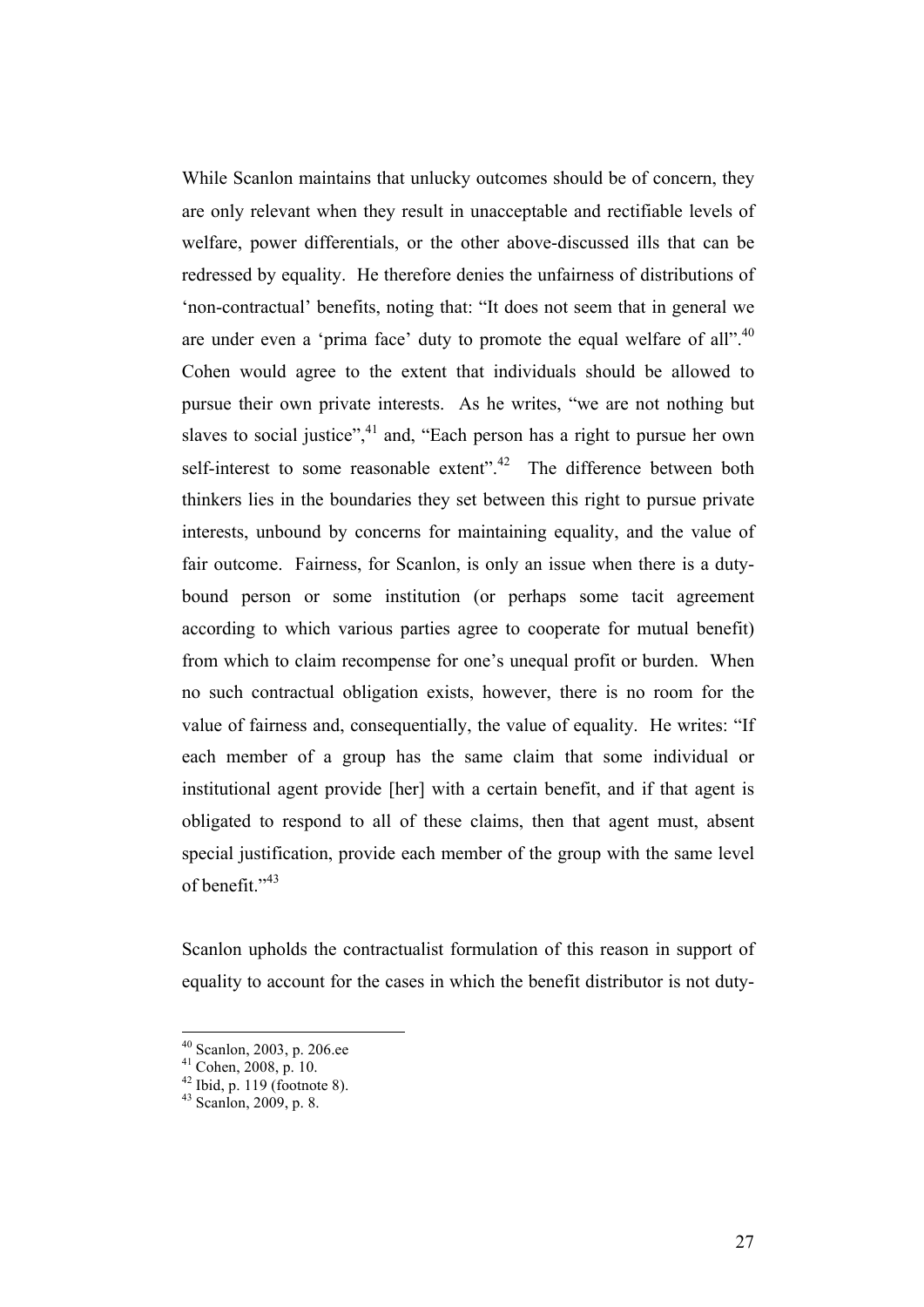bound to distribute a benefit equally. He gives the example of a group of people all of who have an equal claim on my help, but who I am not obliged to help equally. When faced with five different charitable appeals for the same pot of resources, for example, I am under no obligation to give to them equally, or give to them at all, though, to use the contractualist terminology, they all have equal claim on my funds.<sup>44</sup> The question that remains to be answered, therefore, is whether Scanlon is justified in limiting the pursuit of equality to instances in which we are contractually obliged to pursue it and the other non-egalitarian reasons discussed above, or whether Cohen is on to something when he extends the obligation to pursue equality beyond the reach of institutional and contractual obligations?<sup>45</sup>

An example might tip the balance in favour of one position or the other. Consider a farming community whose crop is destroyed by unpredictable and unprecedented flooding caused by climate change.<sup>46</sup> This community might claim that they should be given some kind of compensation for their lost income and the drop in standards of welfare that will result, since they worked just as hard for it as those in the unaffected highlands across an international boarder, and since only brute luck caused their work to bare less fruit. Presuming something like the existing nation-state context, we shall presume that the two territories have no political or economic ties, yet they are aware of each others' existence and predicaments, and share a similar material culture (therefore their standards of wellbeing are roughly equal and one community will be less well-off by their own standards than the other). For clarity's sake, we will also presume away all other sources of aid and imagine that both communities have enough to survive. In this context, we must then ask: do the highlanders have an obligation to

<sup>&</sup>lt;sup>44</sup> Scanlon, 2009, p.8.<br><sup>45</sup> See his discussion of "the moral relationship" in Scanlon, 2008, pp. 139-52.

<sup>&</sup>lt;sup>46</sup> We will assume away the role of human actions in climate change.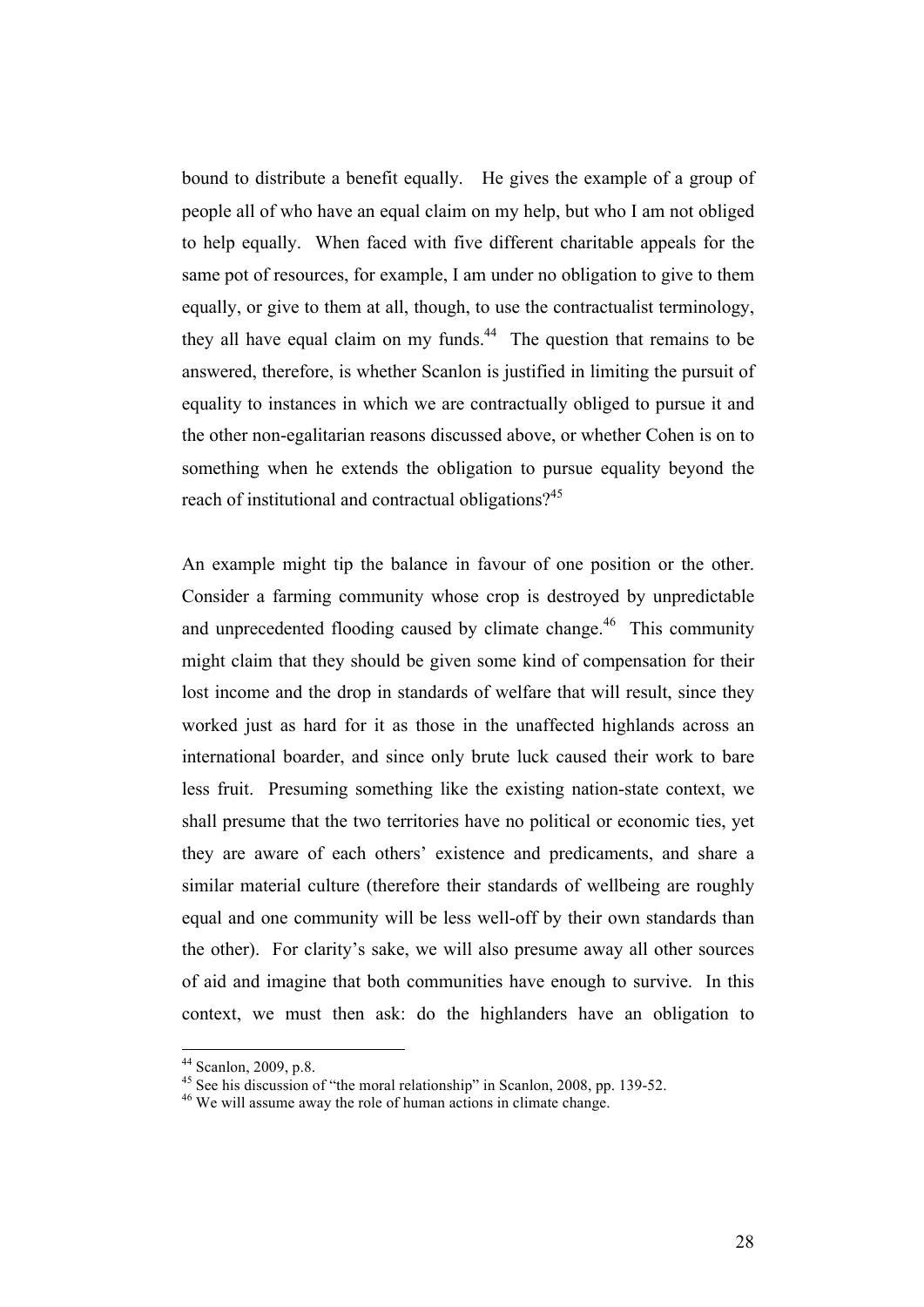distribute some of their extra wealth to the unfortunate lowlanders? It seems that Scanlon would answer 'no', and many would agree. According to Scanlon's reasoning, the wealthier community have no duty in fairness to the lowlanders and, since the latter community will not suffer in a manner that would raise humanitarian concerns, there would be no non-egalitarian obligations to share with them. Cohen, however, might still advocate an obligation in fairness on the grounds that, once the highlanders' reasonable private pursuits are allowed for, they are morally obliged to share with the lowlanders – although they are clearly not legally obliged.

Upon this formulation, Scanlon's position of a more limited and contractual scope might be the most appealing, since it demands less extreme selflessness on the part of law-abiding citizens and still allows for needs to be met. If we uphold Scanlon's reasoning on this point, we are left without any conclusive argument to support the independent value of equality, since all the reasons for our valuing equality appear to have independent moral force. $47$  This point might be further supported by the well-known 'levellingdown argument'. If equality is itself valuable, the egalitarian is forced to admit that, when comparing two populations of the same size, the state of affairs in which everyone is equally miserable is in some respect better than one in which only half of the people are this miserable, and the other half live blissful lives. For this reason, Scanlon concludes that equality "may have the status of one appealing social ideal among others, but that it lacks the particular moral urgency which the idea of equality seems to have in ordinary political argument".48

 <sup>47</sup> Scanlon, 2003, p. 208.

 $48$  Ibid.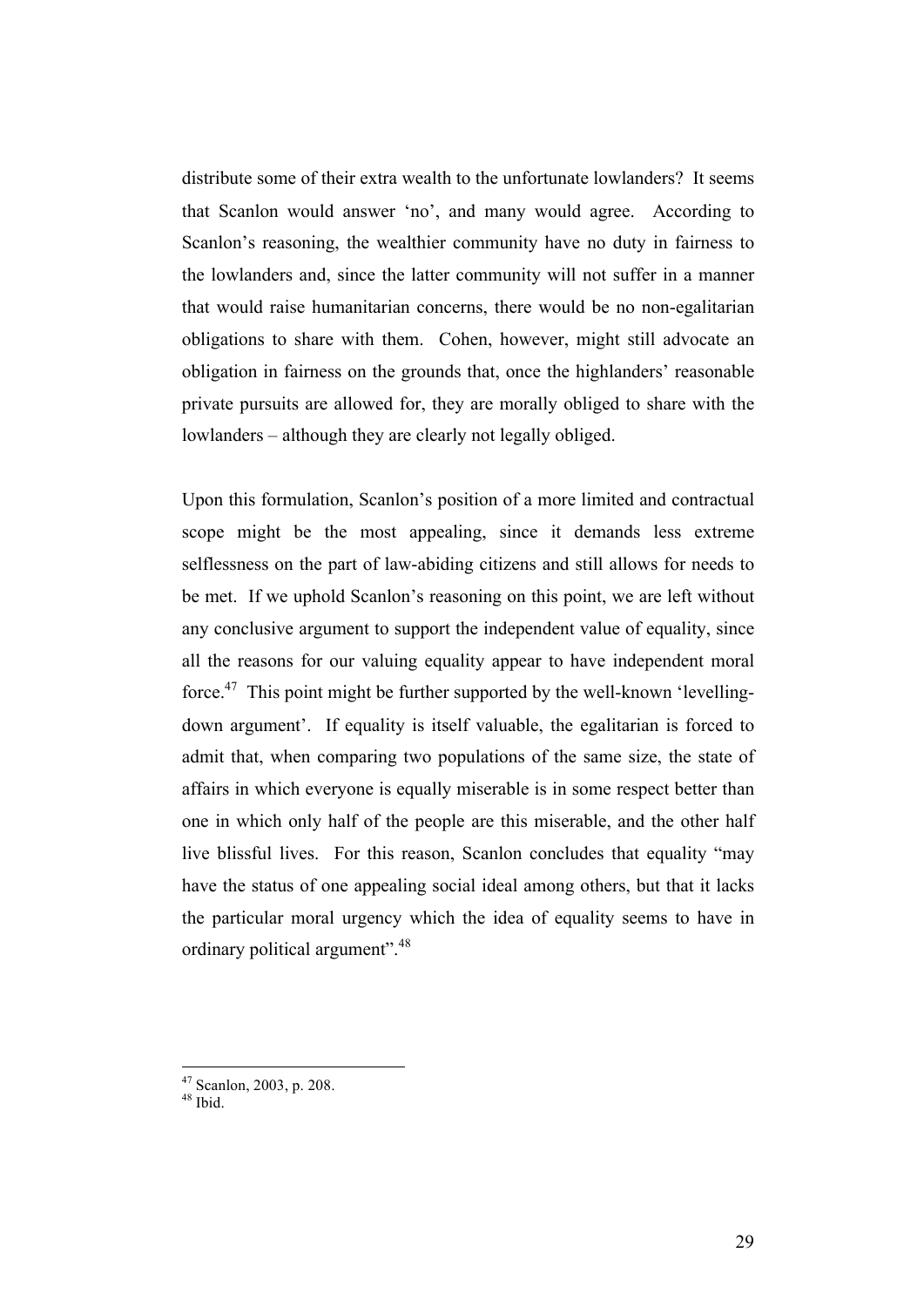#### **IV - CONCLUSION**

While many people will stop at this point and declare attempts to rescue equality tried and misguided, Scanlon's conclusion is not decisive. For one, Cohen has not been definitely dismissed for considering it a concern for distributive justice that lowlanders benefit less from the same amount of effort as highlanders. If one accepts that formal equality requires us to treat as equals and treatment as equals is our moral obligation regardless of nationality but according to one's concept of the good life, the fact that both groups in the above example share the same concepts of the good life might indeed require the wealthier group to share with the less-well-off. This may be because, in keeping with our Laila intuition, even when a good, respectable standard of living is secured for all, where people share a common culture, it could just be contrary to the spirit of common humanity to allow some people the means to enjoy the good life more than others when neither group has earned this right any more than the other.<sup>49</sup> As such, even if concern for personal freedoms and other values prohibits international law from enforcing the equalisation of income in situations like this, there may be a duty in fairness for highlanders to share their good fortune. While this would be a strong moral line to take, perhaps it is a consequence of the moral intuition raised by the Laila example. At this point, however, because this kind of intuition is by no means universal and authoritative, we are unable to conclude whether there is a duty in fairness

<sup>&</sup>lt;sup>49</sup> In keeping with this position, as Temkin notes, the levelling down objection is weakened when one acknowledges that other values might hamper levelling down distributions so that when equality requires levelling down, conflicting values, such as meeting needs and promoting wellbeing, outweigh equality. Therefore, using his oft-cited example of blinding the sighted, Temkin clarifies that while he believes there to be a sense in which blinding those who can see when the blind cannot be cured is good, other values make this a bad policy. (Temkin, 1998, pp. 154-5.) Just as retributive justice can be good even when it is good for no one, concludes Temkin, equality might be good (of intrinsic moral value), despite the fact that realising it might, in theory, benefit no one, as would presumably be the case in our Laila example. (Ibid, pp. 149-55.)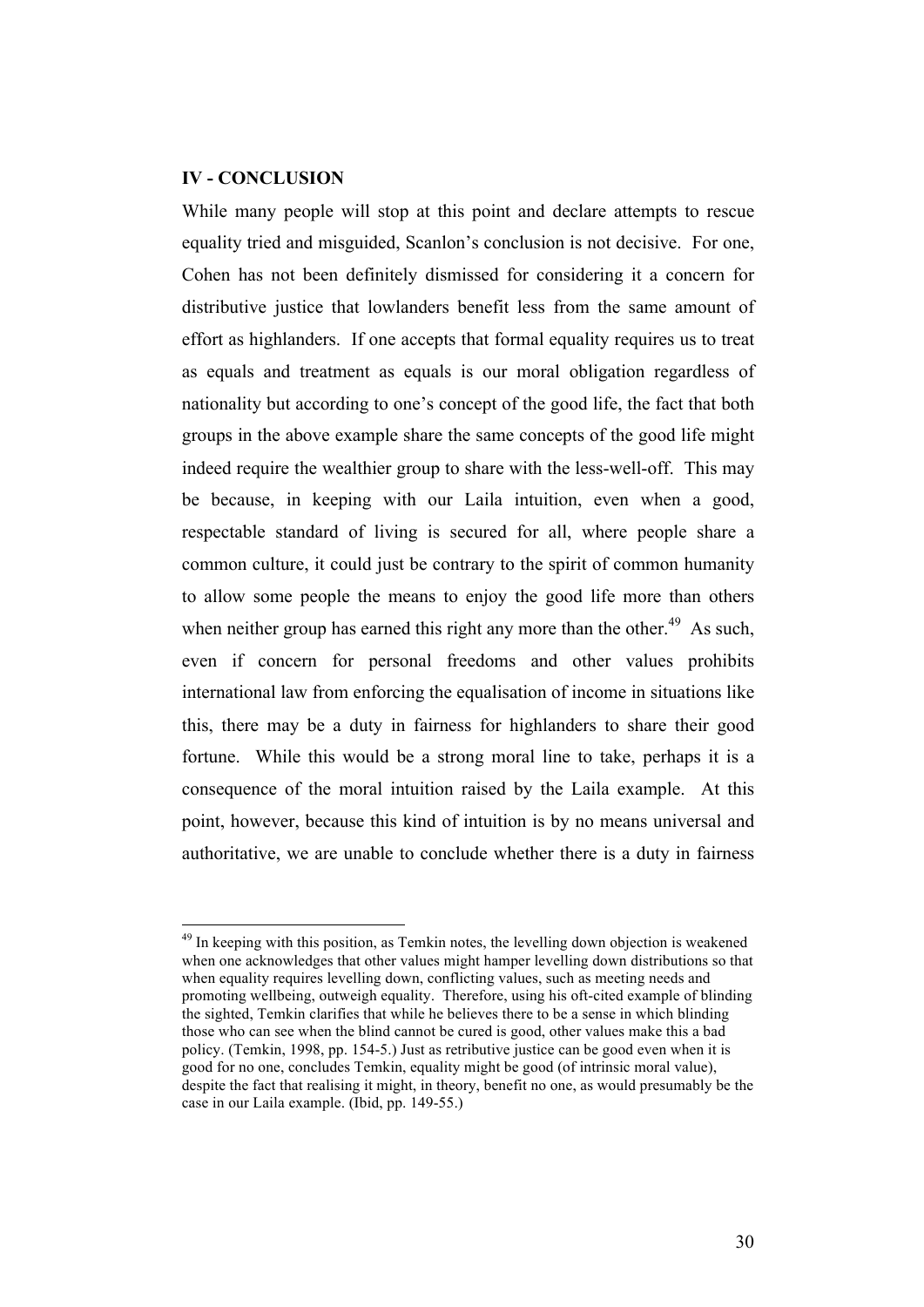to share in this case and, resultantly, we are unable to deduce whether it implies an intrinsic value of equality at this point.

In so concluding, I uphold the appeal of the ideal of equality, but remain unable to capture certainly why equality is appealing using the nonegalitarian reasons explored above. Likewise, I have thus far been unable to definitively show that there is an intrinsic value of equality. At this point, therefore, a puzzle remains to be solved: what exactly is appealing about the ideal of equality if for reasons other than the non-egalitarian reasons we have explored above and if not that it realises IE?

In Chapter Three, I will develop a possible solution to this stalemate by suggesting that followers of Cohen are here moved by respect for the demands of some kind of tacit social cooperation, more profound than that outlined in Scanlon, but not necessarily by the value of equality. According to this line of thought, perhaps supporters of Cohen in the above case are motivated in their egalitarian convictions by respect for the social cooperation that emerges in economically and politically related communities, although this is not the case in our example. Cohen's point would certainly seem weaker if both communities were extremely culturally distinct – think of a self-sufficient, happy and un-interfered-with Amazonian tribe versus the population of London's Primrose Hill. In this case, there seems to be no duty to transfer resources from the affluent Londoners to those in the Amazon, since those in the Amazon are, if uninterfered with, presumably content with their lot and feel in no way disrespected or lacking for their unequal wealth. Perhaps, therefore, Cohen's appeal to the value of equality will remain compatible with Scanlon's conclusion in this case, but Scanlon's contractual argument will extend more liberally to interdependent people.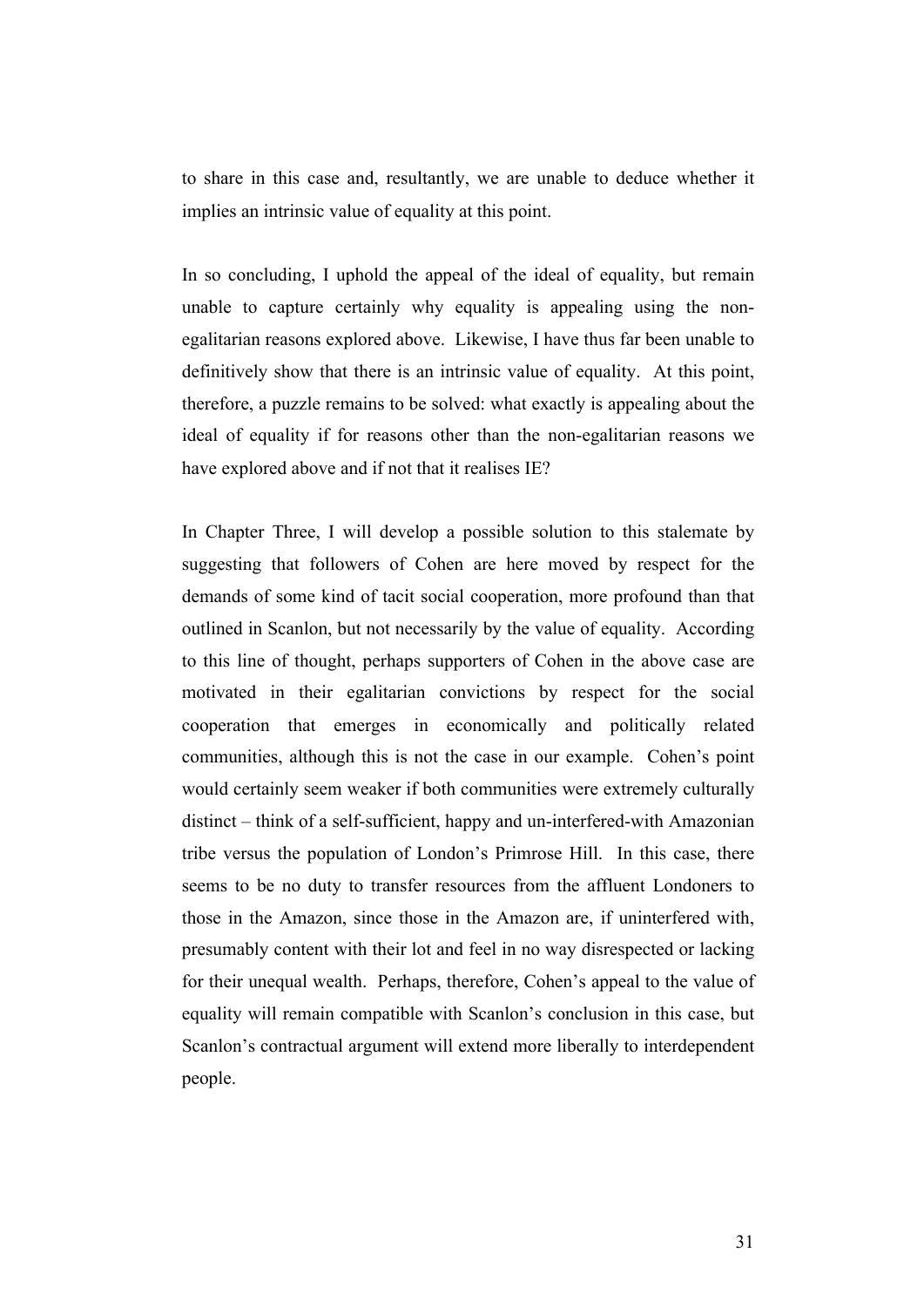# **Chapter 2**

## *An Egalitarian Principle of Distributive Justice*

#### **I - INTRODUCTION**

Having concluded the first chapter with uncertainty about the role of the value of equality in egalitarian theory, this chapter will attempt to shed light on the puzzle by examining what is arguably the best available formulation of an egalitarian principle, namely Rawls's Difference Principle (DP), as it relates to the value of equality. In so examining, it hopes to reveal whether Rawls's egalitarian principle can capture what is so appealing about the ideal of equality in a manner satisfies those of Cohen's persuasion who think that there is more to the ideal of equality than the instrumental reasons explored in the previous chapter, and in a manner that determines the modality of the value of equality.

The chapter will begin by examining the common interpretation of and justification for the DP, and test its soundness as a means of realising distributive justice according to the ideal of equality. This common reading supposes that Rawls recognises the intrinsic value of equality (IE), meaning that if the reading is sound and Rawls's argument for the DP convincing, this argument might offer a solution to our puzzle. However, the strength and opposing messages of the criticisms to be discussed when testing the soundness of the standard reading make such a neat outcome unlikely. On the one hand, Frankfurt will criticise Rawls for unnecessarily appealing to the value of equality and, on the other hand, Cohen will criticise Rawls for insufficient dedication to the value of equality. The common reading of Rawls's DP, I shall thus argue, seems to raise legitimate concerns about the place for the value of equality in theories of distributive justice and, once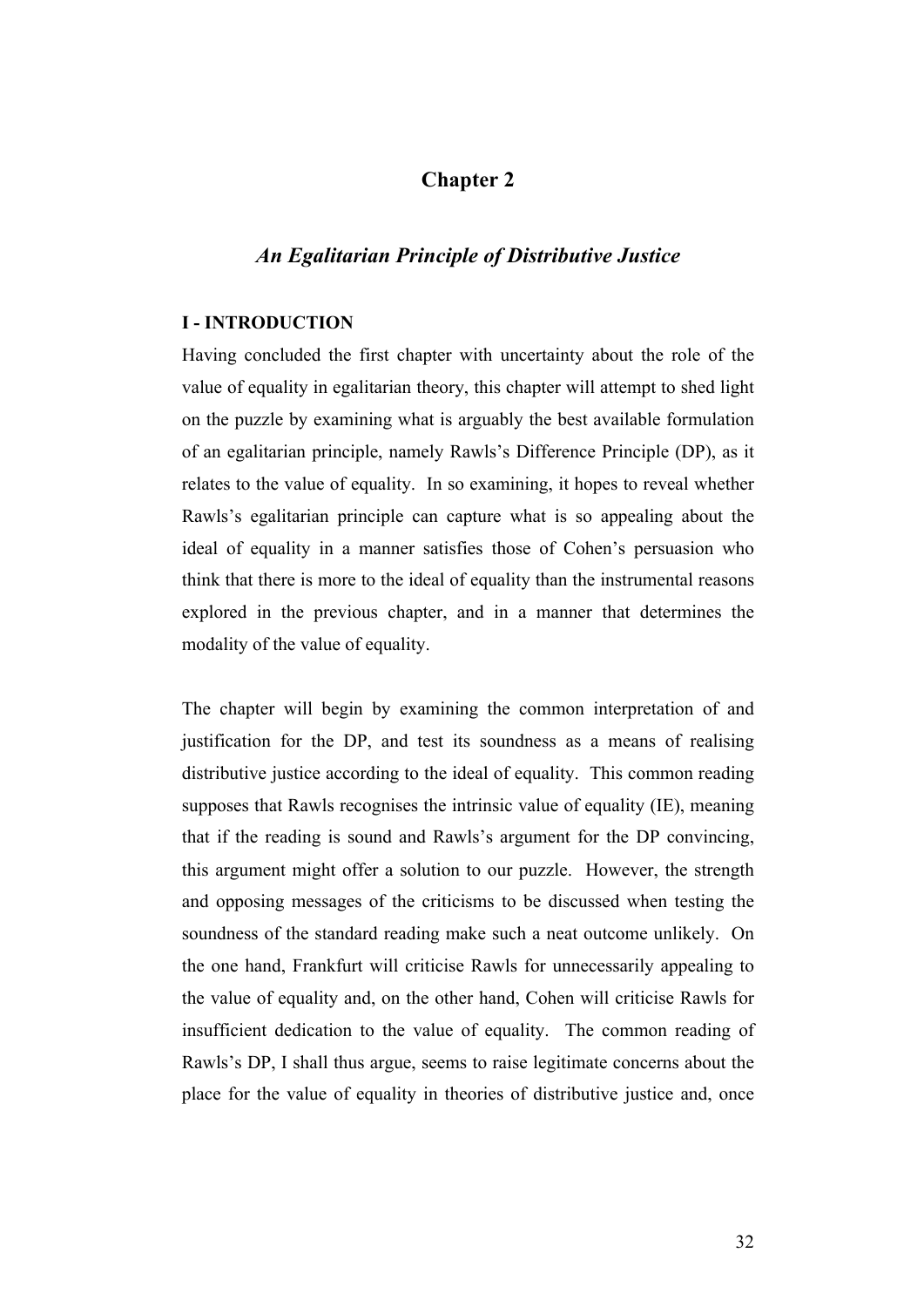again, fails to provide a determinate solution to our puzzle due to the contrary intuitions supporting both critics. This conclusion shall pave the way for the final chapter, where I will attempt to offer a better account of Rawls's argument for the DP, which is subject to neither criticism, and which, I argue, can satisfy the IE intuition raised by Cohen and Temkin (e.g. the Laila example) in Chapter One.

In order to highlight the puzzle, I shall here only briefly outline Rawls's principle as it is commonly justified, present the related criticisms, and signal the implications for the ideal of equality and the intrinsic value of equality. Against this backdrop, the following chapter will proceed to further examine Rawls's reasoning for the DP in order to show how the standard reading comes about, and to show that it fails to represent Rawls's view as a whole.

Rawls's DP demands, as a matter of justice, that social and economic inequalities only be permitted when they are "to the greatest benefit of the least advantaged members of society".<sup>1</sup> This principle forms the final part of an inter-dependent set of principles which constitute Rawls's theory of distributive justice. According to this theory, a just system for distributing "the things citizens need as free and equal persons living a complete life", what he defines as "primary goods", $2$  is one in which (i) certain basic rights and liberties, such as freedom of thought, conscience and association and the right to bodily and psychological integrity, are respected in all people, (iia) fair equality of opportunity (beyond mere meritocracy) prevails, and (iib) the DP regulates the inequalities that can be produced by iia. Thus, even in cases where some people, due to their natural aptitudes for economic

 $\frac{1}{1}$  $<sup>1</sup>$  Rawls, 2001, p. 43.</sup>

<sup>&</sup>lt;sup>2</sup> Ibid. p. 58. Primary goods will receive more attention in the following chapter, §II.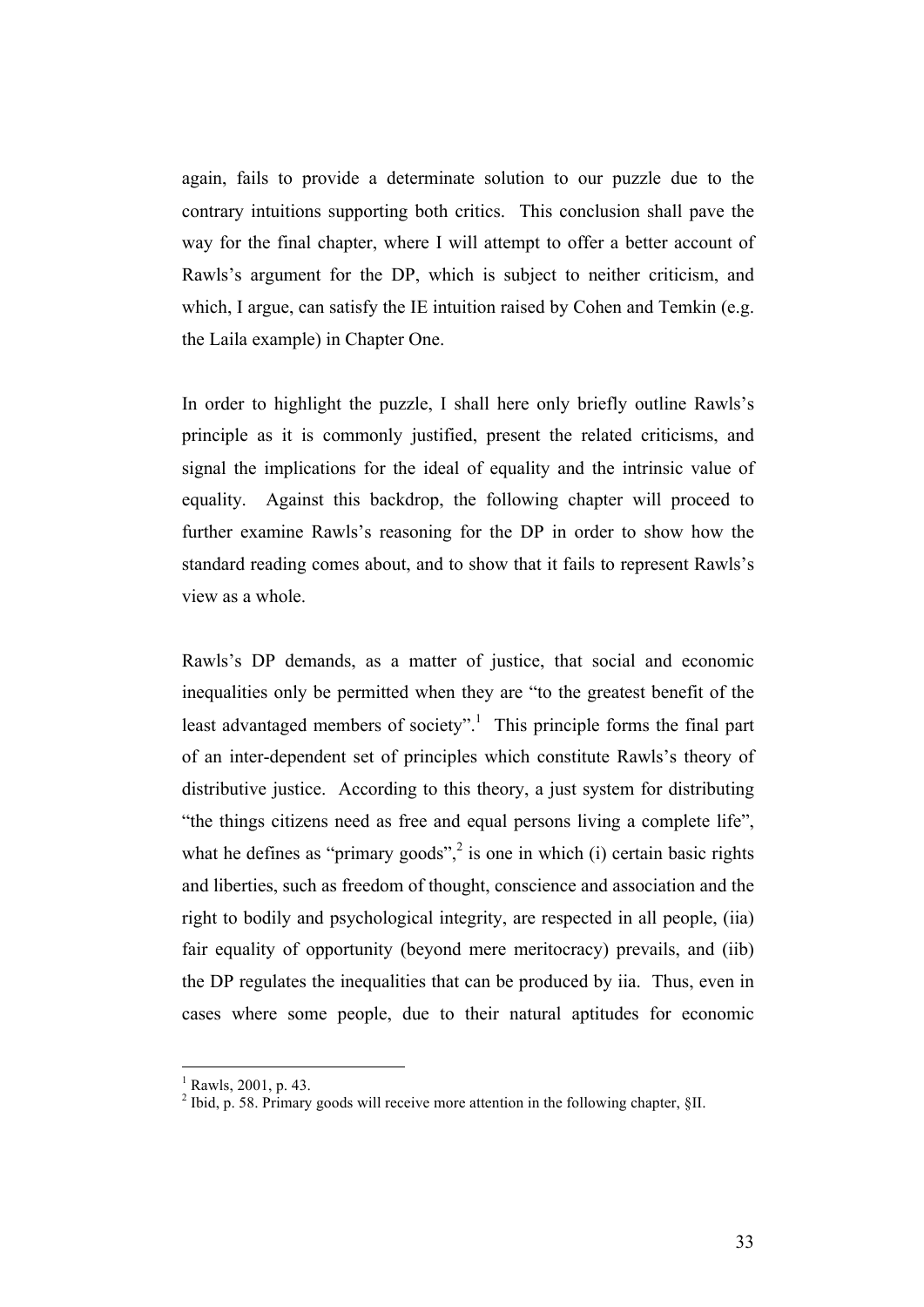productivity or their superior education, are seen to contribute more to the social product than others, according to Rawls's theory, they remain entitled to the same cut of the total product as everyone else. That the DP demands equal distributions except to better the lot of the worst off may thus strike us as non-instrumentally egalitarian. As such, after elaborating slightly on the standard reading of the DP and the reasons we might have for adopting it, I shall spend the majority of this chapter and the next asking to what extent and in what way it is an egalitarian principle. I shall, in other words, ask whether the DP's concern with the least well off is an egalitarian concern that people should fare as well as others, as suggested by Cohen, $3$  a humanitarian concern that people should fare well and above a given standard of sufficiency, as suggested by the likes of Frankfurt,<sup>4</sup> or by a combination of both. In so doing, I will also ask whether the DP is able to capture the appeal of the ideal of equality in a way that satisfies those who share the intuition that Laila's wealth is unfairly won.

It is worth emphasising, by way of introduction, the conception of justice to which the DP is supposed to contribute. Justice, for Rawls, requires fairness, where fairness is construed as the respecting of entitlements. $5$ Moreover, the principles of justice sought by Rawls are those that can be practised by well-ordered societies. He writes that "we cannot, in general, assess a conception of justice by its distributive role alone, however useful this role may be in identifying the concept of justice… We must take into account its wider connections… other things equal, one conception of

<sup>&</sup>lt;sup>2</sup><br>3  $3$  Of course, Cohen is also concerned with absolute levels of wellbeing.<br> $4$  Frankfurt, 1999, p. 146.

 $<sup>5</sup>$  Definitions of fairness vary from "treating people equally (Compact Oxford) and "free</sup> from bias, dishonesty, or injustice" (Dictionary.com), to "the quality of treating people equally or in a way that is right or reasonable" (Cambridge Online Dictionary). The first and third of these definitions seem to incorporate the notion of formal equality, while the second looks more ambiguous and may only appeal to the notion of earned entitlement, as outlined above.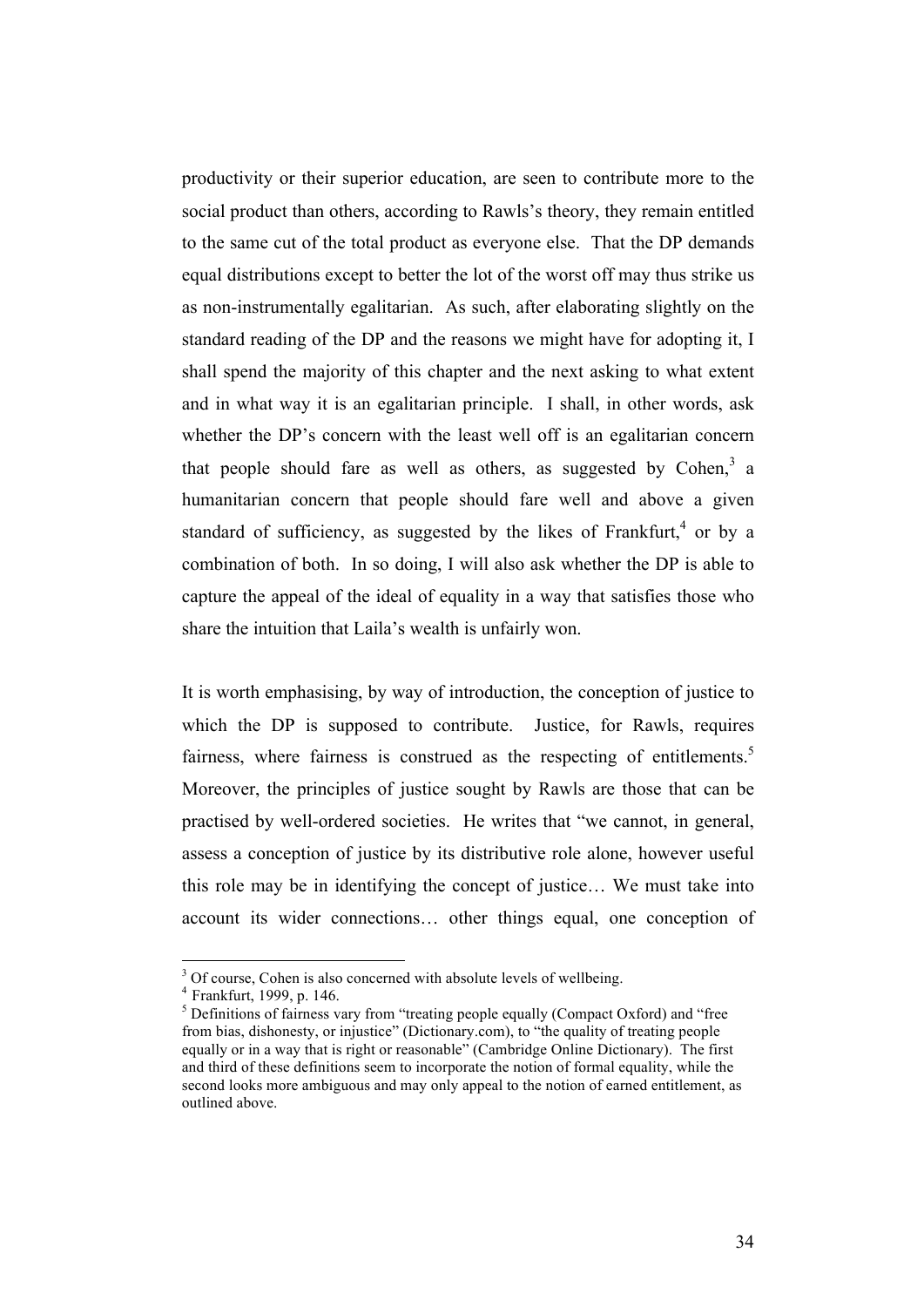justice is preferable to another when its broader consequences are more desirable."<sup>6</sup> Rawls thus attempts to discover principles of justice which yield this kind of attractive outcome by designing a thought experiment that creates conditions of fairness in the belief that such an experiment will reveal what justice as fairness requires in 'real world' conditions. In the imaginary "original position" (hereafter the OP), as we shall see below, all gender, racial and other biases are abstracted away, leaving people to decide what justice requires from behind a "veil of ignorance".<sup>7</sup> The principles of justice, or the social contract. Rawls comes up with by appeal to his thought experiment are sensitive to two kinds of entitlements, those derived from formal equality, or common humanity (outlined in chapter one), and the entitlements to the fruits of social cooperation. As such, goods which have been commonly created must, absent any conflicting reason, be equally shared as a matter of fairness and, therefore, justice. This leaves ambiguous the question of the limits to which the DP might apply and thus the role of the value of equality therein, particularly since it is difficult to abstract private effort from social circumstance. To this difficulty, however, I shall return in Chapter Three.

For the purposes of this chapter, apart for some brief introductory remarks, I will take points i and iia of the introduction (i.e. Rawls's first principle of justice and the first part of his second principle of justice) to be sufficiently substantiated by Chapter One's discussion of reasons in their favour, leaving me to focus attention on the DP itself. To begin, it should be noted that both principles, the DP included, apply to what Rawls calls the 'basic structure' of society, to the political framework of institutions and laws within which we as individuals and groups operate and cooperate. Therefore while the

 $\frac{1}{6}$  $6$  Rawls, 1971, p. 6. This will be an important point to note when examining Cohen's critique of the DP.

<sup>7</sup> See *A Theory of Justice*, §4.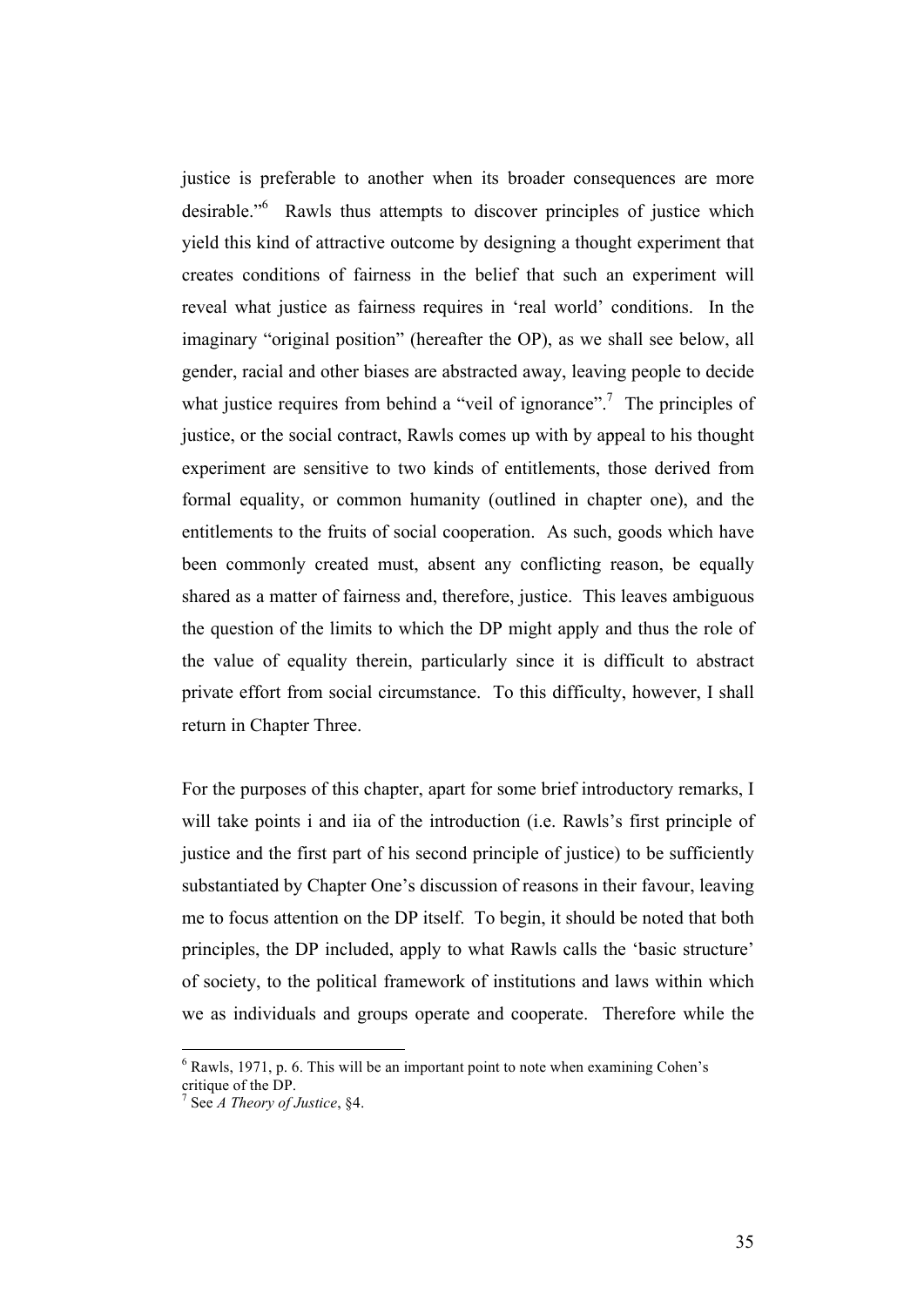DP governs 'public morality', according to Rawls, it should not be presumed to govern private morality. For example, once an inequality is legally permissible within a Rawlsian political framework, the individual is not further obliged by justice to apply the difference principle and direct her unequal benefit at the 'less advantaged'. $8\,$  In this light, the DP might appear rather less committed to the value of equality than first expected. I shall thus return to the question of whether or not this distinction accurately reflects Rawls's position, and whether it is acceptable when discussing G.A. Cohen's critique of Rawls below and in the presentation of an alternative reading of Rawls in the following chapter.

Bearing in mind Rawls's focus on basic structure, and his understanding of justice as fairness, I now turn to the reasoning behind the DP. Why should our basic structure adopt the DP after managing to respect the common humanity of everyone and after realising fair equality of opportunity? Rawls himself admits that there is nothing inherently wrong with nature's unequal distribution of talents and aptitudes. He writes: "The natural distribution is neither just nor unjust; nor is it unjust that persons are born into society at some particular position. These are simply natural facts." If this is so, then, why should we attend to such differences as a matter of justice by applying the DP? In response, Rawls continues, "What is just or unjust is the way that institutions deal with these [natural] facts.<sup> $\cdot$ 9</sup> If, as this paper presupposes, our concern is to discover fair rules of social cooperation that benefit everybody in virtue of their humanity and their membership of the cooperative community, not in virtue of any given skill-set, Rawls's point here seems plausible. Why should the market be regulated in a

 <sup>8</sup> <sup>8</sup> One might here recall Scanlon's example from the previous chapter of those with an equal claim on one's help, but who one is not obligated to help equally. See pp. 23-4 of Chapter One.

 $9$  Rawls, 1971, p. 102. A more developed commentary on the significance of Rawls's characterisation of natural talents will be offered in §IV of the third chapter.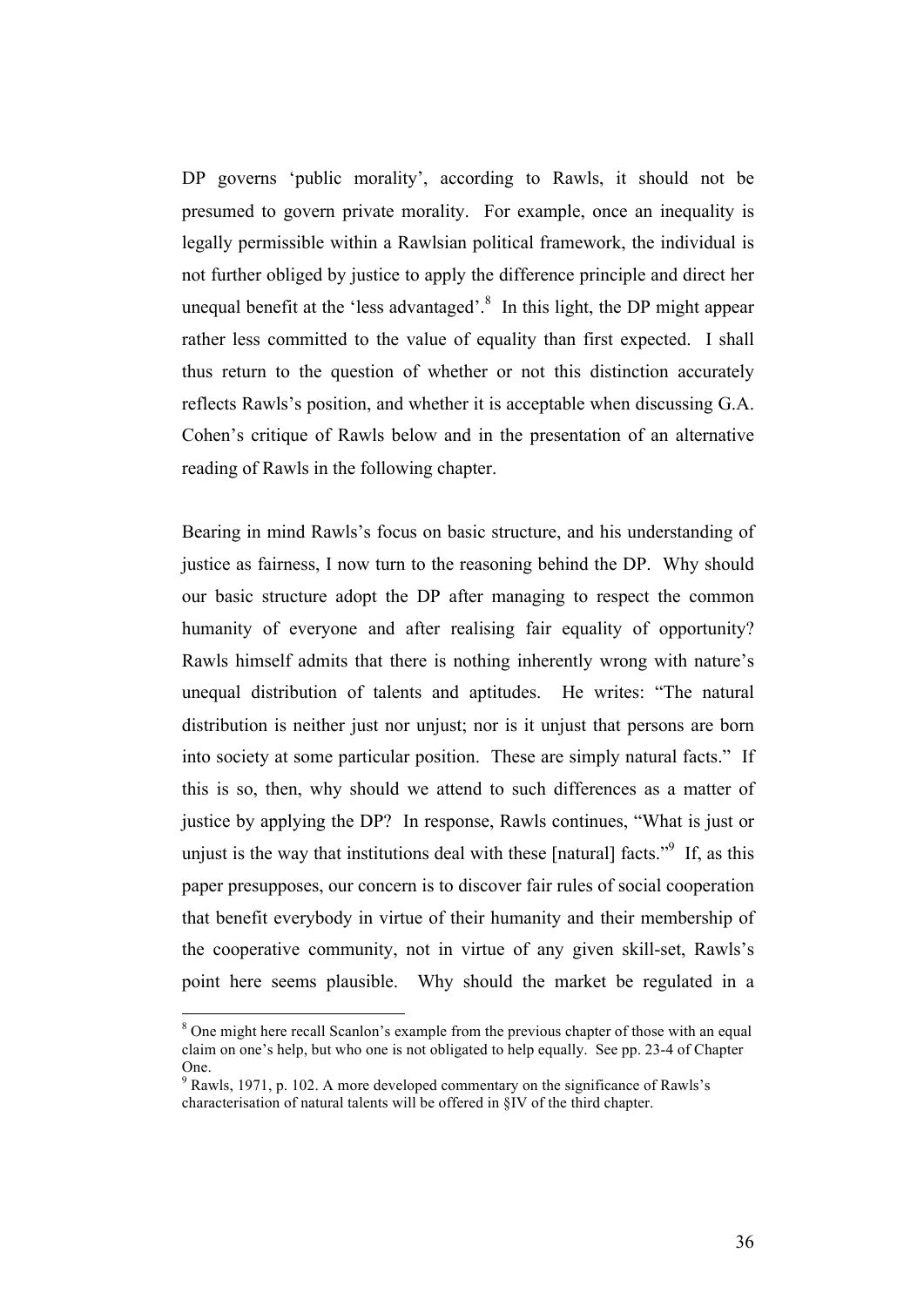manner that favours some over others because their skills, due to economic necessity, are worth more on this market? Just as it is morally arbitrary that nature distributes skills and talents as it does, it might be considered morally arbitrary, given our understanding of formal equality, to allow certain combinations of skill favour in the distributive system.

Moreover, Rawls' concern that justice be maintained over lifetimes and across generations will also demand that those with economically productive talents be forbidden from profiting excessively, since this profit would allow a gradual increase in inequality of opportunity. As demonstrated in chapter one, increased income can lead to increased political power and social status, results that give us reason to prohibit the rise of inequalities.

Rawls's famous 'Original Position Argument' for the DP, however, does not primarily appeal to these reasons, since it happens at a deeper level of abstraction. To understand what would be required by justice as fairness in the basic structure, Rawls requests that we imaginatively adopt the 'original position' (OP). Here all parties are "symmetrically placed" so as to have a fair say in choosing the principles of justice upon which everyone can agree. As Rawls explains, "In the original position, the parties are not allowed to know the social positions or the particular comprehensive doctrines of the persons they represent. They also do not know persons' race and ethnic group, sex, or various native endowments such as strength and intelligence, all within the normal range". As Rawls puts it, those in the original position charged with discovering fair principles of justice are behind a "veil of ignorance".10 This veil of ignorance ensures that those we imagine to design a just basic structure cannot abuse their position by choosing a structure that

 $10$  Rawls, 2001, p. 15.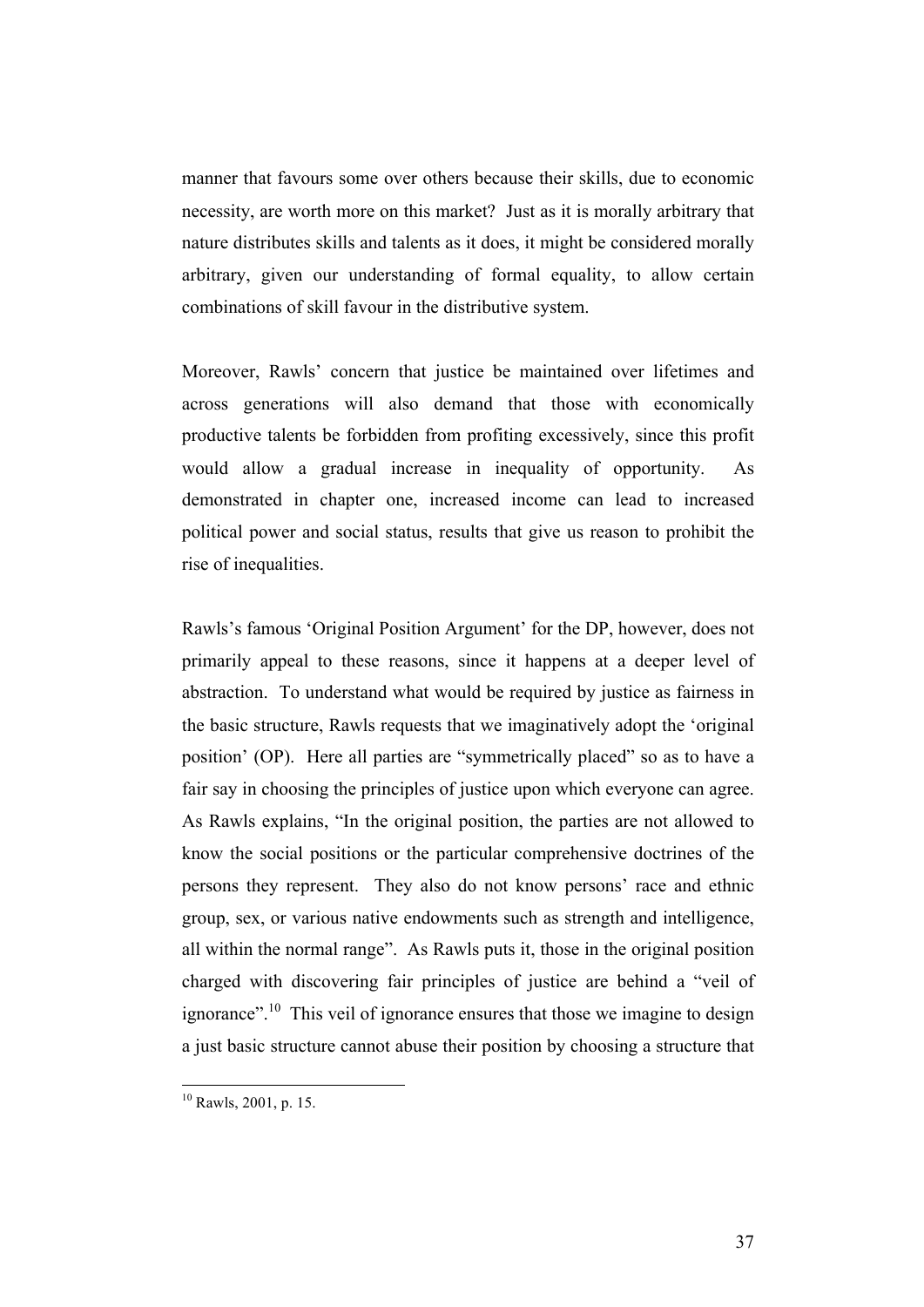will benefit them at an unfair cost to others. From this position, Rawls supposes, the conditions necessary to ensure fair negotiations, which favour no individual or group, but rather count every individual equally in virtue of their common membership of a given political community, are fulfilled.<sup>11</sup> He thus reasons that if every member of a society could be represented in this OP the principles of cooperation upon which everyone could agree would be just. This argument, it is often supposed, can reveal the best principles of justice by reasoning from the conditions in which, it supposes, we discover principles of justice. According to the common reading of Rawls, this approach ensures that the DP is chosen of egotistical rational necessity. However, as I will argue here and in Chapter Three, this interpretation doesn't stand up to scrutiny.

Supposing that the OP soundly constructs fair circumstances in which principles of justice could be established leads us onto the common reading of Rawls's justification for the DP. This reading attributes the justifiability of the DP to rational choice in the fair decision-making conditions of the original position. In these circumstances where Rawls supposes that just decisions are made, people would inevitably choose the 'maximin' DP as a principle of justice. Maximin principles, as Freeman puts it, direct us to "play it as safe as possible by choosing the alternative whose worst outcome leaves us better off than the worst outcome of all other alternatives."<sup>12</sup>

If this accurately represents Rawls's reasoning supporting the DP, there remains some uncertainty regarding its implications for the value of equality. On the one hand, there may be no role for the value of equality,

 $11$  Ibid. p. 17. Moreover, "By situating parties symmetrically, the original position respects the basic precept of formal equality, or Sidgwick's principle of equity: those similar in all relevant respects are to be treated similarly. With this precept satisfied, the original position is fair." (p. 87)

 $12$  Freeman, 2009, §6.1.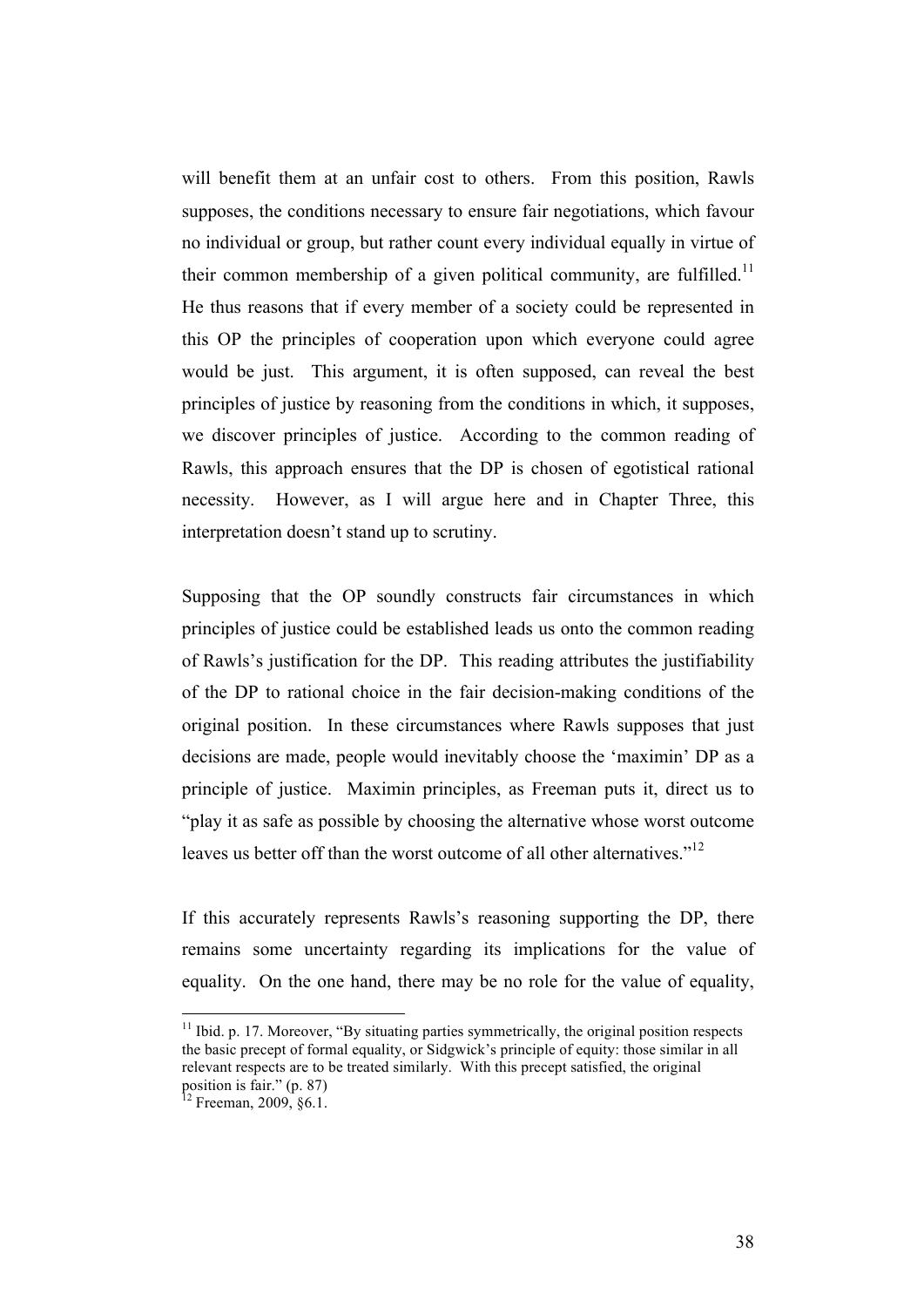since the equalities demanded by the DP can be explained by appeal to the promotion of self-interest (or the interests of the group one represents) in the OP. On this account, just principles are those which we would rationally choose under the conditions specified by Rawls, and maximin is how we would choose; therefore the DP represents nothing but self-interested rational choice making it, at best, an instrumentally egalitarian principle. On this account, it should be emphasised, the DP's concern for the worst-off is not primarily a product of concern for relative levels of wellbeing; it just so happens that promoting one's own interests in the fair conditions of the OP means adopting the DP.

On the other hand, however, Rawls could be thought to take this OP decision as morally instructive, meaning that the principles decided upon there are indicative of moral truths and that these principles should be internalised and appreciated as just by everyone. In this light, maximin is not merely a self-interested rational choice, but rather an indication of what justice should value: equality. $13$ 

Given that Rawls proclaims his OP argument to yield rationally inevitable principles of justice,  $14$  it is commonly assumed that he is engaged in the second activity: namely, using his OP thought experiment to identify values underlying the principles of justice. The critics I shall discuss later in the chapter both adopt this standard reading, taking Rawls to justify the DP because the OP argument reveals the existence of a value of equality.

 $13$  It is indicative of what counts as just because the veil of ignorance makes it the case that all who adopt its principles consider the interests of everyone equally to the best of their ability as members of just one 'type' represented in the OP, since they could end up being any of these people.

<sup>&</sup>lt;sup>14</sup> Certainly, in  $\hat{A}$  Theory of Justice, he sets up the argument so that the decisions made in the OP could not have rationally been otherwise. He writes: "It is clear, then, that I want to say that one conception of justice is more reasonable than another, or justifiable with respect to it, if rational persons in the initial situation would choose its principles over those of the other for the role of justice." (1999, pp. 15-6)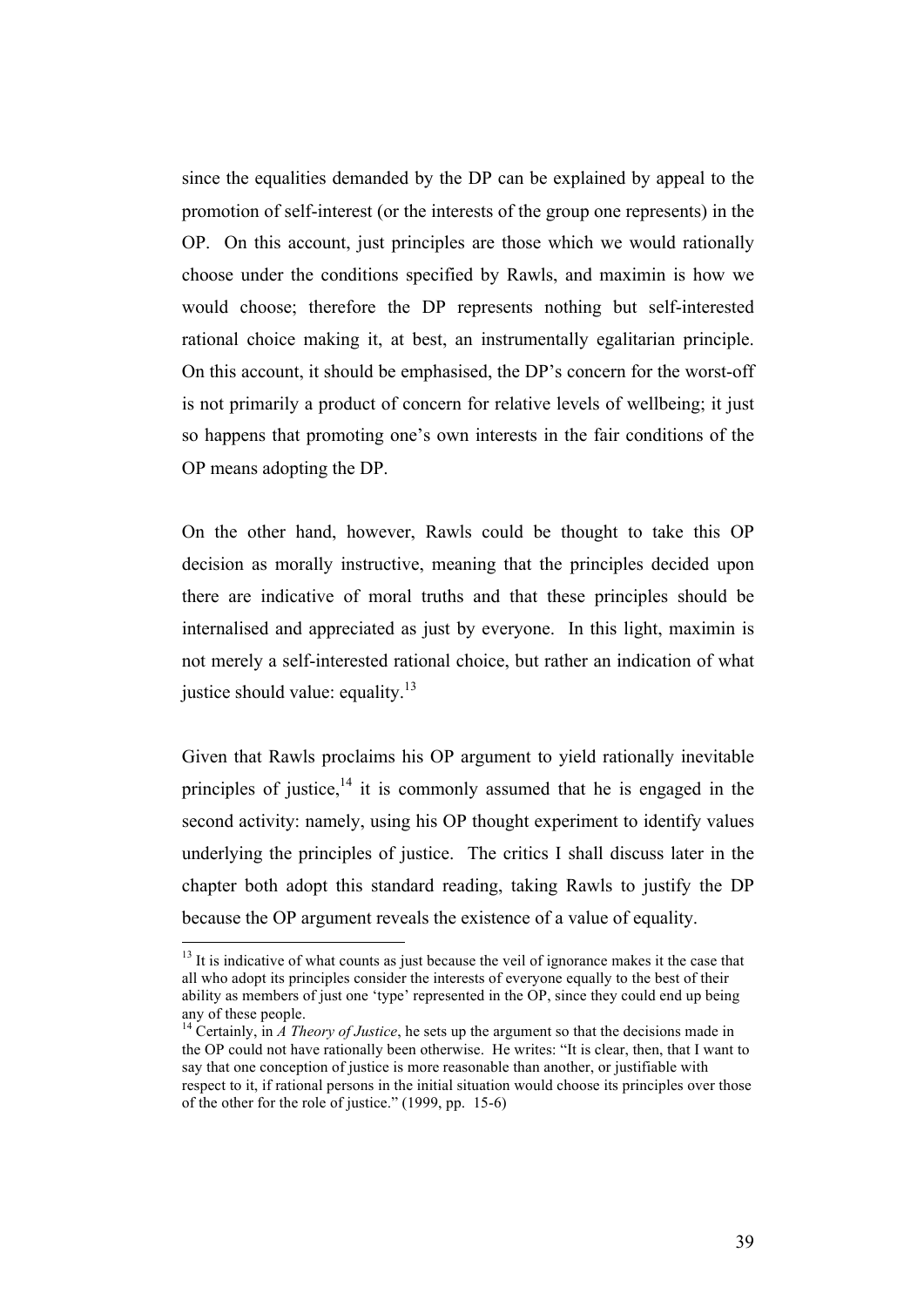Two questions emerge at this point: firstly, is this justification of the DP the accurate and only one offered by Rawls and, secondly, would the DP even be the rational, and thus morally important, choice in fair bargaining conditions? The former question will be the subject of the following chapter, meaning that, for now, I shall move directly to the latter question. Accepting Rawls's justification of the OP as the proper state in which principles of justice are selected, we must first ask what constitutes a rational choice within the OP. Rational choices, as Rawls describes them, are choices that are consistent with the decision-maker's interests. "Parties are rational", he writes, "in that they can rank their final ends consistently; they deliberate guided by such principles as: to adopt the most effective means to one's ends; to select the alternative most likely to advance those ends; to schedule activities so that, ceteris paribus, more rather than less of those ends can be fulfilled."15 Rational choice is here distinguished from reasonable choice. While self-interested activity is rational regardless of the justifiability of one's actions to others, reasonable choice must be justifiable to others. This means that a reasonable choice might accept an outcome that is not beneficial, because it understands this choice to be the morally correct, fair one – that which is justifiable to others. The reasonable person can thus weigh up and act upon the reasons for and against a given choice in virtue of commonly accepted principles of fair cooperation. The reasonable person plays by these principles of fair cooperation and expects others to reciprocate; whereas the rational person need not respect the rules of fair play and might instead unreasonably advance her own agenda. Thus, writes Rawls, "Common sense views the reasonable but not, in general, the rational as a moral idea involving moral sensibility."16

 $15$  Rawls, 2001, p. 87. This understanding of the rational is, according to Rawls, much like that employed in economics.

<sup>16</sup> Ibid, pp. 6-7.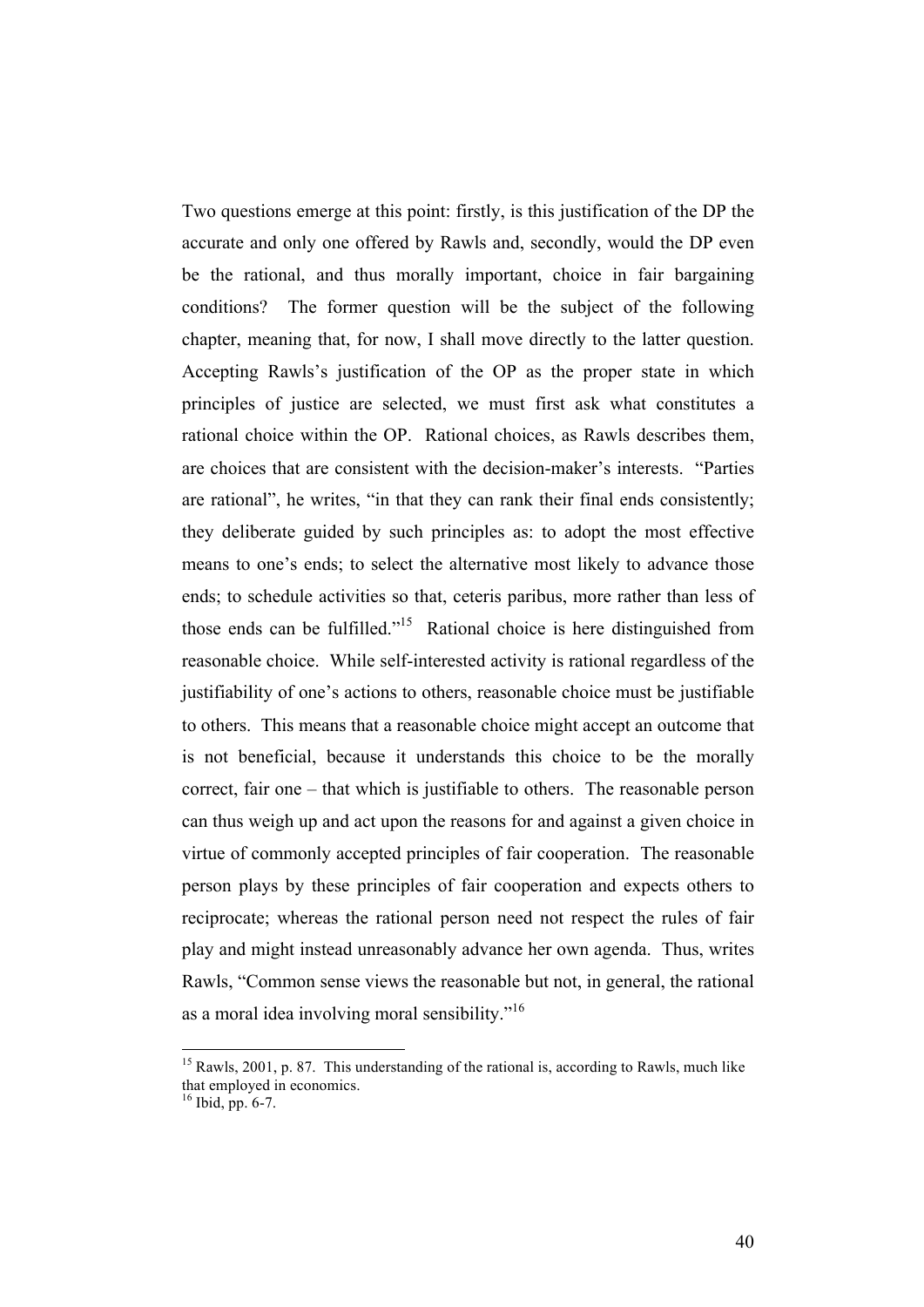If rational choice is self-interested, one might press, then how could it inform principles of justice? The answer, according to Rawls, is that the original position ensures the justice of all decisions agreed upon there, so that all choices made therein are essentially reasonable.<sup>17</sup> He writes: "The reasonable conditions imposed on the parties in the original position constrain them in reaching a rational agreement on principles of justice as they try to achieve the good of those they represent. In each case the reasonable has priority over the rational and subordinates it absolutely."18 Indeed, this much seems clear from what we have accepted of the OP.

If we grant Rawls's claim that rational choice, or the pursuit of selfinterested ends can properly inform principles of justice given OP conditions, therefore, we must now ask whether rationality requires us to employ the maximin DP in the OP, as this reading of Rawls suggests it would. Would decision-makers in the OP choose to regulate their basic structure with the DP or would it be more reasonable and thus justifiable for them to take a little more risk, producing something more like average utilitarianism than the egalitarianism (or prioritarianism) that could be said to result from the DP? The intuitions of many will immediately uphold the DP; after all, if unaware of our future identity, our sex, nationality, religion and so on, we would surely consider ourselves rationally obliged, for our own sake and the sake of those we represent, to choose the principle that would make us least likely to endure suffering and discrimination as a member of any of these categories. Otherwise put, if the OP allows no

 $17$  I should here note the OP exercise is designed to be performed once, not when confronted with every moral dilemma. The OP is an ideal circumstance in which we weigh up all reasons for a given choice properly. In reality, of course, this would be an unreasonable method of making every day decisions – we'd spend all our time calculating. A policy more like average utilitarianism given the immediately available evidence is practically necessary in everyday decision-making. 18 Rawls, 2001, pp. 81-2.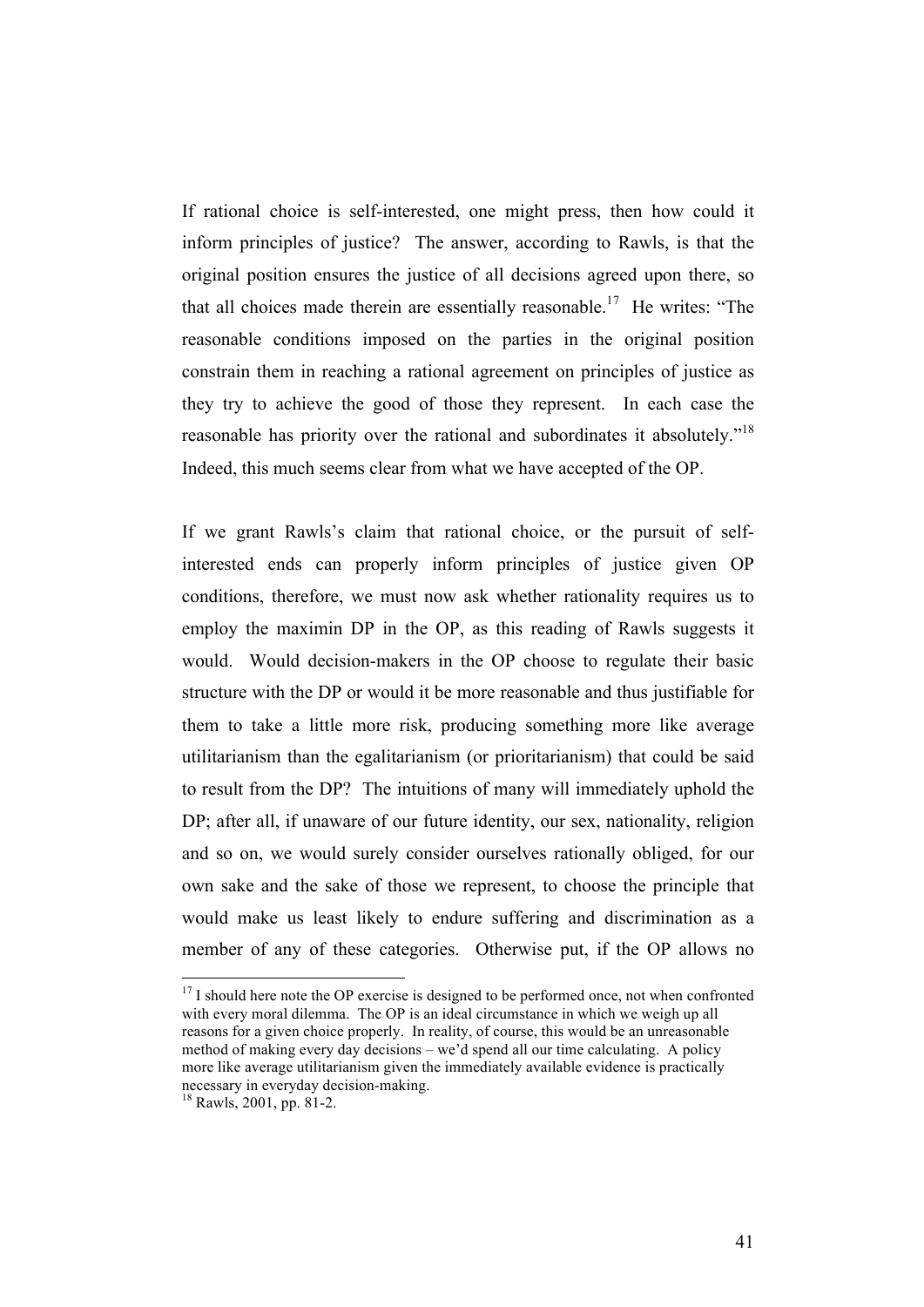knowledge of probabilities, of our likelihood of ending up as a given type of person, we would be irrational to risk a lower level of wellbeing than we had to in the hope of benefiting from a more utilitarian outcome (i.e. one in which there was more inequality leaving some worse-off than they might be under an egalitarian distribution, but more wellbeing overall).

There have been a great many responses to Rawls on this subject; however, for the purposes of this discussion I shall limit myself to an examination of just two such respondents. As mentioned above, both Frankfurt and Cohen question Rawls's construal of the DP, but do so for opposing reasons – Frankfurt because Rawls over-values equality, and Cohen because Rawls under-values it. I shall thus use both critics as compelling representatives of the debate surrounding the standard interpretation of the DP, Frankfurt representing the equality sceptics, $19$  and Cohen representing the intrinsic egalitarians, in an effort to determine whether Rawls's argument for the DP, according to the standard reading, can capture the appeal of the egalitarian ideal, and prove or disprove the existence of the value of equality.

# **II - FRANKFURT'S SCEPTICISM**

For Frankfurt, the DP is neither the rational choice, nor a moral imperative. On the latter point, he writes: "With respect to the distribution of economic assets, what *is* important from the point of view of morality is not that everyone should have *the same* but that each should have *enough*. If everyone had enough, it would be of no moral consequence whether some had more than others."<sup>20</sup> Elsewhere he writes, "There is no necessary connection between being at the bottom of society and being poor in the

 $19$  Joseph Raz, for example, makes an equally compelling case against the value of equality without directing it against Rawls as explicitly as Frankfurt (see Chapter 9 of Raz, 1986, *The Morality of Freedom*). 20 Frankfurt, 1988, pp. 134-5.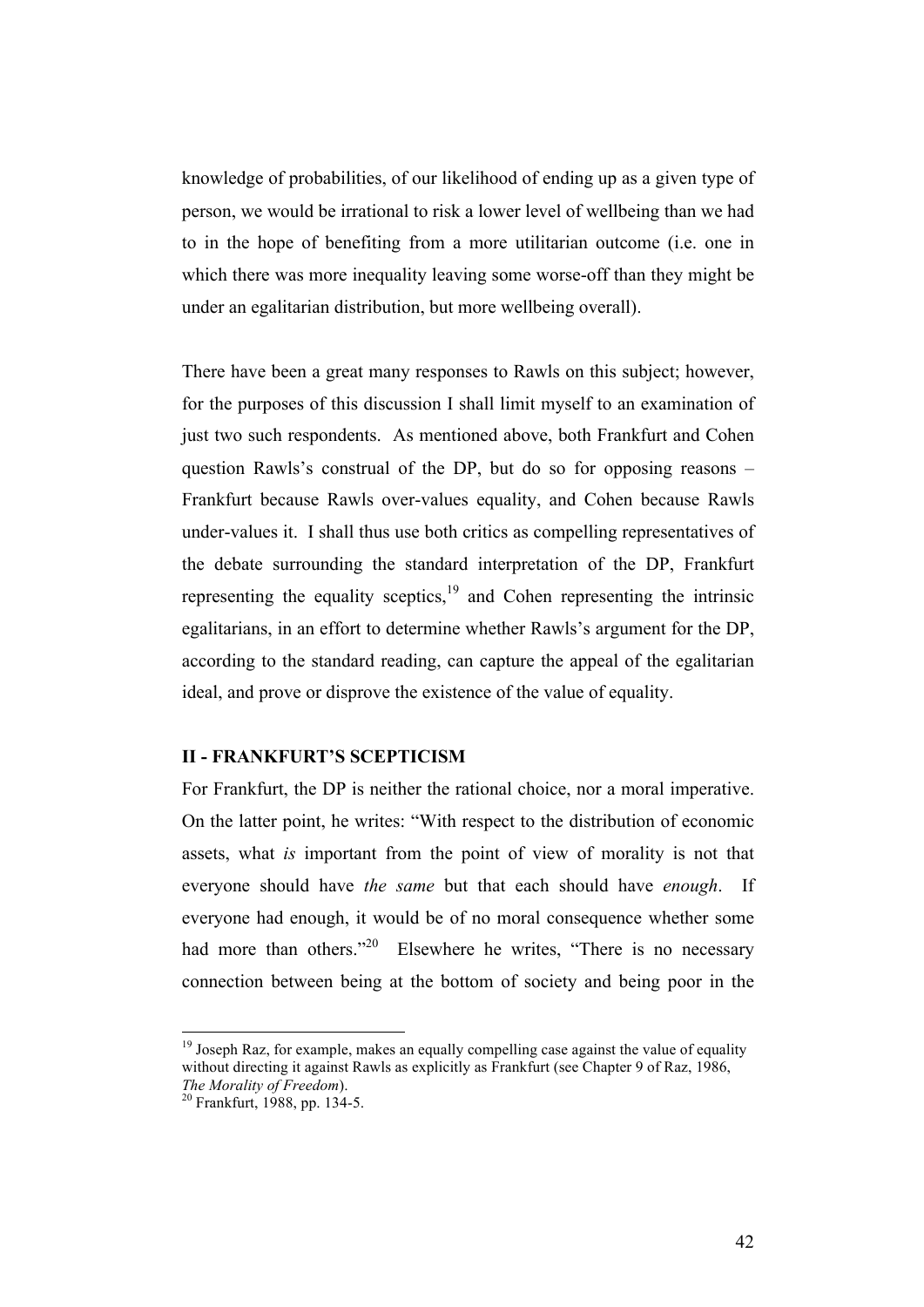sense in which poverty is a serious and morally objectionable barrier to a good life."<sup>21</sup> Frankfurt thus concludes that relational concerns are morally irrelevant, and that morality is primarily concerned with people faring well according to a fixed, non-comparative standard of sufficiency. As such, the value of equality that he believes Rawls to be promoting by citing the DP as a principle of justice is misplaced.

To demonstrate his point, he uses Nagel's example of the good parents' dilemma. In it, a family have the choice between moving to a suburb or a city. In the suburb one of their children – an average, happy, healthy child – would flourish, while the other child who suffers from a painful handicap would continue to live with the same burden. In the city, on the other hand, the disabled child would have access to more medical services and thus enjoy a marginally better level of wellbeing, but this move would deprive the healthy child of a much greater benefit by all accounts. Frankfurt and Nagel agree that the good parents should move to the city, despite the fact that the disabled child will only gain a little and the healthy child could have gained much more relative to the handicapped child by a move to the suburbs. However, while Nagel thinks this case demonstrates the moral force of the DP in its unconditional concern for the worst-off child, Frankfurt claims that its compatibility with the difference principle is merely coincidental. He writes: "The fact that it is preferable to help the handicapped child is not due, as Nagel asserts, to the fact that this child is worse off than the other. It is due to the fact that this child and not the other suffers a painful handicap."<sup>22</sup> As Parfit writes of the same case, these parents should also move to the city if, other things being equal, they only

 $^{21}$  Frankfurt, 1990, p. 147.

<sup>22</sup> Frankfurt, 1988, pp. 151.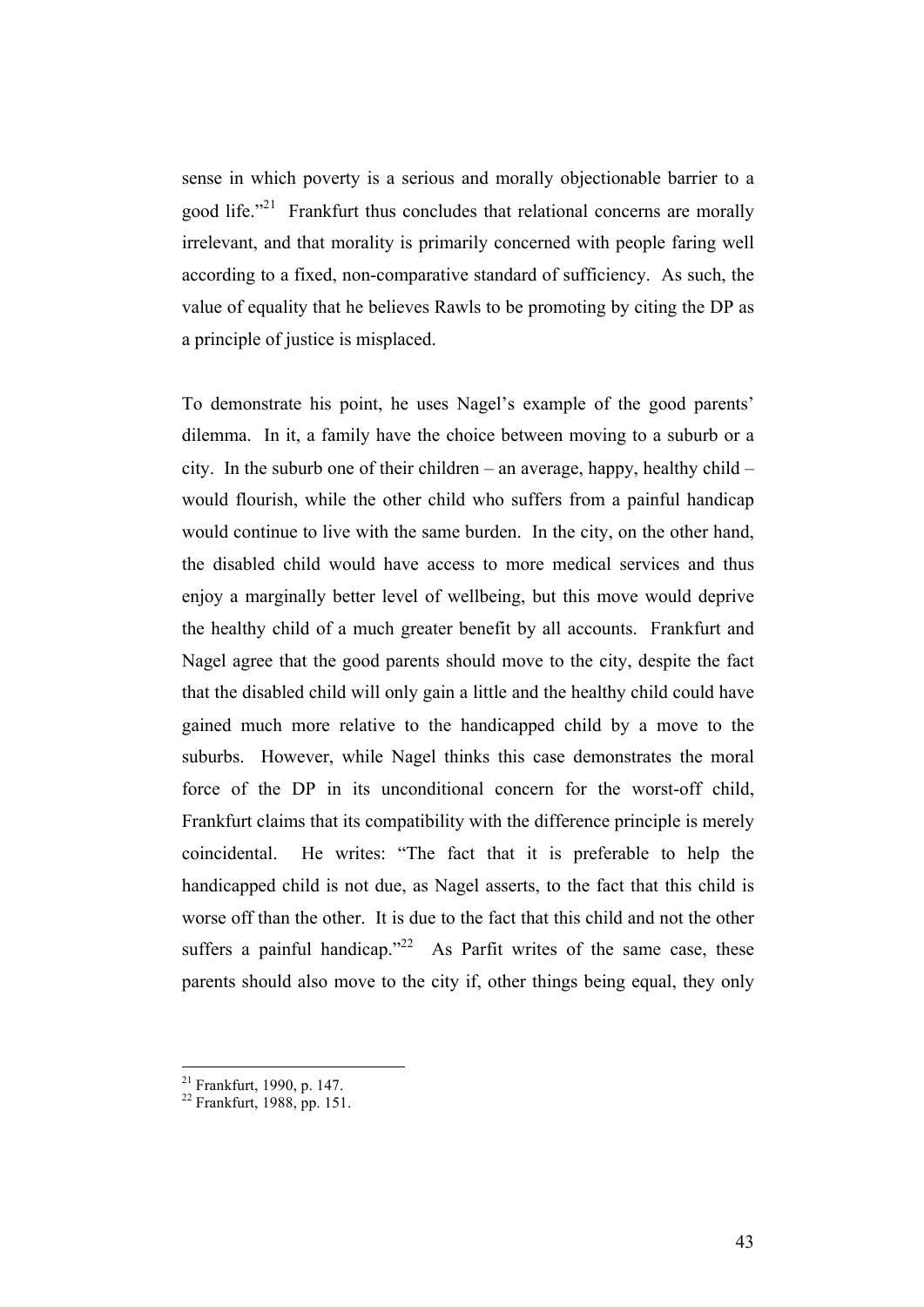had a handicapped child  $-$  a point that suggests the primary concern in this case is not the reduction of inequality, but the meeting of needs.<sup>23</sup>

Frankfurt takes this case to illustrate his more general point that concern for the worst-off in society highlighted by the DP is most essentially explained by concern for need and that, moreover, the appeal to interpersonal comparisons is potentially dangerous. "Concern for economic equality", he writes "tends to divert a person's attention away from endeavouring to discover – within his experience of himself and of his life – what he really cares about and what will actually satisfy him, although this is the most basic and the most decisive task upon which an intelligent selection of economic goods depends."24 Although the DP is not subject to the levelling down argument, it might nonetheless insist upon equalising for no good reason when needs have been met.

There are a number of ways to resist Frankfurt on this point. We could hold fast to our reading of Rawls and maintain that the DP is rational, and/or we could reject the moral irrelevance of comparative accounts of need. Many impulsively resist Frankfurt with the latter objection, which stresses that there is no uncomparatively established scale of sufficiency. Even if everyone has enough in the sense that they are educated, healthy, fed and clothed, some suppose, inequality is plainly a moral concern. What we consider necessary for a sufficiently good life, they highlight, is socially mediated: think of the school child who feels he needs branded trainers rather than any pair of functional trainers, for example. How could we outline a standard of sufficiency that is unconcerned with interpersonal comparisons if, it seems, what we think sufficient for a happy, fulfilling life

 <sup>23</sup> Parfit, 1995, pp. 107-8 24 Frankfurt, 1988, p. 136.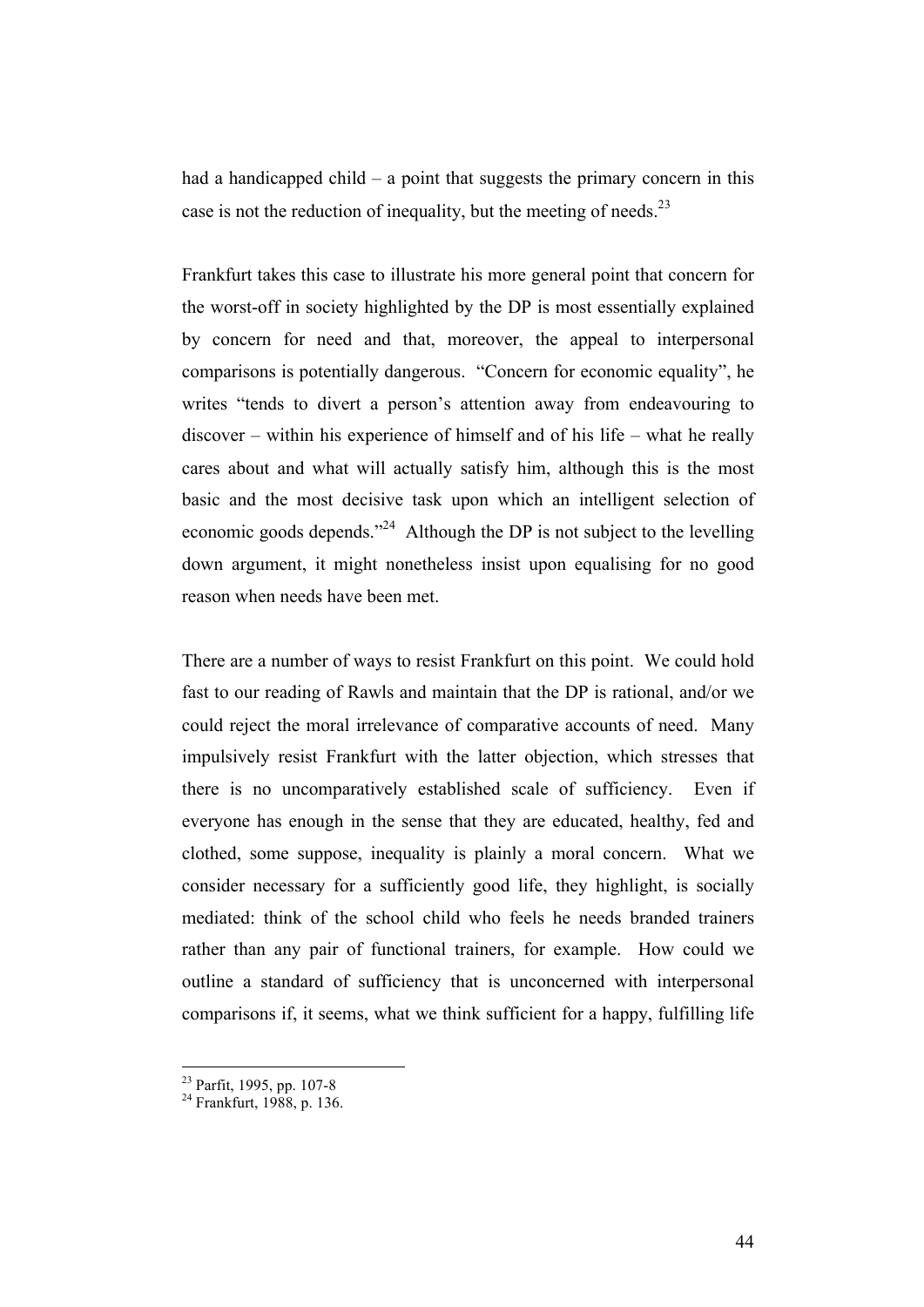is often the product of interpersonal comparisons? The fact that what counts as a good standard of living changes over time and from culture to culture should be a testimony to that, according to these critics. Yet, as discussed in the first chapter of this thesis, a closer example of our reasons for objecting to Frankfurt in cases such as these points away from the egalitarian or non-instrumental value of equality. Take the case of the branded trainers. Why do we lament the predicament of the child with boring trainers? Because he is made to feel excluded. This case maps onto Scanlon's argument for the role of status concerns in arguments for equality discussed in Chapter 1. Although needs broadly construed to include social needs might be sensitive to interpersonal comparisons, therefore, they are not necessarily met by equality. Moreover, as Frankfurt worried above, concern for equalising could distract us from what really is morally important, which, in this case, is the child's ability to fit in with his peers. Thus, the concern of distributive justice should not mean getting every 10 year old in England into this season's Nikes, but enabling each person to pursue his or her conception of the good, whether this means matching one's football team, or leading an unmaterialistic life in a self-sufficient monastery.

Importantly, Frankfurt allows that the DP might often be the best way to meet needs. However, once Rawls's other principles of justice are met (i and iia above), and once Frankfurt's conception of sufficiency (however illdefined) has been achieved by all, it seems difficult to argue further for the DP on the grounds of morally imperative or rational choice. This point can be illustrated by interpersonal comparisons above and below the level of sufficiency. While the DP is the obvious choice in cases like the Nagel one above in which one party is clearly in need, it is less obviously the rational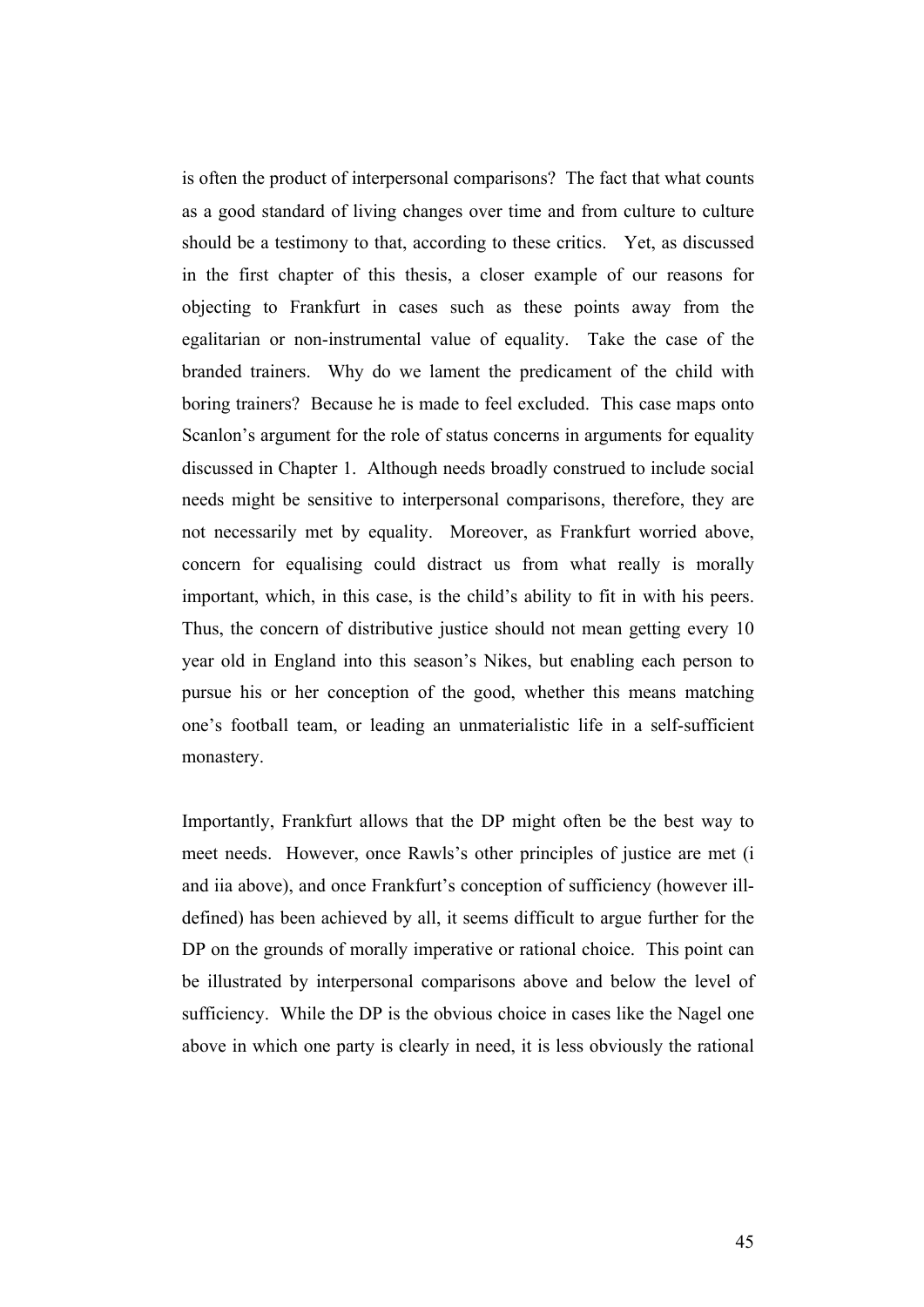choice in cases where both parties have a happy and fulfilling life (Frankfurt compares the 'well to do' and the rich). $^{25}$ 

This point brings our focus back to the former line of resistance to Frankfurt, that of rational choice. Even if needs up to the generous standard of sufficiency described by Frankfurt are met and equality is not essentially required by morality, those in the original position might nonetheless choose according to maximin reasoning. If this is so, perhaps equality considered in abstraction is not the primary moral concern, but fairness shall require it nonetheless. Given the comparison between the rich and the well-to-do just mentioned, however, the appeal of the DP is questionable. Forgetting for a moment the veil of ignorance that affects decisions in the OP, we should ask whether we would normally consider it important to maximise the prospects of the worst off group if that group enjoyed a full range of rights, liberties and fair opportunities, and was very satisfied with its lot and lifestyle? Many people would consider efforts to promote equality at this point wasted energy. Consider the example of the parent-child relationship: parents are expected to provide for their children and are considered good parents when they succeed in meeting their children's needs, in securing them a happy upbringing, and in empowering them to make good lives for themselves. Once this much has been achieved, do we really care if they could have done more? Should the child feel hard done by that there are other children who got more out of their parents, despite the fact that these children all enjoy the same rights, liberties and opportunities? Otherwise put, are parents morally obliged to constantly try to improve upon their children's circumstances? Or rather, once parents have provided well for their children, ensured that all their needs are met, and, indeed some of their whims too, is it reasonable to expect no more of them and to permit them to

 $25$  Ibid, pp. 146-7.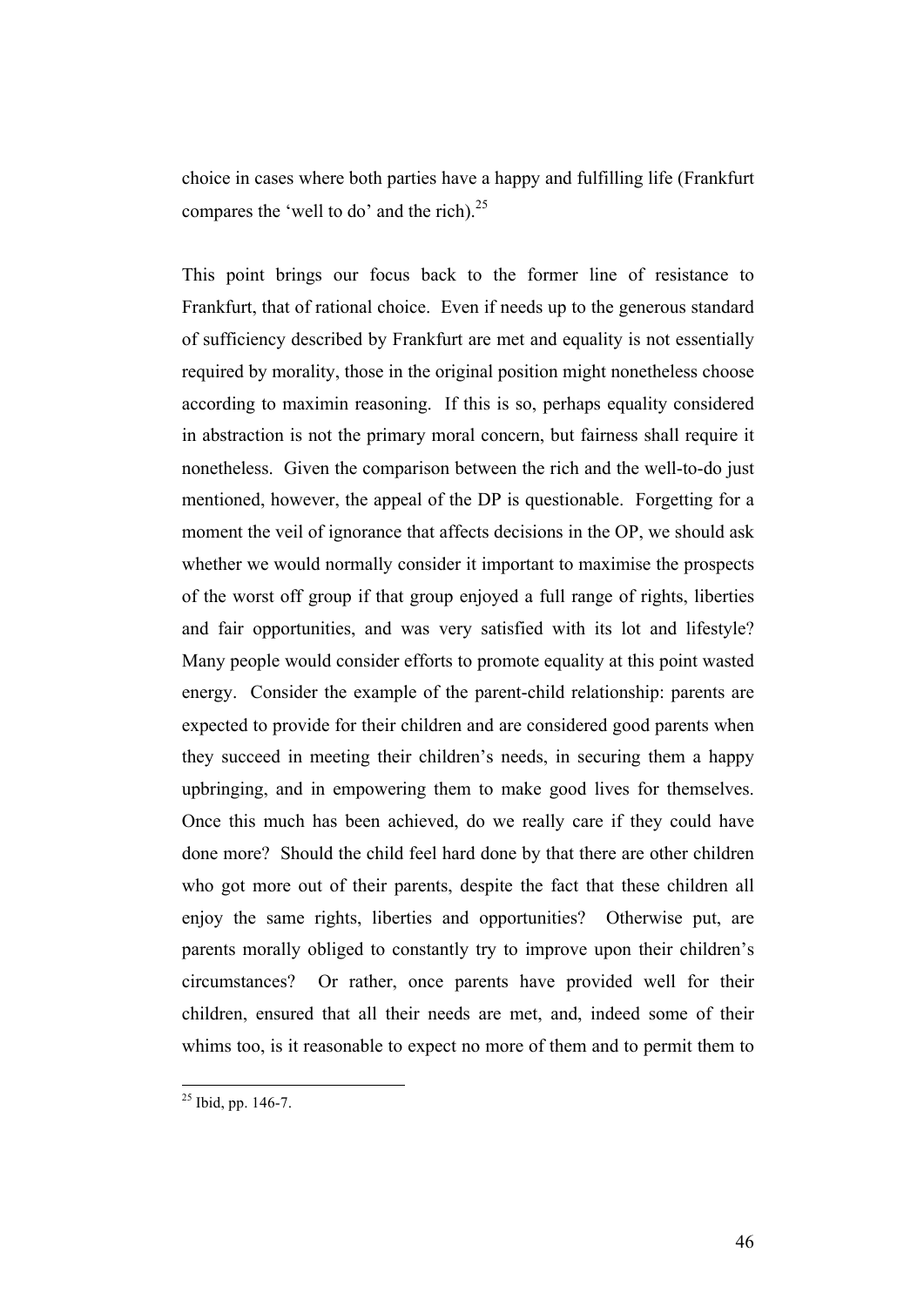be content with the job they have done? If we think that they are perfectly rational and morally justified in the latter contention, it is strange that we should expect more from our political institutions (or our basic structure) by demanding the DP even after the good level of sufficiency has been achieved. Surely parents' responsibilities to care for their children are at least as demanding  $-$  if not more demanding  $-$  than those of the state to its citizens. Likewise, can we really expect the rational choice of those in the OP to be more cautious on the part of those they represent than that of a good parent? In this regard, Frankfurt's argument against the moral imperativeness of the DP seems to retain its force.

Therefore, once rights, liberties, fair opportunities and a good quality of life have been realised, it seems that average utilitarianism is often more rationally appealing than the DP – even from within the OP.<sup>26</sup> Likewise, if in the OP one can be faced with a choice between two outcomes, one with slightly more inequality, but a lot more utility, another with less inequality where the worst off are marginally better off than the worst off group in the former outcome, and both of which guarantee us very good lives, would we not take the risk? This is the point at which options on different scales seem to produce different results; what becomes clear, however, is that we are not always rationally inclined towards the DP.

Adopting Parfit's system for comparing outcomes is useful to test this point. He imagines that we can attribute utility ratings to different outcomes, and that the differences in ratings represent 'all things considered' differences in the utility level or wellbeing of the people these ratings represent (in other

 $26$  For further discussion of the relative merits of the DP and average utilitarianism see Chapter 3, §V.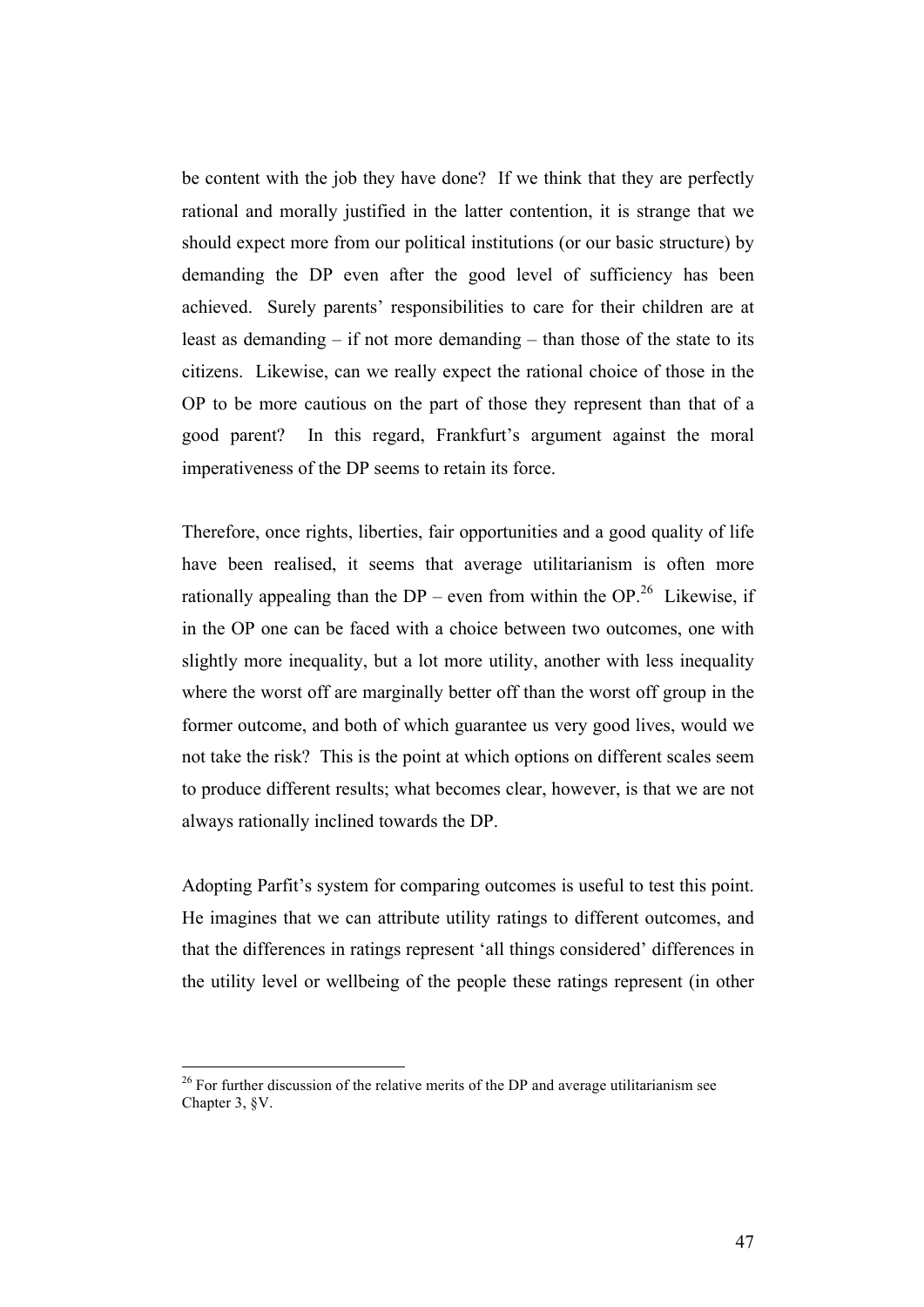words, it accounts for diminishing marginal utility,  $27$  where the same goods make a bigger difference to the utility level of worse-off people). If we consider 100 to be Frankfurt's level of sufficiency for a good life and must choose between a policy that will leave 90% of the population at level 105 and the remainder at 101, and one that will leave everyone at level 102, it seems that people might, choosing rationally, be inclined to choose inequality (given the fact that all the other objections to inequality are not applicable). Yet, if a smaller number of the population will benefit from this inequality, or if the gap in utility ranking is bigger, people are more likely to side with equality – even if we presume that total utility is greater in the less equal outcome. Think of the choice between 40% of the population at level 10,000 (if such a ranking is possible) and the remainder at level 101, against everyone at level 102. In this case, I imagine that many people would think equality preferable, despite the supposed lower average utility.

For his part, Rawls insists that the rare circumstances of the OP require the highly risk-averse DP choice given the gravity of the decisions at stake in a way that day-to-day rationality does not. The DP is designed to regulate *only* OP decisions that determine the organisation of the basic structure – not decisions that govern the day-to-day activities of moral agents. Siding with Rawls, Freeman therefore argues that: "It is not being risk averse, but rather entirely rational, to be unwilling to gamble, in the face of no information whatsoever about probabilities, with the liberties, opportunities and resources needed to pursue one's most cherished ends and commitments, all for the sake of gaining the marginally greater income and wealth that may be available in a society governed by the principle of

 $27$  "The fact that the marginal utilities of certain goods do indeed tend to diminish is not a principle of reason. It is a psychological generalisation…" (Frankfurt, 1988, p. 139).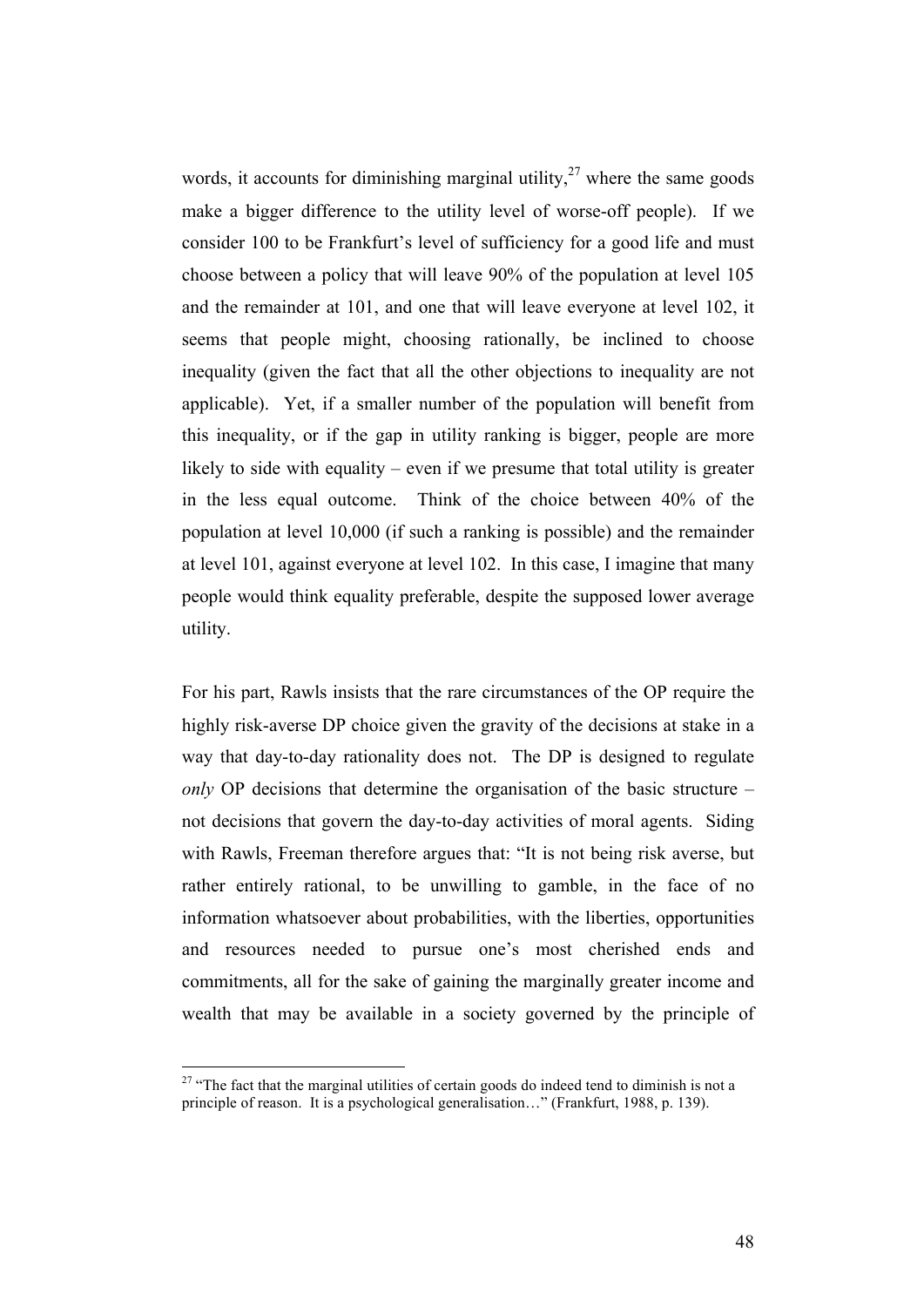utility."<sup>28</sup> Despite this ideal decision-making circumstance of the OP, however, because the prior principles of justice secure rights, liberties and opportunities, there does not seem to be anything to prevent those in the OP agreeing on criteria of sufficiency and combining these with a principle of average utility. Likewise, it is still unclear, given the mixed intuitions about the outcomes considered using Parfit's test, whether or not maximin reasoning must be adopted, and it thus appears that the standard reading of Rawls cannot definitively justify the DP. This is to say that, if Rawls's argument for egalitarian distribution is based in rational choice alone, on what would be the most rational choice for the individual and those she represents, it does not seem that those in OP conditions would undoubtedly choose the egalitarian DP if a restricted average utilitarian principle would guarantee them a good minimum standard of living and increase their odds of wellbeing with very little risk of tiny loss (in the region of one point of Parfit's scale, for example). In this light, it seems that Frankfurt's scepticism of the value of equality is not so radical after all. Nonetheless, while the DP and the value of equality it is proposed to uphold have not thus far been conclusively justified, nor have they been conclusively rejected.

### **III - COHEN'S SCEPTICISM**

The second criticism that emerges based on the standard reading of the DP is that offered by G. A. Cohen. Cohen differs immediately to Frankfurt in that he takes the reasoning supporting the choice of the DP in the OP to be sound and indicative of the value of equality. He thus understands Rawls to be correctly asserting that the maximin choice is the fairest, and therefore that which those in the OP should choose as a matter of justice and internalise as an ideal by which to live.

 <sup>28</sup> Freeman, 2007, p. 178.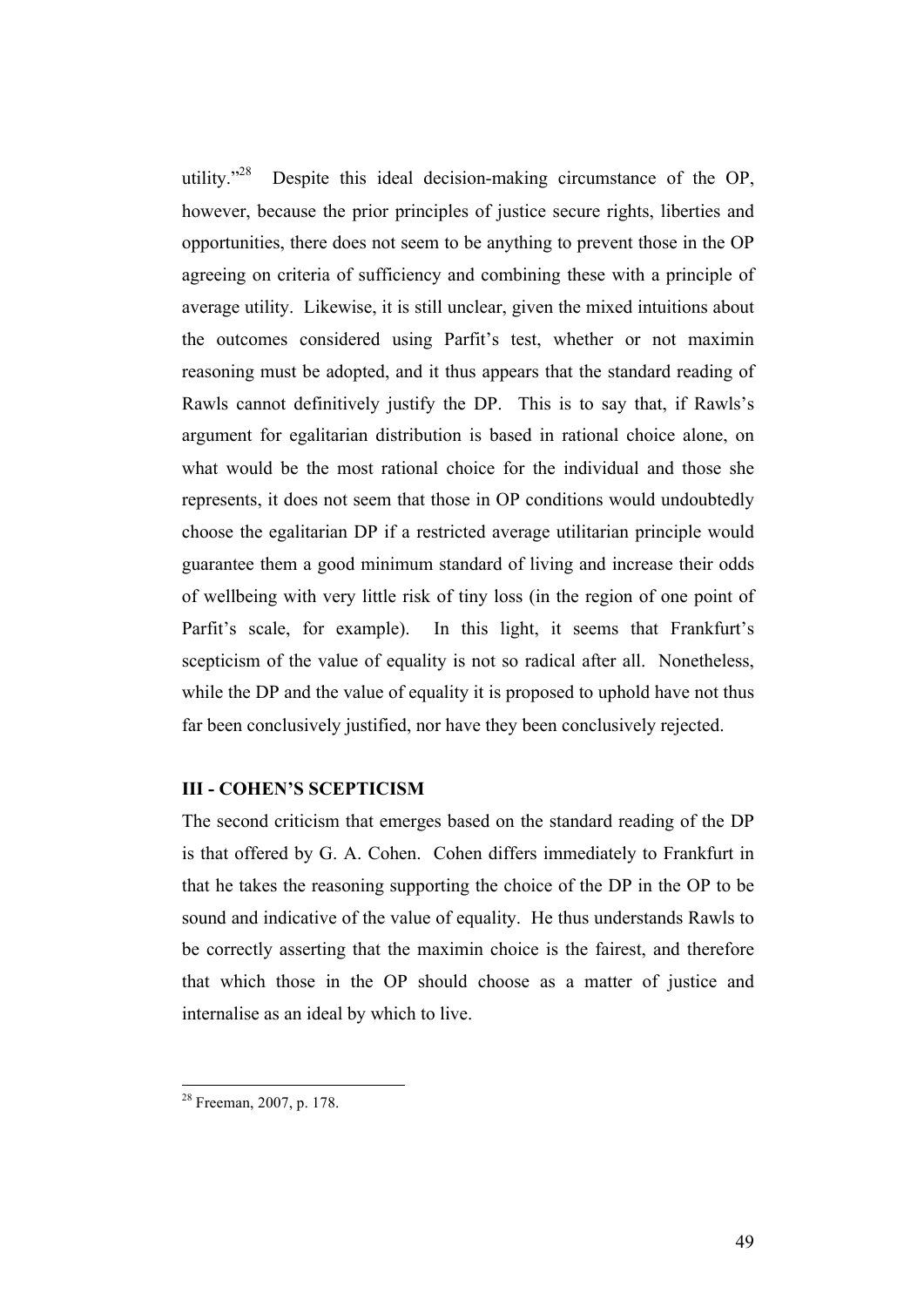This conviction leads Cohen to a different criticism to that of Frankfurt. For Cohen, if we allow that maximin is rational in the OP, Rawls's account of the DP is insufficiently egalitarian, since it applies only to the basic structure of society. By only requiring the principles of justice to apply to the basic structure, to laws and institutions, Rawls considers all actions that do not break the law to be just – even if they lack in moral virtue. Specifically, he allows those who have the ability to better the lot of the worst-off to profit from their skills through incentive payments since, given the rights and liberties secured by the prior principles of justice, they cannot be forced to work more productively to benefit the worst-off without economic incentive. As such, after using the OP to establish what justice requires, Rawls allows that these findings are not implemented completely and he considers this outcome just.<sup>29</sup> Rather than do the work that they could do to benefit the worst-off for a normal salary, and rather than allow more resources to go to the worst-off, the talented, like Chapter One's Laila, are legally permitted to profit from their lucky position in society within the remit of justice.<sup>30</sup> As such, Cohen suggests that Rawls's citizens are in breach of the principles they attest to accept as the proper principles of justice if they do not promote equality. He writes, "In a culture of justice shaped by the difference principle, talented people would not expect (what they usually have the power to obtain) the high salaries whose level reflects high demand for their talent (as opposed to the special needs or special burdens of their jobs)."<sup>31</sup> The DP as an internalised moral principle would

 $29$  Cohen does, in fact, acknowledge evidence in favour of an alternative reading of Rawls which rejects incentives by 'strictly' interpreting the DP. However, in the end, Cohen takes Rawls to allow for incentives erroneously. He writes, "by endorsing incentives, Rawls treats inequalities whose necessity is relative to the intentions of talented people as acceptable to the difference principle: he proceeds as though he affirms the [difference] principle in its lax interpretation." (2008, p. 69)

 $30$  "The worst-off benefit from incentive inequality in particular only because the better-off would, in effect, go on strike if unequalising incentives were withdrawn." (Cohen, 2008, p. 33)

 $31$  Ibid, p. 73.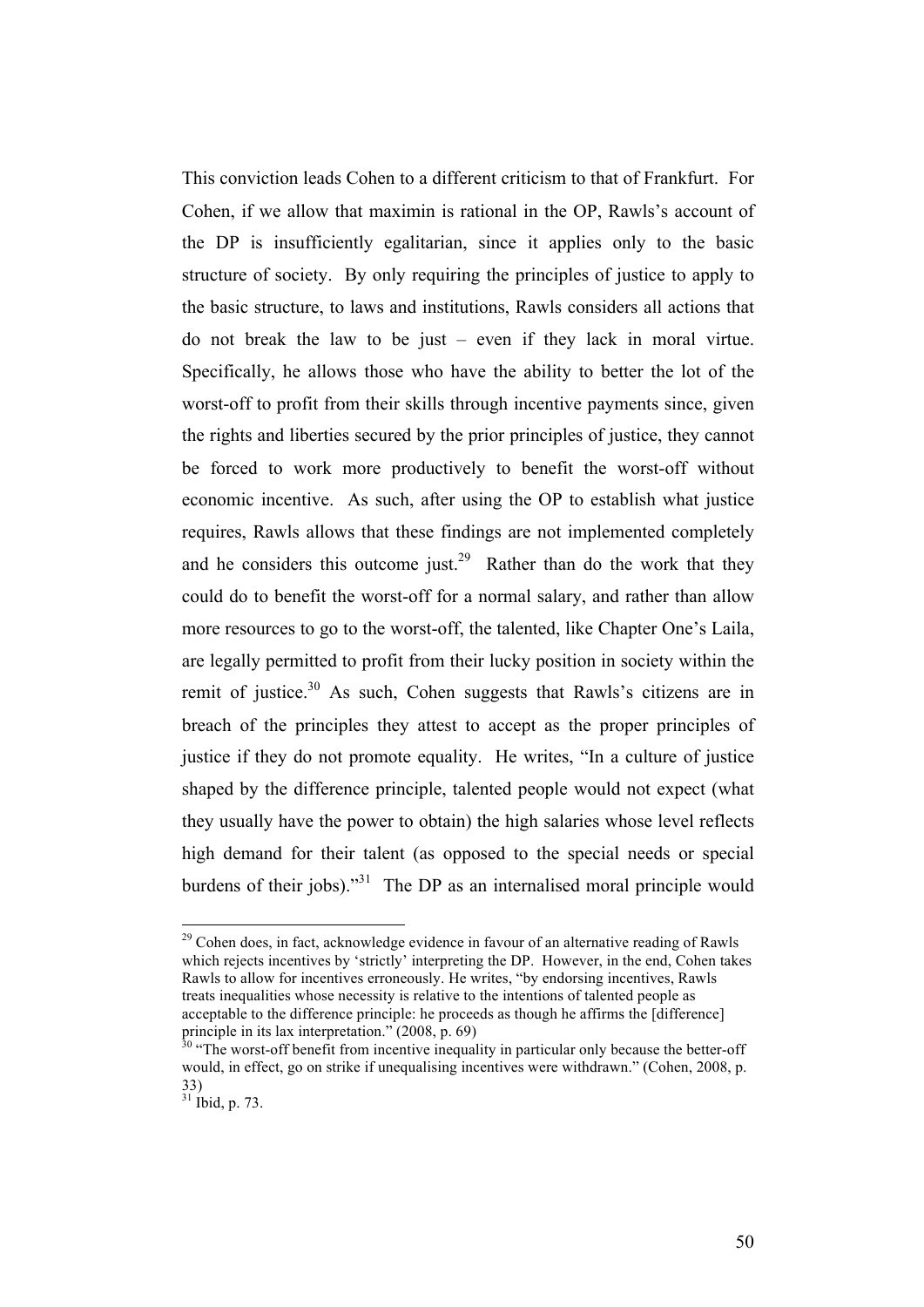not, therefore, produce the inequalities it is usually thought to produce (and cannot, as such, justify incentive payments); $32$  rather, it should only permit unequal shares of resources to the extent that this is an equalising measure, compensating for disabilities, or heavy, difficult workloads. Thus, while Cohen admits that something like the market economy we presently have may indeed be the closest we can get to justice practically, he does not allow that its permission of incentive payments qualifies as just. Justice, for Cohen, requires equality. Rawls's mistake, therefore, is that he "cannot recognise that if something is unfair, then it's to that extent unjust: the identification of the best-all-things-considered rules of regulation with principles of justice excludes that recognition.<sup>33</sup>

Of course, Rawls does not intend to promote liberal economic incentives in his theory of justice. As Scheffler advocates, Rawls is not arguing that incentives should be allowed or needed, but is rather claiming that no one principle can regulate both the institutions of the basic structure and the conduct of individuals.<sup>34</sup> True though this may be, when we consider that we are trying to determine whether the standard formulation of the DP captures the appeal of the ideal of equality, Cohen's point seems compelling. While Rawls might be warranted in confining the obligations of the DP to the basic structure and allowing people to be self-interested in their private decisions – since, as Cohen concedes, "we are not nothing but slaves to social justice" $35$  – it is a further step to call this arrangement just. It seems hypocritical to assert that the principles determined by the OP thought experiment reveal the demands of justice, and then to ignore these demands when given the opportunity to do so without risk of retribution.

 $\frac{32}{33}$  Ibid. pp. 7-8.

 $34$  Scheffler, 2006, pp. 18-9. Scheffler's point will better support the alternative reading of the DP to be presented in the following chapter.

 $35$  Cohen, 2008, p. 10.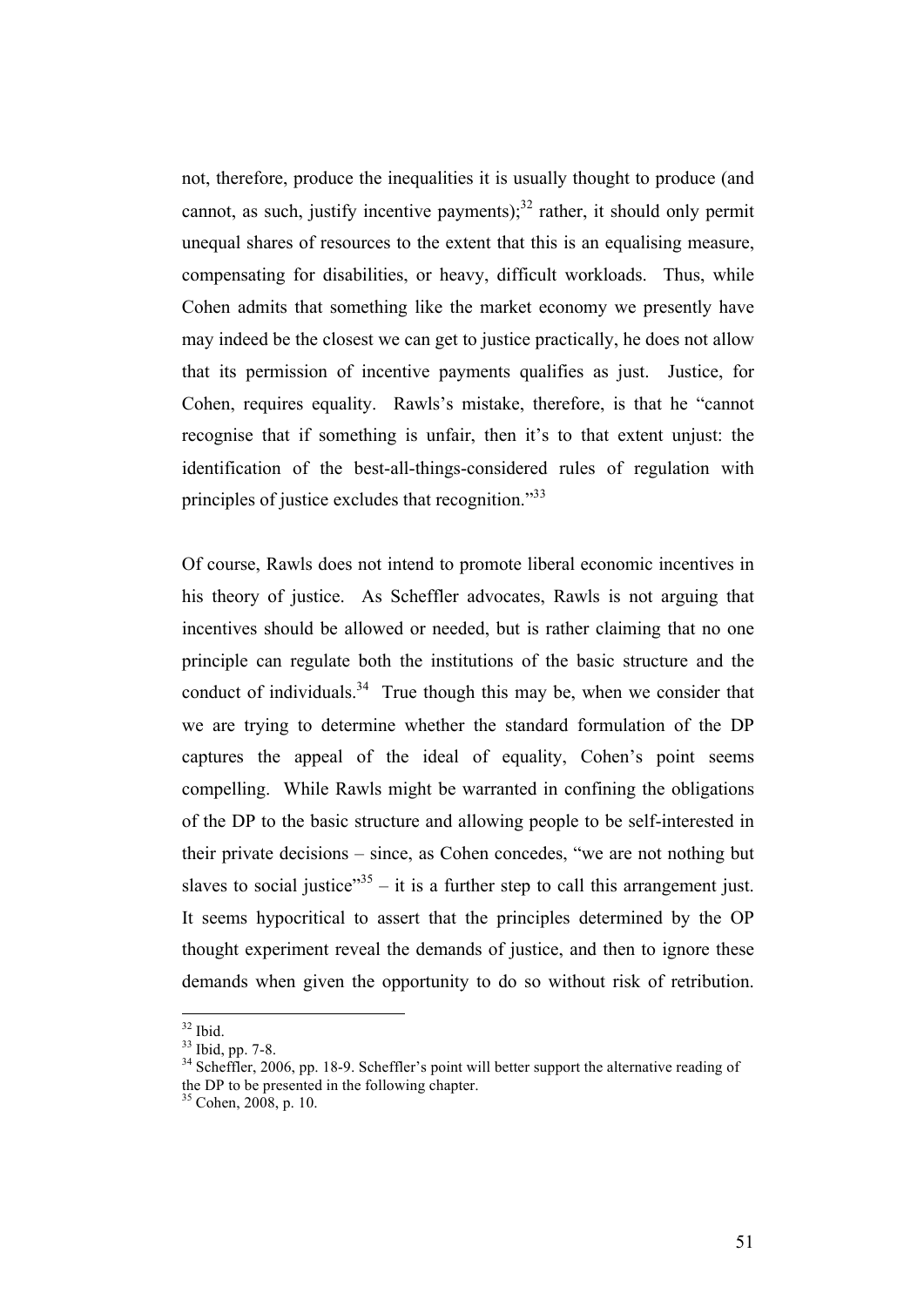Moreover, Rawls also suggests that justice is a 'trumping value', one that must be lexically prior to all other virtues of a political structure.<sup>36</sup> Therefore, if, as Cohen suggests, it transpires that the political system ends up seeing utility prioritised, Rawls seems to have unknowingly contradicted himself.

Cohen agrees that equality, supposing it is intrinsically valuable, is not the only value of political import. Perhaps, therefore, some of these other political values might also be relevant in determining the requirements of distributive justice, and perhaps distributive justice cannot merely be equated with equality. As such, while Cohen is justified in highlighting the room for hypocrisy allowed by Rawls's principles for just social cooperation, it is less clear that Rawls has erred in the decision to confine the DP to the laws and institutions of the basic structure of society in his characterisation of justice. Arneson, referring to Mill, draws on a useful distinction between two conceptions of justice at play here. The first is what he calls the "narrow conception", which essentially equates justice with fairness and, hence, equality. The second "broad conception", however, considers justice to be "an all-things considered and hence paramount moral evaluation of social matters".<sup>37</sup> Taking this latter characterisation of justice to be the subject of our theoretical inquiry, then, means that the system of distributive justice we end up with may not correspond to the narrow ideal, because other values will bear on the distribution we pursue as a matter of

 <sup>36</sup> Rawls, 1971, p. 3.

<sup>&</sup>lt;sup>37</sup> "Mill more or less asserts that in a narrow sense of the term *justice*, it might be counterposed to anything that smacks of utility-maximizing, but there is also a broad sense of the term, perhaps more common, according to which it is an all-things considered and hence paramount moral evaluation of social matters. It is illegitimate to slide between the narrow and broad senses to convey the impression that obviously justice broadly conceived has nothing to do with utility. On the contrary, says Mill, even those who take equality to be the essence of the ideal of justice, end up adjusting the ideal so that inequalities that are expedient are not deemed unjust, nor are equalities that are inexpedient deemed to be just." (Arneson, 2008, p. 6)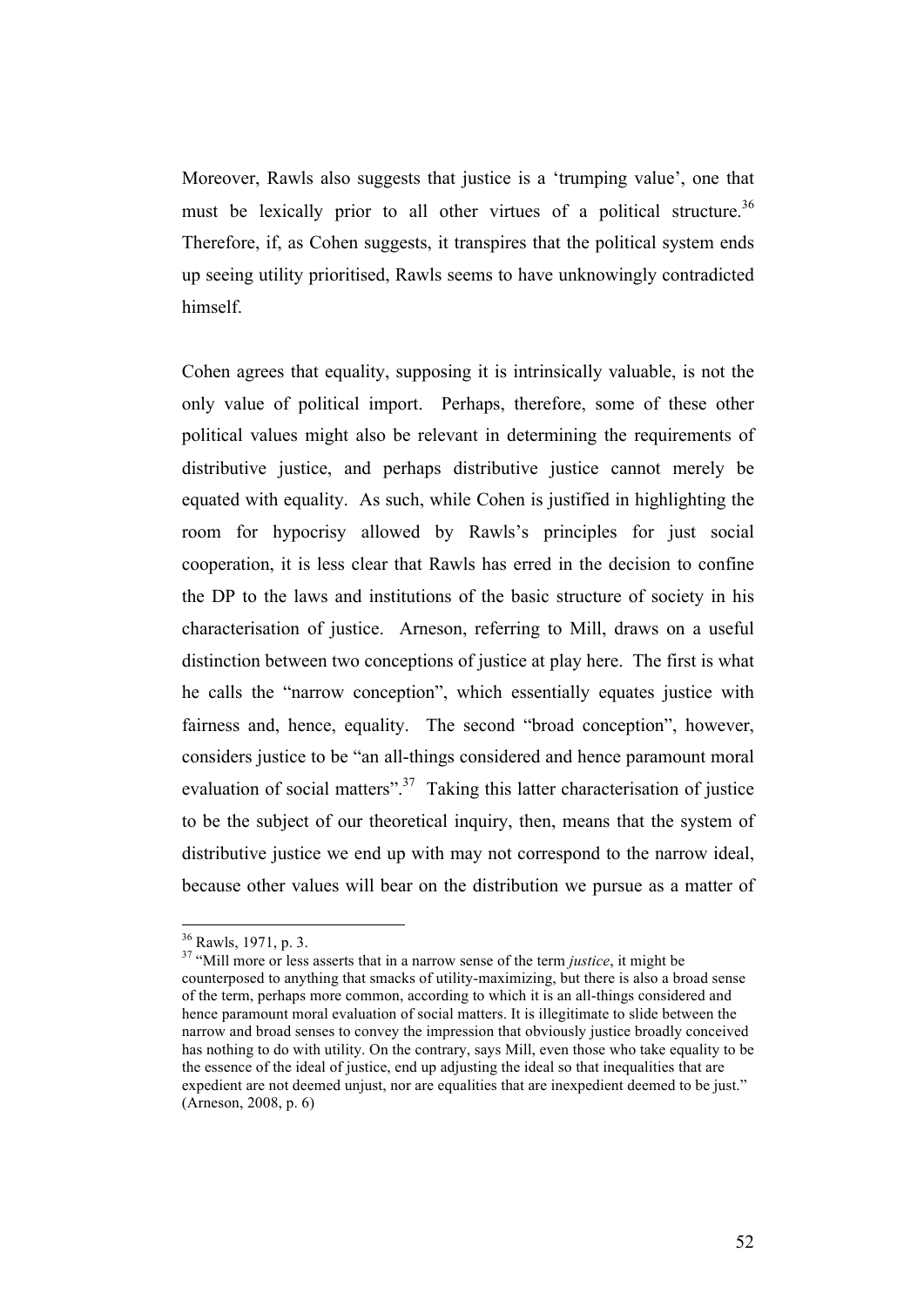justice. Here, the fact that one of the political values relative to justice is not entirely realised need not indicate that the result is unjust since other values might have outweighed the incompletely realised value – in this case equality.

Rawls, as mentioned above, is aware of these distinct areas of inquiry and, ultimately, he makes it clear that he is engaged in the latter pursuit: his interest is in discovering a practicable principle of distributive justice which, although perhaps not the most ideal principle we could conceive of, will be the most likely to produce justice in society. He writes, principles of justice should be "easy to understand and simple to apply. The gain in compliance and willing acceptance by citizens more than makes up for the rough and ready nature of the guiding framework that results and its neglect of certain distinctions and differences. In effect, the parties agree to rule out certain facts as irrelevant in questions of justice concerning the basic structure, even though they recognise that in regard to other cases it may be appropriate to appeal to them." This is considered just because it "increases the capacity of the conception to fulfil its social role<sup>"38</sup> Cohen's interest, on the other hand, is less consequentialist. The principles of justice he seeks are fair through-and-through and do not compromise their ambitions for the sake of other values, such as utility.<sup>39</sup> Scanlon characterises this difference as an interest in political justice on the part of Rawls, and an interest in egalitarian justice on the part of Cohen.<sup>40</sup>

 $38$  Rawls, 1980, p. 347.<br> $39$  "On Rawls's understanding, unlike Cohen's, there is no conceptual bar on grounding what he terms 'first principles of justice' in a plurality of values." (Williams, 2008, p. 489) He writes, "other things being equal, one conception of justice is preferable to another when its broader consequences are more desirable." (Rawls, 1971, p. 6)

<sup>40</sup> Scanlon, 2006, pp. 86-7. Williams makes a similar point in his 2008 essay, *Justice, Incentives and Constructivism*. He writes that "although Rawls and Cohen both use the same terminology, we should not be very surprised if they understand the idea of a fundamental principle of justice, or phrase 'first principles of justice', quite differently". (2008, p. 488)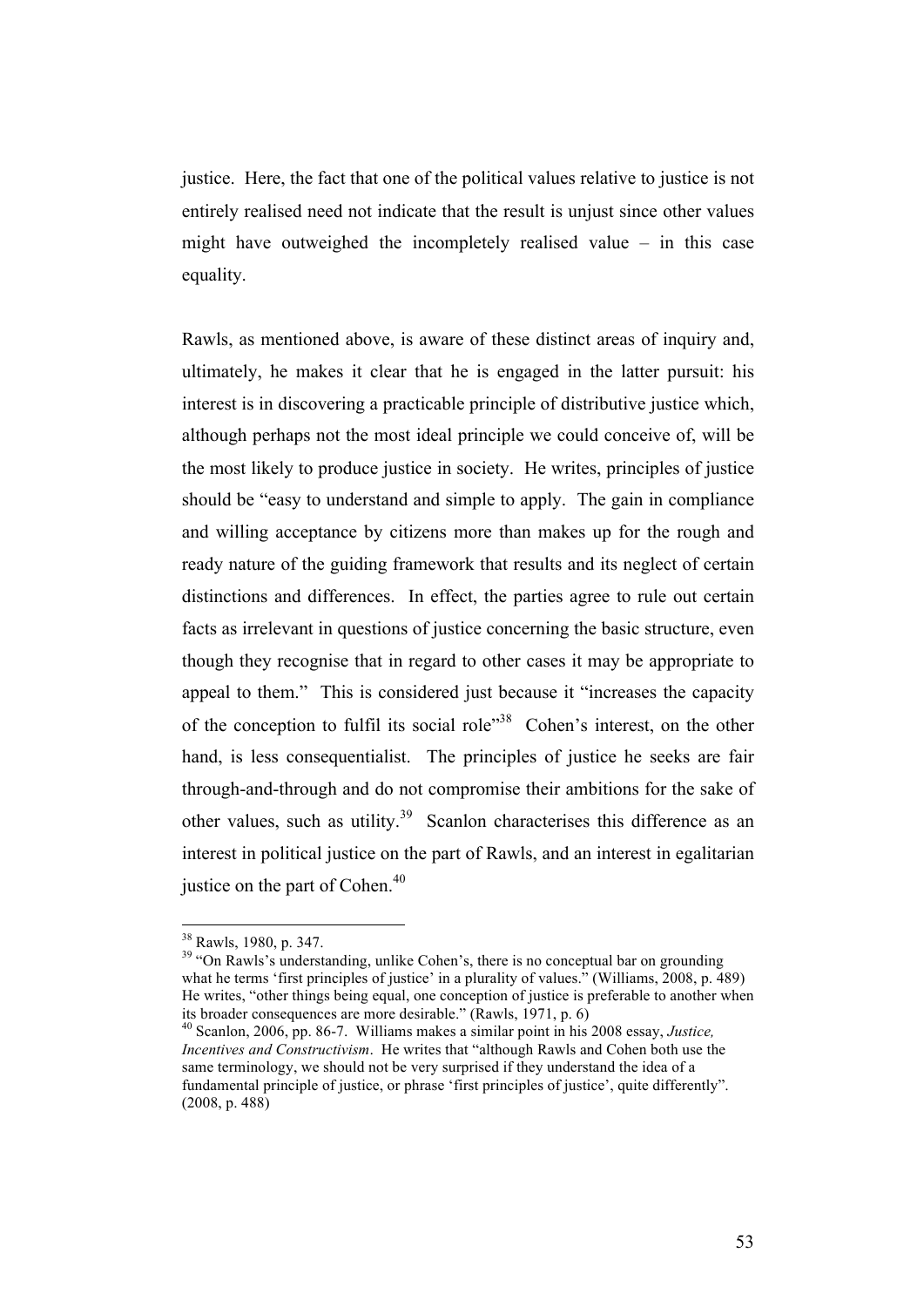It strikes me that both pursuits are important in their own right. For the purposes of this dissertation, however, I shall abstain from inquiring after the relative importance of each subject. $41$  Since my aim is to understand what is appealing about the ideal of equality and to determine the modality of the value of equality, I will proceed to examine Rawls's DP from the perspective of the narrow conception. At this point, that means questioning whether Cohen's criticism of the standard reading holds if we consider the narrow conception of justice to be our subject of inquiry. We must thus ask: if Rawls justifies the DP with the OP argument alone, and if the principles chosen by rational self-interest are supposed to show what are the most just principles of distribution, is Rawls exposed to the incentives argument and, if so, does this indicate the need for an "egalitarian ethos"<sup>42</sup> and the existence of IE?

This brings us back to the question of basic structure. If we are looking to discover what would be the most ideally just way to distribute benefits, must we restrict the domain of our principles of justice to the basic structure with the affect that these principles need not guide non-institutional, nonconstitutional individual decisions? On this point, Cohen asserts that "no defensible account of what the basic structure is allows Rawls to insist that the principles that apply to it do not apply to the choices within it",  $43$  and that, therefore, he is mistaken to permit incentive payments as just. To substantiate this claim, Cohen highlights the frequent ambiguity in Rawls's writing regarding the constitution of the basic structure – whether it includes

<sup>&</sup>lt;sup>41</sup> Further discussion of this topic as it relates to the Cohen-Rawls debate appears in Arneson, 2008; Scheffler, 2006; and Williams, 2008.<br><sup>42</sup> This ethos, Cohen suggests, is required to ensure the justice of Rawls's theory. Cohen,

<sup>2008.</sup>

<sup>43</sup> Cohen, 2008, pp. 118.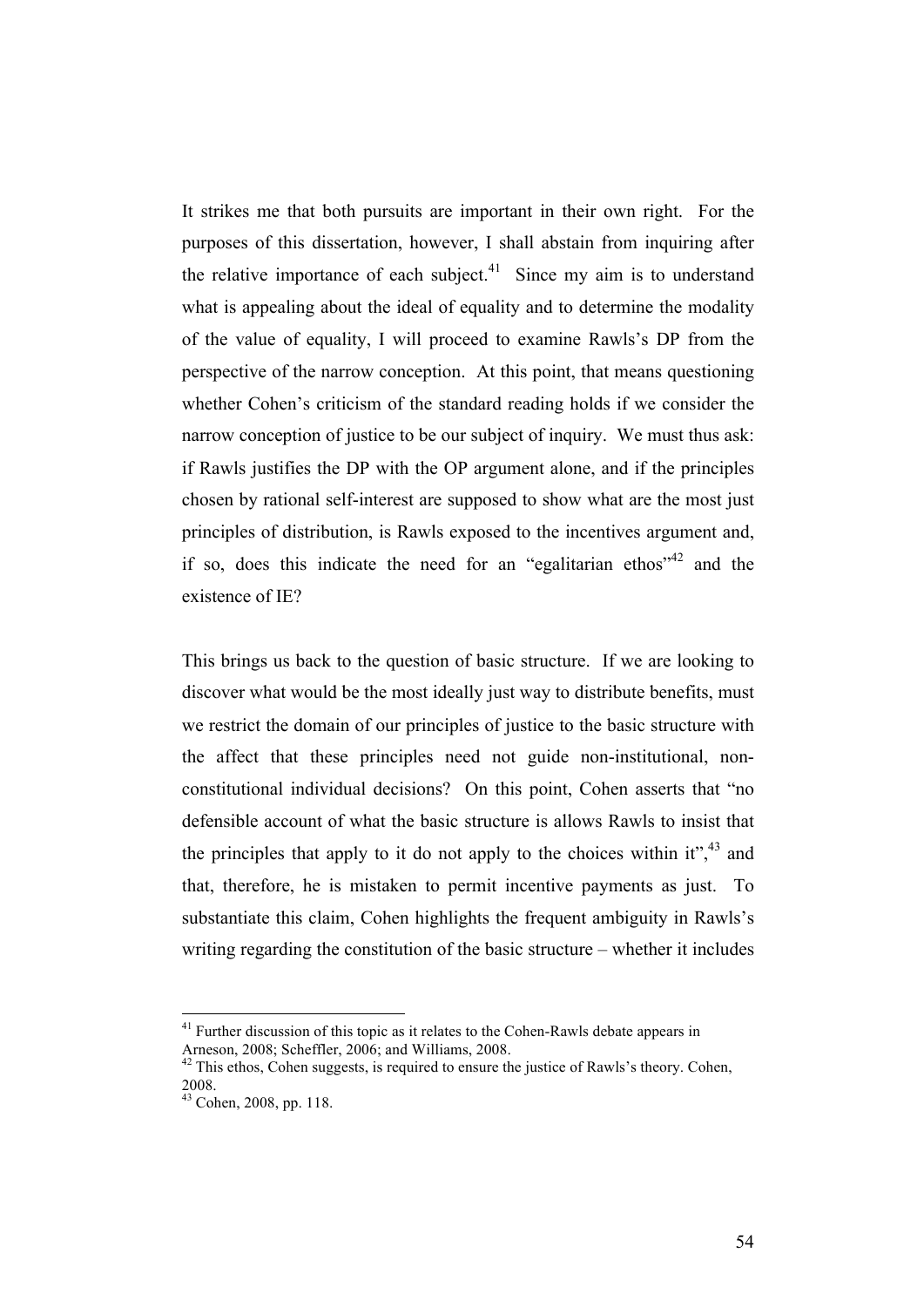only legally coercive institutions, or both legally coercive and non-legally coercive institutions.44

The central point of controversy is with what Cohen deems to be "noncoercive institutions" – particularly the "monogamous family"<sup>45</sup> – which Rawls often includes in characterisations of the basic structure. While, indeed, families are regulated by many laws, such as those pertaining to marriage, adoption, providing properly for children, protection from domestic violence, etc, Cohen claims that these coercive rules do not do all the work in structuring and regulating the family, and that the justice of the family as an institution thus partially depends on choices made by individual family members and the conventions they trigger. He writes, "The coercive structure, let us provisionally accept, arises independently of people's quotidian choices: it is formed by those specialized choices that legislate the law of the land. But the noncoercive structure of the family has the character it does only because of the choices that its members routinely make."<sup>46</sup> Over time, these routine decisions create norms that others feel obliged to follow – consciously or subconsciously. As a result, codes of conduct, standard divisions of labour and power, emerge voluntarily and independently of legal coercion, according to Cohen.<sup>47</sup> Moreover, the law cannot, in light of its interest in allowing for freedom of lifestyle choice, religion and so on, dictate how families structure themselves beyond its prohibition of certain kinds of behaviour. Thus, argues Cohen, "By virtue of circumstances that are relevantly independent of coercive rules, some people have much more power than others to determine what happens

<sup>&</sup>lt;sup>44</sup> See Cohen, 2008, Chapter 3, § 5, pp. 132-40.<br><sup>45</sup> Rawls, 1971, p. 7.<br><sup>46</sup> Cohen, 2008, p. 135.<br><sup>47</sup> Ibid, pp. 135-6. Elsewhere, he writes, "institutions belong to the basic structure whose structuring can depend far less on law than on convention, usage, and expectation: a signal example is the family". (Cohen, 1997, p. 19.)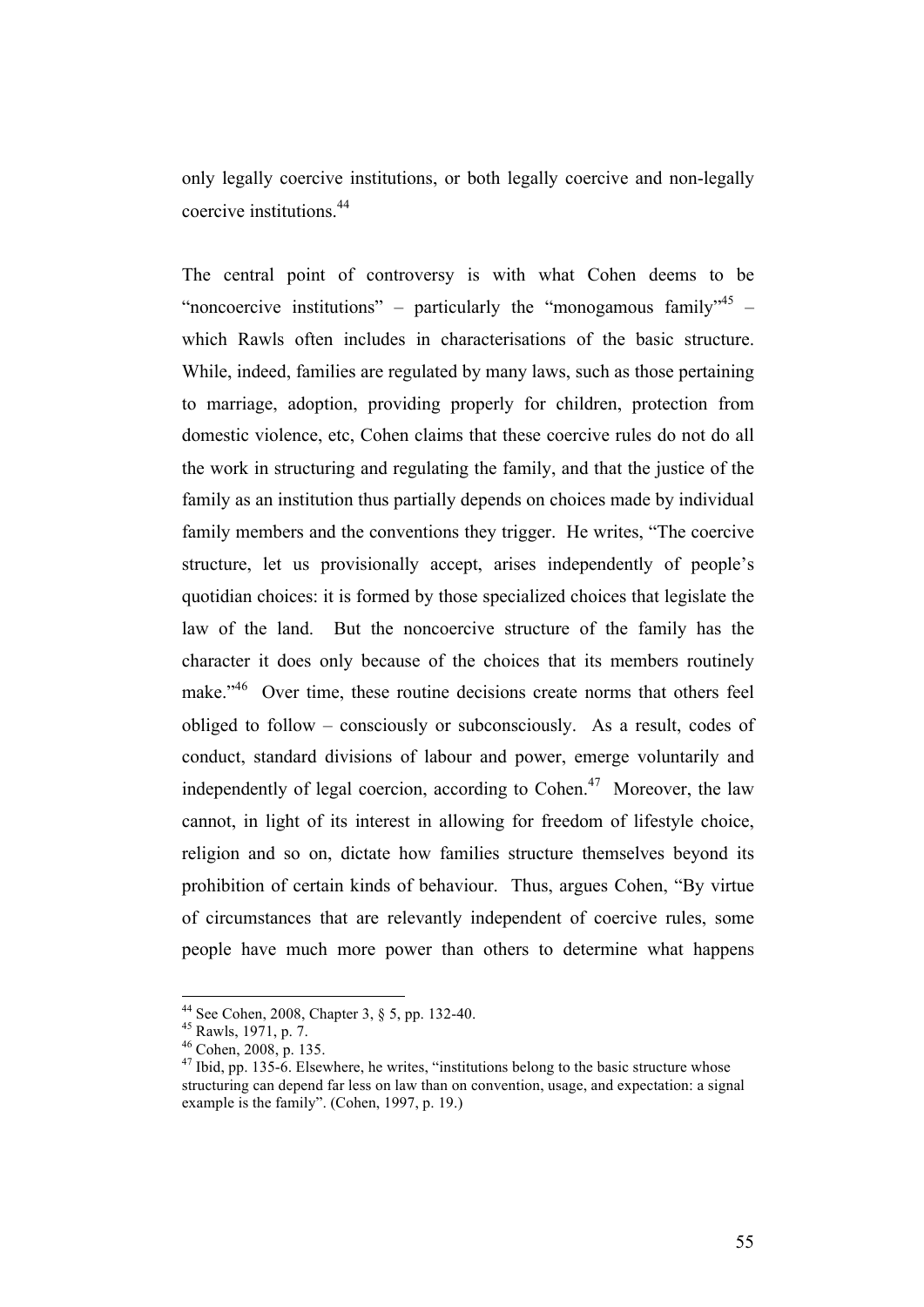within those rules".<sup>48</sup> As such, any theory of justice that includes the family structure within its domain must regulate the decisions that structure the family, in addition to those that regulate it. $49$ 

One way to avoid this problem with the standard reading of the DP is to exclude the family from the basic structure and characterise the subject of justice to be fully coercive.<sup>50</sup> If this were so, at least Rawls would not be contradicting himself – although the force of the incentives argument is not obviously lessened as a result. Rightly, it strikes me, Cohen rules this response out as a possibility. Family cannot be unarbitrarily excluded from the basic structure, given Rawls's characterisation of this structure as "the way in which the major social institutions distribute fundamental rights and duties and determine the division of advantages from social cooperation".<sup>51</sup> Moreover, "the basic structure is the primary subject of justice because its effects are so profound and present from the start [or from birth as Cohen qualifies]".<sup>52</sup> Given that the resources and structure of one's family is so central to one's life prospects, as discussed in Chapter One, Cohen's point here seems intact.

<sup>&</sup>lt;sup>48</sup> Cohen, 2008, p. 138. One example he gives is the choice to send one's son rather than one's daughter to university in a patriarchical society. Regardless of whether one believes in equality of opportunity, convention might make it such that an egalitarian choice is far more economically strenuous than a conventional one. (p. 136, incl. fn. 48)

<sup>&</sup>lt;sup>49</sup> "Structure and choice remain distinguishable, but not from the point of view of applicability to them of the principles of justice." (Ibid,  $p$ . 135)

 $50$  Cohen admits the possibility that Rawls would include only coercive elements of the institution of family in his account of the basic structure, but ultimately concludes against this interpretation. See Cohen, 2008, pp. 133-4, footnote. 40. In it, for example, he writes: "Section 5 of Rawls's *The Idea of Public Reason Revisited* offers an exceedingly interesting account of the family as a component of the basic structure. It does not, however, expressly address the question whether it is only in virtue of the coercive rules that govern it that the family belongs to that structure: but I think that it tends, on the whole, to answer that question in the negative." (Cohen, 2008, p. 134, footnote. 40)

<sup>&</sup>lt;sup>51</sup> Rawls, 1971, p. 7.<br><sup>52</sup> Ibid. Cohen's qualification appears in Cohen, 2008, p. 136, fn. 45, where he refers to the same Rawls text on pp. 82 and 96.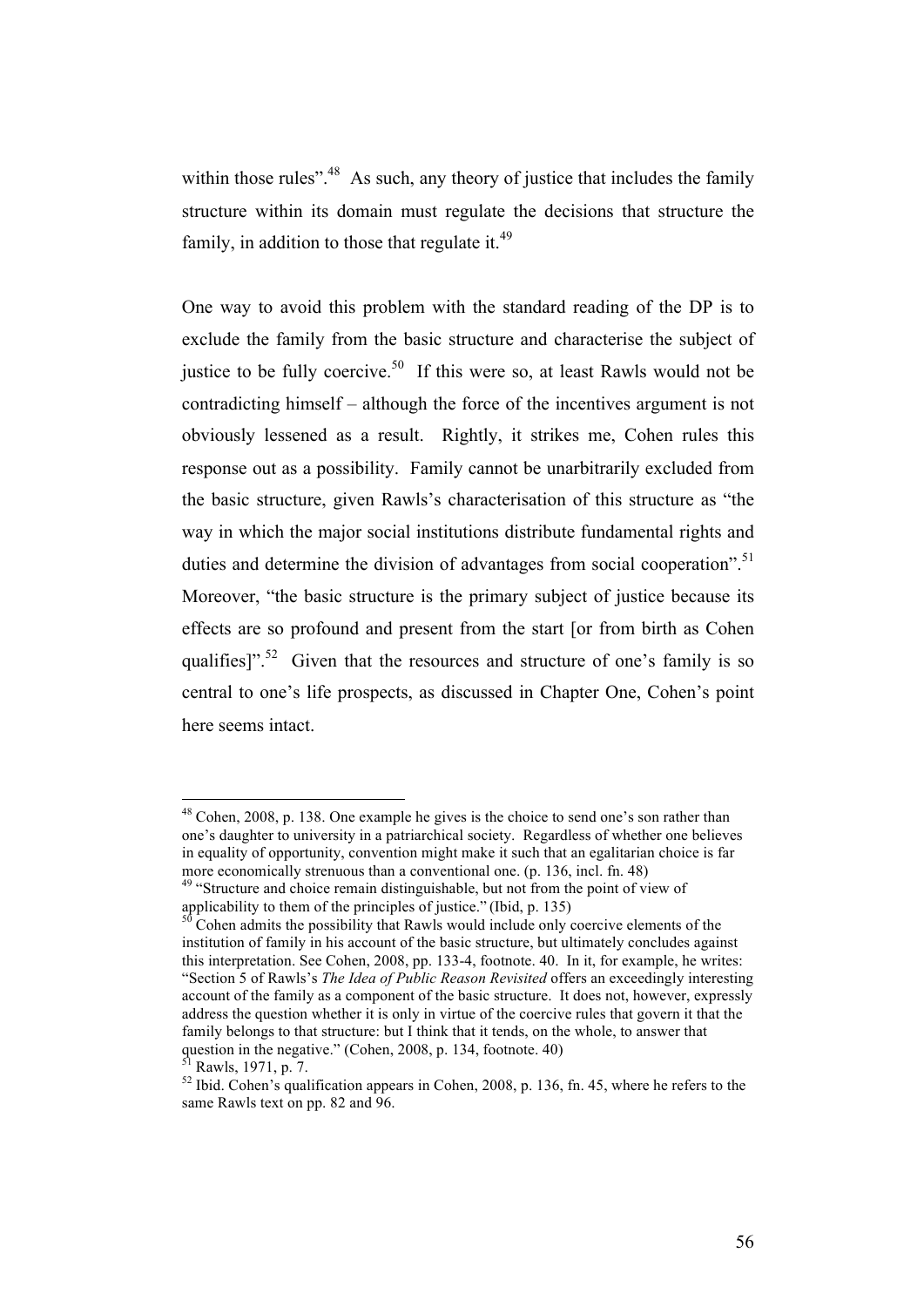A different line of resistance, suggested by Scheffler's is to claim that the coercive elements of the family can succeed in justly regulating it; therefore, at least in the case of the family, the DP would suffice in securing just distribution. He writes, "If family law were thoroughly egalitarian, and if norms of gender equality pervaded other areas of the law that have served to enforce gender differences, it is far from obvious to me that the egregious sexist patterns that Cohen sites could indeed survive and flourish.<sup>553</sup> While this point might have more force than Cohen allows, however, I fail to see how such laws might, without paternalism, prevent unfair use of power entirely. If, given the standard reading, all basic structure institutions thoroughly adopt the DP and unfair practices are impossible within the family, the argument remains that, justified by the standard OP argument alone, the DP permits incentive-seeking behaviour.

One final Rawlsian response I shall consider here is that of contextual compensation. Perhaps Rawls can defend his invocation of the DP on the grounds that the other features of the system of social cooperation would prevent the DP from enabling this unfair outcome. Perhaps he can argue, for example, that when the principles of justice revealed by the OP are properly implemented, the decision-making circumstances and mindset of the talented are such that they will not choose to abuse their advantage, as Cohen suggests that they might. Rawls certainly argues that applying his principles properly will greatly alter the culture of society for the better. The basic structure, he writes, "shapes the wants and aspirations that its citizens come to have. It determines in part the sort of persons they want to be as well as the sort of persons they are. Thus an economic system is not only an institutional device for satisfying wants and needs but a way of

 <sup>53</sup> Scheffler, 2006, p. 39.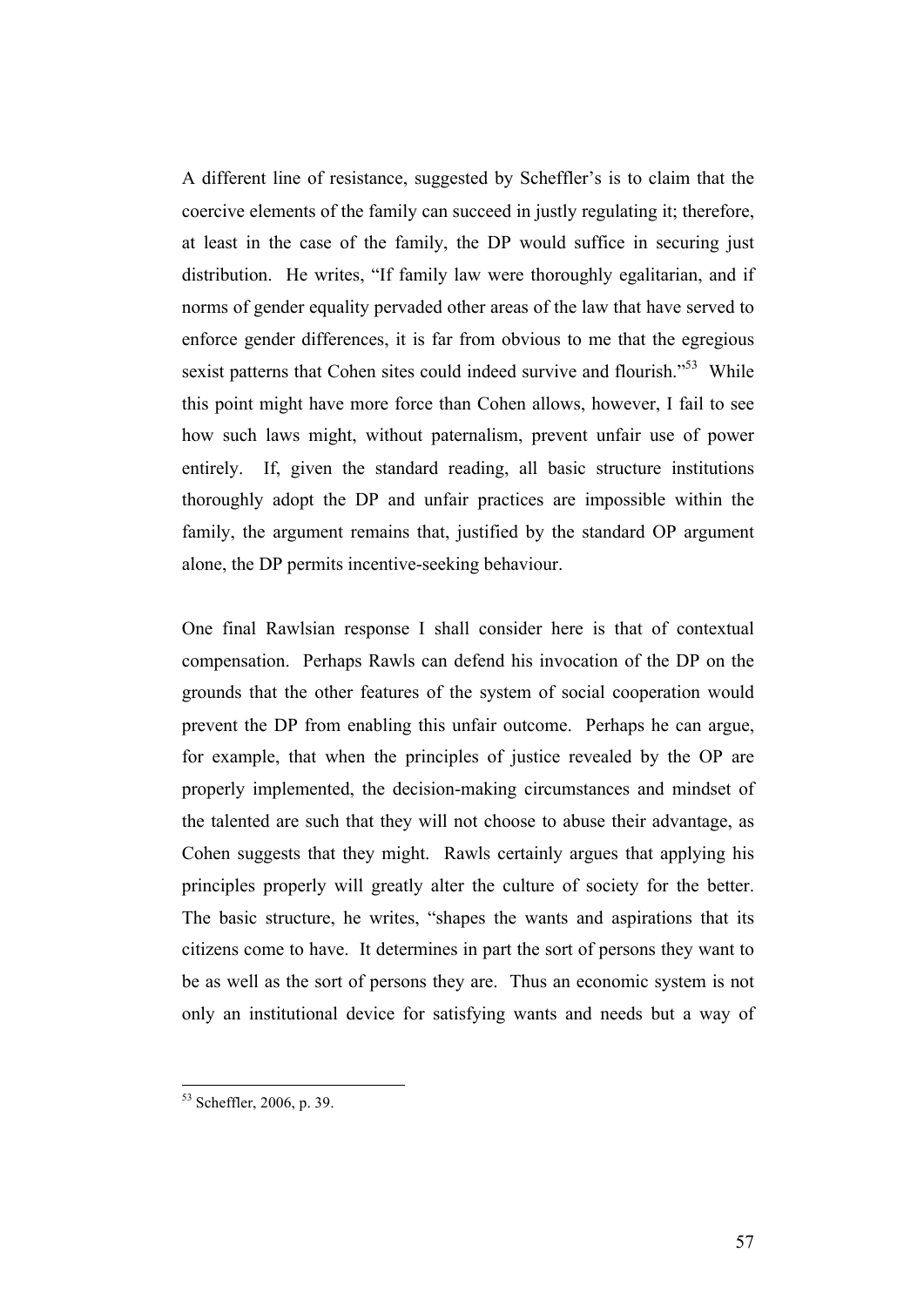creating and fashioning wants in the future.<sup> $54$ </sup> This point leads Joshua Cohen to conclude that Rawls's "alternative strategy is to argue in effect that the objectionable incentive inequalities will not arise and therefore do not command separate treatment in an account of justice".<sup>55</sup> Scheffler seems to be arguing in the same spirit when he writes: "Despite the fact that the principles of justice for the basic structure are framed so as to apply to institutions and do not constitute principles for the general regulation of individual conduct, … Rawls takes them to have an important bearing on both individuals' responsibilities and on their motives."<sup>56</sup> True though this may be, however, the fact is that incentive payments remain theoretically possible within this structure, unless we suppose that incentive-seeking psychology would be eradicated by properly-implemented principles of justice. However, to the extent that the standard reading does not make provision for this egalitarian ethos, it seems that Cohen is quite justified in his criticism. Rawls has not, on this interpretation, succeeded in showing that the DP, without an egalitarian ethos, is wholly just, and, as such, has failed to capture the appeal of the ideal of equality. As Cohen concludes, "I would now say that although, with certain qualifications, I indeed accept the [liberal] difference principle, I do not accept it *as a principle of justice*, but rather as a principle of intelligent policy."<sup>57</sup>

## **IV - CONCLUSION**

Having granted Rawls's reasoning supporting the fairness of the OP and having adopted the standard reading of the implications of the OP argument – that it fairly allows self-interest to select principles of distributive justice, and that these principles indicate the value of  $DP$  equality – we are once

 <sup>54</sup> Rawls, 1999, p. 229. Likewise, just institutions "are to foster the virtue of justice and discourage desires and aspirations incompatible with it". (p. 231)<br><sup>55</sup> Cohen, J. 2001, p. 372.<br><sup>56</sup> Scheffler, 2006, pp. 3-4.

 $57$  Cohen, 2008, p. 30, footnote 7.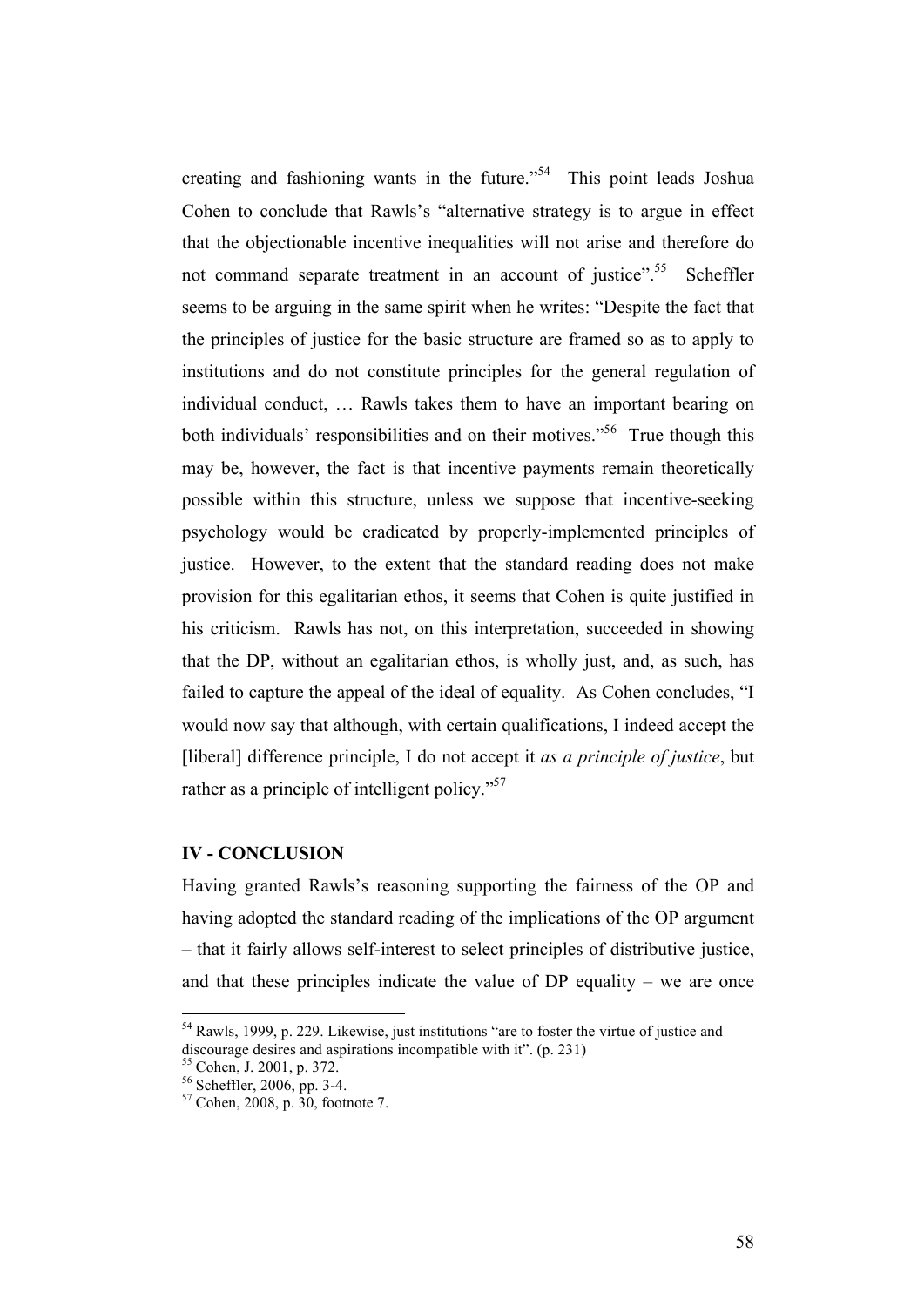again left in a puzzling position. On the one hand, as discussed in relation to Frankfurt, there does not seem to be an onus on us to choose the DP in cases where needs have been met, suggesting that the value of equality may not, as Cohen supposes, be of intrinsic importance. This conclusion was in itself, however, indecisive. On the other hand, if we adopt the reasoning for the DP offered by the standard reading and embraced by Cohen, we find ourselves pressed to define justice in narrow terms and to expect the internalisation of the value of equality in all members of the community who proclaim to uphold the principles of justice in a way that Rawls's theory does not accommodate.

Of course, Frankfurt and Cohen are not in direct dispute with one another on this point, so their opposing criticisms do not interact as we might like. Frankfurt questions the reasoning behind the standard reading; whereas, Cohen criticises the implications of the standard reading. Moreover, there is an abundance of other noteworthy responses to the standard reading that I cannot here mention. Within this limited scope, however, the conclusion to be drawn is again one of indecision regarding the soundness of Rawls's egalitarian principle and regarding the role of the value of equality, and, indeed, a question, should one share Frankfurt's view, as to whether the ideal of equality is worth pursuing at all.

In the final chapter, I shall attempt to harness both Frankfurt's and Cohen's criticisms to shape a negative, a positive and a speculative conclusion. Frankfurt's scepticism of OP reasoning and the resulting appeal to the value of equality will inform the negative conclusion that the OP thought experiment does not conclusively justify the DP, while Cohen's scepticism of the justice of this standard reading will inform the positive conclusion that Rawls does not characterise DP justice merely as the ability to pursue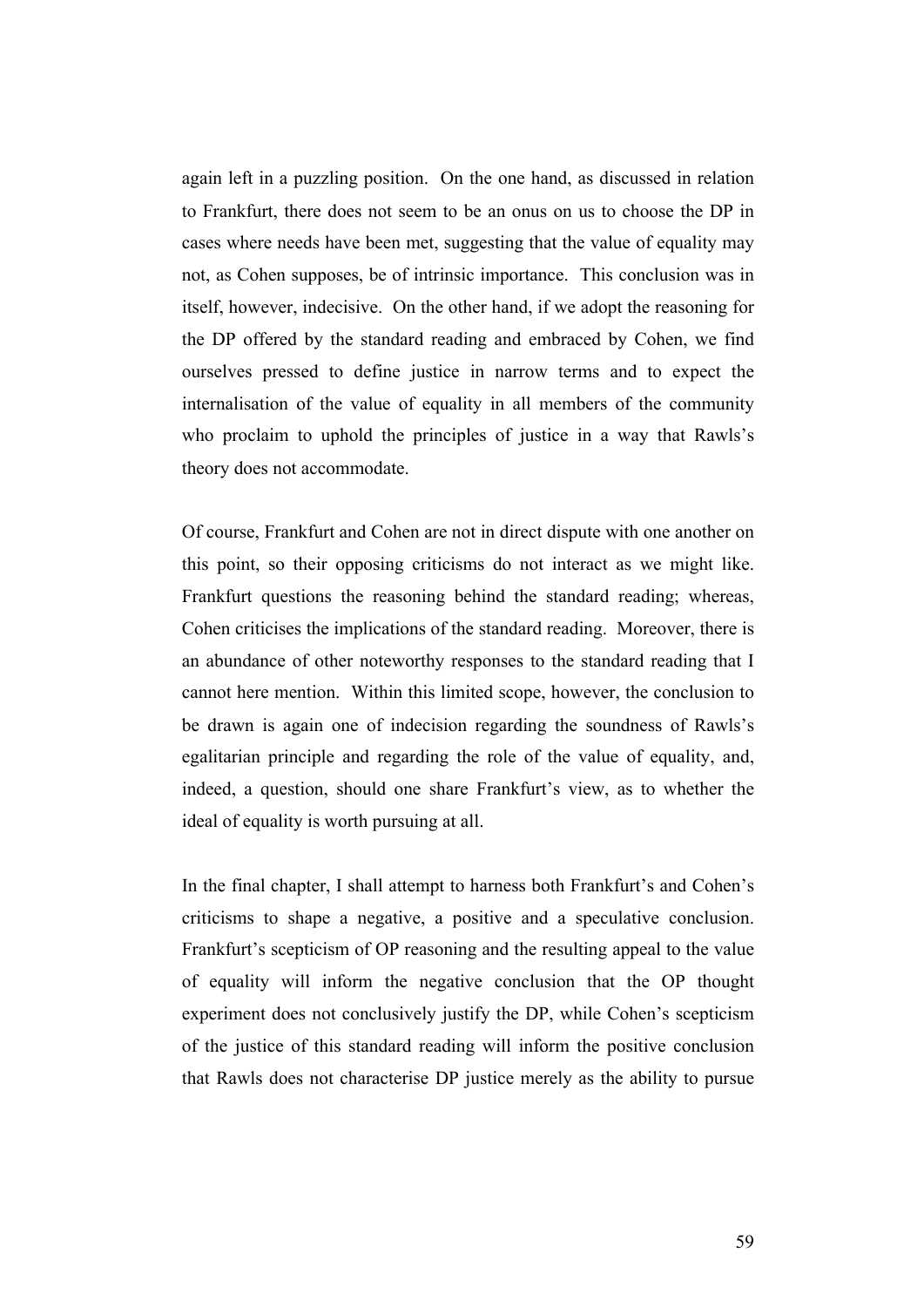self-interest fairly, as feared by Cohen. Rather, as I will endeavour to show, Rawls can offer a different argument in favour of the DP. This alternative justification is founded in a normative conception of social cooperation, one that combines the concern for meeting needs with a concern for fair treatment. On this account, the DP, construed so as to prohibit incentive payments, will be justified as the proper way to treat members of the one system of social cooperation as equals. In so justifying, Rawls will not appeal to the value of equality by insisting upon the fairness of the DP; rather, it just happens that treating people as equals within a system of social cooperation is to treat them in a way that is compatible with equality. Hence the speculative conclusion that equality need not be intrinsically valuable since, while justice will require equality, this conclusion can be reached without appeal to the intrinsic value of equality.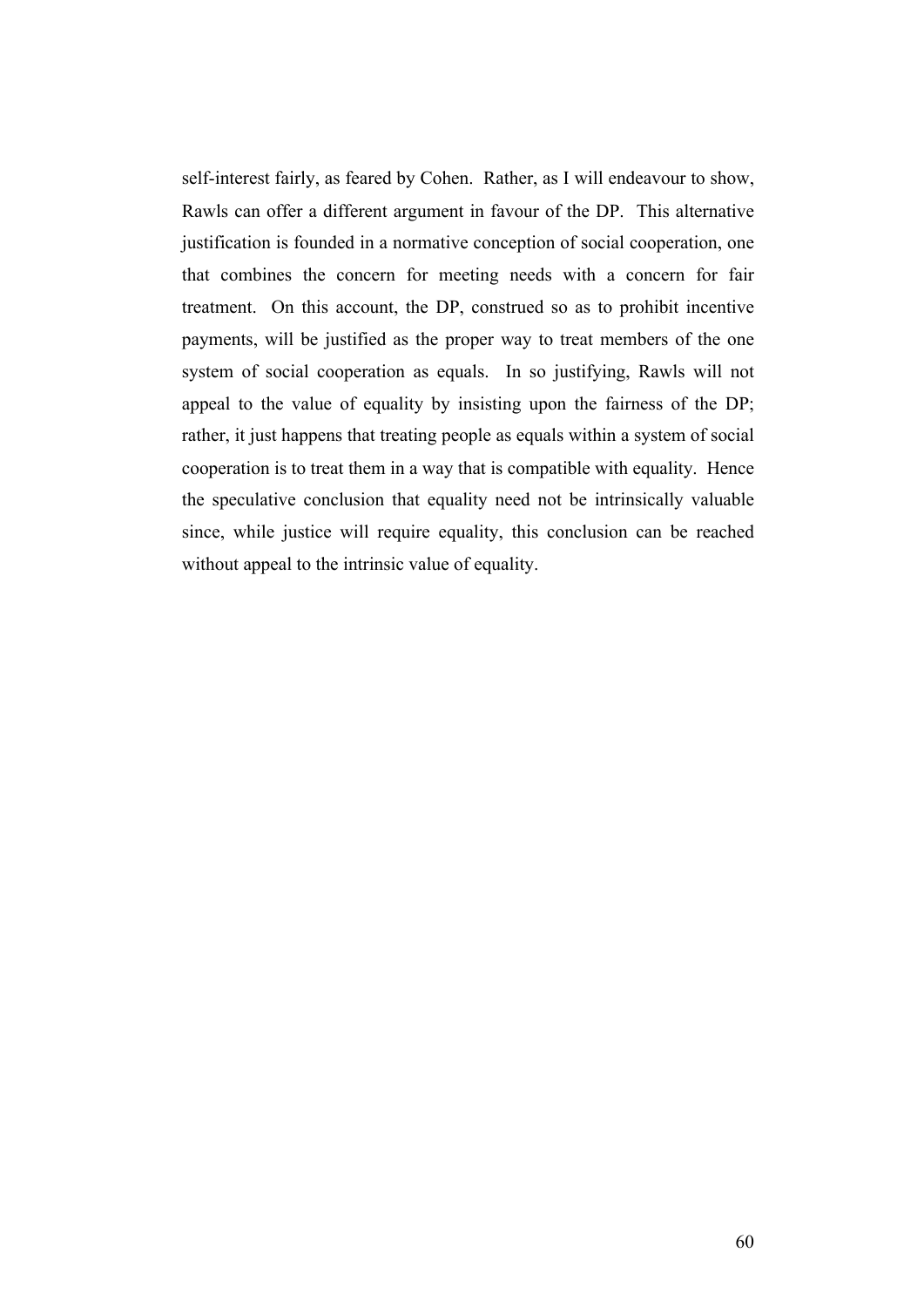# **Chapter 3**

# *An Alternative Justification for Egalitarian Distribution*

#### **I - INTRODUCTION**

In the last chapter we saw how problematic a DP-employing theory of justice seems if we presume that Rawls explains it by appeal to the value of equality. On Frankfurt's account, the value of equality is otiose, not obviously the rational OP choice, and even dangerous (along with the equal distributions it demands); on the Cohen account, it is insufficiently attended to, meaning that the DP permits the unjust exploitation of the worst-off. Both critics, I previously suggested, raise legitimate concerns about Rawls's characterisation of the DP as a principle of justice – despite the fact that they both ultimately accept that DP-compatible distributions are justifiable for different reasons. Frankfurt's assertion that we are under no moral obligation to pursue equality once a generous array of material and social needs have been met is well illustrated by the case of the good parent from the previous chapter. For him, the DP is a just way to meet needs, but not a limitless principle of justice; once needs have been met, justice does not require equality. On the other hand, Cohen shows that the DP, as he interprets it, can seem insufficiently fair by encouraging the talented to use their talents for private gain rather than using them to benefit the less fortunate. In this light, it seems that justice demands even more equality than the DP allows – even if other considerations ultimately dictate that the DP should be employed over whatever principle would ensure more equality.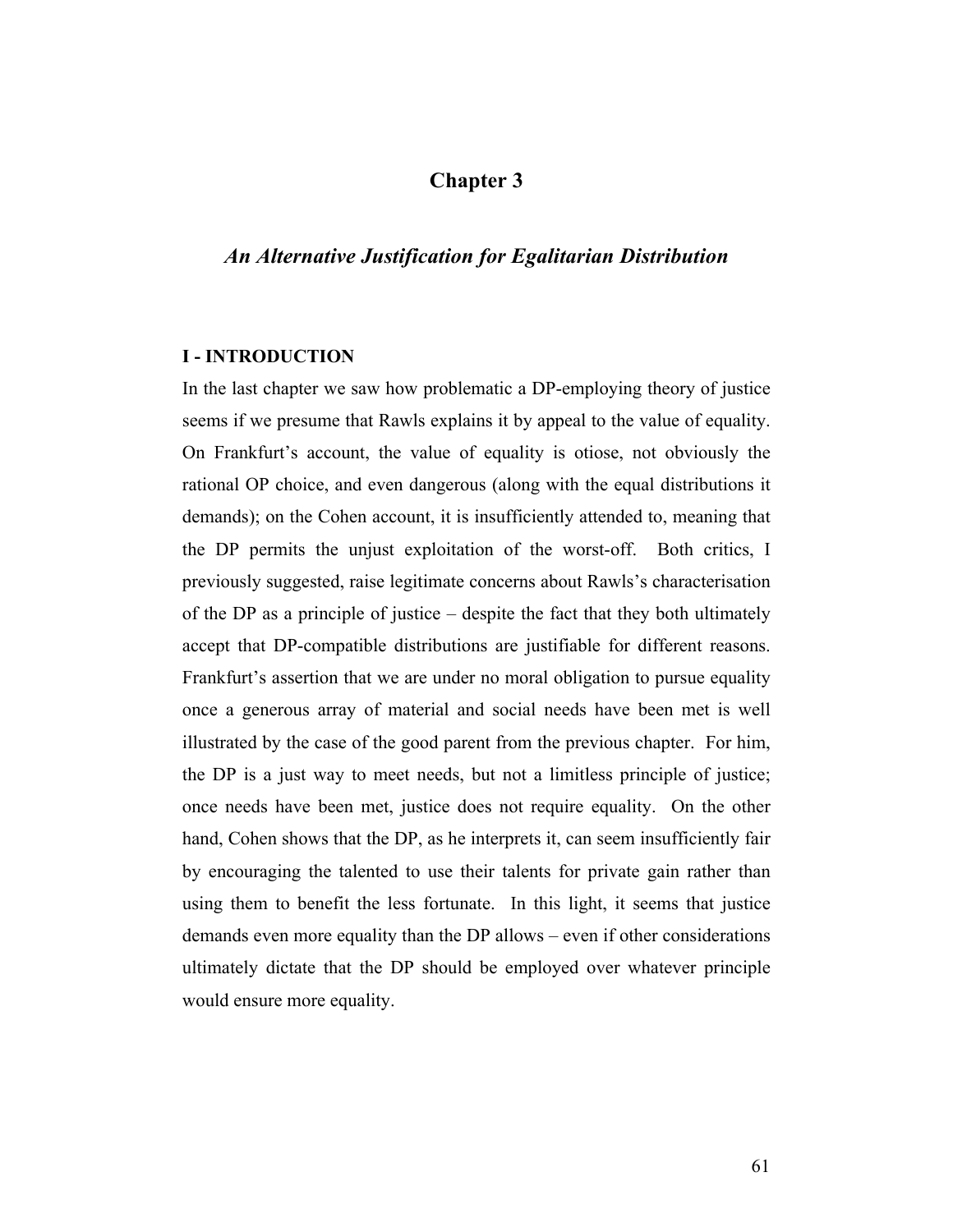What, then, are we to make of Rawls's theory of justice if it can be attacked with such contrary criticisms, and what do we make of the value of equality employed therein? Attending firstly to the former question, we must ask how Rawls would respond to both critics and defend his specific formulation of the DP as part of a theory of justice. To do so, we must ask if the justification for the DP employed by Frankfurt and Cohen is correct in the first place. If Rawls does not ultimately justify the DP as a requirement of justice because equality is the rational choice in the OP, then perhaps Frankfurt's objection to the DP can be resisted, Cohen's acceptance of the DP strengthened and his scepticism of the Rawlsian formulation thereof weakened.

Rawls suggests two ways in which one might argue for the DP (and, indeed, the prior principles of justice sketched in the previous chapter). The first is to test intuited principles of justice within a system of social organisation and see how well they perform in producing morally acceptable social policy.<sup>1</sup> While a useful and valid means of supporting a particular principle or set of principles of justice, this first method does not itself offer any decisive, deductive justification for the DP; rather it shows that the DP is a part of the best theory of justice we have thus far considered.

The second method, however, promises more decisive arguments and is thus the section of Rawls argument attended to by those who want to understand why the DP might be justified. This second method of justifying the DP, to paraphrase Rawls, tries to 'find arguments in favour of the principles of justice that are decisive from the standpoint of the original position'.<sup>2</sup> Within this category of DP justification, then, falls the argument from rational

 $\frac{1}{1}$ <sup>1</sup> Rawls, 1999, p. 132.<br><sup>2</sup> Ibid.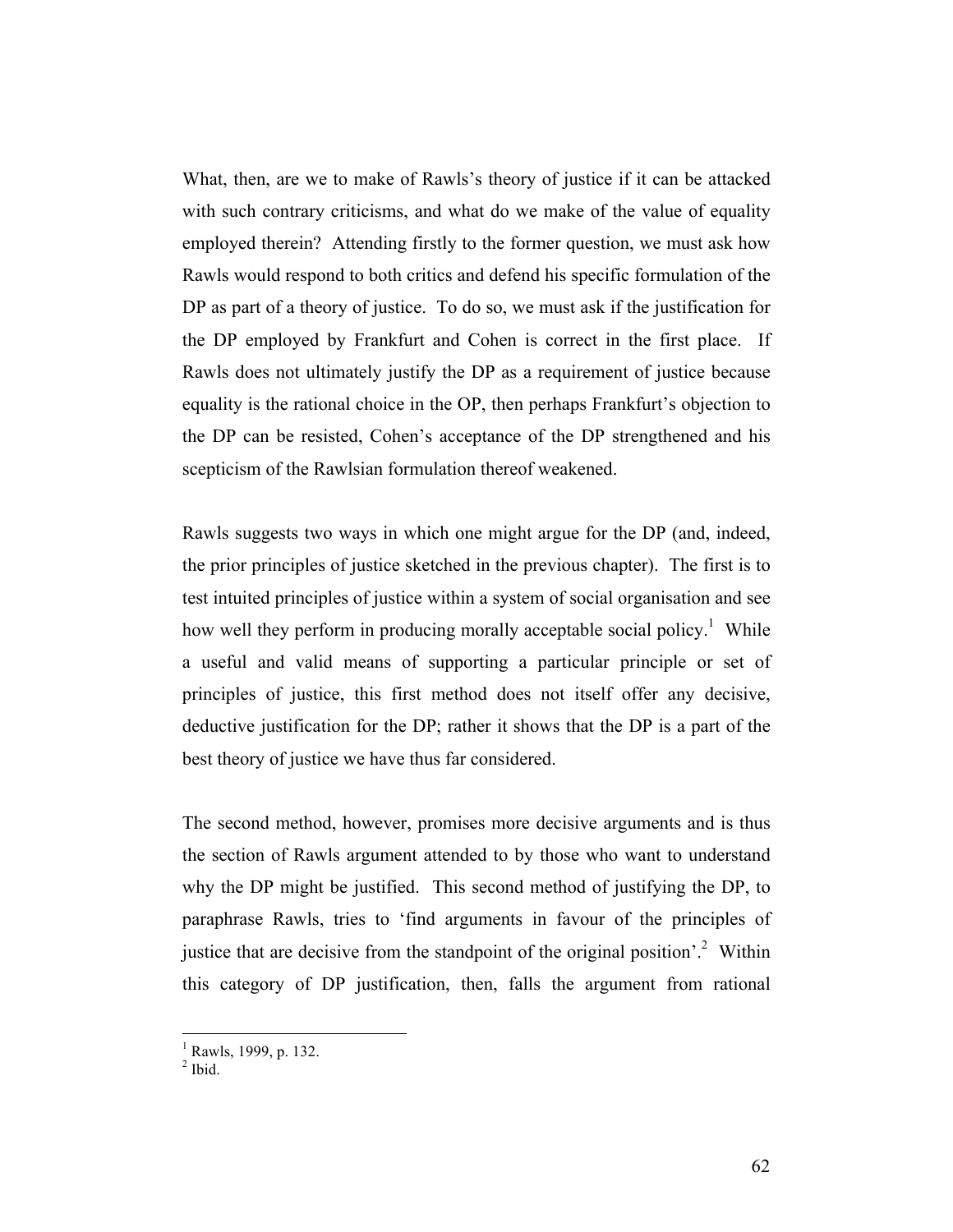inevitability referenced in the previous chapter. This argues that people in the OP would, choosing rationally, choose as their principle of distributive justice one that will maximise their 'worst case scenario' share of the primary goods available. The question we must now ask is: why does Rawls suggest that this OP choice is the rational and thus justified choice? Is it because the OP is a way of fairly realising self-interested values? Or is it because the OP is a reasonable way to track political values more generally, such as fulfilling needs, realising fairness and respect?<sup>3</sup> Only the first interpretation of Rawls falls prey to the criticisms of Frankfurt and Cohen.<sup>4</sup>

There are indeed many points in Rawls's work where he may seem to attribute the DP to maximin rational choice – particularly in *A Theory of Justice*. 5 However, I will argue that there is still more evidence to suggest that this is not his primary justification for it. In my presentation of his argument, I will thus claim that, when taking sections of his text in isolation, Rawls frequently presents the rational inevitability of the DP neutrally between the first option above (the standard reading), and the second option  $-$  a reading that is founded in normative conception of the good life and, thus, of justice. Tipping the balance in favour of the alternative reading and away from the standard reading, however, is the fact that Rawls never explicitly argues that the DP is just because it is rationally inevitable in the sense in which rational

 $\frac{1}{3}$  $3$  Scanlon suggests a variant 'contractualist' justification for the DP: Rather than suggesting that the individual in the OP can properly chose principles of justice out of self-interest, he suggests that principles are sounds when they cannot be reasonably rejected: "I would claim … that the plausibility of Rawls's arguments favouring his two principles over the principle of average utility is preserved, and in some cases enhanced, when they are interpreted as instances of the first form of contractualist argument." (Scanlon, 1982, p. 240) This contractualist justification will be relevant to the alternative justification for the DP I will outline below.  $^4$  See note 29 of the previous chapter.

 $<sup>5</sup>$  Indeed, he openly acknowledges the proximity of his arguments to maximin: "The</sup> arguments I shall adduce fit under the heuristic schema suggested by the reasons for following the maximin rule" (Rawls, 1999, p. 153).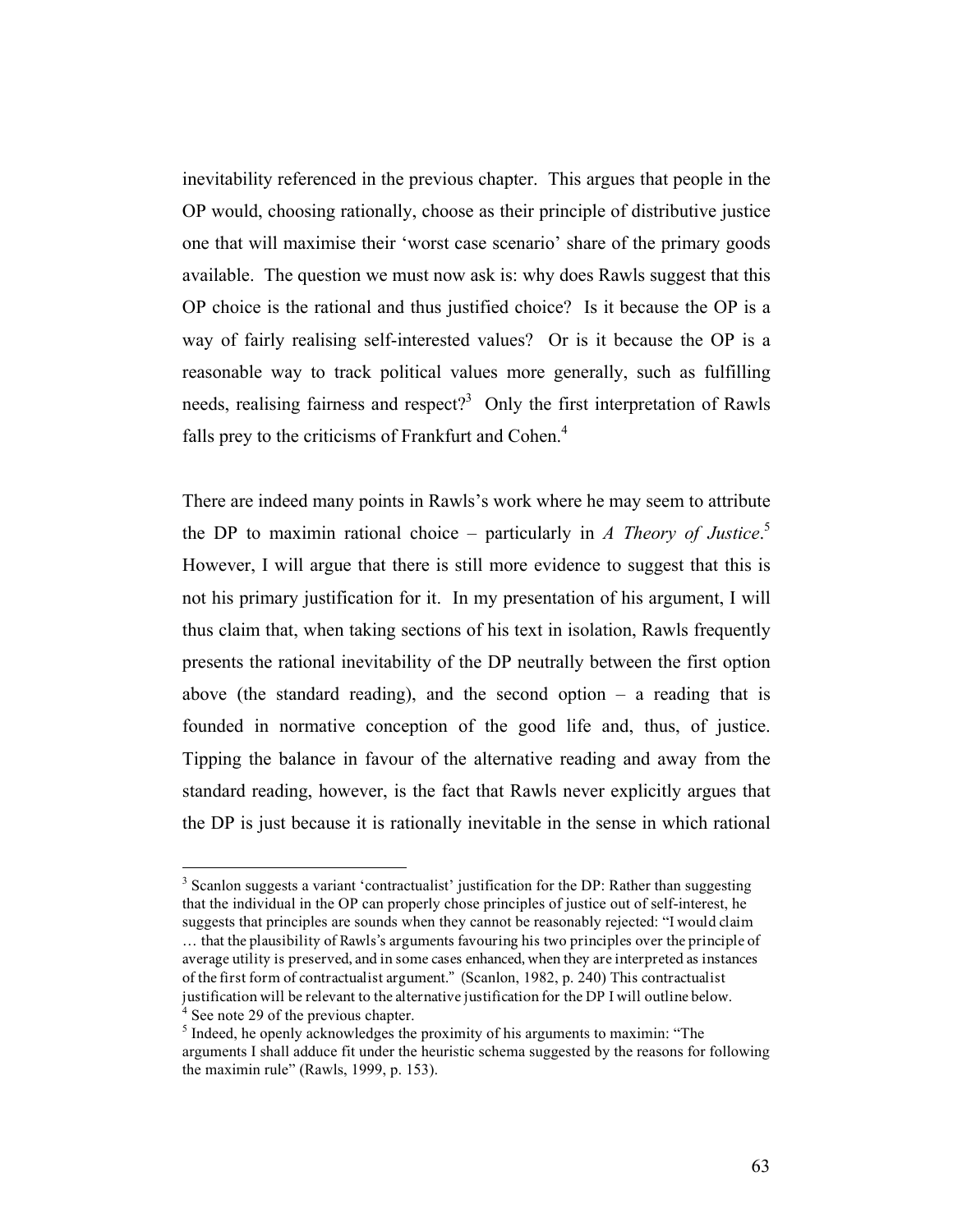behaviour is considered to be the pursuit of self-interest on behalf of oneself or those one represents in the  $OP<sup>6</sup>$ . In light of this, and noting an alternative justification Rawls offers for the DP, I will conclude that both Cohen and Frankfurt found their criticisms of Rawls on a flawed interpretation. Considering Rawls's writings more generally, he does not suppose that the difference principle is justified by rational, self-interested choice. I shall, however, suggest that Cohen's egalitarian argument can add clarity to Rawls's often ambiguous position. Cohen highlights the respects in which some of Rawls's conclusions can seem insufficiently egalitarian given his arguments – particularly with regard to productivity incentives.

I will thus conclude that Rawls's argument for the DP only succeeds as a principle of justice and a means of capturing the appeal of the ideal of equality if it is interpreted in Cohen's strict sense and justified more broadly by the alternative reading to be outlined below. This is to draw a negative, a positive, and a speculative conclusion. .Firstly, negatively, and despite frequent suggestions to the contrary in Rawls's work,<sup>7</sup> while the OP thought experiment might be a clarifying exercise in discovering what values are of political importance, it does not conclusively justify the DP, as suggested by the scepticisms thereof explored in the previous chapter. However secondly, and positively, Rawls offers an appealing and plausible justification for the DP based on what fairness to citizens requires in a well-ordered society. This justification, unlike the former one, is able to capture the appeal of the ideal of equality, so long as it only permits unequal distributions to the extent that they act as equalising measures, compensating those who are disabled, and those who do particularly burdensome work. Thus, finally, the speculative

 $\frac{1}{6}$  $6 \ldots$  it may be thought that justice as fairness is itself an egoistic theory... Now this is a misconception" (Rawls, 1999, p. 127-8).

 $\frac{1}{2}$  Such as the passage highlighted by note 2 above.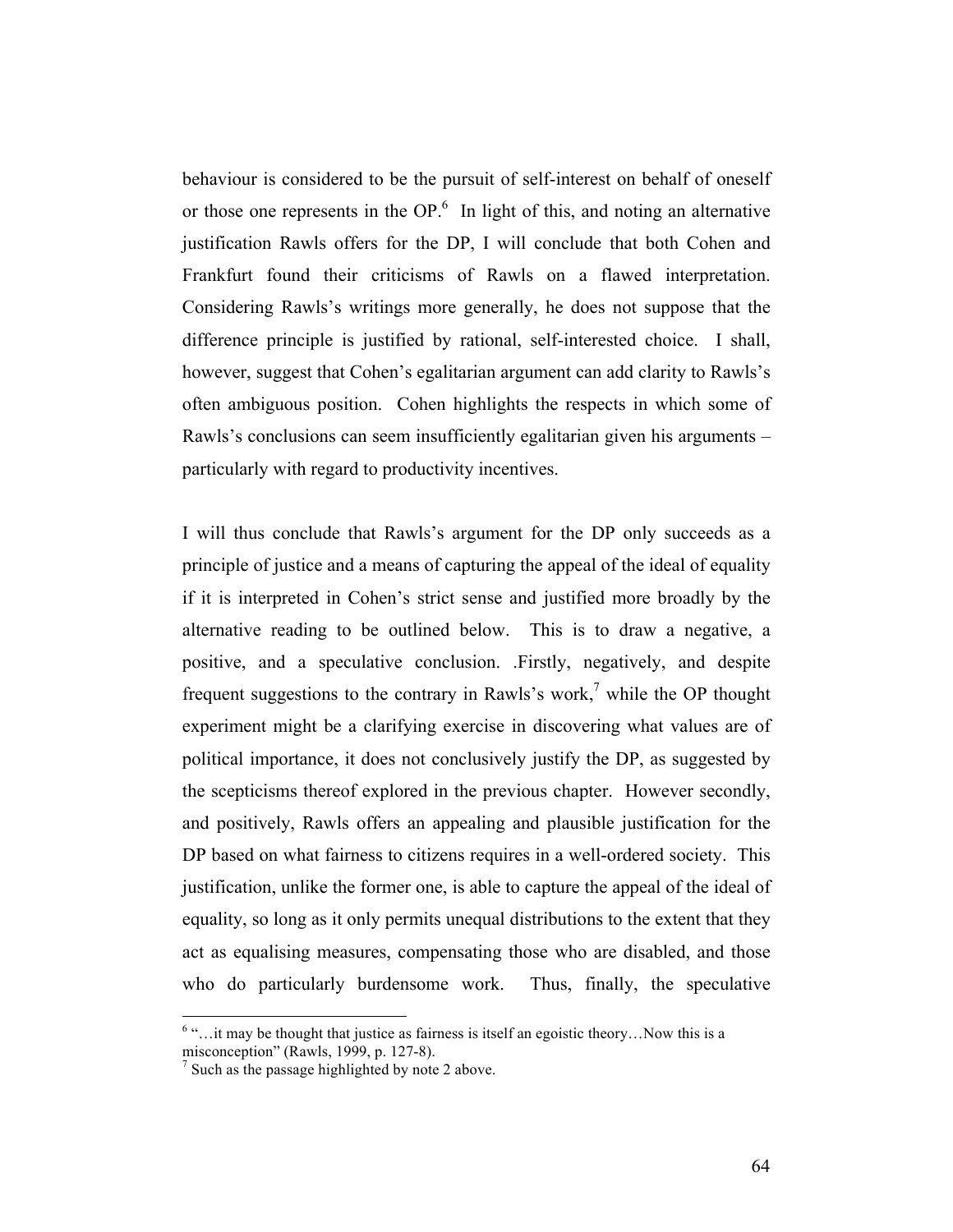conclusion: this alternative justification does not need to suppose that equality is intrinsically valuable. As such, we are lead to support the equality-ensuring strict DP, but to remain agnostic as to the modality of the value of equality.

# **II - REASONING TO THE STANDARD READING**:

Before elaborating upon Rawls's OP argument and the extent to which it may or may not be an argument for the rational necessity of the DP, it is worth recapitulating and elaborating upon the background assumptions that shape it. The previous chapter highlighted Rawls's starting supposition of equal entitlement to certain rights and liberties in virtue of common humanity, and his focus on securing principles of justice to regulate the basic structure of society in a way that respects this common humanity. What follows will therefore expand upon this account of Rawls's framework in an effort to highlight features that inspire the alternative reading gestured at above.

The difference principle, as a principle of justice, aspires to facilitate individuals' pursuit of the good life within a mutually beneficial, fair system of social cooperation. The concept of the good to which Rawls's common humanity-respecting theory appeals, then, maintains that the good is essentially the realisation of each individual's rational desires in a manner that is consistent with the reasonable desires and ambitions of others. As Rawls summarises, "a person's good is determined by what is for him the most rational long-term plan of life given reasonably favourable circumstances. A man is happy when he is more or less successfully in the way of carrying out this plan. To put it briefly, the good is the satisfaction of rational desire."<sup>8</sup>

 $\frac{1}{8}$ <sup>8</sup> Rawls, 1999, pp. 79-80. While, indeed, fulfilling certain rational desires might not bring happiness due to psychological disposition or bad luck, Rawls's interest is in the political, not the personal, so to speak; rather than attempt to secure the happiness of each individual relative to their personal psychology, the object of his theorising is a theory that guarantees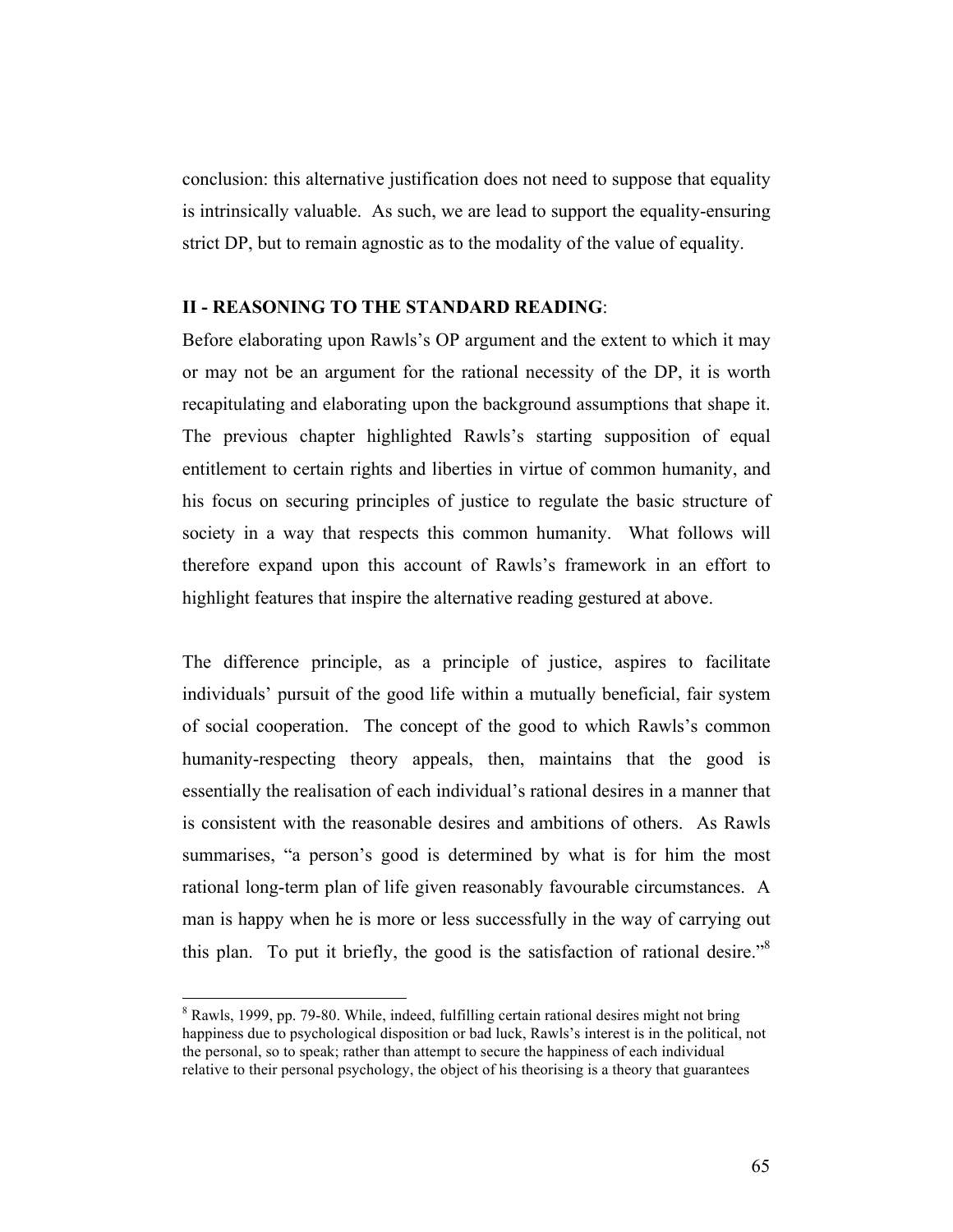This means that in the OP, all parties, since they are imagined to behave rationally, will attempt to ensure that their rational desires are fulfilled.<sup>9</sup>

The rational desires to be satisfied as part of Rawls's theory are not, however, merely egoistic;  $\frac{10}{10}$  they are guided by each individual's conception of the good, by "their primary values" and ideas about "the best kind of life to live", as Freeman puts it.<sup>11</sup> In Justice as Fairness, Rawls elaborates this view of the people imagine to be in the OP. "The parties, as representatives of free and equal citizens, act as trustees or guardians. Thus, in agreeing to principles of justice, they must secure the fundamental interests of those they represent. This does not mean that the parties area self-interested, much less selfish, as these words are normal."<sup>12</sup> It is thus misleading, writes Freeman, "to say (as many do) that the parties to Rawls's social contract are egoists, or are purely self-interested<sup> $13$ </sup> – a point that will be of importance in rejecting Frankfurt and Cohen's reading of Rawls below.

Rawls thus begins the OP argument for the DP with an assumption that everyone, at least when blinded by the veil of ignorance in the OP, desires what he identifies as "primary goods" – regardless of the diversity of their life

good life-enabling, fair institutions. Again, Rawls's focus is the basic structure. See Rawls's distinction between political and comprehensive liberalism  $(2001, §47)$ .

 $\degree$ This rough characterisation renders Rawls a proponent of the standard account of the good life employed by Aristotle, Kant and Sidgwick, among others, as he highlights (Rawls, 1999, pp. 79-80).

Although those in the OP are "disinterested" in that they do not know their social or family situation, and thus have no particular interest in promoting the good of others, they nonetheless do not agree to principles with a psychology devoid of a sense of justice. As Rawls writes, "The parties [in the OP] are presumed to be capable of a sense of justice and this fact is public knowledge among them… They are rational in that they will not enter into agreements they know they cannot keep, or can only do so with great difficulty." (Rawls,

<sup>1999,</sup> pp. 125-6)<br><sup>11</sup> Freeman, 2007, p. 148.<br><sup>12</sup> Rawls, 2001, pp. 84-5.<br><sup>13</sup> Ibid, p. 149.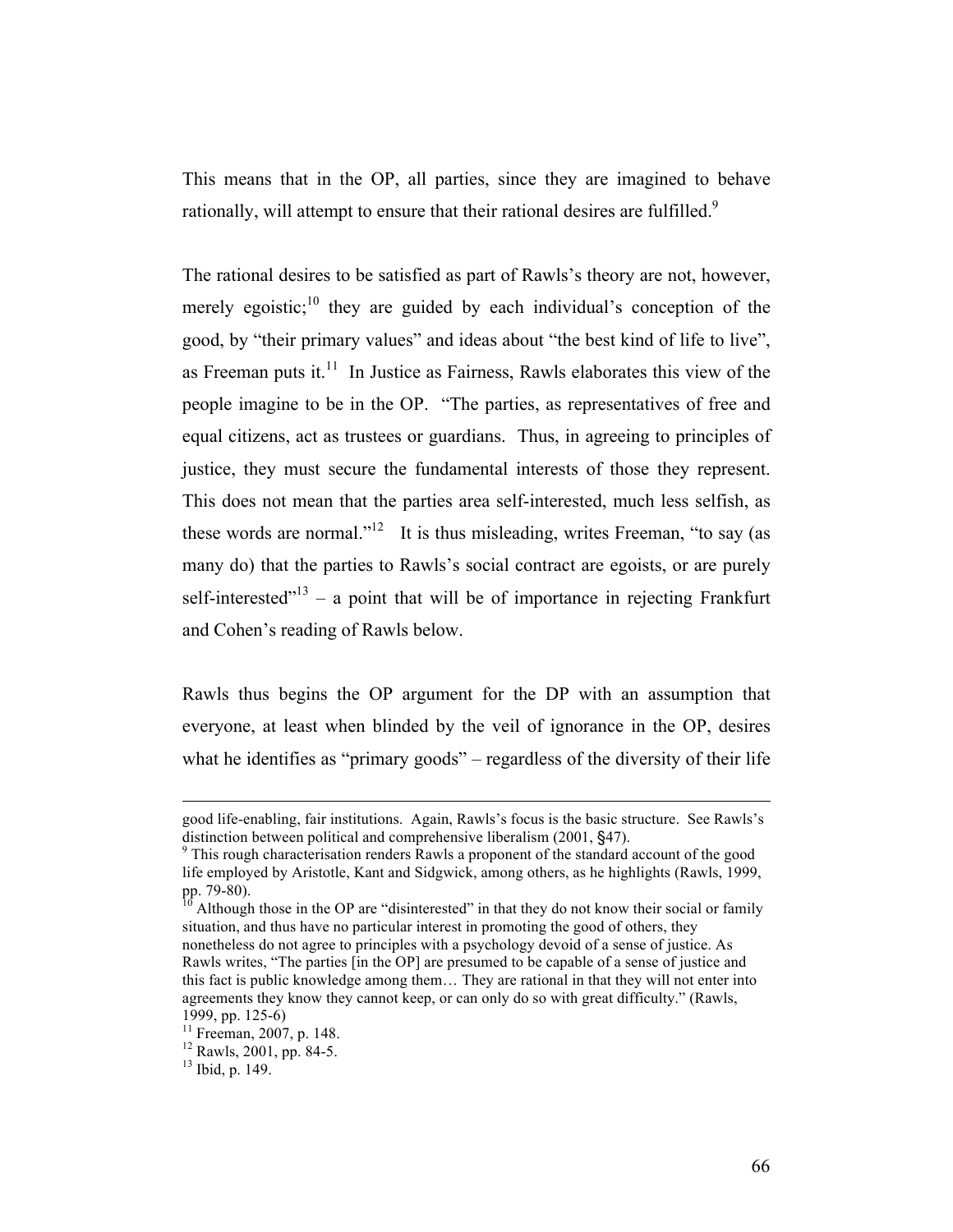plans.14 These goods are requisite both for fulfilling the rational desires of individuals and achieving their conception of the good life, and for cultivating the kind of social relations that we think important: i.e. relations between equal and free citizens with fully developed moral powers.<sup>15</sup> On the first role of primary goods, Rawls writes:

Now primary goods…are things which it is supposed a rational man wants whatever else he wants. Regardless of what an individual's rational plans are in detail, it is assumed that there are various things which he would prefer more of rather than less. With more of these goods men can generally be assured of greater success in carrying out their intentions and in advancing their ends, whatever these ends may be.<sup>16</sup>

This is to say that there are goods that the person who, after emerging from the OP, will go on to become a fasting monk and the person who will go on to become a Wall Street millionaire will both want if blinded by the veil of ignorance. It is also to imply that these goods are desired maximally rather than to a degree of sufficiency  $-$  a point to be taken up by Frankfurt and discussed in Section V below.<sup>17</sup>

Primary goods, at least from the perspective of the OP include "all social values – liberty and opportunity, income and wealth, and the social bases of self-respect", in addition to natural goods, such as "health, vigour, intelligence

 $14$  In reality, we might not value certain primary goods due to the life plan that we have formulated; yet these goods are considered universally desirable from the perspective of the OP.

<sup>15</sup> Rawls, 2001, p. 57.

<sup>16</sup> Rawls, 1999, p. 79.

<sup>&</sup>lt;sup>17</sup> "Other things equal, they prefer a wider to a narrower liberty and opportunity, and a greater rather than a lesser share of wealth and income." (Rawls, 1999, p. 348)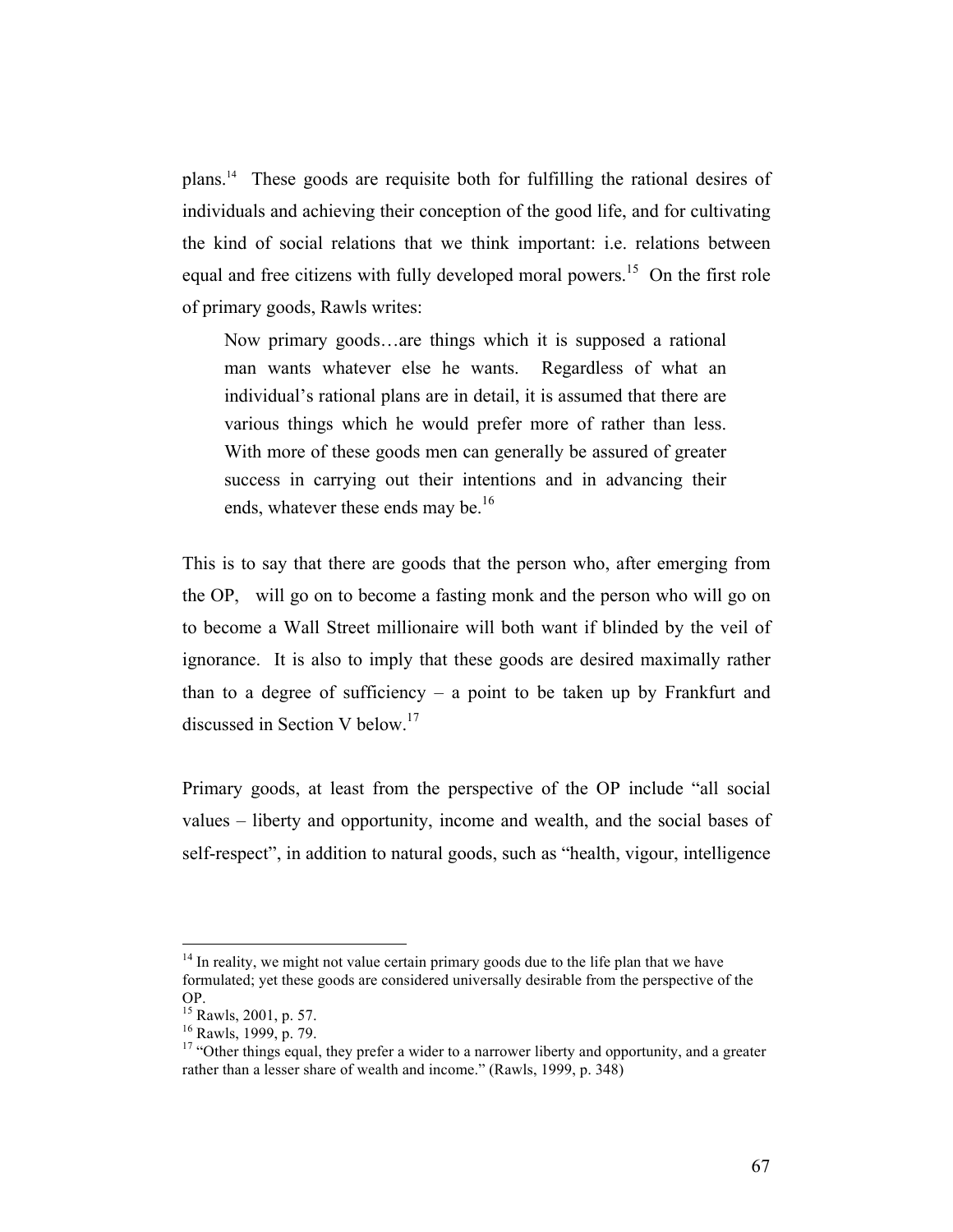and imagination", according to Rawls. $18$  Listing the goods people would choose to maximise for themselves in the OP lends itself to the standard interpretation of Rawls, since the implication is that they are desired of 'inward-looking' or egoistic self-interest alone. It can thus appear that, in light of the universal desirability of primary goods, an assumption that primary goods are desired out of egocentric self-interest, and the equal, 'veil of ignorance' positioning of people in the OP, Rawls allows the egoistic desires of individuals to dictate what justice requires. If egocentric desires are all that determine the just, then, the DP is subject to the criticisms of Frankfurt in particular.19 This is not, however, Rawls's precise conclusion. Parties in the OP choose with self-interest in that they seek to ensure that the basic social structure allows them the best possible life, and to the extent that they seek to discover principles that will guarantee social stability. Egoism alone, therefore, might not choose the DP; however, a wider brand of self-interest that is concerned with stability more likely will.

Primary goods are also desirable from within the OP, according to Rawls – as per their second function listed above – because they are required to position people as free, equal and morally responsible citizens. Primary goods are thus not merely desirable for their utility in achieving egoistic ends; they are requisite in achieving fair equality of opportunity, and in developing sound moral character – both requirements for social stability. The former claim can be inferred from the discussion of equality of opportunity in the first chapter; without certain resources and freedoms, people are not in a position to

 $18$  Ibid, p. 54. Also see further discussion of primary goods in Rawls 2001, pp. 57-61.

<sup>&</sup>quot;...note that it is not self-respect as an attitude toward oneself but the social bases of self-respect that count as primary good." (Rawls, 2001, p. 60)

 $19$  Of course, as noted by Freeman in the previous chapter, Frankfurt's argument need not be conclusive. (Freeman, 2007, p. 178) Given that my argument does not depend on a given reading of this argument, I shall here abstain from drawing one.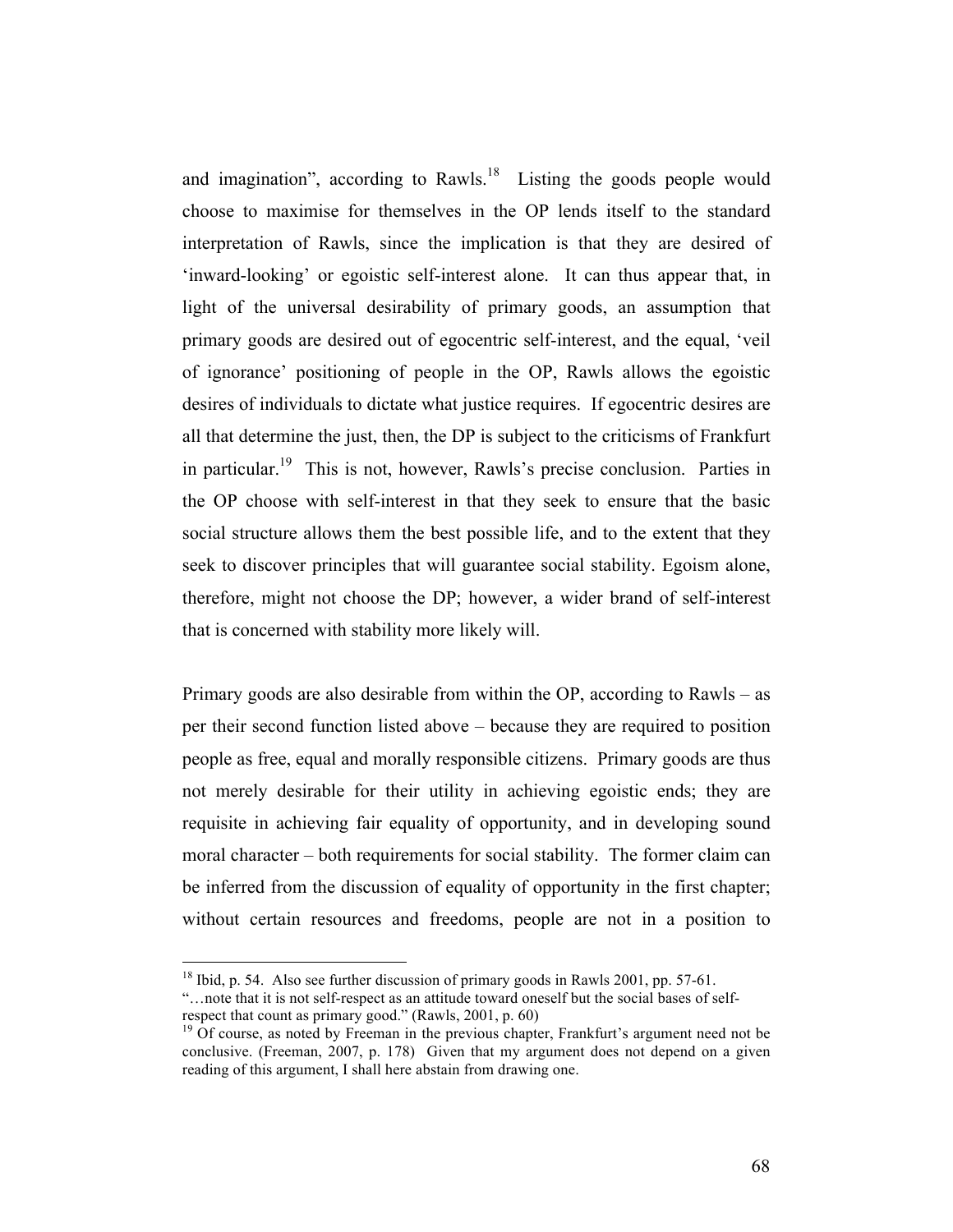develop their skills and talents or to pursue the kind of lifestyle that they might legitimately desire. (Moreover, without *equal* shares of some such resources, as highlighted by Chapter One, some are given unfair advantage to benefit.) Secondly, and as a result of the fair positioning function of primary goods, primary goods further enable all citizens to cultivate a sound conception of the good, and a sense of justice – both moral powers that are required to ensure social stability, and both DP justifications to be explored in the fourth section. $20$ 

Primary goods are thus universally, self-interestedly desirable, according to Rawls, both for egoistic reasons and, as per the above paragraph, for social reasons. From this premise, Rawls reasons that his egalitarian principles of justice are inevitable. He writes: "Since it is not reasonable for him to expect more than an equal share in the division of social primary goods, and since it is not rational for him to agree to less, the sensible thing is to acknowledge as the first step a principle of justice requiring an equal distribution. Indeed, this principle is so obvious given the symmetry of the parties that it would occur to everyone immediately."<sup>21</sup> Yet, since other values are of communal importance, such as "economic efficiency" and "the requirements of organisation and technology", we permit some inequalities according to the DP. Otherwise put, "if there are inequalities in income and wealth, and differences in authority and degrees of responsibility, that work to make everyone better off in comparison with the benchmark of equality, why not permit them?"22 Despite the 'rationally inevitable' maximin-compatible

<sup>&</sup>lt;sup>20</sup> "... equal political liberty is not solely a means. These freedoms strengthen men's sense of their own worth, enlarge their intellectual and moral sensibilities and lay the basis for a sense of duty and obligation upon which the stability of just institutions depends." (Rawls, 1999, p. 206)

 $^{21}$  Ibid, p. 130.

<sup>22</sup> Ibid, pp. 130-1.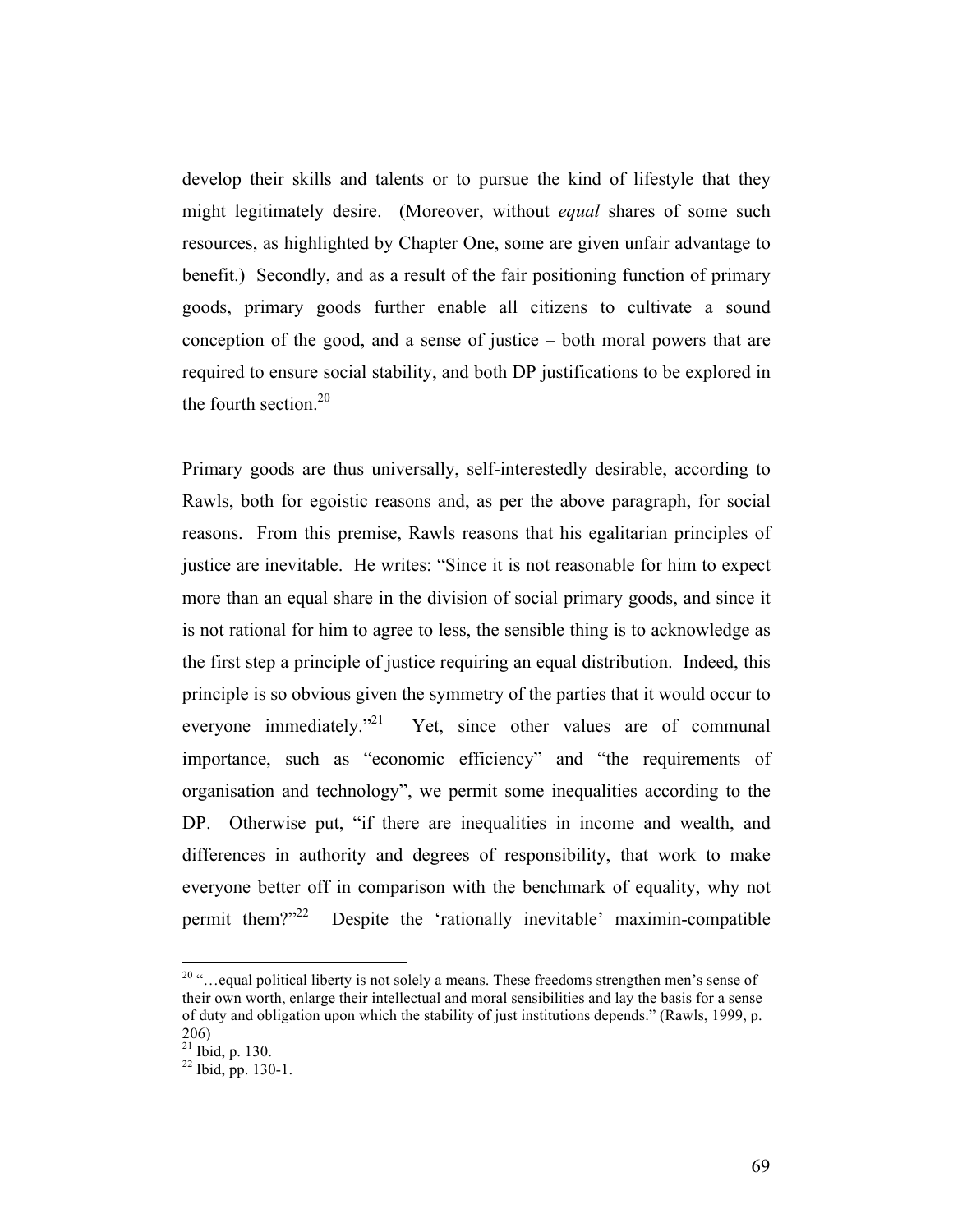conclusion, however, as I have gestured at above, the self-interest that motivates this conclusion need not support the standard reading.

## **III - REJECTING THE STANDARD VIEW**

If we step back from the more suggestive passages in *A Theory of Justice* that are ambiguous between the 'egoistically derived' standard reading and the alternative I will develop below,<sup>23</sup> we must note that neither of the two methods of arguing for the principles of justice mentioned in the introduction to this chapter are explicitly presented as proofs. Rawls never says that his argument from OP self-interest conclusively shows the principles it produces to be *the* principles of justice.<sup>24</sup>

Moreover, as Frankfurt's scepticism in the last chapter revealed, self-interest does not necessarily yield maximin choices. Indeed, highlights Rawls, "calling the difference principle the maximin criterion might wrongly suggest that the main argument for this principle from the OP derives from an assumption of very high risk aversion…but extreme attitudes are not postulated." Likewise, "there are many considerations in favour of the DP in which aversion to risk plays no role at all"<sup>25</sup>. These other considerations will be the subject of the following section.

 $^{23}$  That quoted in the preceding paragraph is often taken as indicative of a standard, maximinderived reading, for example.

<sup>&</sup>lt;sup>24</sup> "To argue from a given list [the menu of popular principles of justice offered to those in the OP] cannot, of course, establish what is the most appropriate conception of political justice among all possible alternatives, the best conception, as it were. It may, however, suffice for our first and minimum objective: namely, to find a conception of political justice that can specify an appropriate moral basis of democratic institutions and can hold its own against the known existing alternatives." Rawls, 2001, p. 83. 25 Rawls, 1999, 72-3.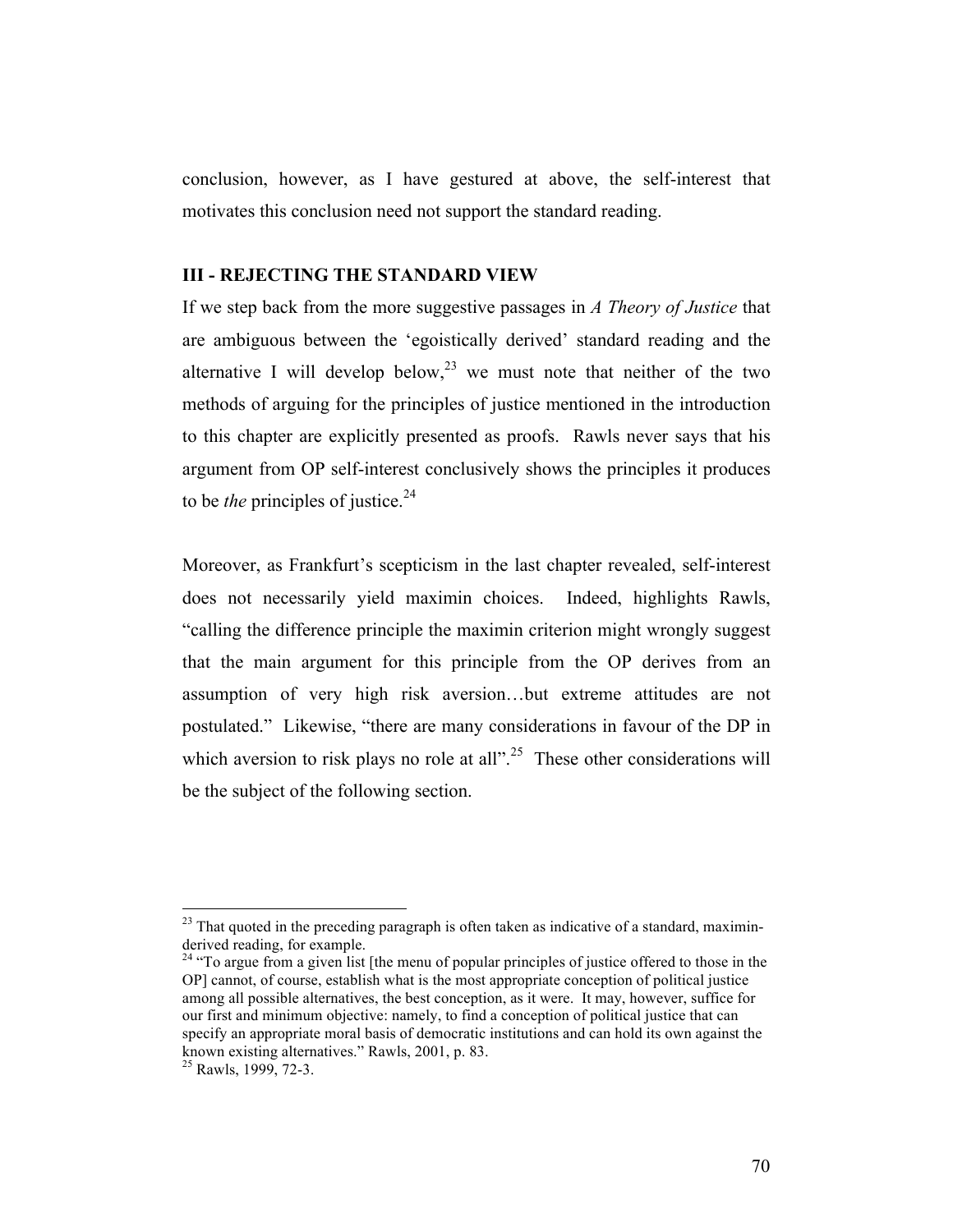It has also been noted that maximin demands that there be just one rational 'best result for the worst-off group', and Rawls's admission of a plurality of conceptions of the good does not accommodate this. As mentioned in the previous chapter in response to Frankfurt, the conditions of the OP allow insufficient knowledge for people to engage in maximin reasoning in the strict sense; there they are not choosing between likely outcomes in the sense in which the outcome they select will yield a particular kind of lifestyle. Rather, they choose principles that affect the kinds of lifestyle preference that can be realised within the remit of justice.<sup>26</sup> This choice does not dictate how society should be ordered once justice is achieved and it does not favour or deem worst one kind of conception of the good over others.<sup>27</sup> As Freeman writes, "Ultimately, the maximin rule of choice cannot be used to justify the difference principle… For when justice as fairness is compared with 'mixed conceptions' of economic justice that provide for basic liberties and a social minimum, the conditions for applying maximin are not fully satisfied."<sup>28</sup>

#### **IV - THE ALTERNATIVE JUSTIFICATION**

The alternative justification for the difference principle that, I argue, is the best way to interpret Rawls's theory, founds its concern for equitable

 $^{26}$  To quote Rawls, "Economics may wish to refer to the difference principle as the maximin criterion, but I have carefully avoided this name for several reasons. The maximin criterion is generally understood as a rule for choice under great uncertainty (§ 26), whereas the difference principle is a principle of justice. It is undesirable to use the same name for two things that are so distinct." (Ibid, pp. 72-3)

 $27$  As Rawls notes, even to employ the argument from the OP is to employ "some notion of goodness" (Ibid, p. 348). However, this does not make the argument from the OP circular, nor insufficiently neutral because "…the concept of goodness has been used only in a rather thin sense." (Ibid, p. 347) By employing only a thin notion of the good, which corresponds to the political liberalism rather than the comprehensive liberalism mentioned above (see footnote 8), Rawls ensures that uncontroversial moral values, such as meeting needs and fairness, are protected without further determining the kind of social organisation that might evolve from the OP. As mentioned in note 9 above, this conception of the good is relatively uncontroversial.

<sup>&</sup>lt;sup>28</sup> Freeman, 2007, 188.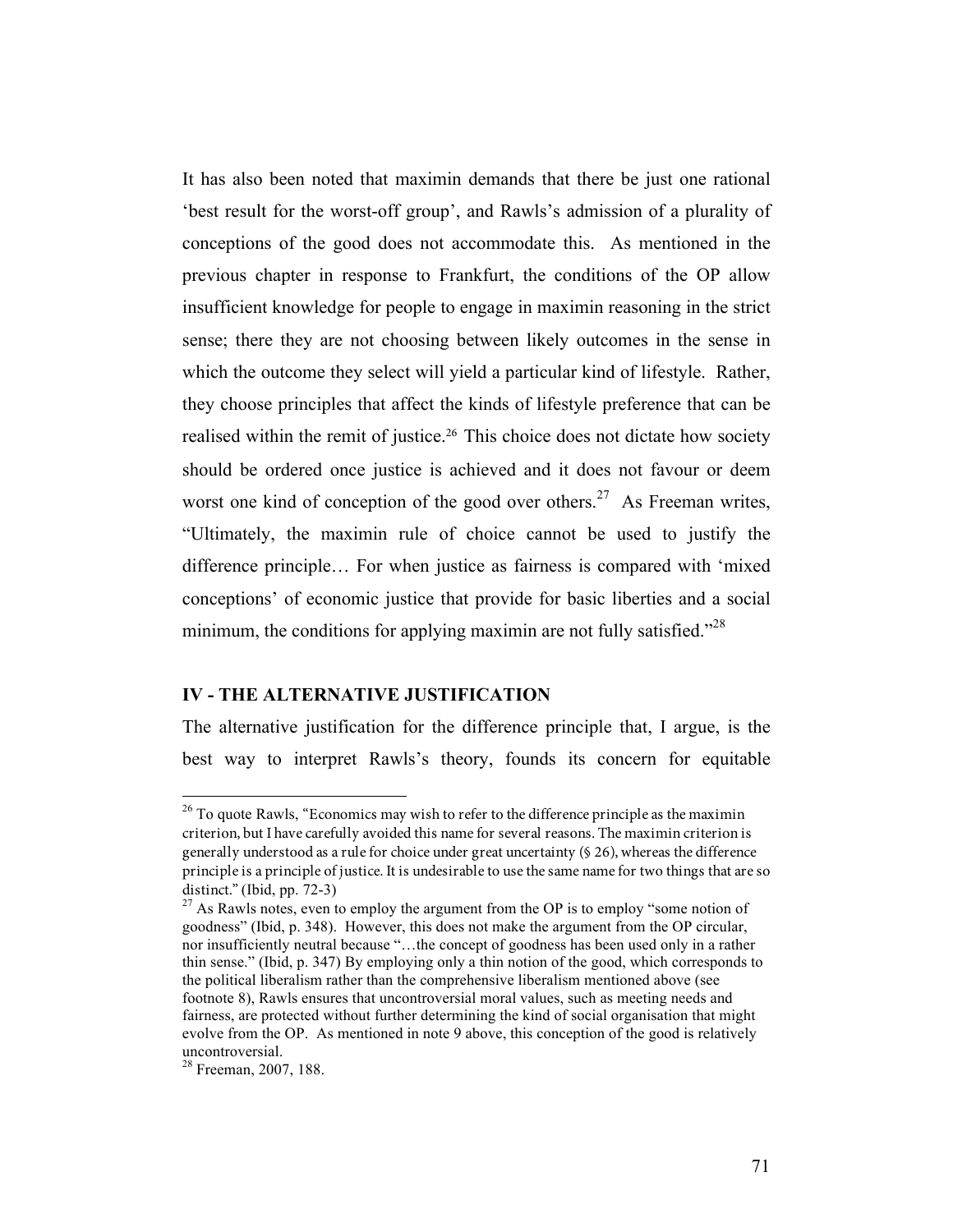distribution according to the DP not only in rational choice – self-interested or otherwise – but in an ideal of political fairness.<sup>29</sup> Its founding conception of society is one of co-dependent cooperators, what Rawls calls "the wellordered society".<sup>30</sup> Everyone in this fair and mutually beneficial kind of society is considered to be equal<sup>31</sup> – just as he supposes they are in the OP argument discussed above. However, in addition, *everyone* in the wellordered society is supposed to play a positive and necessary role in the process of cooperation. This communal activity of cooperation yields what Rawls refers to as "the fruits of social cooperation", a set of benefits that are entirely contingent on the cooperation of everyone in society.<sup>32</sup> The conception of society underlying Rawls's theory of justice thus considers the diversity of skill sets and interests within society to be common assets that are necessary to achieve the production of goods enabled by social cooperation. All members of society, therefore, have a claim to their fair share of these benefits, on Rawls's account of social cooperation. In addition to this alternative take on what constitutes social cooperation is an argument for political fairness which links the concept of communal reciprocity and social inclusion to social stability. With this conception of society in mind and a concern for its stable maintenance, Rawls, I will argue, offers an alternative justification for the DP, one that succeeds where the argument from selfinterest alone falls. While, as Cohen in particular highlights, Rawls's

 $^{29}$  Rawls' method for deciding upon the principles of justice presupposes a value, but this presupposition does not render his method circular, since the presupposition is minimal, his method remains generative of further stipulations for the organisation of a just society, and varying conceptions of the good remain compatible with the presupposed value.

<sup>&</sup>lt;sup>30</sup> Rawls, 1999, §69, pp. 397-405. "Now justice as fairness is framed to accord with this idea of society" (p. 397).

<sup>&</sup>lt;sup>31</sup> In the sense referred to in chapter one in discussion of Williams and common humanity. <sup>32</sup> They are at least contingent on the cooperation of the vast majority of people in society and non-cooperators are a threat to these benefits. Ideally everyone would cooperate and more resources would be directed towards benefiting individuals rather than controlling noncooperators.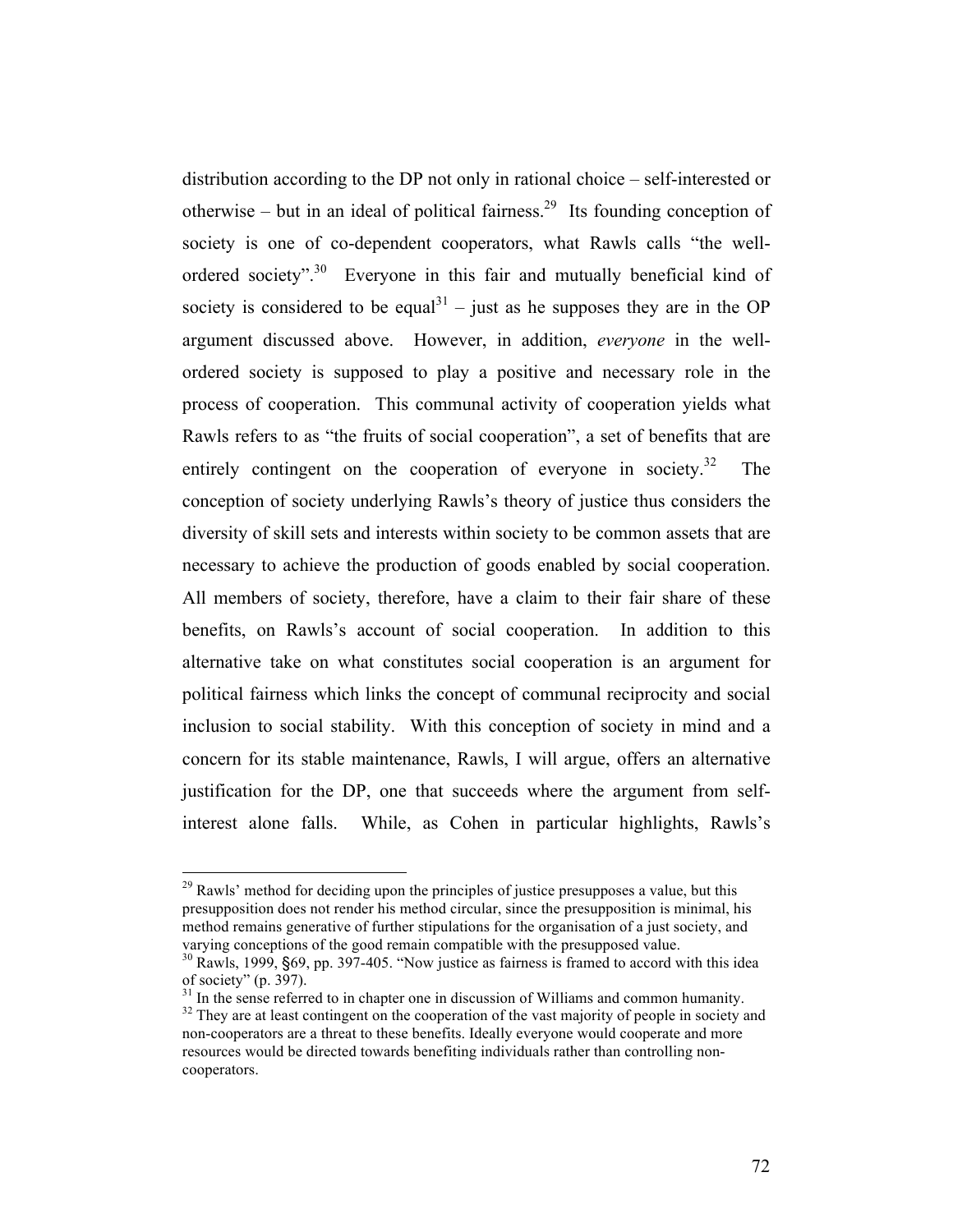arguments are unfortunately ambiguous between a strict and a lax interpretation of the DP, the alternative reading aligns well with the strict principle. The result is a defence of a strictly egalitarian DP that, although supposed to reinforce the findings of the OP argument, in fact, need not appeal to this argument to succeed in convincing. This alternative justification of the DP adds to the commitment to meeting needs addressed by the standard reading, a commitment to the value of fair distribution of the fruits of social cooperation in any given political community. In so doing, I argue, it is able to capture the appeal of the ideal of equality. Yet, this interpretation does not, or so I will argue, depend on the intrinsic value of equality.

To make this case, I shall outline the above-mentioned founding conception of society in more detail by emphasising its role in Rawls's theory, and by examining features that bear on his understanding of the requirements of justice, and thus on his reasoning supporting the DP. Without such a conception, we cannot specify the terms of the OP in the first place.<sup>33</sup> As Rawls writes in his 1974 *Reply to Alexander and Musgrave*, "The aim of a theory of justice is to clarify and to organise our considered judgements about the justice and injustice of social forms. Thus, any account of these judgements, when fully presented, expresses an underlying conception of human society, that is, a conception of the person, of the relations between persons, and of the general structure and ends of social cooperation."<sup>34</sup> We must thus examine the features of the conception of human society employed by Rawls and hitherto unmentioned, both in order to decide if it is sound and

 $33$  The need to suppose a conception of a well-ordered society relates again to notes 27 and 29 above: even the OP requires that its inhabitants have a thin conception of the good and a sense of justice (to be further explicated below) to orientate their decisions.

 $34$  Rawls, 1974, p. 232. See full discussion of well-ordered society pp. 232-6.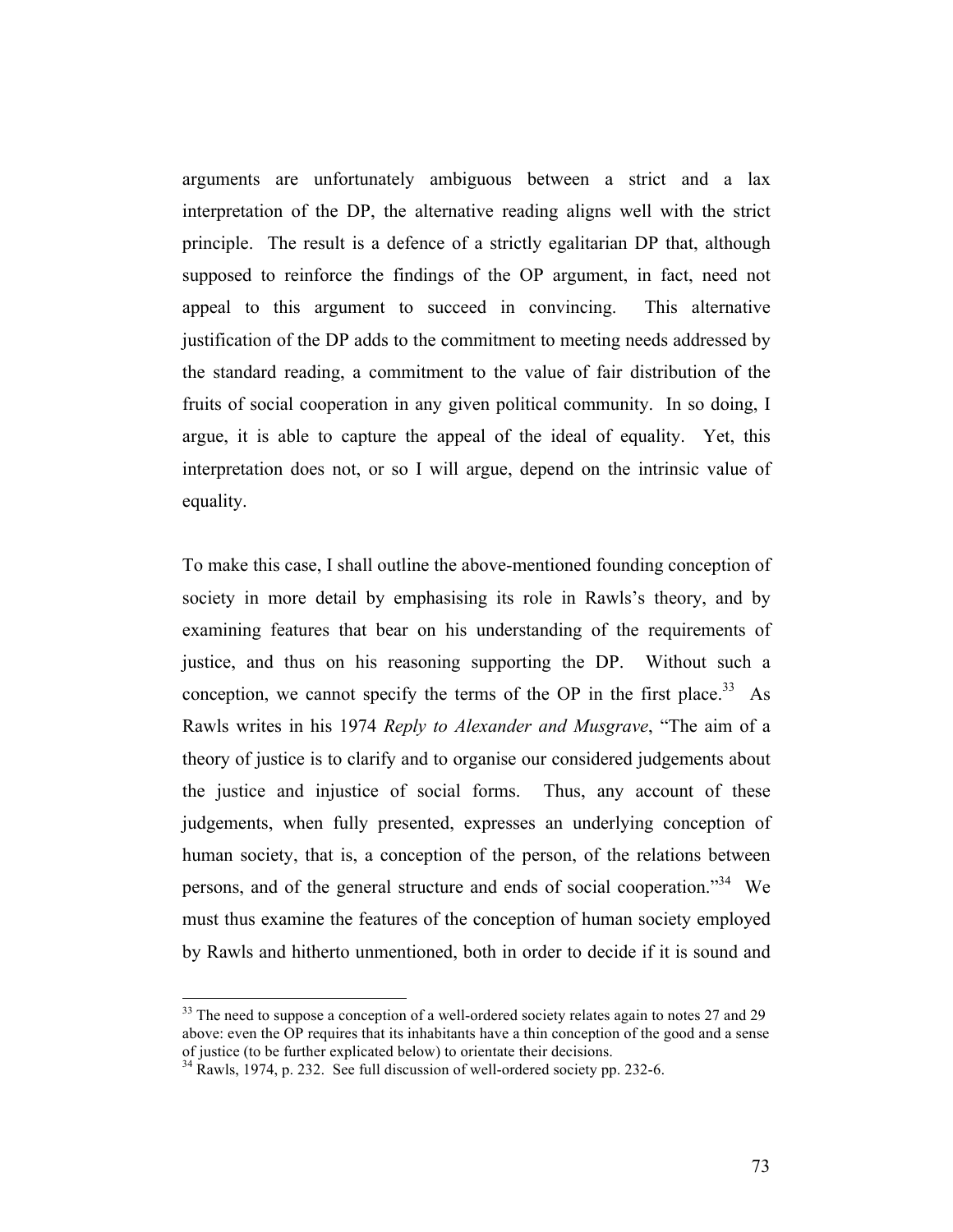sufficiently 'thin', and to determine its affects on the resulting 'alternative' defence of the DP.

As mentioned above, Rawls characterises the well-ordered society as a universal system of cooperation that should be organised to be fair and mutually beneficial to all members of this cooperation. He calls this feature of the well-ordered society 'reciprocity', and, in presupposing its fundamentality to the well-ordered society, his theory of justice must ensure it – save for a situation in which so-ensuring entails the sacrifice of a greater value. To decide how to mutually benefit contributors fairly, then, Rawls must first characterise the way in which people contribute and then evaluate what kind of entitlements result from these contributions. Here Rawls strays from many common characterisations of cooperative contribution by claiming that everyone in society is a necessary and equal contributor – regardless of skilllevel or -set. "In justice as fairness", writes Rawls, "men agree to share one another's fate. In designing institutions they undertake to avail themselves of the accidents of nature and social circumstance only when doing so is for the common benefit."<sup>35</sup> He defends this characterisation by noting that the benefits of social cooperation are only attainable in virtue of the diversity of the innate talents and interests of its members. As such, while the wellordered society will aspire to value people equally, it should not thereby aspire to homogenise natural abilities.<sup>36</sup> Rather – and this is the crucial step – it should regard these diverse abilities as a collective asset, the products of which everyone has an equal claim to.

 <sup>35</sup> Rawls, 1971, p. 101.

<sup>&</sup>lt;sup>36</sup> "The natural distribution is neither just nor unjust; nor is it unjust that persons are born into society at some particular position. These are simply natural facts." (Ibid, p. 102)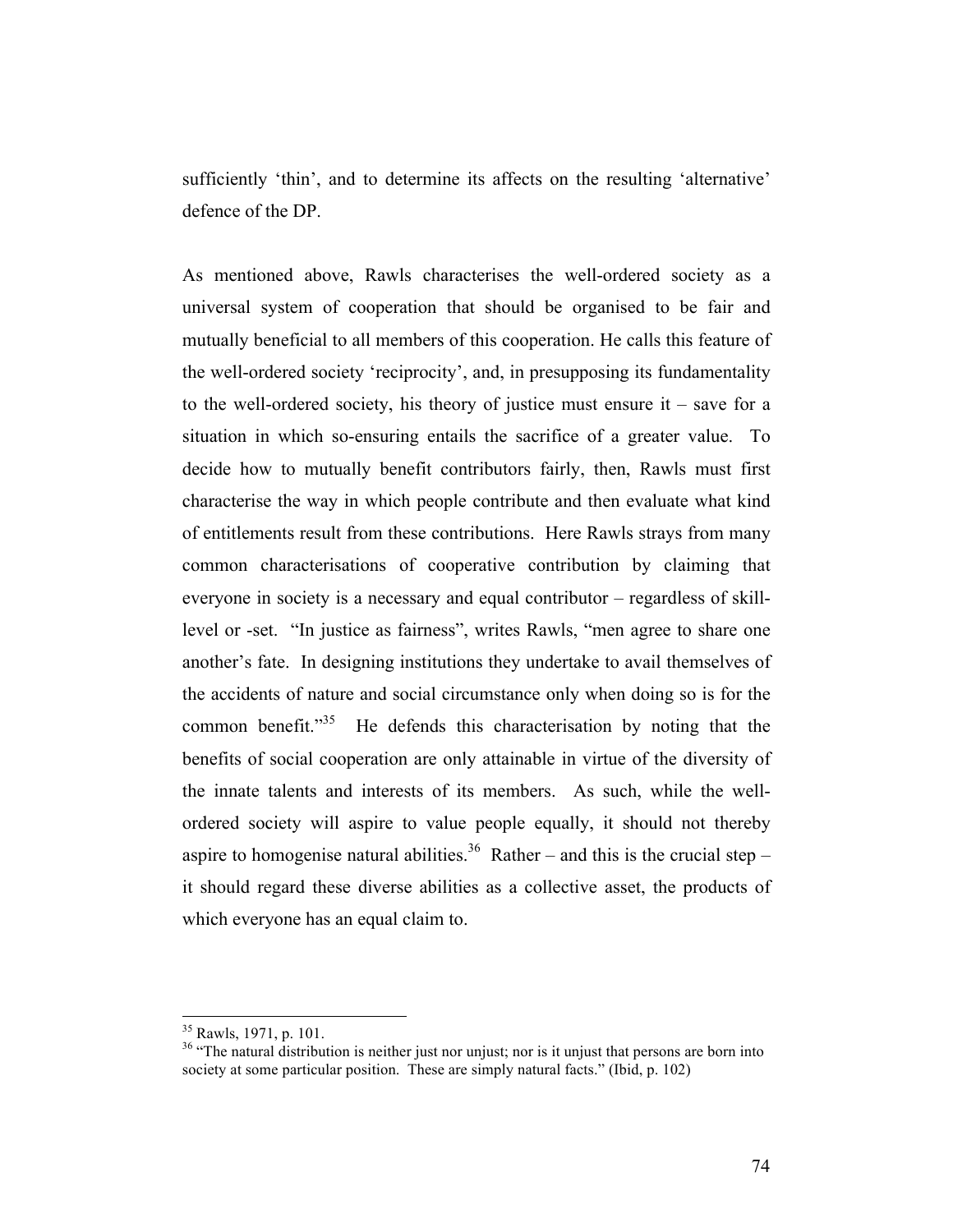This leads to an alternative justification for the DP: rather than proposing it because it best promotes self-interest in a morally acceptable manner, Rawls suggests it because it facilitates reciprocity according to the ideal of a wellordered society.<sup>37</sup> As he elaborates, "No one deserves his greater natural capacity nor merits a more favourable starting place in society. But it does not follow that one should eliminate these distinctions. There is another way to deal with them. The basic structure can be arranged so that these contingencies work for the good of the least fortunate."<sup>38</sup> In other words, since it is irrational to attempt to eliminate these natural advantages in others because they benefit the worse-off (and, moreover, such eliminations would likely harm the worst-off), and since the well-ordered society should exhibit reciprocity, Rawls suggests that the DP is justified.<sup>39</sup> This egalitarian principle respects common humanity, regards the diversity of talents as a communal asset, and distributes the fruits of this asset in a manner that is fair and compatible with his conception of the well-ordered society. Baring this point in mind, it becomes more plausible to attribute to Rawls a stricter DP, one that, due to this understanding of reciprocity, does not permit genuine inequalities via the DP. However, to this interpretative point I will return after a greater exposition of the alternative reading.

In resistance to Rawls, critics can argue that this conception of the wellordered society (and resulting justification of the DP) unfairly ignores differential effort in productive activities. Rawls, they will argue, is essentially claiming that those who, out of laziness, have no desire to contribute should receive the same share as those who work extremely hard

<sup>&</sup>lt;sup>37</sup> "A further point is that the difference principle expresses a conception of reciprocity. It is a principle of mutual benefit." (Rawls, 1999, p. 88)<br><sup>38</sup> Rawls, 1971, p. 102.<br><sup>39</sup> Rawls, 1971 & 1999, p. 92.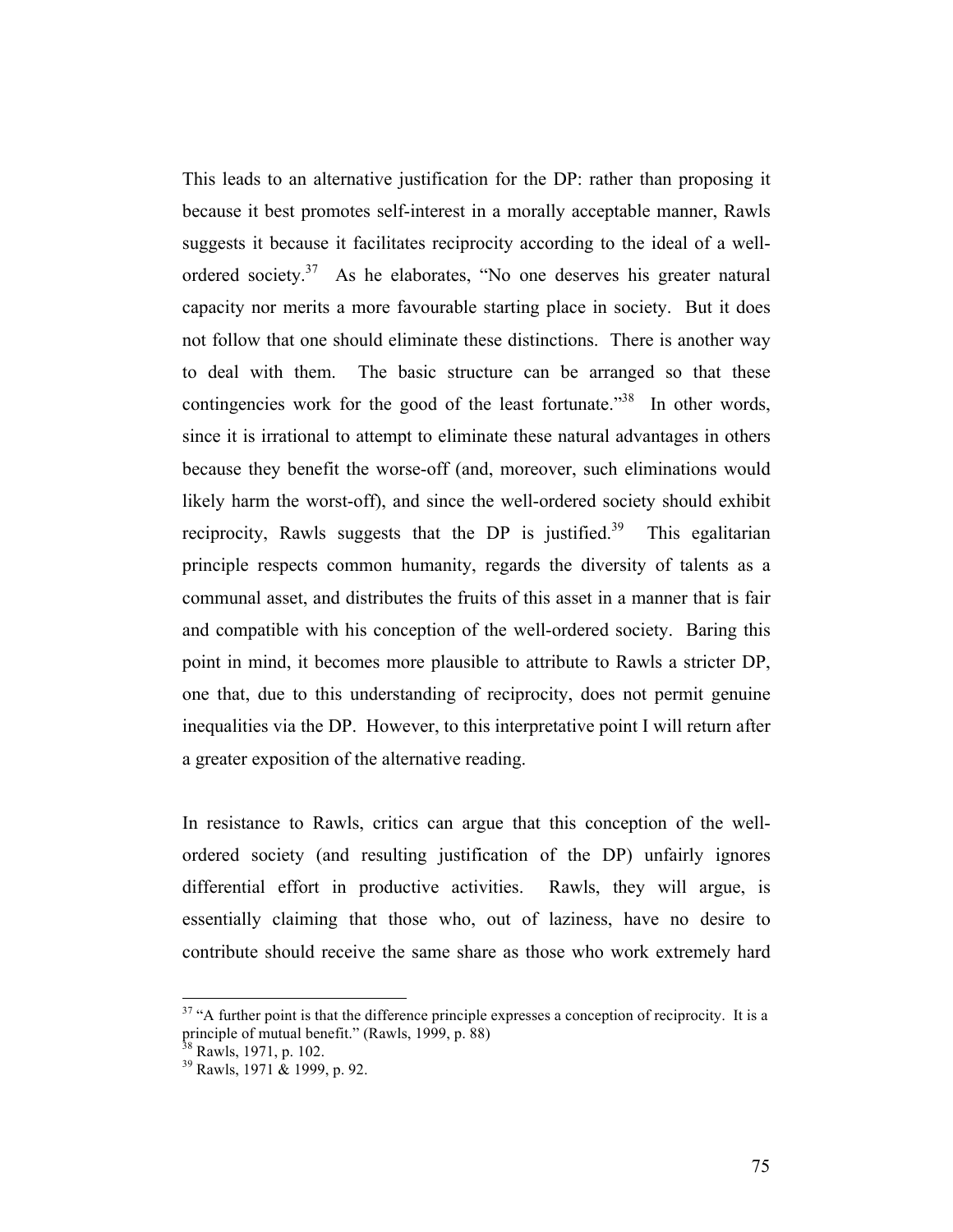for their share. This criticism, however, is misdirected to the extent that it only partially accepts the notion of common ownership of the diversity of talents. To criticise in this way is to pick and choose which different skills and traits are relevant to the conception of a well-ordered system of social cooperation and which are to be the responsibility of the individual. It is to argue, for example, that the young adult who has suffered from insufficient encouragement and education through no fault of her own is not entitled to the same benefits as her well educated and nurtured peer on account of her lack of motivation to contribute; however her lack of motivation is likely due (at least partially) to her social disadvantage which is, in turn, partially due to the existing lack of reciprocity in society.

Of course, many people will not accept the decision to view the diversity of skills and talents as a collective resource to which everyone, out of fairness, has equal claim. They will claim that cases exist in which people who are equally positioned will contribute in differing degrees and should thus be entitled to differential shares. With what moral conception we should frame the ideal of the well-ordered society is, of course, an extremely complex question and one this paper cannot attempt to answer definitively. Moreover, the result may ultimately come down to personal inclination. One might legitimately claim, for instance, that each individual should be regarded as entitled to the fruits of her talents (to the extent that these resources are causally detractable from the infrastructure of cooperative benefit provided by the agent's place in society) so that if she has an innate resource that yields greater returns in cooperative negotiations, there is no reason in fairness for her greater benefit to be redistributed.<sup>40</sup> The question of unequal abilities and dispositions resulting from differing family and social conditions is a difficult

 <sup>40</sup> See Rawls, 1999, §75.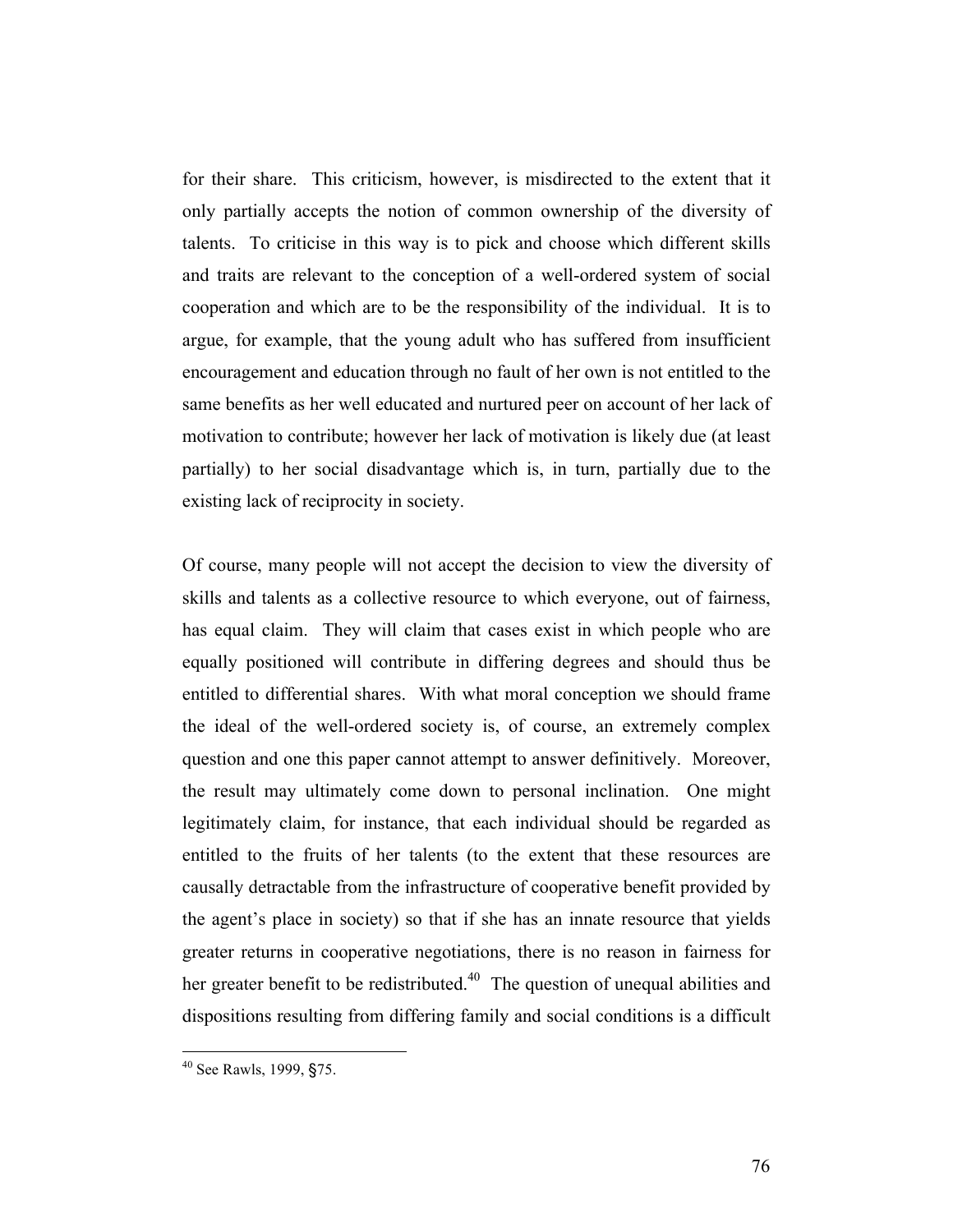one for Rawls. As gestured at in the previous chapter, as long as the institution of the family exists, there will never be perfect equality of opportunity, a concession Rawls himself makes. However he does not share the critics view. His vision of a just society is one in which everybody has opportunities to realise their abilities in an activity in which they can realise their talents - whatever these may be, and all receive a fair share of all the fruits of social cooperation. Rawls considers that when all have thus access to meaningful work, the problem of the lazy, those without an inclination to work, becomes marginal. Thus Rawls would contrast inclination to work in his property-owning democracy, and in the current economy in which the conditions in which many *do* work that blunts their imagination and talents. In addition, toleration of different conceptions of the good bars Rawls from considering that the way of life of those devoted to non-productive work is less worthy of respect than those who do work productively.<sup>41</sup> It is a moot point whether these Rawlsian lines of reasoning can fully meet the criticisms, but the idea of reciprocity (in the sense of cooperation which fairly benefits everyone) envisaged in this context is a great deal more plausible than the critics assume. In what follows, therefore, I will retain Rawls's view of reciprocity in a well-ordered society. In this society everyone should be supposed to contribute what she can with a view to benefiting from reciprocity and, in the spirit of common humanity, no one should be blamed for having the innate resources that she has. $42$  As such, the well-ordered society, despite people's differing abilities and interests, should regard everyone's contribution and claim to benefit to be equal given that the advantages of

<sup>&</sup>lt;sup>41</sup> See Rawls's debate with Philippe Van Parijs (1991) on whether surfers should be fed.  $42$  As Cohen writes, "The further back one goes, temporally and causally, in the construction

of the feasible set, the more one encounters open possibilities that were closed by human choice, and the harder it is to identify inequalities that do not harm the badly off." (Cohen, *Rescuing Justice and Equality*, p. 33)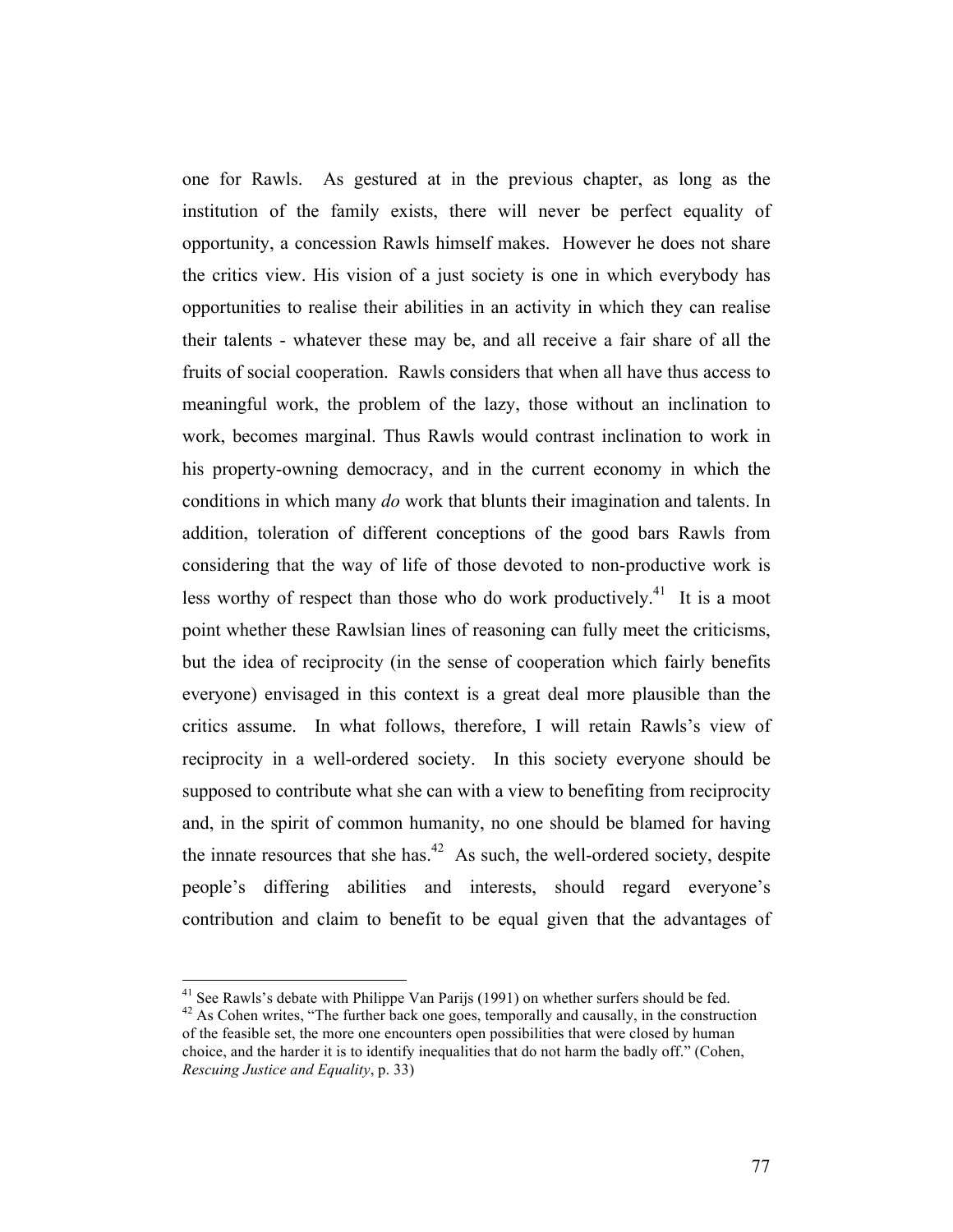cooperation are so great, and the causal relation of contribution to benefit practically indecipherable.

One final feature of this characterisation of social cooperation and the resulting justification for the DP I will emphasise is that it still refers only to the basic structure of society. This means that it will not dictate the details of all distributions and will not render those who expend greater effort than others equally rewarded in all circumstances. It merely demands that, at an institutional level, those with a lesser capacity for productivity – whether for natural or social reasons – are not treated with special favour or disfavour by institutions. Rawls therefore suggests that if everyone is formally equal, contributes what she can, and is not responsible for having this skill or that strength, then an equal distribution of basic structural "primary goods" appears to be the most justified, and the DP, Rawls suggests, is the best way to collectively benefit from the skills available to society.<sup>43</sup> Thus far, however, the deductive exercise of the OP argument does not do a great deal in bringing about this conclusion. Moreover, no intrinsic value of equality is derived or expressed. The equality required by reciprocity is merely a means of respecting the entitlements of common humanity and, as discussed in the first chapter, this alone does not require equality to be intrinsically valuable.

The second, related feature of this well-ordered society with implications for an alternative justification of the DP is that it should be stable; it should persist without the coercion of certain groups, and in a relatively constant

 $43$  Once again, I here bracket the possibility of incentive payments highlighted by Cohen which might be thought be some to be justified by the DP. I will take up this point below, ultimately concluding that the strictly egalitarian interpretation best follows the alternative reading of Rawls's DP.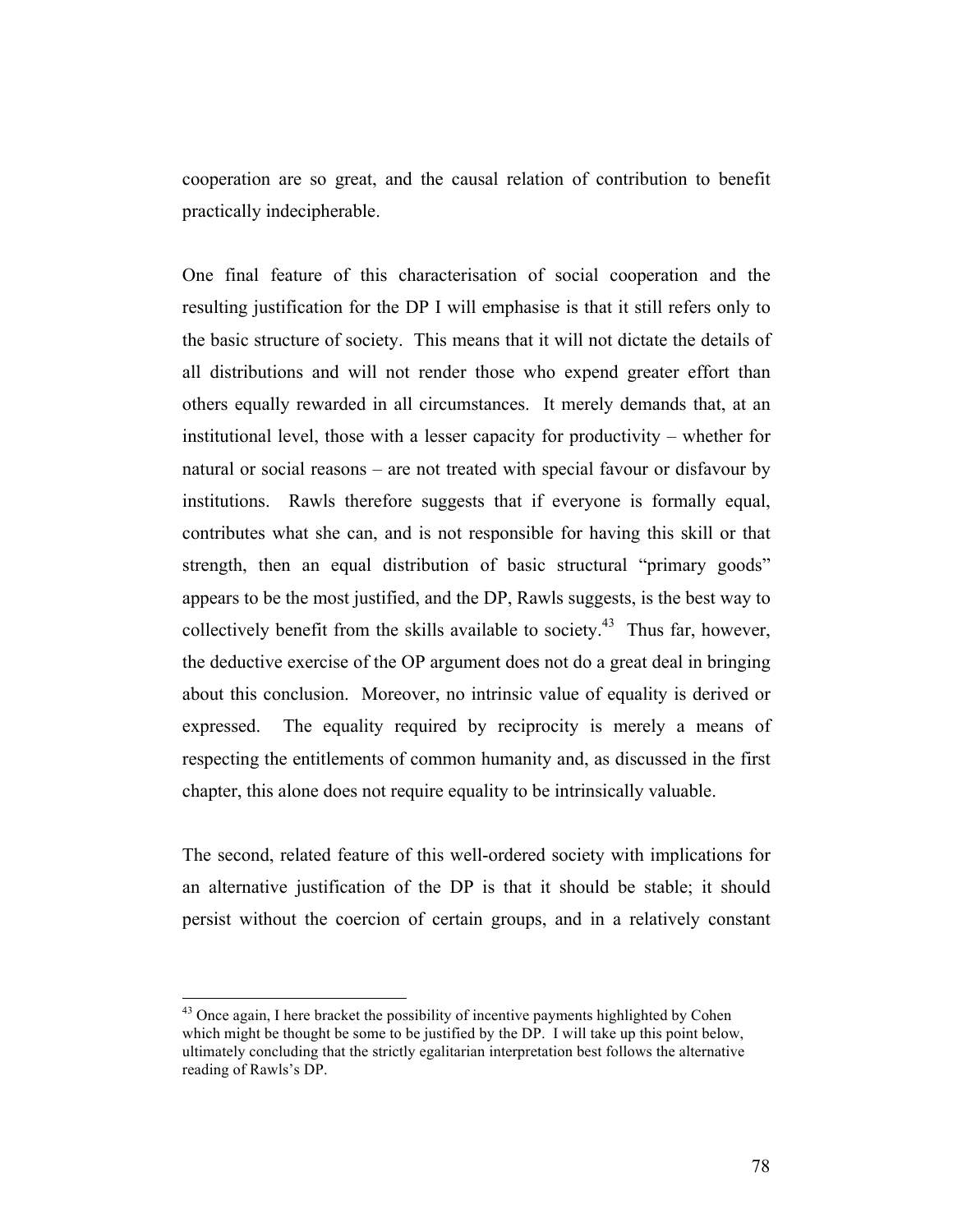form.44 (Stability requires the consistency of institutional practice and laws, for example). To be stable in these respects, it must operate according to principles of justice that its members freely accept:<sup>45</sup>

Now a well-ordered society is also regulated by its public conception of justice. This fact implies that its members have a strong and normally effective desire to act as the principles of justice require. Since a well-ordered society endures over time, its conception of justice is presumably stable: that is, when institutions are just (as defined by this conception), those taking part in these arrangements acquire the corresponding sense of justice and desire to do their part in maintaining them.<sup>46</sup>

Rawls thus indexes social stability to justice; the more just citizens think their social institutions, the more stable the society will be. If people do not believe that the institutions and laws of society treat them fairly, they will be less inclined to cooperate, meaning that ultimately the system will not be stable.

This feature of the well-ordered society has knock-on affects for Rawls's justification of the DP. To achieve stability via a public conception of justice, the principles of justice must operate in accordance with "the strains of commitment" by demanding of people no more than they can reasonably commit, and they must conform to people's "sense of justice" to secure this commitment. Here Rawls posits a conception of standard human psychology

<sup>&</sup>lt;sup>44</sup> "It is evident that stability is a desirable feature of moral conceptions. Other things equal, the persons in the original position will adopt the more stable scheme of principles." (Rawls, 1999, p. 398)

We have here assumed the freedom and equality of individuals and have therefore ruled out forms of social organisation that might be stable, but where cooperators do not freely accept their role in the system. The coordination of slave or prisoner labour, therefore, does not qualify as *social cooperation*. 46 Rawls, 1999, p. 398.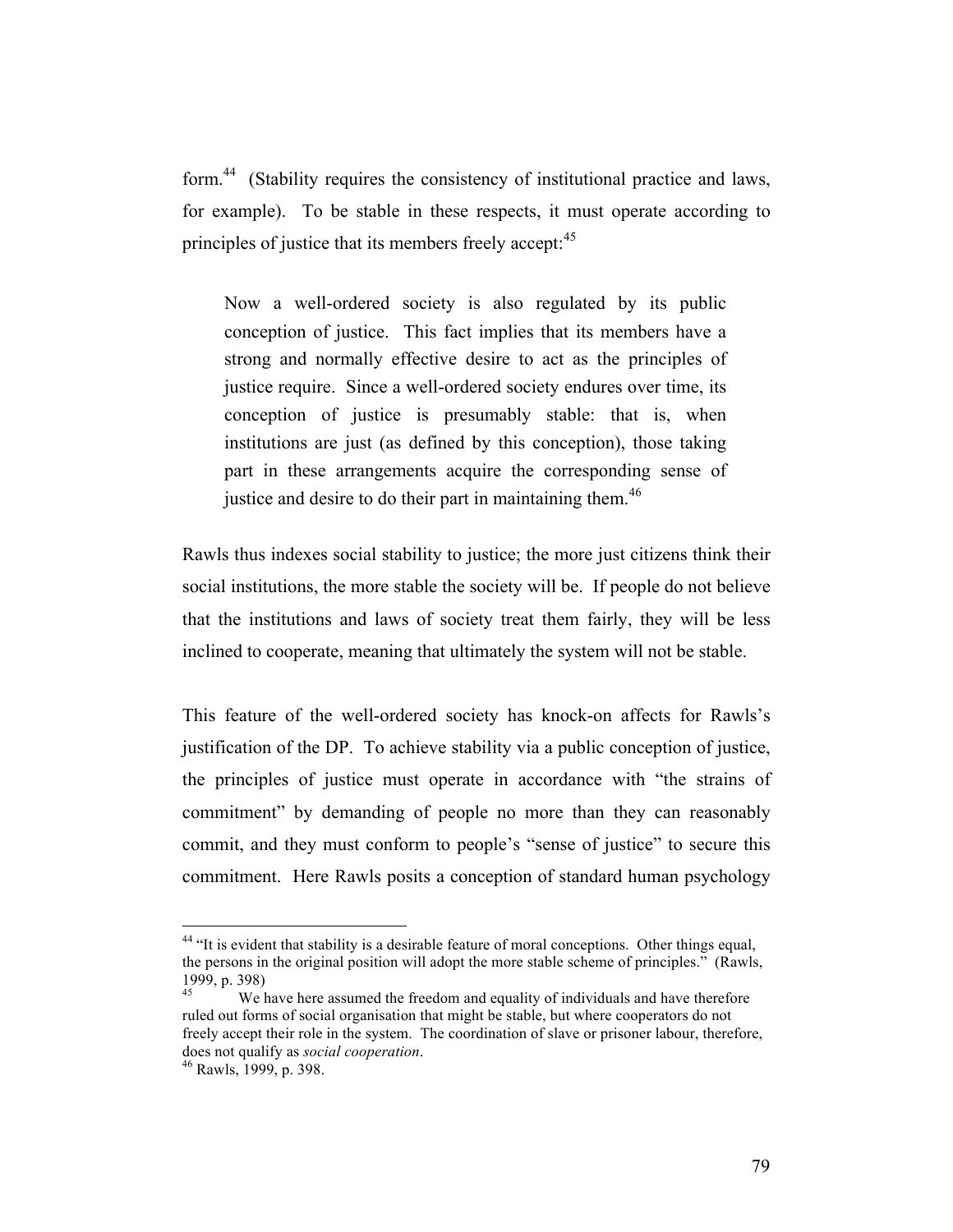which, if justified, supports the alternative reading of the  $DP<sup>47</sup>$ . The rational dimension of this standard psychology was discussed briefly in the previous chapter. However, the elaborated alternative reading of the DP supposes a slightly more developed account of human psychology. This, in turn, complements the notion of a 'well-ordered society' since, as we will see, the next feature of the well-ordered society is that it nurtures this psychology.

The first additional feature of Rawls's account of standard psychology – specifically of rationality – not appealed to by the standard reading is that it prohibits people from entering into "agreements they know they cannot keep, or can only do so with great difficulty", according to the strains of commitment.<sup>48</sup> Taken together with Rawls's concept of the "sense of justice" to be discussed below, this is to specify that those accepting the principles of justice must not only be able to live with but also *endorse* the principles of justice to which they agree.

The notion of a social contract is noteworthy in understanding the strains of commitment. Rawls has already appealed to the idea of a contract made between hypothetical agents in the OP, a fictional situation that artificially constructs fair bargaining conditions and in which people design a contract in the form of principles of justice to which they and those they represent must conform. This new appeal to strains of commitment, however, evokes a separate social contract, one that should govern the well-ordered society, and that thus shapes the kind of contract that can be designed in the  $OP<sup>49</sup>$ . This

<sup>&</sup>lt;sup>47</sup> See note 34 above.<br><sup>48</sup> Rawls, 1999, p. 126. He later adds: "However attractive a conception of justice might be on other grounds, it is seriously defective if the principles of moral psychology are such that it fails to engender in human beings the requisite desire to act upon it." (p. 398)  $49$  "Now the reason for invoking the concept of a contract in the original position lies in its

correspondence with the features of a well-ordered society." (Rawls, 1974, p. 250)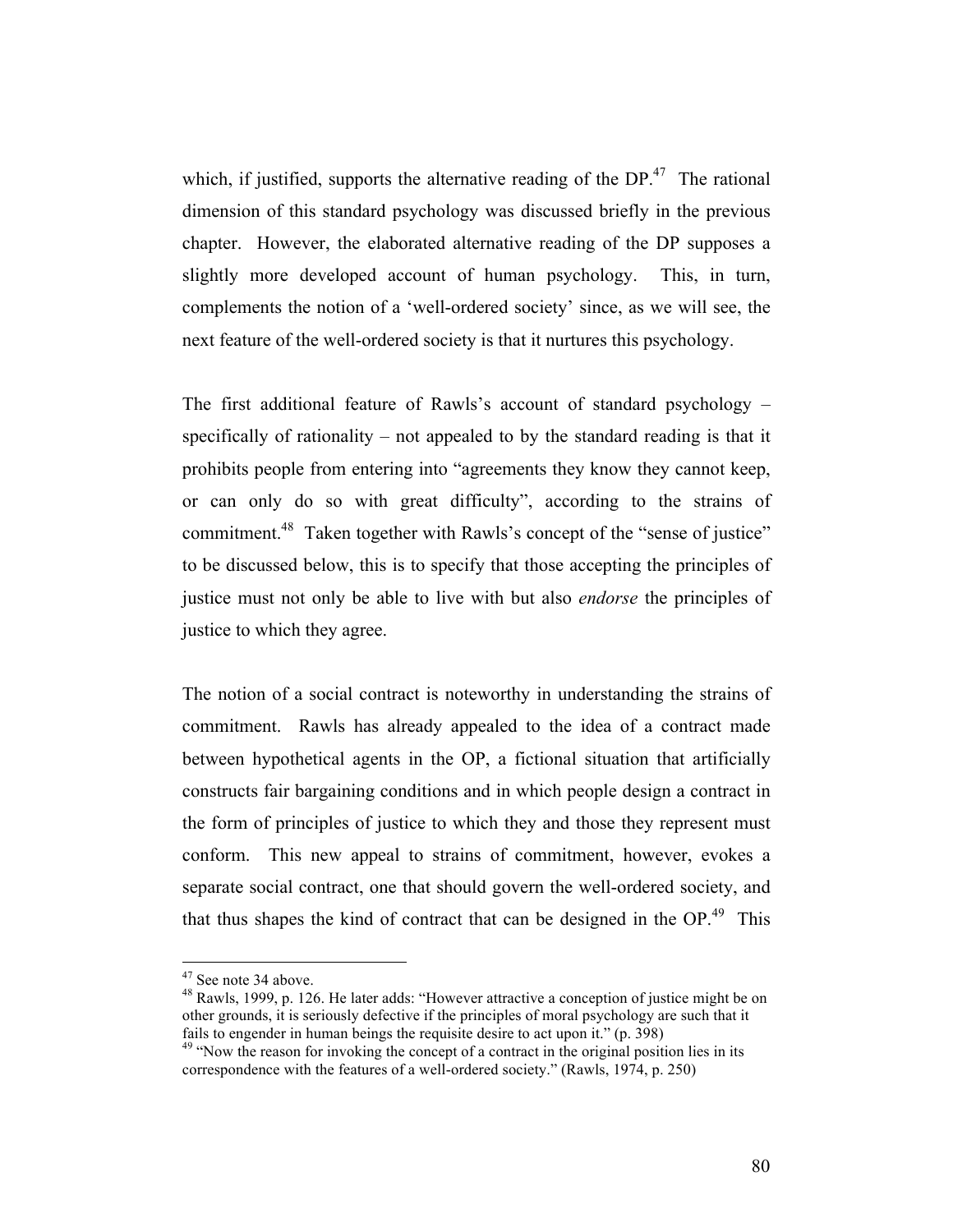social contract depends not only on the fair positioning of OP negotiators, but also on the psychology of the parties to the contract as this psychology would be in the well-ordered society and unblinded by a veil of ignorance. In this regard, psychological strains of commitment will impact upon what kind of contract people can agree to within or outside the OP.<sup>50</sup> "Thus", writes Rawls, "consider any two conceptions: if, given some possible circumstances, the first would permit, or require, social positions that one could not accept, whereas the second results in arrangements that everyone can honour in all circumstances, then the second must be agreed to".<sup>51</sup> Rawls ultimately wants to argue that his principles of justice fulfil the stability criterion for principles governing the well-ordered society in a way that alternative principles do not. I will compare one such alternative in the following section in an effort to determine whether Rawls is indeed correct in concluding that his principles of justice are easier to commit to. For the purposes of this section, however, suffice to emphasise Rawls's reasoning from the supposition of the stability feature of the well-ordered society to the DP. To do so, his account of standard psychology requires further development.

This brings us to the second feature of 'standard psychology' mentioned above, Rawls's concept of the 'sense of justice'. Rawls is not always clear about what he means by the sense of justice.<sup>52</sup> On the one hand, he claims that it is a desire to act in accordance with moral judgements, or to make the justice system match our moral inclinations.<sup>53</sup> On the other hand, and more

<sup>&</sup>lt;sup>50</sup> Viewed in terms of the strains of commitment, Rawls's well-ordered society contract is very similar to that of Scanlon, as presented in note 3 above.<br><sup>51</sup> Rawls, 1974, p. 250.

 $52$  Indeed, unclarity is somewhat unavoidable given the complex nature of moral deliberation. As Rawls puts it, "Clearly this moral capacity is extraordinarily complex. To see this it suffices to note the potentially infinite number and variety of judgements that we are prepared to make." (Rawls, 1999, 41)

<sup>53</sup> Rawls, 1971, p. 46; 1999, p. 41.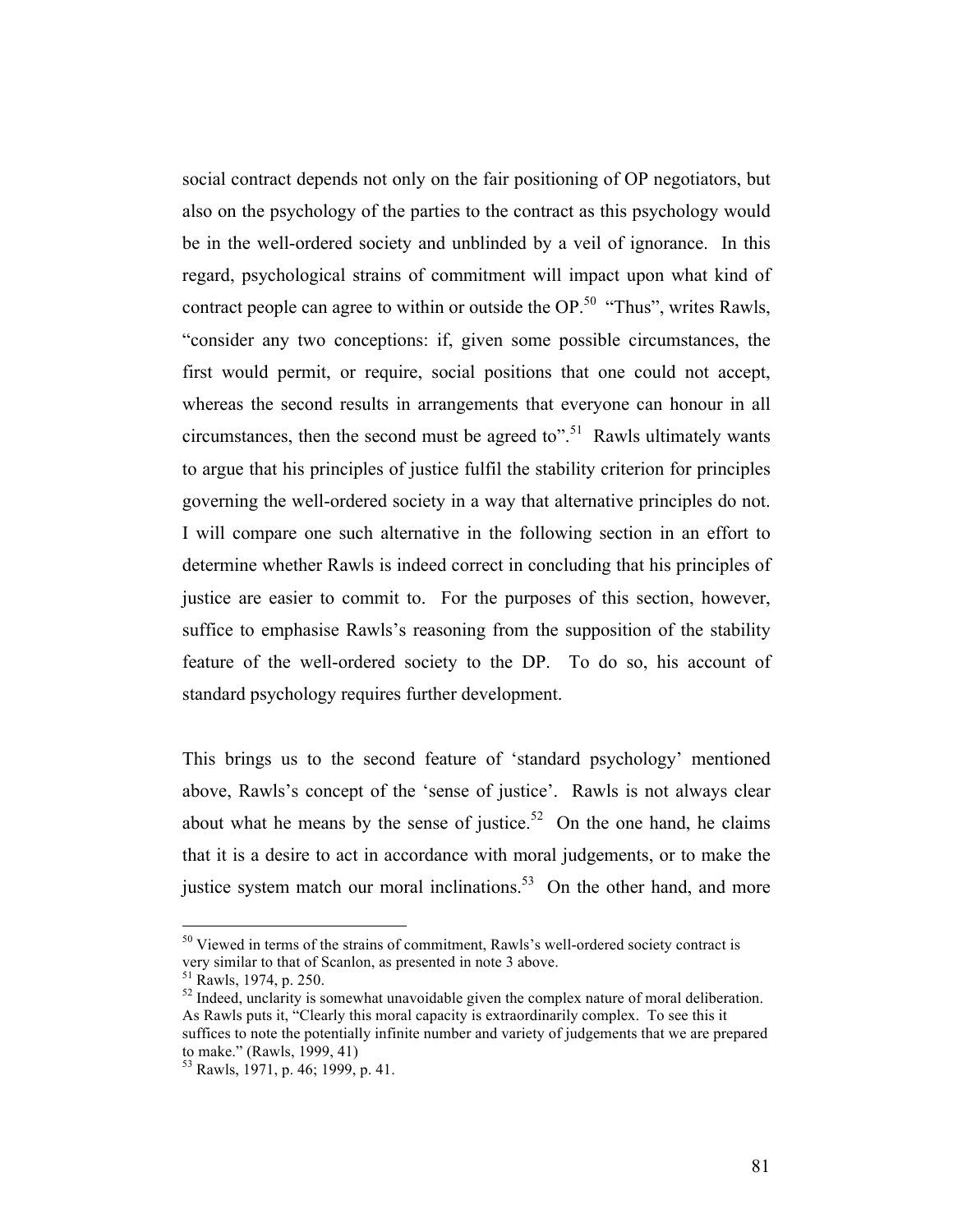frequently, the sense of justice is presented as one consideration of many in favour of one principle of justice over another. Read in this way, Rawls takes the sense of justice to be a moral motivation dictating that we do what justice requires, and competing with other motivations, such as altruism, self-interest, and so on.<sup>54</sup> It is in this latter sense that Rawls appeals to the sense of justice in defence of the DP. The stable society, he claims, requires that its citizens have a sense of justice intuitively informing their cooperative behaviour, and counterbalancing other moral and self-interested motivations.<sup>55</sup> Rawls goes to some effort to explain this sense of justice in more detail, its development and its inclinations.56 For the purposes of substantiating an alternative reading of the DP, however, we need only accept that in the stable, well-ordered society something like a sense of justice that people act in accordance with is cultivated.<sup>57</sup> This, Rawls supposes, will incline them towards fair actions (where fairness is understood as the respecting of cooperative reciprocity), which perpetuate the stability of the system. This is an additional feature of Rawls's theory is worth mentioning in response to Cohen's charge of incentive permitting. In Rawls's 'property-owning democracy', characterised by meaningful work for all, and in which citizens have a sense of justice, a

<sup>&</sup>lt;sup>54</sup> Altruistic and benevolent actions will not, for example, always be just. See Freeman's discussion of this dual presentation of the sense of justice in Freeman, 2007, p. 249. Indeed, this distinction between benevolence and justice is already present in Hume. In his *Treatise on Human Nature* and his *Second Enquiry* Hume notes that benevolent actions are not always compatible with the requirements of justice. 55 This society should thus aspire to safeguard and nurture this sense of justice. As Rawls

writes, "the parties [in the OP] regard themselves as having a higher-order interest in how their other interests, even fundamental ones, are regulated and shaped by social institutions". (Rawls, 1974 B, "p. 228) Nurturing the sense of justice could be considered a third feature of

the well-ordered society, or a sub-feature of its stability.<br><sup>56</sup> "Just as persons gradually formulate rational plans of life that answer to their deeper interests, so they come to know the derivation of moral precepts and ideals from the principles that they would accept in an initial situation of equality. […] The connection between these standards and human aspirations is now comprehended, and persons understand their sense of justice as an extension of their natural attachments, and as a way of caring about the collective good." (Rawls, 1999, p. 434)

This harks back to note 54 of the previous chapter.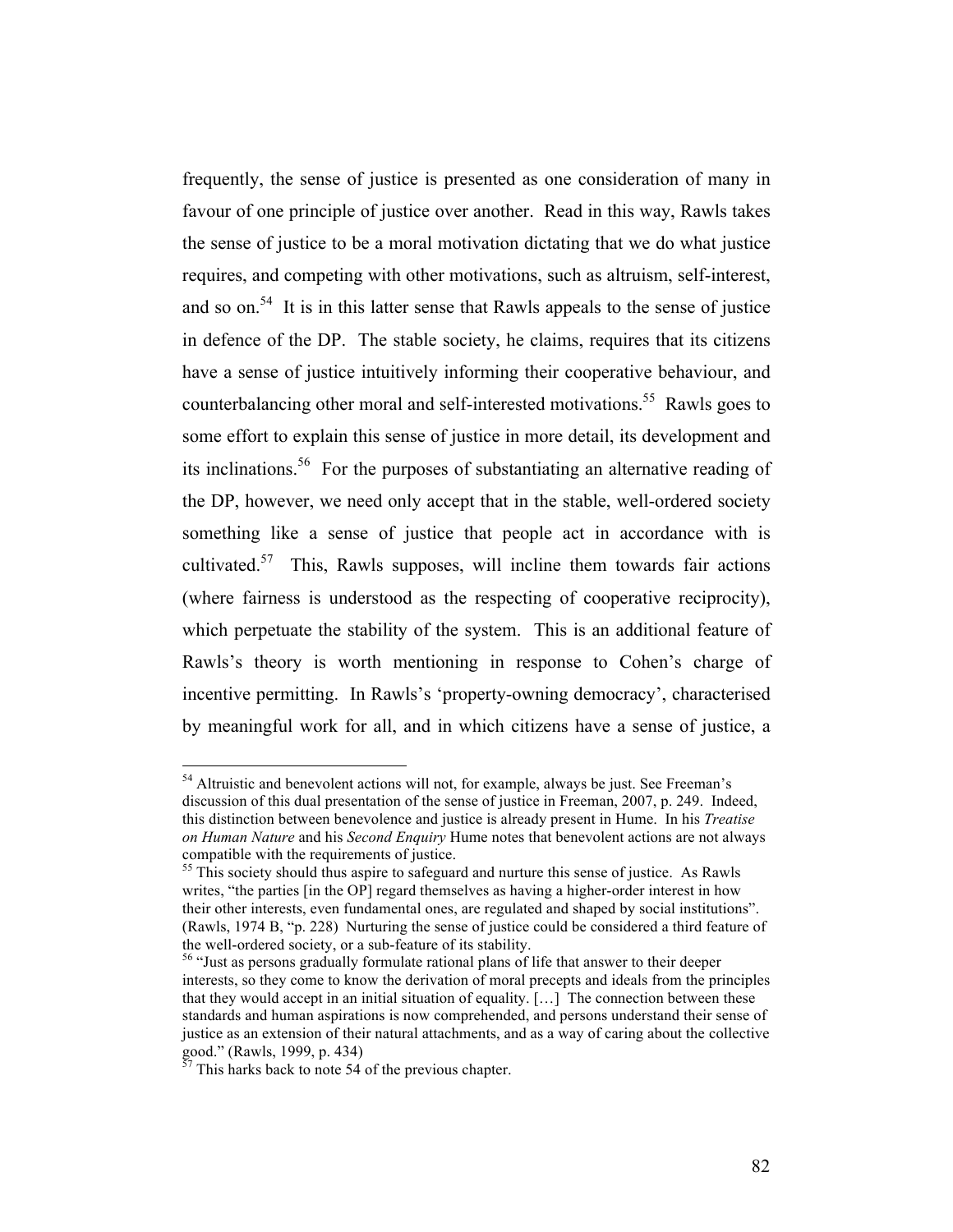sense of reciprocity is encouraged. This leads citizens to want to comply with fair terms of cooperation. This is further encouraged by the widespread ownership and control of means of production which characterises a propertyowning democracy.

To support this understanding of social cooperation as informed by the sense of justice, Rawls highlights our inability to politically regulate all dimensions of life, meaning that a sense of justice is actively required in our society as well as in the well-ordered society.<sup>58</sup> Against this Rawlsian suggestion, there might remain uncertainly about the need to appeal to a sense of justice in characterising the stabile society. Perhaps people need only be bound by some agreement and fear of punishment to secure social stability. However, given that we have supposed that reciprocity should be a political value, and that all members of society should be free and equal, the sense of justice seems reasonably hypothesised as the embodiment of the values of the wellordered society, a point that will be of relevance to Cohen's egalitarian ethos argument and the resulting endorsement of a strict interpretation of the DP.

This leads us to the final feature of the well-ordered society to be highlighted in defence of an alternative reading of the DP. The well-ordered society, according to Rawls, enables the warranted self-respect of all members of society.<sup>59</sup> This feature again relates to the value of reciprocity, in that it is, in

 <sup>58 &</sup>quot;…there are no legal sanctions in the ordinary sense for many sorts of unconstitutional actions by parliaments and chief executives, and the political forces they represent. The leading political actors are guided therefore in part by what they regard as morally permissible; and since no system of constitutional checks and balances succeeds in setting up an invisible hand that can be relied upon to guide the process to a just outcome, a public sense of justice is to some degree necessary." (Ibid, pp. 431-2)<br><sup>59</sup> This is not to assume psychological homogeneity, but rather to identify some general

features of psychological wellbeing that the well-ordered society should protect and nurture. It is also to exclude 'unwarranted' self-respect, i.e. the product of psychological manipulation.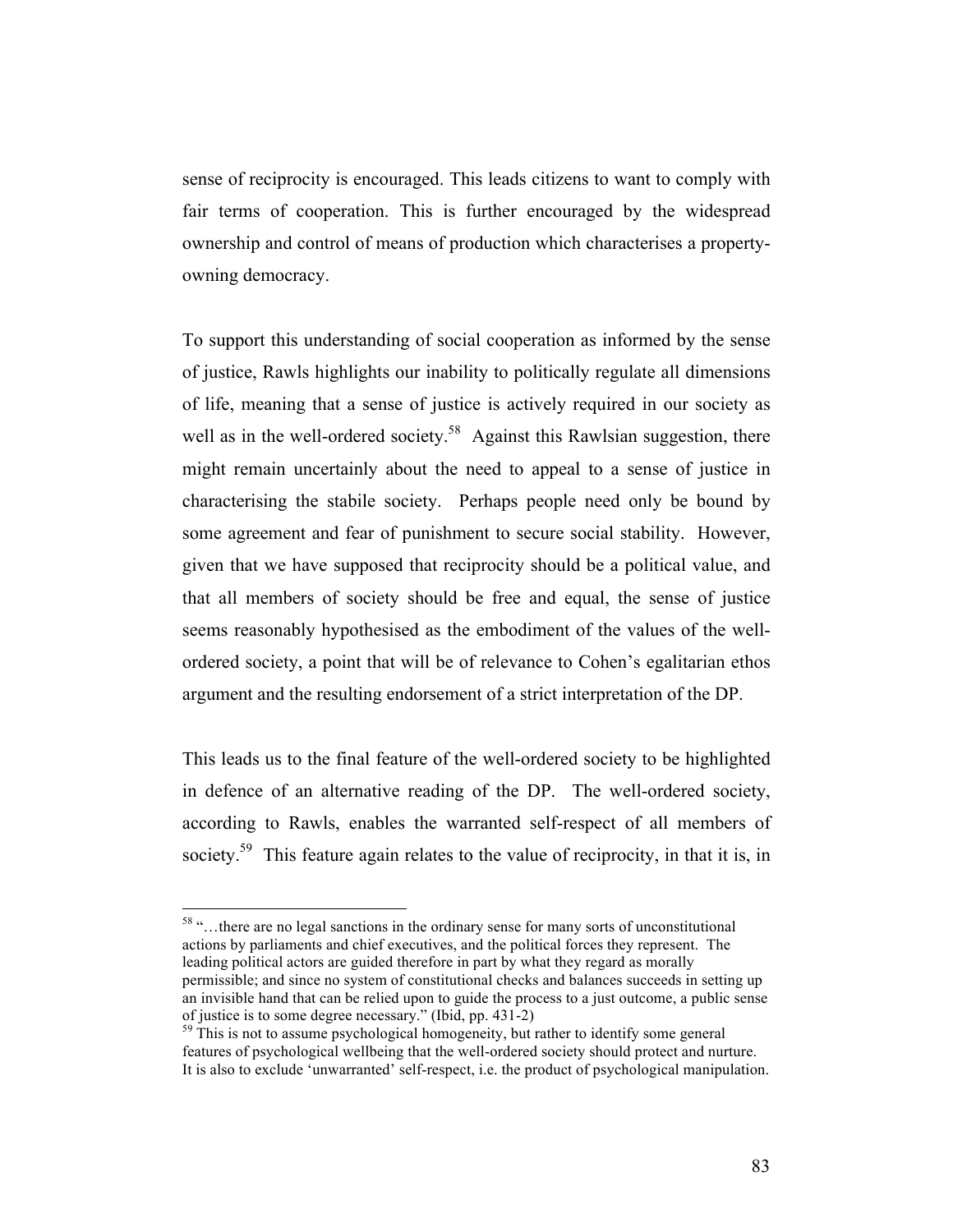the standard psychology, the subjective manifestation of a recognisably mutually beneficial social order. Thus, in addition to demonstrating reciprocity, being stable, (and nurturing individuals' sense of justice,) the well-ordered society should allow all its members to feel included in the system of social cooperation, and should nurture a sense of self-respect. As Rawls writes, "self-respect and a sure sense of one's own worth is perhaps the most important primary good. And this suggestion has been used in the argument for the two principles of justice. $10^{60}$  When principles that do not satisfy the sense of justice or the value of communal reciprocity prevail, he writes, "…we become sullen and resentful… and …we grow distant from political society and retreat into our social world. We feel left out; and, withdrawn and cynical, we cannot affirm the principles of justice in our thought and conduct over a complete life."<sup>61</sup> In other words, the lack of reciprocity realised by the social order communicates the message that those who benefit less (allowing those with more to benefit further still) are not equally valued and should not be included to the same degree as others with skills that the social system rewards more highly. This point appeals to a dense psychology that, once more, we cannot hope to explore in sufficient detail here. We can reasonably suppose, however, that the appeal to 'selfrespect' as a primary good, is sound, and we can further suppose that the connection between the ideal of communal reciprocity outlined above, and the sense of self-respect are interdependent in the sense suggested by this paragraph. If self-respect is reasonably contingent on feeling that one's social system is designed to benefit one, and benefit one as an equally important contributor this cooperative, Rawls concludes, the DP is a justified principle of justice. Moreover, he claims that it is superior to principles that pay no

 $<sup>60</sup>$  Rawls, 1999, 348.<br><sup>61</sup> Rawls, 2001, 128.</sup>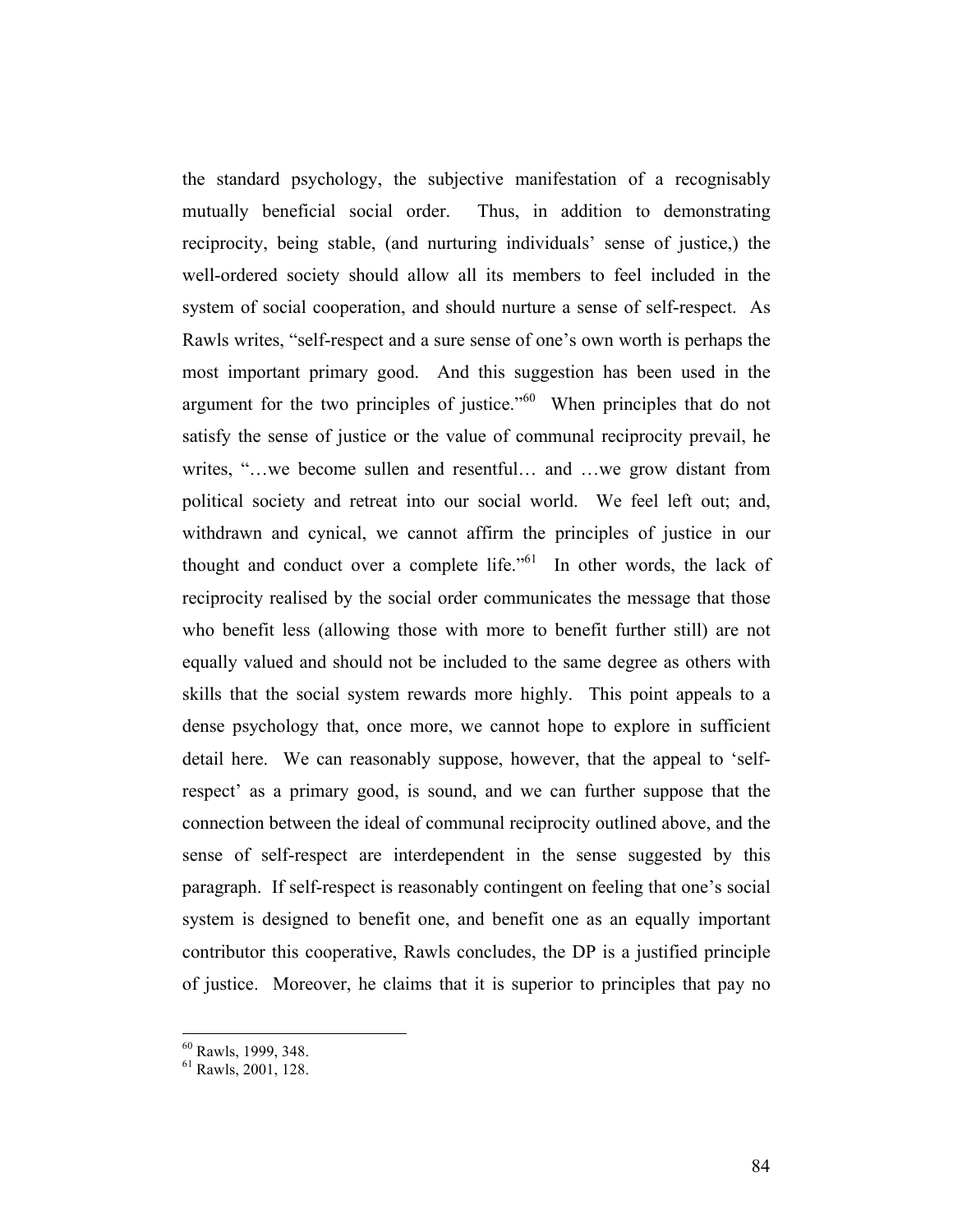heed to inequality once a set level of sufficiency has been ensured, since ignoring inequalities that do not benefit the worst-off (and are therefore not conducive to the conception of society as organised to benefit everyone equally) sends the message of 'being left behind by society' Rawls refers to above.

On this note, Frankfurt might again chime in, claiming that people read nothing into the disparities in assets and entitlements beyond a generous level of sufficiency. Once everyone has enough to flourish happily they have no interest in how others fare relative to them, and any inequalities that do exist between them and others are certainly irrelevant to their sense of self-respect. As demonstrated by the previous chapter, different thought experiments reveal different intuitions in this regard, some apparently corroborating Frankfurt's view (such as the good parent example), and others corroborating a more egalitarian view (such as the well-off compared with the mega-rich using Parfit's metric examples). In response, the scope of Rawls's theory should again be highlighted. His theory refers to the basic structure of society and not to specific distributions above and beyond the remit of social institutions and laws. Perhaps people would not care if others have more than them in certain circumstances, as long as they feel that they have a good amount and that they are equally valued by society. However, the cooperative infrastructure of society must demonstrate reciprocity, unless some alternative interest is found to override this value. If reciprocity is not achieved by the basic structure of society, the unfairness of this distribution is likely to spark the disengagement of low self-respect.

The alternative reading of Rawls, therefore, takes these interrelated features of the well-ordered society to comprise Rawls's understanding of what any just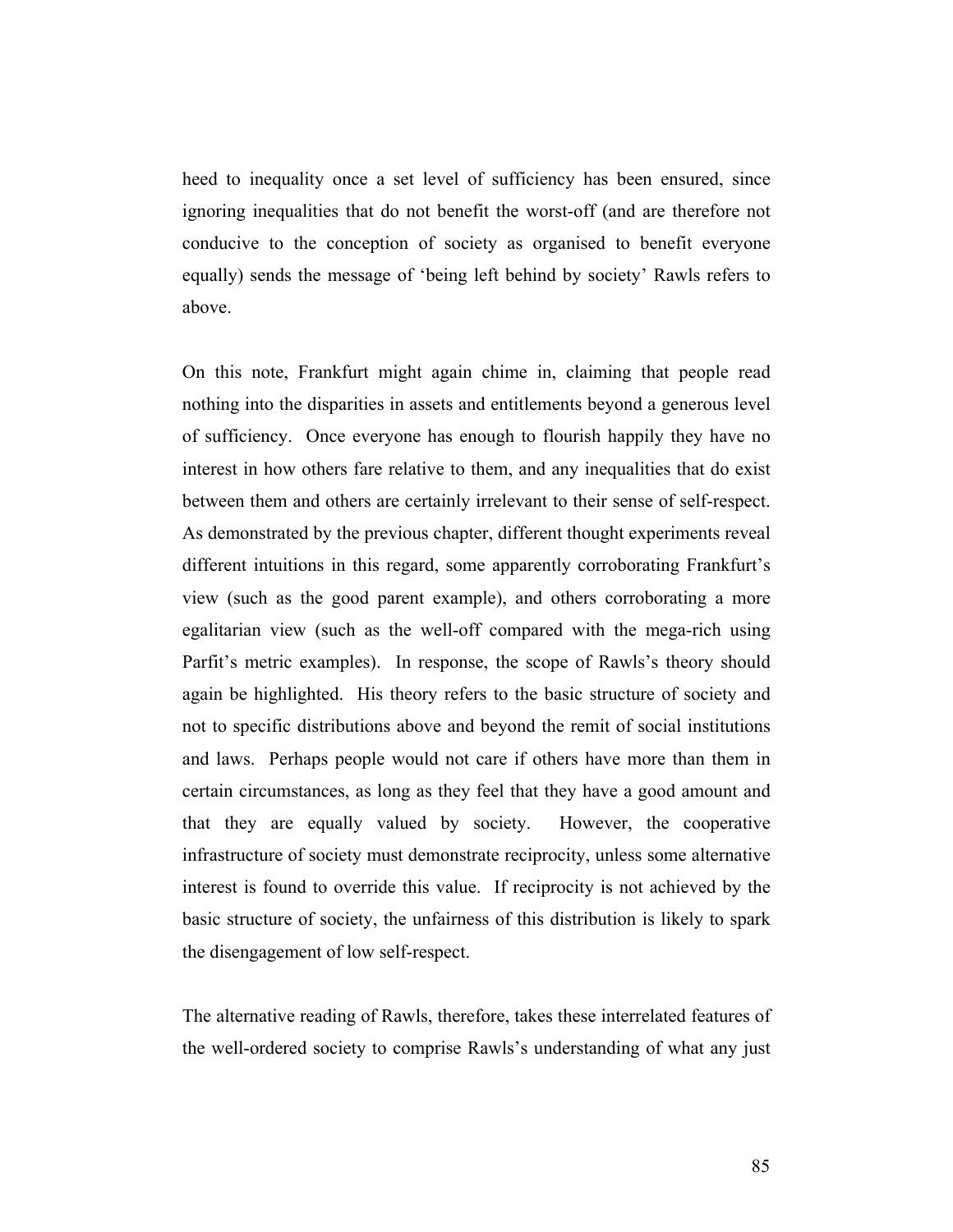system of social cooperation will require, and to imply the justice of the DP. People in the well-ordered society with a well-developed sense of justice view each other as formally equal, view everyone's skills as necessary to produce the fruits of social cooperation, understand no one to be responsible for their natural endowments, and think all individuals entitled to a sense of selfrespect. Given this conception of the individual and of the objectives of social cooperation, therefore, people aspiring to live in a well-ordered society should believe that reciprocity is most fairly realised and self-respect best guaranteed by an equal distribution combined with the (incentive inequality-prohibiting) DP. This is to affirm the positive conclusion introduced in Section I without appeal to the value of equality *per se*, and without a deductive argument from the  $OP - a$  point I shall return to by way of conclusion. The alternative reading of Rawls instead justifies the DP as a direct consequence of the view of what constitutes proper social cooperation in a well-ordered society. Furthermore, despite the elusiveness of the value of equality on this account, Rawls's view of the well-ordered society offers an explanation of the appeal of the ideal of equality in a way that the standard reading alone does not.

Having sketched Rawls's alternative justifications for the DP, we must now return to face Cohen's critique of the previous chapter. In offering an explanation of the well-ordered society, we must once again ask, has Rawls ruled out the possibility of incentive payments that are contrary to the ideal of equality? Otherwise put, given that the objective of the DP is not primarily to achieve the best deal for each self-interested group negotiating within the OP, but instead to respect common humanity and common ownership of the diversity of citizens' talents and interests, can we avoid the incentives argument? By highlighting these assumptions in Rawls's work, it becomes far less clear that incentive payments would be sought if Rawls's presuppositions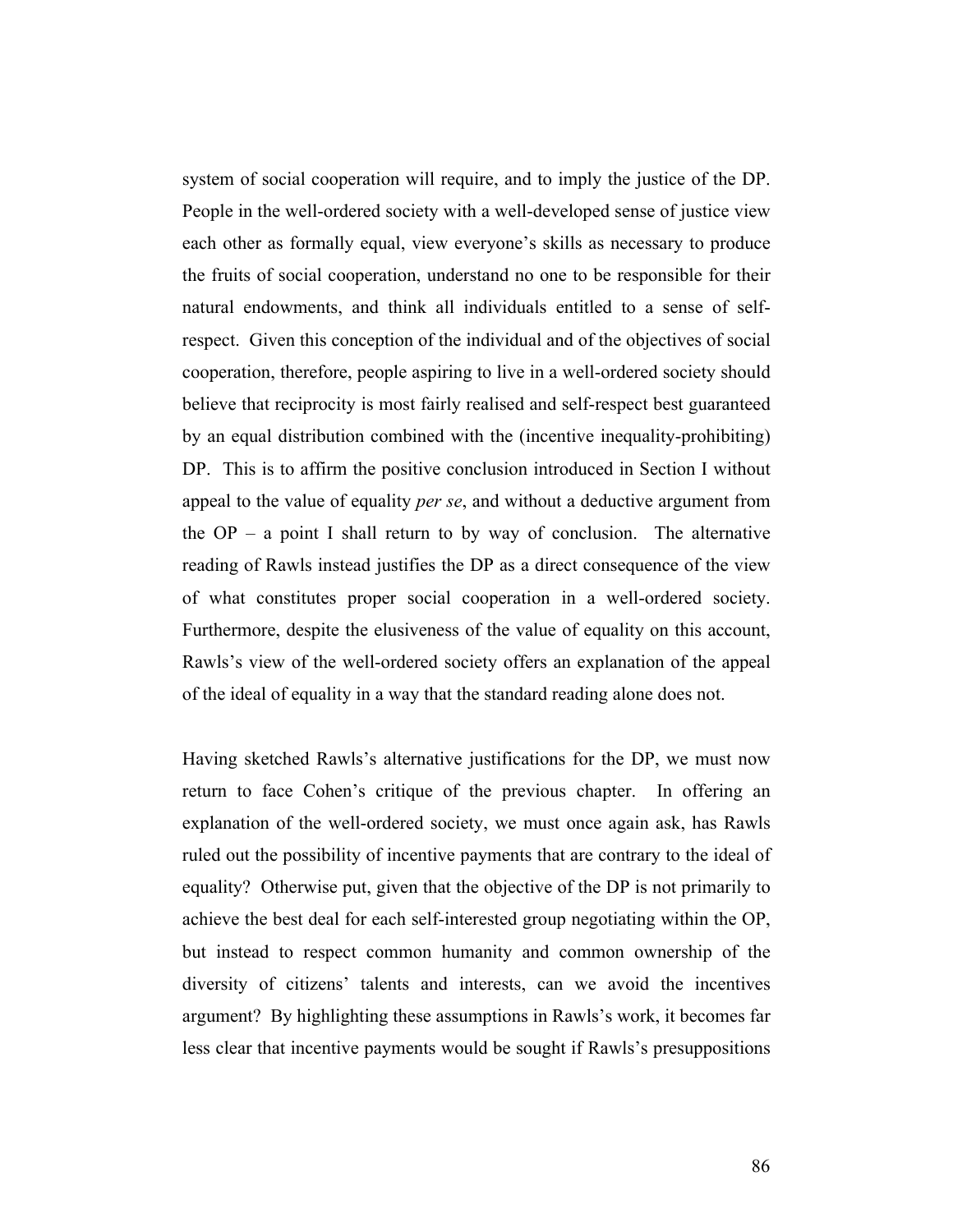were adopted and his principles applied. It certainly seems unlikely, given such egalitarian moral presuppositions, that Rawls would want to permit incentive payments within the remit of justice. On the contrary, it seems more likely that Rawls imagines himself to propose a strictly egalitarian version of the DP. In so doing, he would respect the equal entitlement of all community members to the fruits of social cooperation. Supporting this view, Cohen writes:

When true to itself, Rawlsian justice condemns such incentives, and that no society whose members are themselves unambivalently committed to the difference principle need use special incentives to motivate talented producers... save within the terms of the personal prerogative $62$ 

This is to endorse a strict interpretation of the DP. Such an interpretation, according to Cohen, does not only regulate the laws and institutions of society, but also the choices of individuals. It restricts them in their private pursuits to the affect that they cannot seek incentives that conflict with the ideal of the well-ordered society. "In such a society", writes Cohen, "the difference principle affects the motivation of citizens in economic life. It controls their expectations about remuneration, that is, what they will regard as acceptable pay for the posts they are invited to  $fill" {\cdot}^{63}$  This strict interpretation, claims Cohen, avoids the incentive argument. Nonetheless,

 $62$  Cohen, 2009, p. 68 incl. nt. 37.<br> $63$  Cohen, 1991, p. 312. The passage later continues: "much of what Rawls says commits him to such an understanding of the difference principle, even though his approval of incentives embodies a rejection of that understanding, since approving of incentives means accepting the difference principle in its lax form, and in that form it can be satisfied in a society where it has no direct influence on economic motivation."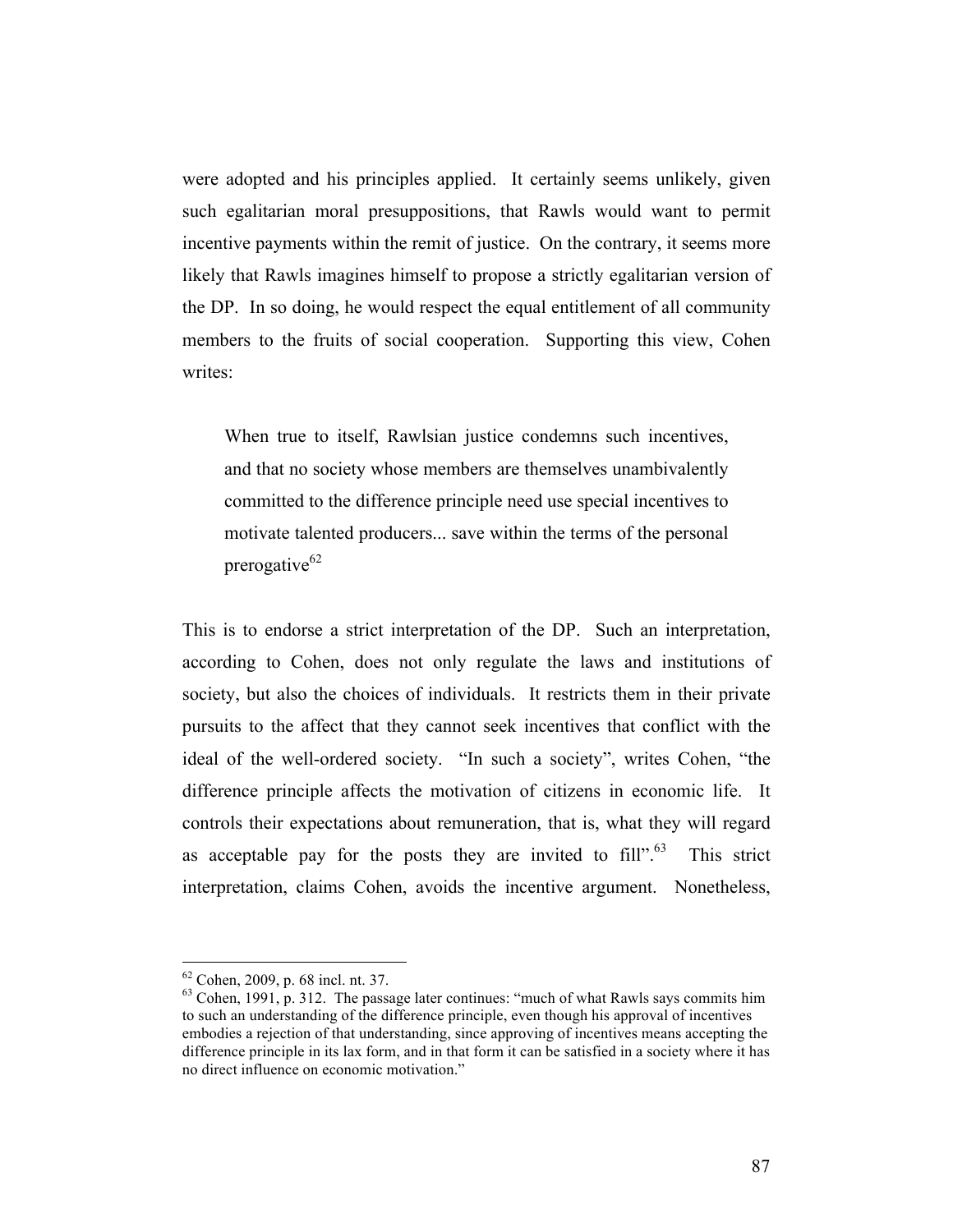Cohen does not take Rawls to advocate this version, and he therefore considers Rawls to have left himself open to the incentives critique.

To escape Cohen's criticism, therefore, Rawls must either be shown to except that a strict interpretation of the DP entails the egalitarian ethos, or to prove that coercive institutions alone can enforce the strict DP. On the former point, there does not seem to be any change in the remit of the DP on the alternative reading. While Rawls claims that a sense of justice is fostered by a wellordered society, and while this sense of justice, in turn, helps to perpetuate the well-ordered nature of society, the DP is still only considered to regulate the institutions of the basic structure. In allowing private decisions, such as those referred to by Cohen in relation to the family and productive activity, to fall outside the remit of the DP, Rawls's theory fails to guarantee the ideal of distributive justice that he outlines in his characterisation of the well-ordered society – despite the fact that everyone's sense of justice happen to discourage them from seeking incentives. On the latter point, Scheffler defends Rawls by claiming that it does not follow from Cohen's identification of the ambiguity in Rawls's characterisation of the DP that "a government could not implement the strict principle by itself". This is to say that Cohen's basic structure objection does not hold and that coercive institutions alone can succeed in preventing incentive inequalities. In the previous chapter, I dismissed this claim, by conceding Cohen's point that individual decisions can affect the justice of basic structure institutions – particularly in relation to the family.

At this point, the three conclusions mentioned in the introduction to the chapter have been drawn – if somewhat provisionally. As per the previous section, if we adopt a standard reading of the DP and only appeal to the OP

 <sup>64</sup> Scheffler, 2006, pp. 24-5.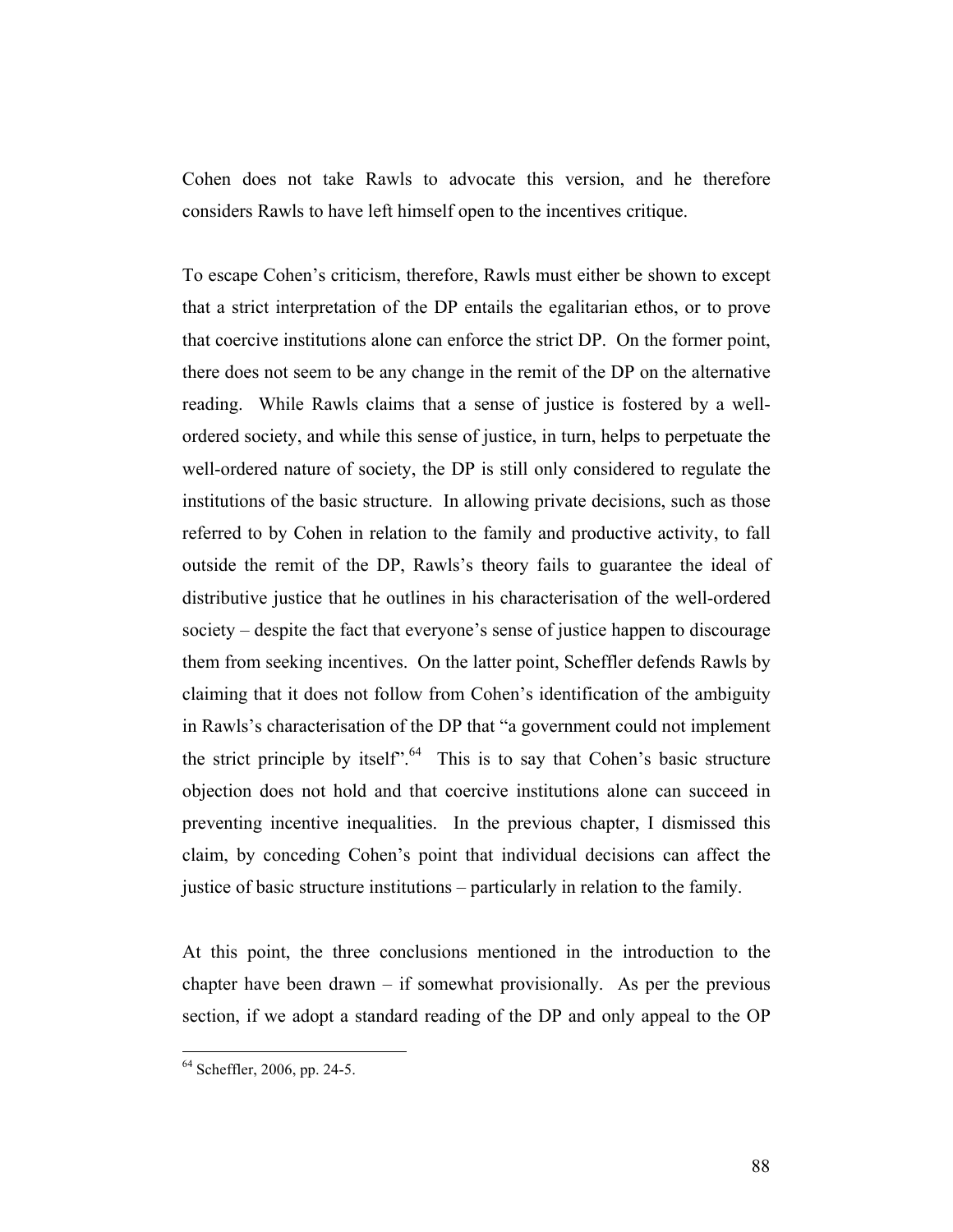argument, we are not rationally compelled to choose even a lax version of the DP over a restricted principle of average utilitarianism. This explanation fails to capture the appeal of the idea of equality and, therefore, fails to indicate whether the value of equality is of intrinsic worth. This section, on the contrary, offers a Rawlsian way to explain the appeal of the ideal of equality. This explanation, I suggest, can justify objections to Laila's wealth, and can justify appeal to a strict DP. However, it also reveals that while Rawls offers compelling reasons for the DP, he fails to follow though on this reasoning by not considering how individual economic choices should properly be informed by the principles of justice.<sup> $65$ </sup> To rectify this omission, it thus seems that an egalitarian ethos must be adopted to ensure that justice only the strict DP is practised.

## **V - COMPARISONS WITH OTHER CONCEPTIONS OF JUSTICE**

Having outlined Rawls's conception of the well-ordered society and its implications for the DP, I will use this section to reinforce its appeal by comparing it with the most plausible alternative principles of justice, particularly the principle of average utilitarianism.<sup>66</sup> In so doing, I will suggest that Rawls's alternative justification for the DP (hereafter presumed to mean the strict DP) reigns superior to this and other related alternatives when justified using the alternative reading sketched in Section IV above.

<sup>&</sup>lt;sup>65</sup> Scheffler gives Rawls the benefit of the doubt regarding this omission. See Scheffler, 2006, particularly p.20.

 $66$  Following Rawls, I shall not attempt an exhaustive account the alternative conceptions of justice that might prove superior to that offered by Rawls. As he writes: "I do not wish to overemphasise this criterion: a deeper investigation covering more pair-wise comparisons may show that some other conception of justice is more reasonable." (Rawls, 1974 B, p. 231)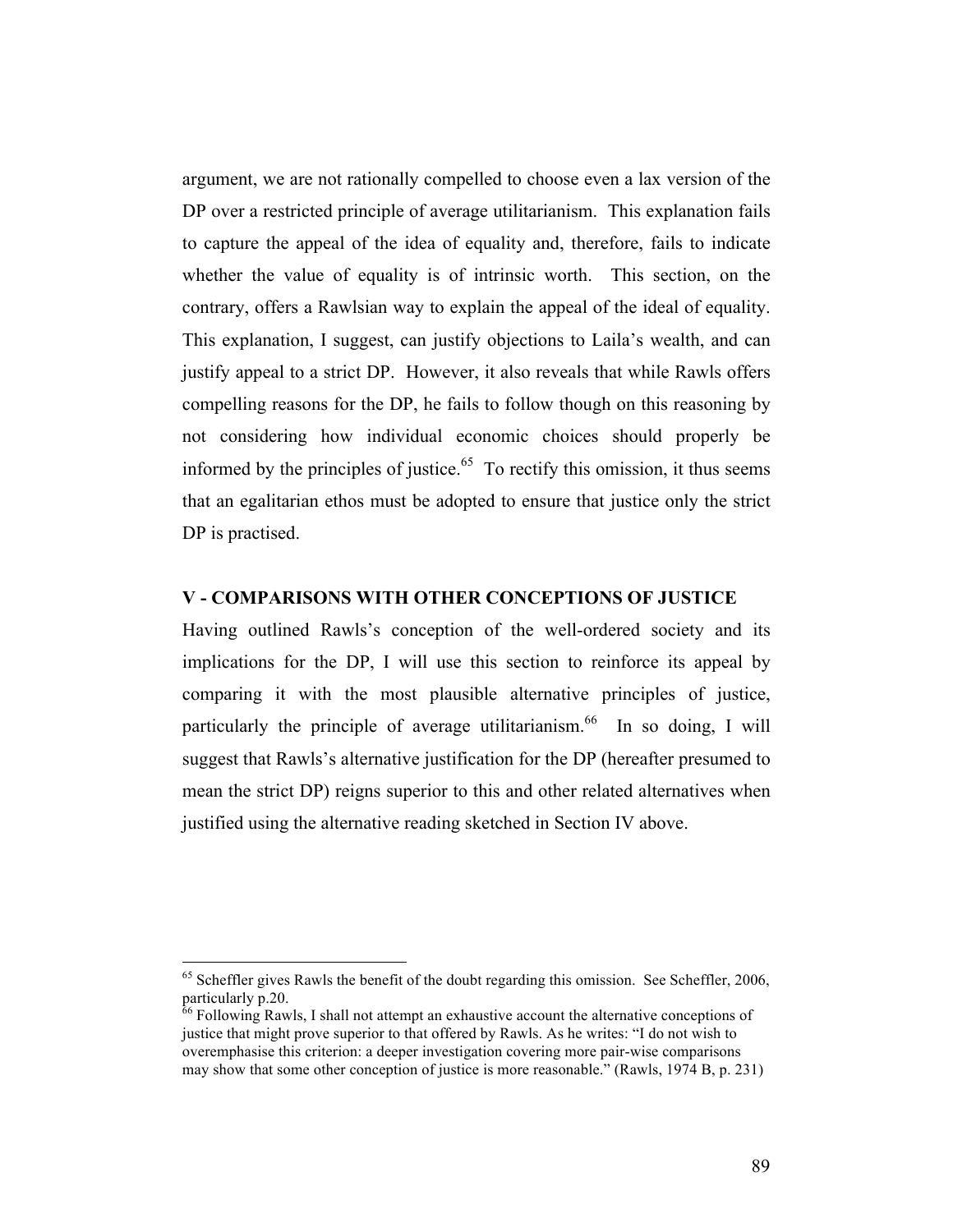The most plausible principles of justice in competition with the DP are components of "mixed conceptions of justice".<sup>67</sup> This is to say that, like the DP, they are used in combination with the first principle of justice (ensuring an extensive range of rights and liberties to all) and with the first part of the second principle of justice (ensuring fair equality of opportunity). This means that many of the inadequacies of unrestricted utilitarianism to be sketched below and remedied by Rawls's theory are also remedied by these alternatives. For many, including Frankfurt and Harsanyi, this will cast doubt on the superiority of the DP above these alternative principles. In this section, I shall therefore examine what many take to be the most challenging alternative conception of justice, a mixed average utilitarian conception, before concluding the chapter in support of the DP.

Utilitarianism, to use Harsanyi's brief definition, makes "maximisation of social utility the basic criterion of morality".<sup>68</sup> A consequence of this position is that it regards people from an impersonal perspective, as mere locuses of utility. It is thus unimportant to the utilitarian in whom utility is located.<sup>69</sup> As Sen and Williams write, "In judging an action there is no need to know who is

<sup>67</sup> See Rawls, 1971 & 1999, §49.<br><sup>68</sup> Harsanyi, 1982, p. 40. Sen and Williams embellish this definition by characterising utilitarianism as an intersection between two types of theory: "One is a theory of the correct way to assess or assign value to states of affairs, and it claims that the correct bias of assessment is welfare, satisfaction, or people getting what they prefer [welfarism]….The other component is a theory of correct action, which claims that actions are to be chosen on the basis of the states of affairs which are their consequences [consequentialism]… Utilitarianism, in its central forms, recommends a choice of actions on the basis of consequences, and an assessment of consequences in terms of welfare" (Sen and Williams, 1982, pp. 3-4). Some would reject their appeal to consequentialism, claiming that utility need not only be measured in terms of outcomes since certain actions can bring utility regardless of their results and certain people might therefore choose to measure the social utility produced in actions rather than outcomes. However, Sen' and Williams's definition is widely endorsed, and therefore the version I will consider.

 $69$  Sen and Williams, p. 1. Or, as they later put it, "Persons do not count as individuals in this [utilitarian view of the human] any more than individual petrol tanks do in the analysis of the national consumption". (p. 4)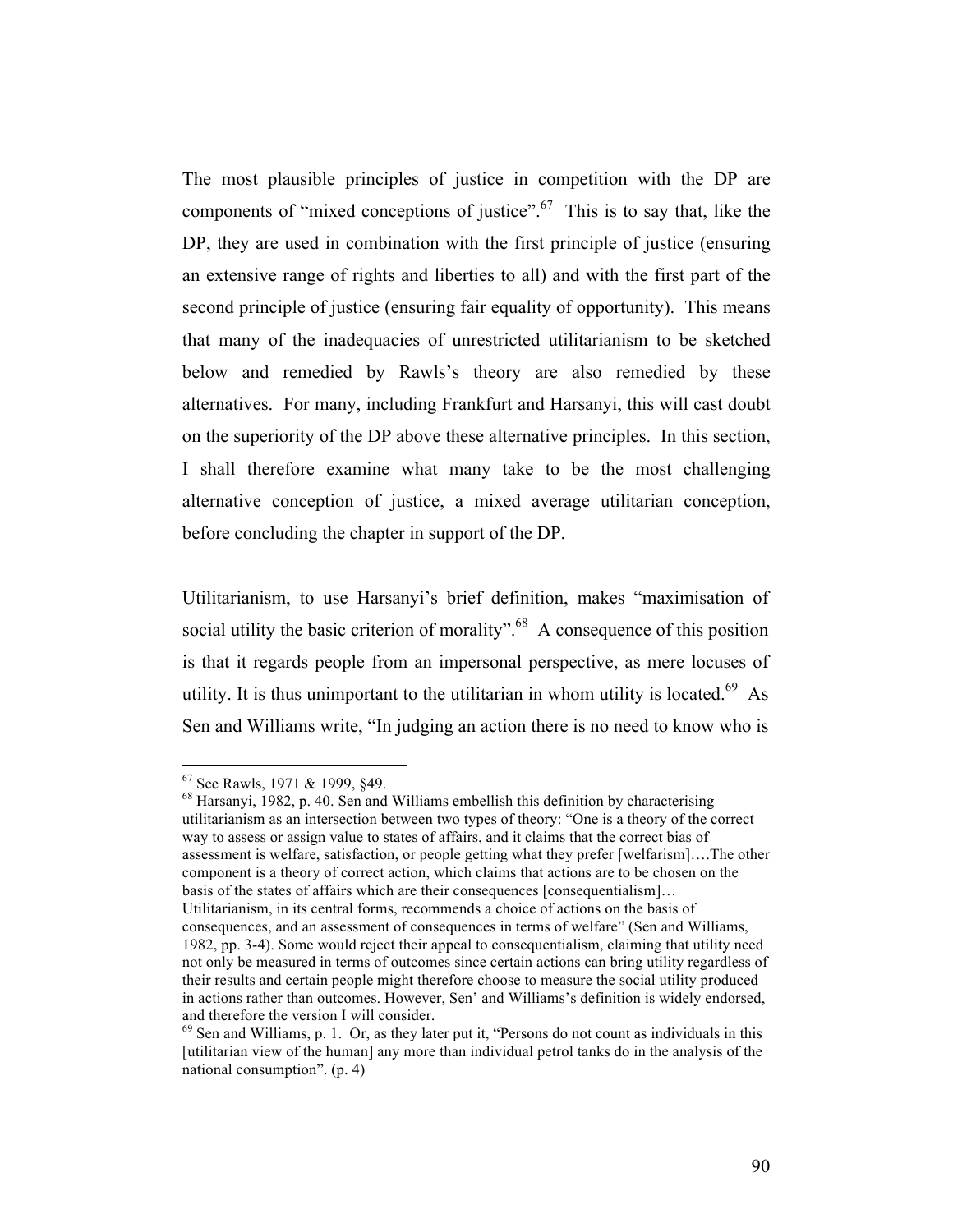doing what to whom so long as the impact of these actions – direct and indirect – on the personal sum of utilities is known."<sup>70</sup> This leads us to the widespread objection to utilitarianism: if all that is morally significant is the utility that results from actions, and not the content of actions, unconstrained utilitarianism is compatible with any number of abominable distributive policies, such as the routine murdering of healthy people in order to save a great many more ill people, or the funding of a 'feel safe in your neighbourhood campaign' instead of a small number of procedures that will make the lives of a few bed-ridden people normal again. As Wolff puts it, "No consequence is so bad that it cannot, in principle, be outweighed by a large aggregation of smaller goods".<sup>71</sup> Therefore, despite its professed concern for the equal importance of individuals – no one's achieving of utility is more important than another's – utilitarianism as a moral theory cannot account for the values of individual autonomy or integrity beyond their weight as units in a utility calculation. As Rawls puts it, utilitarianism "does not take seriously the distinction between persons", $^{72}$  and this is surely a fatal defect for any moral theory. Even if we instead aspire to average utilitarianism, meaning that we try to maximise the average utility level of each person in society, though slightly more individual-sensitive, our theory remains subject to the above criticisms; the worst-off might still be sacrificed to the benefit of the better-off as long as this betters average utility.<sup>73</sup>

This leads us to the 'mixed' reformulation of utilitarianism which brings it in line with the conception of common humanity and the implications thereof

 <sup>70</sup> Ibid, p. 5.

 $71$  Wolff, 2006, p. 1.

<sup>72</sup> Rawls, 1971, pp. 27 & 187.

 $^{73}$  As Rawls puts it, "... while the principle of average utility may sometimes lead to a social order securing these [basic equal] liberties, there is no reason why it will do so in general" (1974 B, p. 228).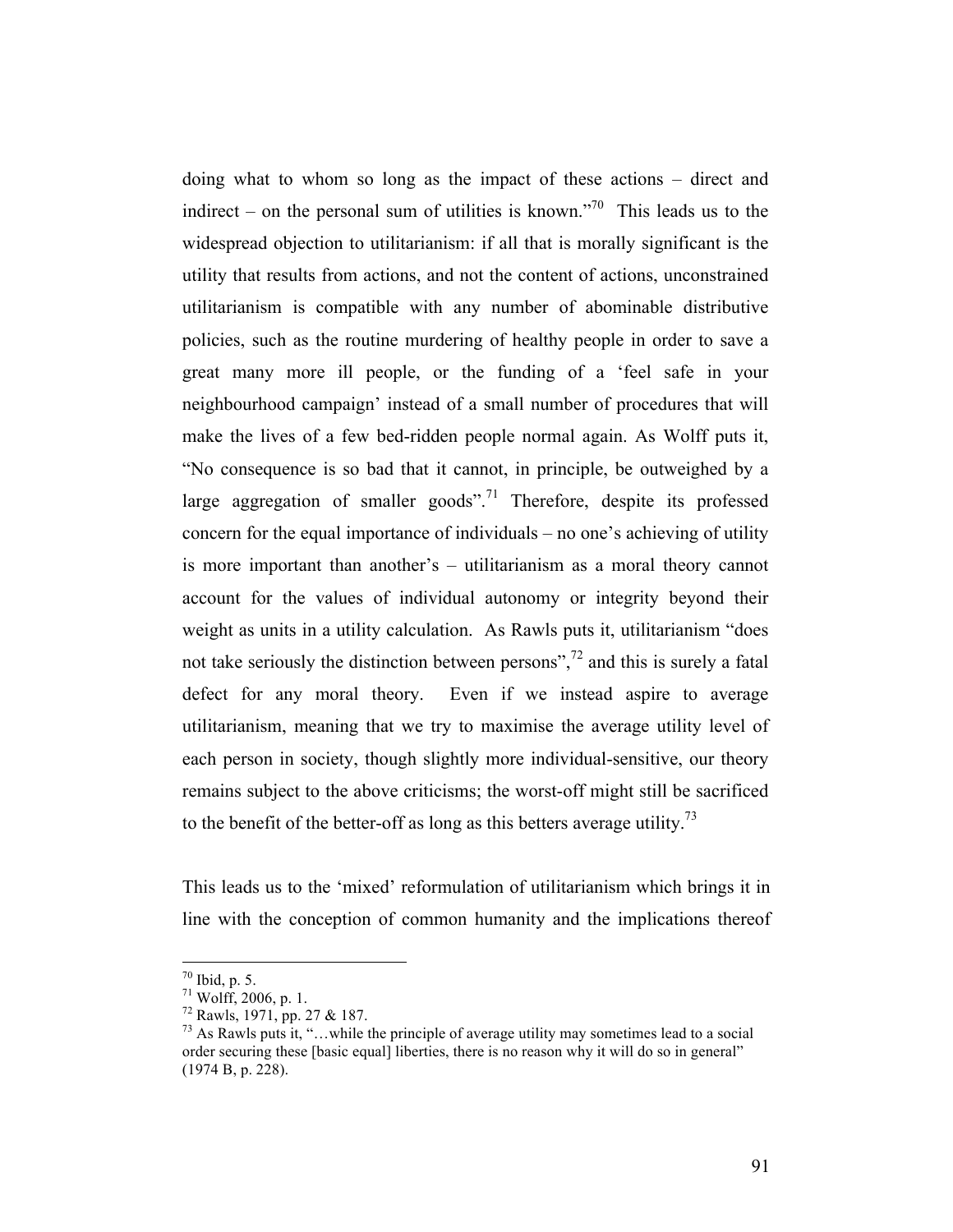asserted in Chapter One. By constraining the principle of average utility with Rawls's prior principles, instead of always choosing the policy that betters the lot of the worst-off according to the DP, we might aspire to maximise the average utility level per capita of society as a whole. In so doing, we avoid the waste to which many believe the DP prone; i.e. we do not sacrifice massive gains in utility for very little benefit to the worst-off. Likewise, many would consider a principle of average utilitarian distribution, in this mixed context, far more rational a choice in the OP than the DP. As highlighted in relation to Frankfurt in the previous chapter, if the principles of justice were selected by rational choice alone, many people would be more inclined to risk a marginally lower level of utility if there were good odds they would be well rewarded for their risk.<sup>74</sup> Moreover, the principle of average utility also prohibits distributions that allow the overwhelming majority to fare badly so that a tiny minority can fare exceptionally well, as does the principle of maximum utility. Given these benefits, we must thus ask, why does Rawls think his principle of distributive justice superior?

As an aside, before continuing the dispute over which principle of distributive justice best accompanies the prior principles, it might occur to one that there is no need to have a principle of distributive justice in this position at all. If the distinction between people and their protection from the 'abominable policies' mentioned above is recognised in their entitlement to rights, liberties and opportunities, who cares how extra resources get distributed? In response, we should recall the discussion of fairness of procedural outcome highlighted in Chapter One: even when these prior principles are satisfied, brute bad luck can arbitrarily quell some people's chances of benefit. As such, if we believe

 $74$  For a discussion of the prevalence of the widespread tendency towards this kind of utilitarian policy see Wolff's "Making the World Safe for Utilitarianism" (2006, pp. 1-22).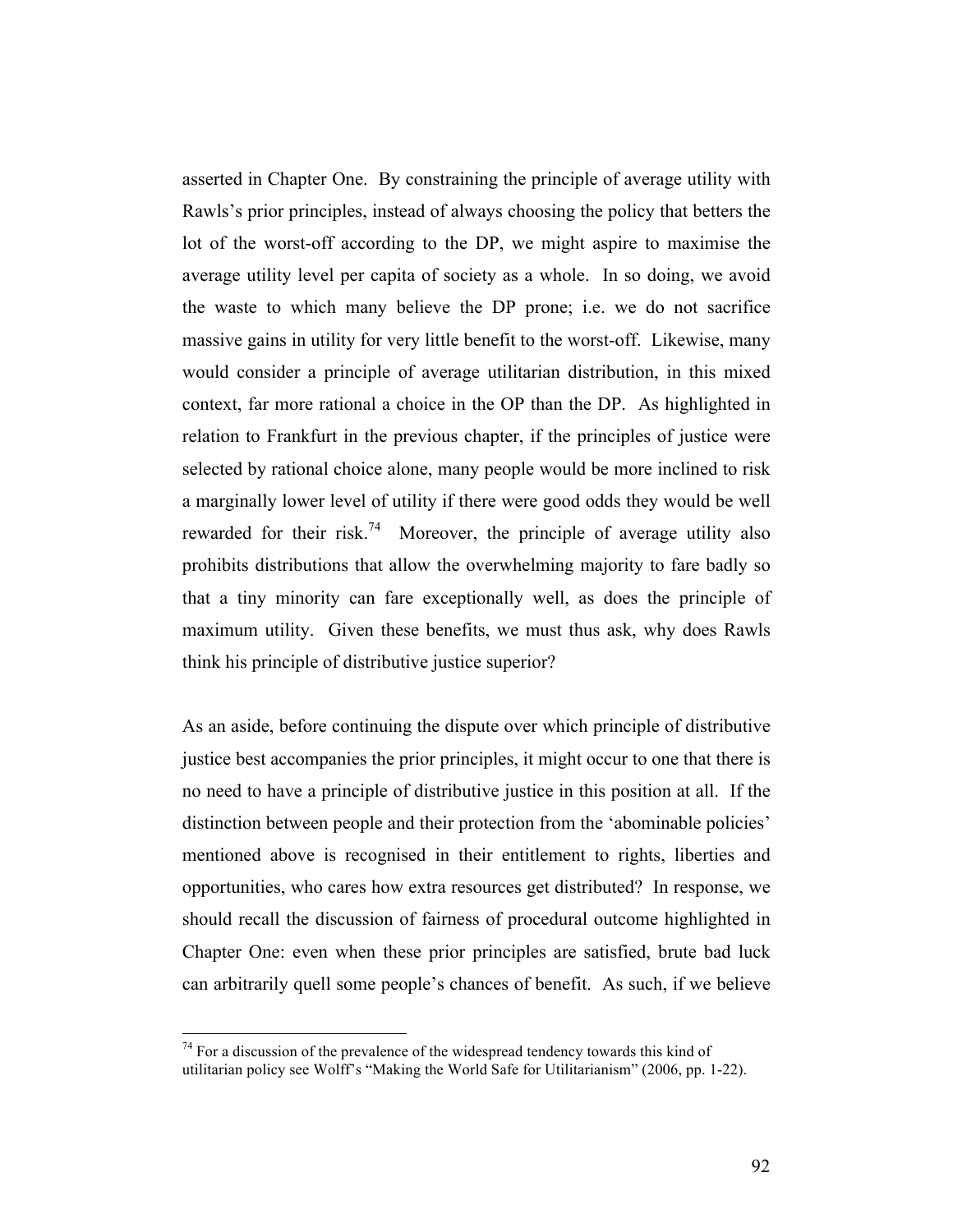that the well-ordered society, as a system of mutually beneficial social cooperation, should protect its members from the affects of brute bad luck, we need a principle according to which social institutions are accountable to their members even after the former principles have been successfully practised. There will thus be a minimum requirement upon the well-ordered society to employ a principle of distributive justice that secures a decent level of sufficiency where possible. The DP is a means of achieving this end but, as Frankfurt highlights, this does not justify its use once the level of sufficiency has been reached by all. With this in mind, I shall return to the comparison of principles in order to better establish the DP as superior to average utilitarianism and, indeed, sufficiency.

Rawls explores a number of non-decisive reasons that, he suggests, favour the DP over the constrained principle of average utilitarianism. Firstly, referring back to the original OP argument, because the choices made in the OP affect the very structure of people's lives, and thus the quality of their lives as a whole, they are inclined to be extremely risk-averse.<sup>75</sup> While in specific instances risk-taking in the interests of maximising average utility makes sense because the negative risk is temporarily limited or very small relative to the benefits hoped for, OP decisions will affect the entire of one's life irrevocably, so it would be unwise to take risks one did not have to if one had no idea what the odds of benefiting from these risks were. Rawls also suggests that, in this regard, the DP is superior to a principle of sufficiency. Because those in the OP know not what their preferences will be, they will seek to maximise their potential share of primary goods rather than merely settle for a sufficient package – however substantial it may be. Not everyone will agree with Rawls on this account. Frankfurt, in keeping with his previous

 <sup>75</sup> See p. 43 of Chapter 2.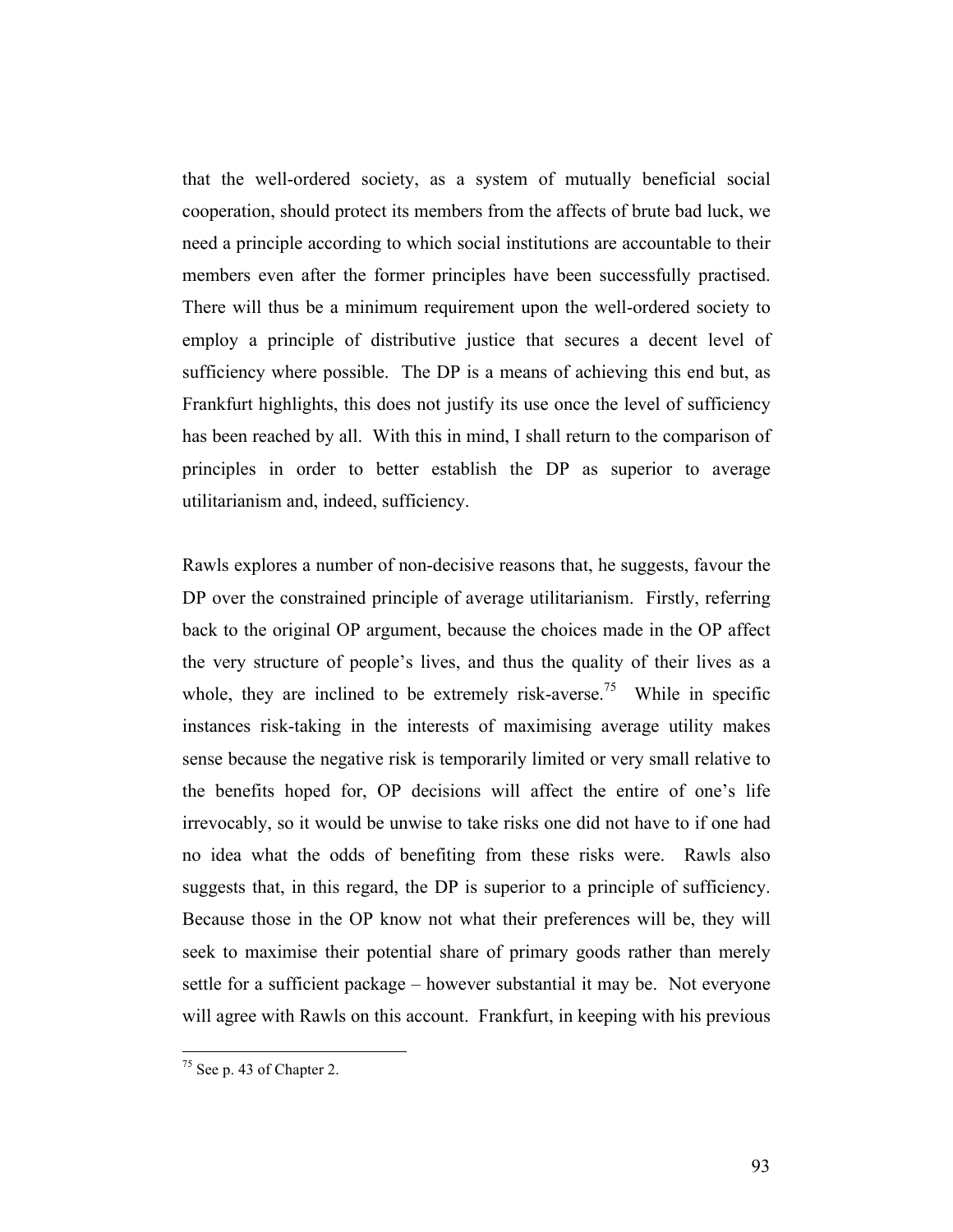criticisms of the standard reading, accuses Rawls of verging on fetishistic consequentialism, since the latter seems to demand that primary goods be maximised regardless of the individual's private goals or desires. He likens this policy to that of a person who pursues money for its own sake, noting that "Rawls considers it rational for a person to want as much of them [primary goods] as possible".76 However, this argument only follows if one ignores the demands of fairness and the concept of the well-ordered society discussion in Section IV's exposition of the alternative justification for the DP. While Frankfurt may be warranted in questioning the rationality of the choices Rawls suggests that those in the OP would make, he fails to consider what choices people aspiring towards a well-ordered society would make. In this regard, Rawls's preference for the DP over the average utilitarianism and sufficientarianism seems plausible.

Rawls also suggests that the DP is favourable to a utilitarian principle, because it is easier to apply. This is so, he argues, because we are more likely to be able to identify the means to better the lot of the worst-off group in society than to know how to maximise utility.<sup>77</sup> Likewise, restricted utilitarianism and sufficientarianism lack a means of establishing the level of sufficiency that should be guaranteed to all; whereas the DP need only identify the means of bettering the lot of the worst-off group in society to be practised effectively. This, combined with the likelihood of risk-aversion and the supposition, mentioned in Section IV, that it is psychologically easier to commit to the DP than a constrained principle of average utility, since it is both less risk-averse and because it is more conducive to the ideal of

 <sup>76</sup> Frankfurt, 1988, 157.

 $77$  "Once the least favoured group is identified, it may be relatively easy to determine which policies are to their advantage. By comparison it is much more difficult to know what maximises average utility." (Rawls, 1974 B, p. 229)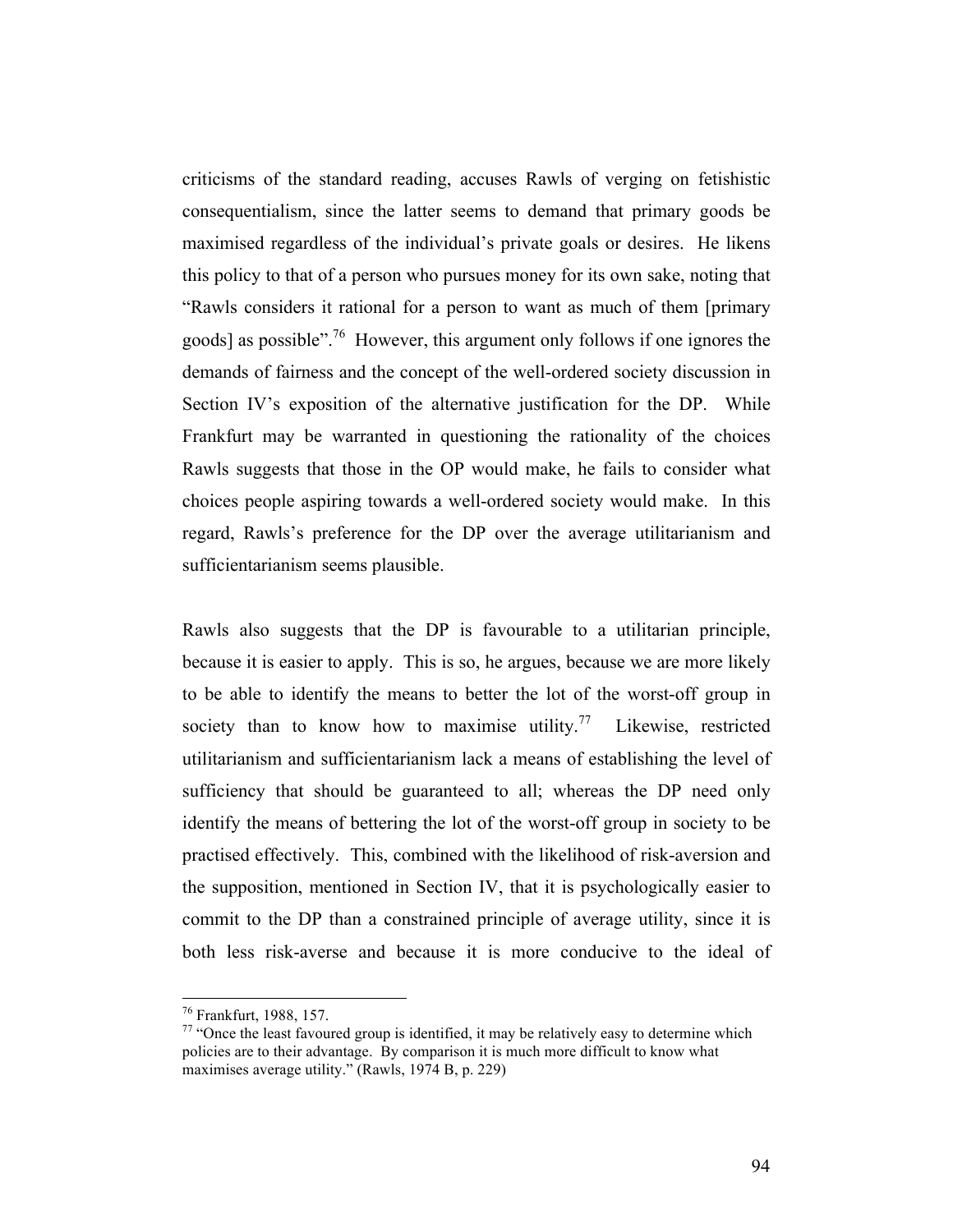reciprocity towards which we properly aspire, leads Rawls to favour the DP.<sup>78</sup> As he concludes, "I have noted several reasons that support the maximin criterion: very considerable normal risk-aversion (given the special features of the original position), less demanding information requirements, greater suitability as a public principle, and weaker strains of commitment. Yet no one of them is clearly decisive by itself."<sup>79</sup> This brings us to back to our negative conclusion first highlighted in Chapter Two, Section II: alone, the OP argument cannot justify the DP.

What definitively justifies the DP, suggests Rawls, is the normative conception of the well-ordered society as 'a collective of cooperators organised to mutually benefit one another' sketched above.<sup>80</sup> The principle of distributive justice that best treats people fairly and in a manner conducive to their status as free and equally important members of this social cooperative is the DP. While a constrained principle of average utility will likely satisfy the less-advantaged to the extent that it meets their needs and does not provoke in them the violent anger of injustice, it will not grant them the self-respect and sense of social inclusion described in Section IV. Eliminating causes for unrest is not the only goal of the well-ordered society and while both the constrained principle of average utility and the DP are likely to succeed in this task, only the latter is sure to produce policies that every member of the social cooperative can claim to benefit from. This is to distinguish the choice between two kinds of welfare state, one that meets needs and another that

<sup>78</sup> "Looking first at the situation of the less advantaged, the utility principle asks them to view the greater advantages of others who have more as a sufficient reason for having still lower prospects of life than otherwise they could be allowed. This is an extreme demand psychologically; by contrast, the maximin criterion assures the less favoured that inequalities work to their advantage." (Rawls, 1974 B, p. 230)

 $79$  Rawls, 1974 B, p. 230.

<sup>&</sup>lt;sup>80</sup> "I want to suggest that the aspirations of free and equal personality point directly to the maximin principle." (Rawls, 1974 B, p. 230)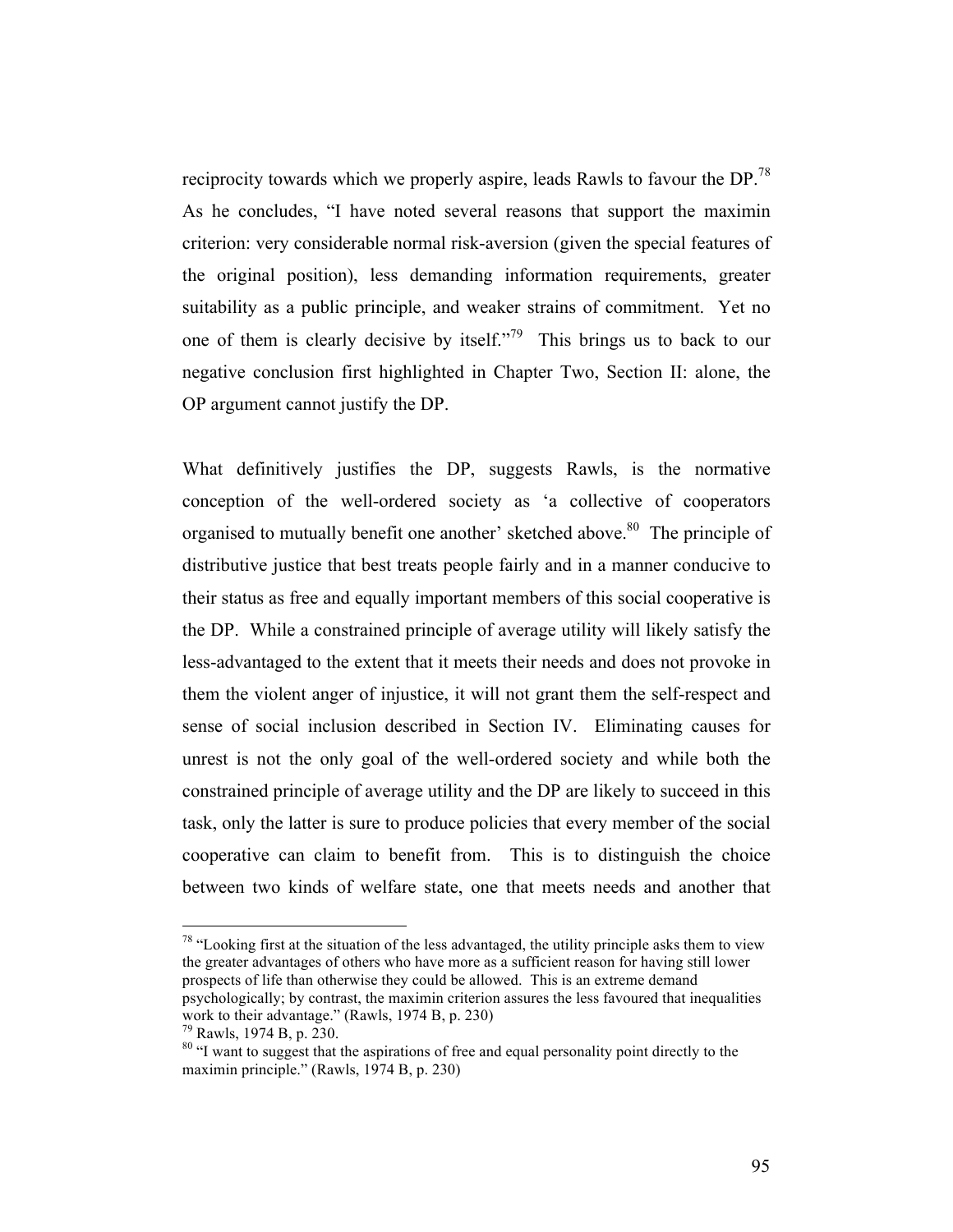treats each member of society fairly. Since restricted average utility cannot guarantee that it will treat people fairly, since it cannot guarantee to benefit everyone, and since it is likely, at times, to unfairly benefit the better-off instead of the worse-off, Rawls concludes that the DP would be chosen over the principle of average utility in the OP.

## **VI - CONCLUSION**

In this chapter, I have suggested that Rawls's DP can be read in a way that does not depend on the self-interested desires of OP inhabitants, but instead on a normative conception of the well-ordered society. This view understands the objective of this well-ordered society to be cooperation for mutual benefit, it considers all of its members to be equally important to the production of these benefits and it thus considers distributive justice to demand the equal distribution of resources. This is admittedly a position that cannot be substantiated by further reasoning; either one accepts the view that we should consider the diversity of skills and talents within society to be a common resource, the fruits of which everyone has an equal claim over, or one does not. However, Rawls's view seems both plausible and attractive, given the notion of common humanity outlined in Chapter One, and the moral arbitrariness of the natural diversity of talents.

This leads to the three conclusions highlighted in the introduction. The negative conclusion, highlighted in Chapter Two and Section V above, claims that the OP argument cannot conclusively justify the DP given the dispute over what the rational choice in the OP would be (and, indeed, given the dispute over the valence of decisions made in so hypothetical a situation, and so lacking in self-knowledge). However, positively, Rawls offers an alternative justification for his egalitarian principle. This, he suggests, is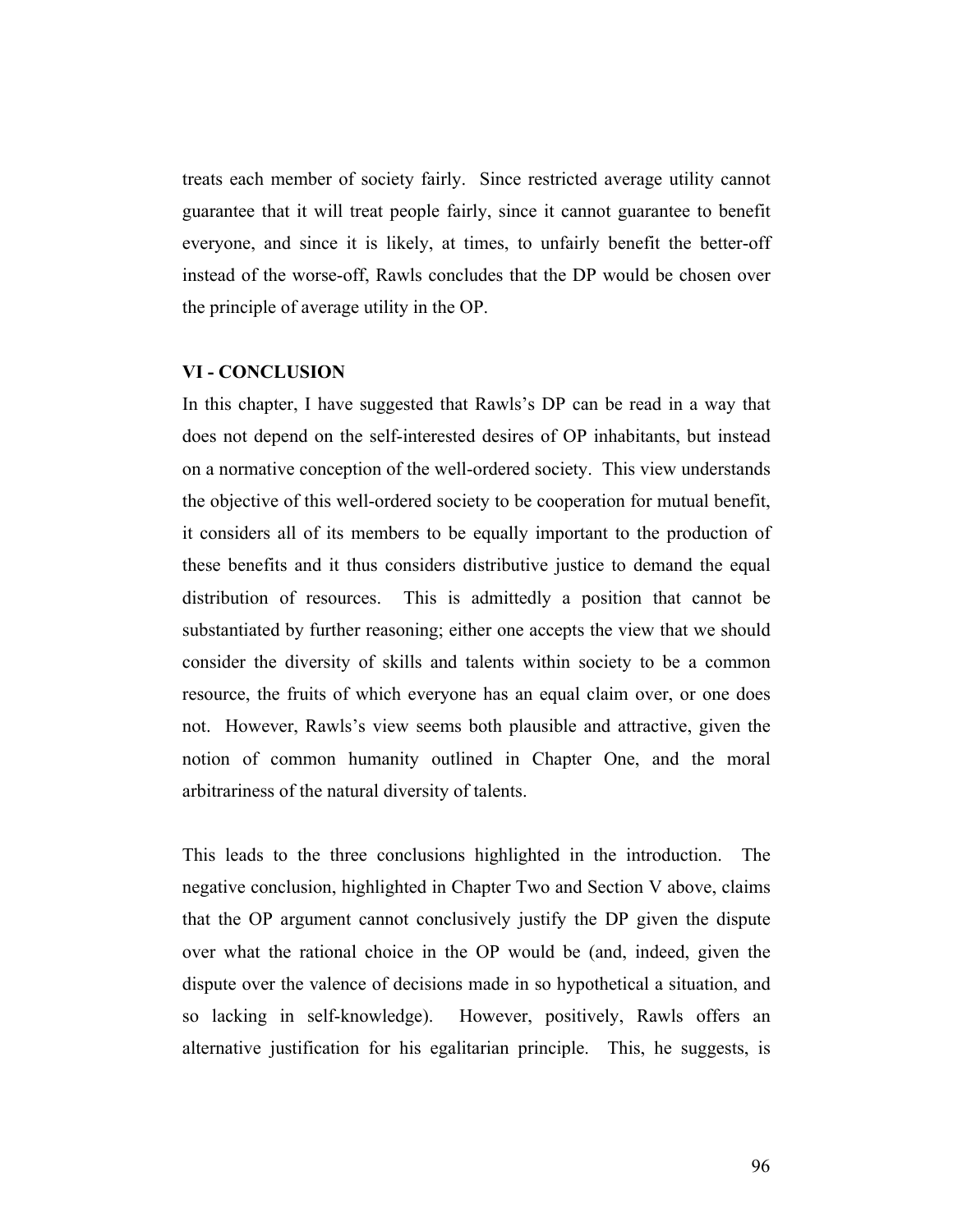conclusive to the extent that if one adopts his normative conception of social cooperation, and one considers only the alternative conceptions of justice that he does, the DP will be the required choice of distributive principle. Rawls emphasises this point, as I highlighted in the previous section, by demonstrating the strengths of his principle over what is commonly considered to be the most challenging competitor. Unlike average utilitarianism (and sufficientarianism), the DP ensures distributive policy that recognises everyone as an equally important member of and contributor to the system of social cooperation by ensuring that every distribution benefits everyone. In this way, everyone can reasonably feel respected and, therefore, included – a fact that nurtures the sense of self-respect in all members of the society.

Having acknowledged the appeal of this view, and having claimed that it can capture the appeal of the ideal of equality, however, there remains an inconsistency in Rawls's work. While his strong presuppositions of moral equality and collective ownership of the fruits of social cooperation seem to require that just DP inequalities can only be compensatory, he seems to allow room within his theory of justice for incentive payments that conflict with the ideal of the well-ordered society towards which his theory aspires. This is so, because he restricts the domain of the principles of justice to the basic structure, excluding individual choices from its jurisdiction. Following through on his reasoning for characterising the well-ordered society as he does, I therefore argue, should instead lead Rawls either to call an incentivepermitted DP pragmatic rather than wholly just, and/or to appeal to an egalitarian ethos to compensate for the limited scope of the DP, as does Cohen.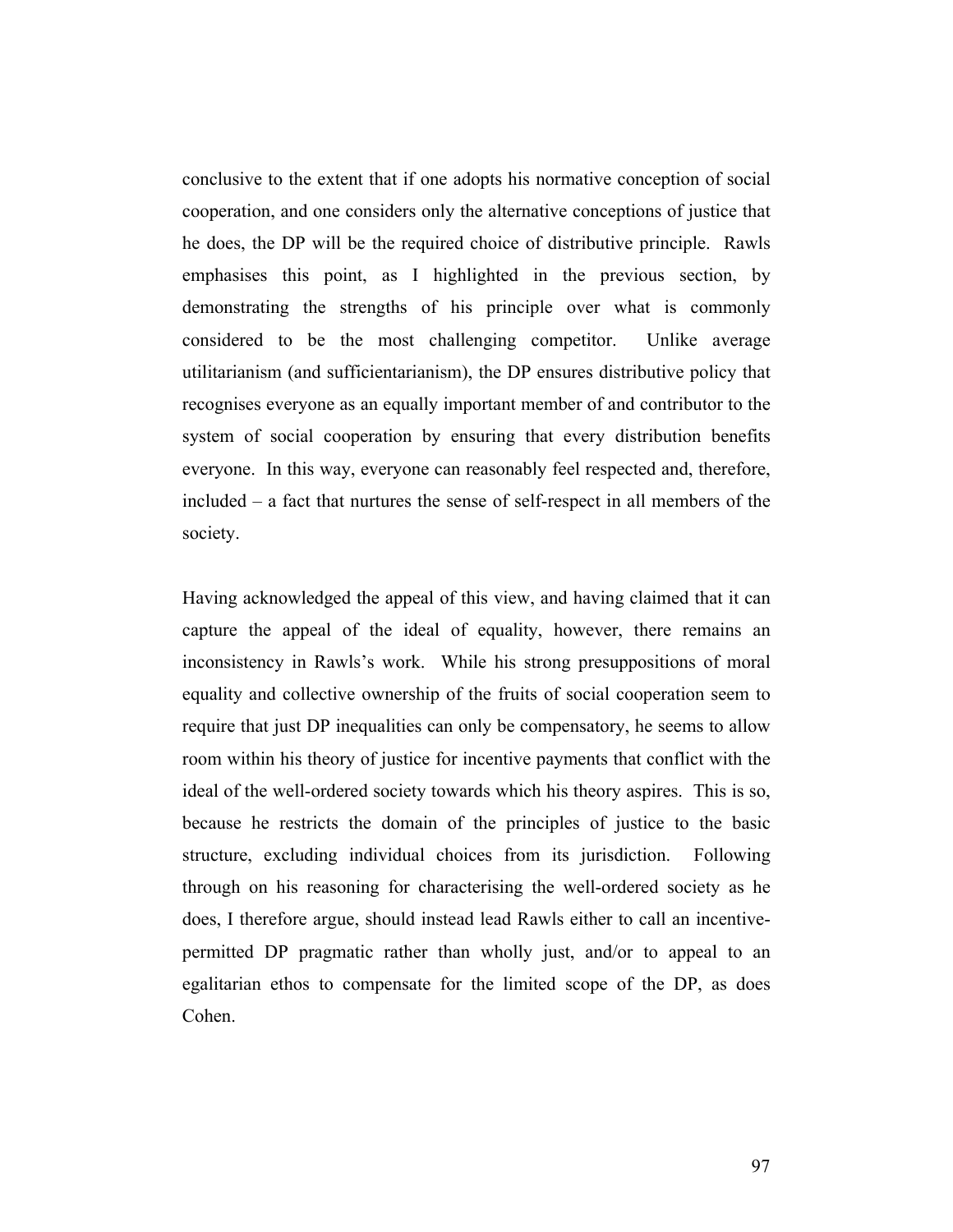On this account of distributive justice, therefore, justice requires equality because of the kind of mutually beneficial social order we value. Rawls writes: "Thus at first sight the distribution of natural assets and unequal lifeexpectations threatens the relations between free and equal moral persons. But provided the maximin criterion is satisfied, these relations may be preserved: inequalities are to everyone's advantage and those able to gain from their good fortune do so in ways agreeable to those less favoured."<sup>81</sup> While Rawls goes on to claim that "Meeting this burden of proof reflects the value of equality", $82$  this move is not, in fact, necessary. This leads to the final, speculative conclusion. As Section IV above demonstrated, Rawls's alternative justification makes no appeal to the value of equality *per se*. Rather, equality happens to be the best way to treat people as we believe they should be treated in the well-ordered society.

In summary, an alternative reading of Rawls can account for the appeal of the *ideal* of equality in the sense, evoked by Scheffler, of a society "organized as a society of equals",83 without appealing to the *value* of equality. This conclusion is similar to that of Scanlon referenced in the first chapter, but instead of reasoning from a normative account of the moral agent (has having a claim) within a social contract, Rawls reasons from a normative conception of social cooperation. In both versions, therefore, while justice requires equality, the value of equality seems to remain theoretically unnecessary.

 $81 \text{ Rawls}$ , 1974, "Some Reasons for the Maximin Criterion", 231.  $82 \text{ Ibid.}$ 

<sup>&</sup>lt;sup>83</sup> Scheffler, "What is Egalitarianism?", p. 33.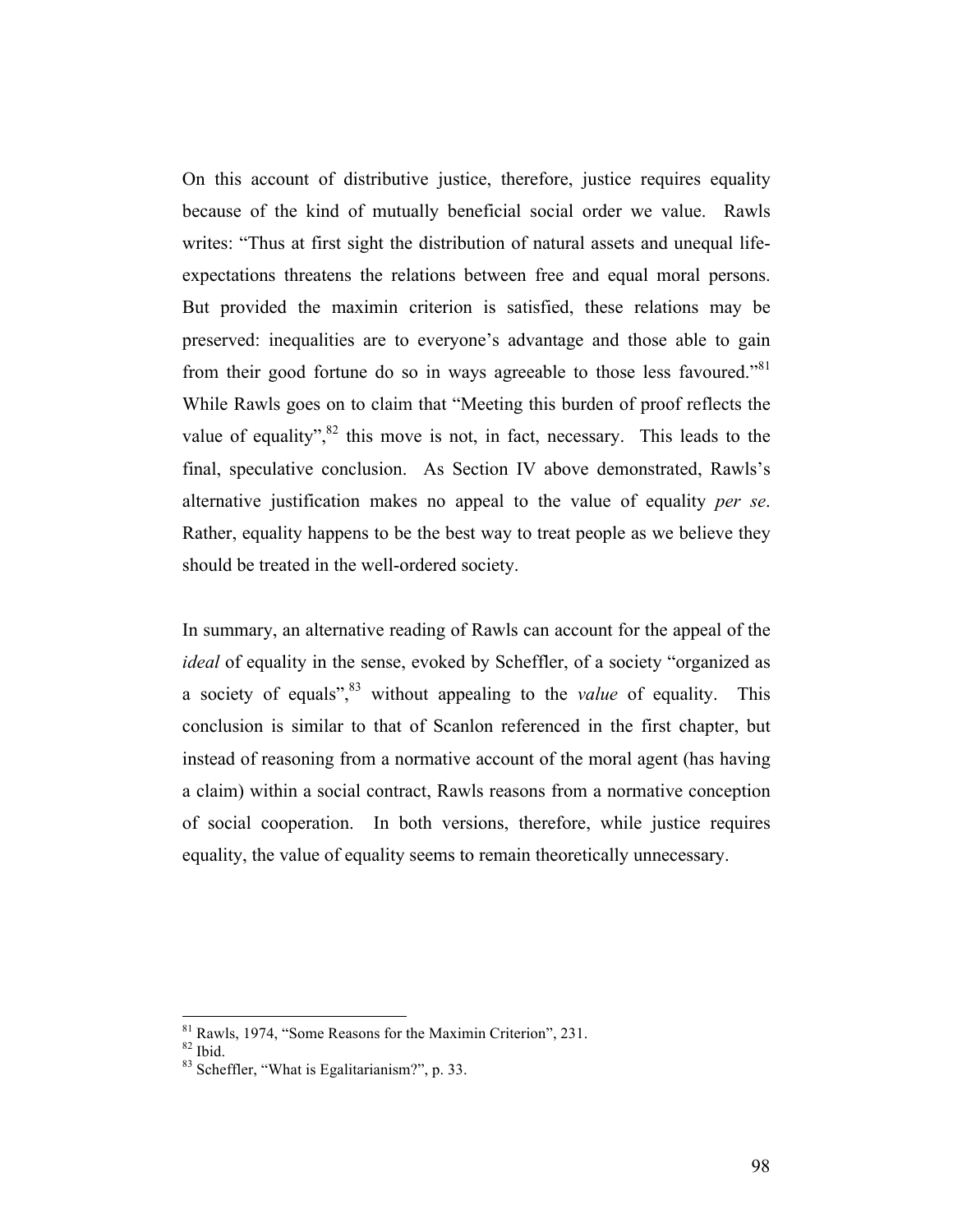## **BIBLIOGRAPHY**

Arneson, R. 2009. "Egalitarianism". Zalta, E. N. (ed.). *The Stanford Encyclopedia of Philosophy* (Spring 2009 Edition)*.*  http://plato.stanford.edu/archives/spr2009/entries/egalitarianism.

Arneson, R. 2008. "Justice is not Equality". Draft copy for *Ratio* 21, No. 4. http://philosophy.ucsd.edu/faculty/rarneson/Cohenequality.pdf.

Cohen, G. A. 2009. *Why Not Socialism*. Princeton, NJ: Princeton University Press.

Cohen, G. A. 2008. *Rescuing Justice and Equality*. Cambridge, MA: Harvard University Press.

Cohen, G. A. 1997. "Where the Action is: On the Site of Distributive Justice". *Philosophy and Public Affairs*, Vol. 26, No. 1. (Winter, 1997), pp. 3-30.

Cohen, G. A. 1991. *Incentives, Inequality, and Community*. The Tanner Lectures on Human Values, Stanford University, May 21 & 23, 1991, pp. 263-329.

http://www.tannerlectures.utah.edu/lectures/documents/cohen92.pdf.

Cohen, J. 2001. "Taking People as They Are". *Philosophy & Public Affairs*, No. 30, Issue 4 (October 2001), pp. 363-86.

Dworkin, R. 2000. *Sovereign Virtue: The Theory and Practice of Equality*. Cambridge: Harvard University Press.

Frankfurt, H. 1999. *Necessity, Volition and Love*. Cambridge: Cambridge University Press.

Frankfurt, H. 1988. *The Importance of What We Care About*. Cambridge: Cambridge University Press.

Freeman, S. 2009. "Original Position", Zalta E. N. (ed.). *The Stanford Encyclopedia of Philosophy*. (Spring 2009 Edition). http://plato.stanford.edu/archives/spr2009/entries/original-position/.

Freeman, S. 2007. *Rawls*. London: Routledge.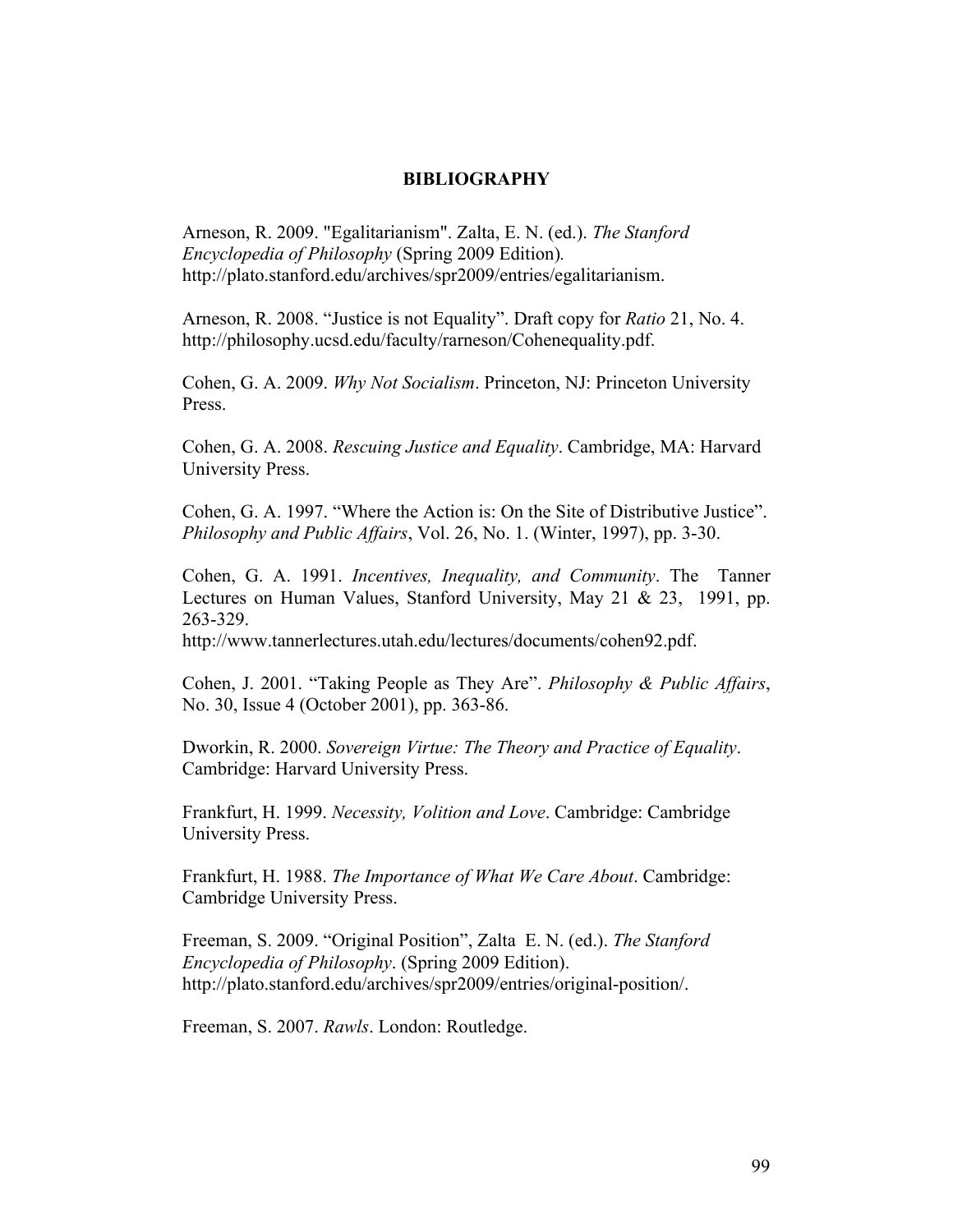Gosepath, S. 2008. "Equality", Zalta, E. N. (ed.). *The Stanford Encyclopedia of Philosophy* (Fall 2008 Edition). http://plato.stanford.edu/archives/fall2008/entries/equality.

Harsanyi, J. 1982. "Morality and the theory of rational behaviour". Sen, A. & Williams, B. (eds.) *Utilitarianism and Beyond*. Cambridge: Cambridge University Press. pp. 39-62.

Huxley, A. 1932. *Brave New World*, (New York: Perennial, 1998).

Munoz-Dardé, V. 2005. "The Division of Moral Labour", part II in *Proceedings of the Aristotelian Society*, Vol. 79, Issue 1, July 2005, pp. 255- 84.

Parfit, D. 1995. "Equality or Priority". Clayton, M. and Williams, A. (eds.). *The Ideal of Equality*. Basingstoke: Palgrave Macmillan, 2002, pp. 81-125.

Rawls, J. 2001. *Justice as Fairness: A Restatement*. Cambridge, MA: Harvard University Press.

Rawls, J. 1999, *A Theory of Justice: Revised Edition*. Oxford: Oxford University Press.

Rawls, J. 1980. "Kantian Constructivism in Moral Theory". *The Journal of Philosophy*. Vol. 77, No. 9 (Sep. 9, 1980), pp. 515-572. Version cited is that reprinted in Freeman, S. (ed.). 1999. *John Rawls: Collected Papers*. Cambridge: Harvard University Press, pp. 303-358.

Rawls, J. 1974. "Reply to Alexander and Musgrave". Freeman, S. (ed.). *Collected Papers*. Cambridge, MA: Harvard University Press, 1999, pp. 232- 53.

Rawls, J. 1974 B. "Some Reasons for the Maximin Criterion". Freeman, S. (ed.). *Collected Papers*. Cambridge, MA: Harvard University Press, 1999, pp. 225-31.

Rawls, J. 1971. *A Theory of Justice*. Oxford: Oxford University Press.

Raz, Joseph, 1986. *The Morality of Freedom*. Oxford: Clarendon.

Scanlon, T. M. 2009. *When Does Equality Matter?* (Unpublished)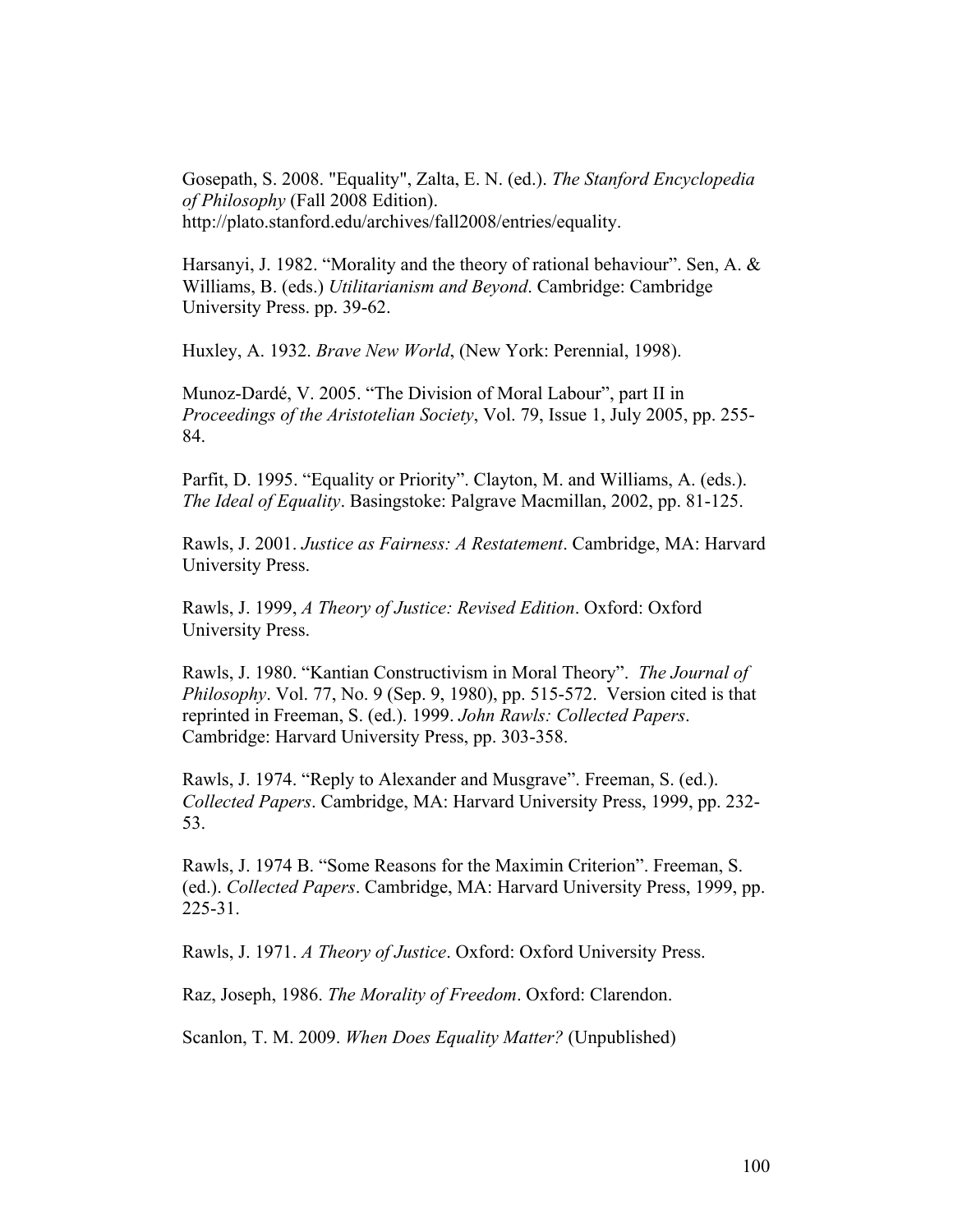Scanlon, T. M. 2008. *Moral Dimensions: Permissibility, Meaning, Blame*. Cambridge, MA: Belknap Press of Harvard University Press.

Scanlon, T. M. 2006. "Justice, Responsibility, and the Demands of Equality". Synopwich, C. (ed.). *The Egalitarian Conscience*. Oxford Scholarship Online: Oxford University Press, pp. 70-87.

Scanlon, T. M. 2003. "The Diversity of Objections to Inequality". Scanlon, T. M. *The Difficulty of Tolerance: Essays in Political Philosophy*. Cambridge: Cambridge University Press, pp. 202-18.

Scanlon, T. M. 1982. "Contractualism and Utilitarianism". Darwall, S (ed.). 2003. *Contractarianism/ Contractualism*. Oxford: Blackwell.

Scheffler, S. 2006. "Is the Basic Structure Basic?" Sypnowich, C. (ed.). *The Egalitarian Conscience: Essays in Honour of G. A. Cohen*. Oxford University Press (pre-press copy),  $pp.1 - 55$ .

Scheffler, S. 2003. "What is Egalitarianism?" *Philosophy and Public Affairs*, Vol. 31, No. 1 (Winter, 2003), pp. 5-39.

Sen, A. and Williams, B. 1982. "Introduction: Utilitarianism and Beyond". *Utilitarianism and Beyond*. Cambridge: Cambridge University Press. pp. 1-22.

Temkin, L. 1998. "Equality, Priority and the Levelling Down Objection. Clayton, M. and Williams, A. (eds.). *The Ideal of Equality*. Basingstoke: Palgrave Macmillan, 2002, pp. 126-61.

Van Parijs, P. 1991. "Why Surfers Should be Fed: The Liberal Case for an Unconditional Basic Income". *Philosophy and Public Affairs*, Vol. 20, No. 2 (Spring, 1991), pp. 101-131.

Williams, A. 2008. "Justice, Incentives and Constructivism". *Ratio* 21, No. 4 (December 2008), pp. 476-493.

Williams, B. 1962. "The Idea of Equality". Laslett & Runciman (eds.). *Philosophy Politics and Society*. Oxford: Basil Blackwell, pp. 110-131.

Wolff, J. 2006. "Making the World Safe for Utilitarianism". *Royal Institute of Philosophy Supplement*, 81:58, pp. 1-22. Cambridge University Press. http://webcache.googleusercontent.com/search?q=cache:sNbs71w68PYJ:ww